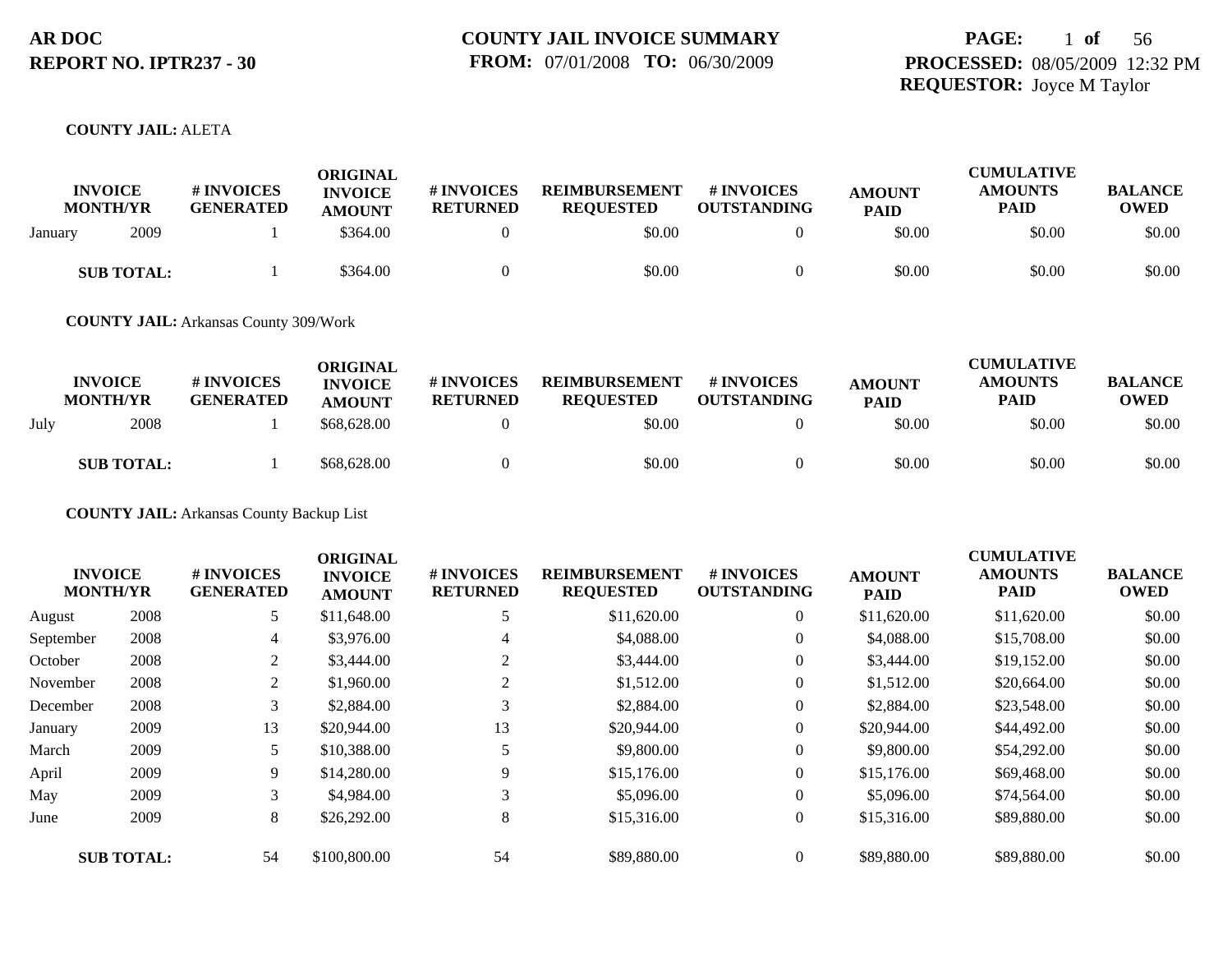## **PAGE:** 2 **of** 56 **PROCESSED:** 08/05/2009 12:32 PM **REQUESTOR:** Joyce M Taylor

#### **COUNTY JAIL:** Arkansas County Contract

|      | <b>INVOICE</b><br><b>MONTH/YR</b> | <b># INVOICES</b><br><b>GENERATED</b> | ORIGINAL<br><b>INVOICE</b><br><b>AMOUNT</b> | # INVOICES<br><b>RETURNED</b> | <b>REIMBURSEMENT</b><br><b>REOUESTED</b> | # INVOICES<br><b>OUTSTANDING</b> | <b>AMOUNT</b><br><b>PAID</b> | <b>CUMULATIVE</b><br><b>AMOUNTS</b><br><b>PAID</b> | <b>BALANCE</b><br><b>OWED</b> |
|------|-----------------------------------|---------------------------------------|---------------------------------------------|-------------------------------|------------------------------------------|----------------------------------|------------------------------|----------------------------------------------------|-------------------------------|
| July | 2008                              |                                       | \$7,112.00                                  |                               | \$0.00                                   |                                  | \$0.00                       | \$0.00                                             | \$0.00                        |
|      | <b>SUB TOTAL:</b>                 |                                       | \$7,112.00                                  |                               | \$0.00                                   |                                  | \$0.00                       | \$0.00                                             | \$0.00                        |

### **COUNTY JAIL:** AR CC Sentences TOS

|          | <b>INVOICE</b><br><b>MONTH/YR</b> | # INVOICES<br><b>GENERATED</b> | <b>ORIGINAL</b><br><b>INVOICE</b><br><b>AMOUNT</b> | # INVOICES<br><b>RETURNED</b> | <b>REIMBURSEMENT</b><br><b>REQUESTED</b> | # INVOICES<br><b>OUTSTANDING</b> | <b>AMOUNT</b><br><b>PAID</b> | <b>CUMULATIVE</b><br><b>AMOUNTS</b><br><b>PAID</b> | <b>BALANCE</b><br><b>OWED</b> |
|----------|-----------------------------------|--------------------------------|----------------------------------------------------|-------------------------------|------------------------------------------|----------------------------------|------------------------------|----------------------------------------------------|-------------------------------|
| July     | 2008                              |                                | \$1,708.00                                         | $\Omega$                      | \$0.00                                   | $\overline{0}$                   | \$0.00                       | \$0.00                                             | \$0.00                        |
| August   | 2008                              | $\overline{ }$                 | \$11,060.00                                        | $\Omega$                      | \$0.00                                   | $\overline{0}$                   | \$0.00                       | \$0.00                                             | \$0.00                        |
| October  | 2008                              | ∠                              | \$7,504.00                                         | $\Omega$                      | \$0.00                                   | $\theta$                         | \$0.00                       | \$0.00                                             | \$0.00                        |
| January  | 2009                              |                                | \$3,724.00                                         | $\Omega$                      | \$0.00                                   | $\overline{0}$                   | \$0.00                       | \$0.00                                             | \$0.00                        |
| February | 2009                              | $\bigcap$<br>∠                 | \$31,192.00                                        | $\Omega$                      | \$0.00                                   | $\overline{0}$                   | \$0.00                       | \$0.00                                             | \$0.00                        |
|          | <b>SUB TOTAL:</b>                 | 8                              | \$55,188,00                                        | $\Omega$                      | \$0.00                                   | $\Omega$                         | \$0.00                       | \$0.00                                             | \$0.00                        |

#### **COUNTY JAIL:** Ashley County Backup List

| <b>INVOICE</b><br><b>MONTH/YR</b> | # INVOICES<br><b>GENERATED</b> | <b>ORIGINAL</b><br><b>INVOICE</b><br><b>AMOUNT</b> | # INVOICES<br><b>RETURNED</b> | <b>REIMBURSEMENT</b><br><b>REQUESTED</b> | # INVOICES<br><b>OUTSTANDING</b> | <b>AMOUNT</b><br><b>PAID</b> | <b>CUMULATIVE</b><br><b>AMOUNTS</b><br><b>PAID</b> | <b>BALANCE</b><br><b>OWED</b> |
|-----------------------------------|--------------------------------|----------------------------------------------------|-------------------------------|------------------------------------------|----------------------------------|------------------------------|----------------------------------------------------|-------------------------------|
| 2008                              | 8                              | \$14,504.00                                        | 8                             | \$10,388.00                              | $\overline{0}$                   | \$10,388.00                  | \$10,388.00                                        | \$0.00                        |
| 2008                              |                                | \$2,492.00                                         |                               | \$1,288.00                               | $\overline{0}$                   | \$1,288.00                   | \$11,676.00                                        | \$0.00                        |
| 2008                              |                                | \$1,036.00                                         |                               | \$1,036.00                               | $\theta$                         | \$1,036.00                   | \$12,712.00                                        | \$0.00                        |
| 2008                              | 12                             | \$24,332.00                                        | 12                            | \$15,484.00                              | $\overline{0}$                   | \$15,484.00                  | \$28,196.00                                        | \$0.00                        |
| 2008                              | 10                             | \$14,168.00                                        | 10                            | \$13,384.00                              | $\overline{0}$                   | \$13,384.00                  | \$41,580.00                                        | \$0.00                        |
| 2009                              | 9                              | \$20,552.00                                        | 9                             | \$16,296.00                              | $\overline{0}$                   | \$16,296.00                  | \$57,876.00                                        | \$0.00                        |
| 2009                              | 10                             | \$7,420.00                                         | 10                            | \$7,420.00                               | $\overline{0}$                   | \$7,420.00                   | \$65,296.00                                        | \$0.00                        |
| 2009                              | 9                              | \$22,064.00                                        | 9                             | \$17,080.00                              | $\overline{0}$                   | \$17,080.00                  | \$82,376.00                                        | \$0.00                        |
| 2009                              | 8                              | \$10,556.00                                        | 8                             | \$7,560.00                               | $\overline{0}$                   | \$7,560.00                   | \$89,936.00                                        | \$0.00                        |
| 2009                              | 6                              | \$8,148.00                                         | 6                             | \$6,104.00                               | $\Omega$                         | \$6,104.00                   | \$96,040.00                                        | \$0.00                        |
|                                   |                                |                                                    |                               |                                          |                                  |                              |                                                    |                               |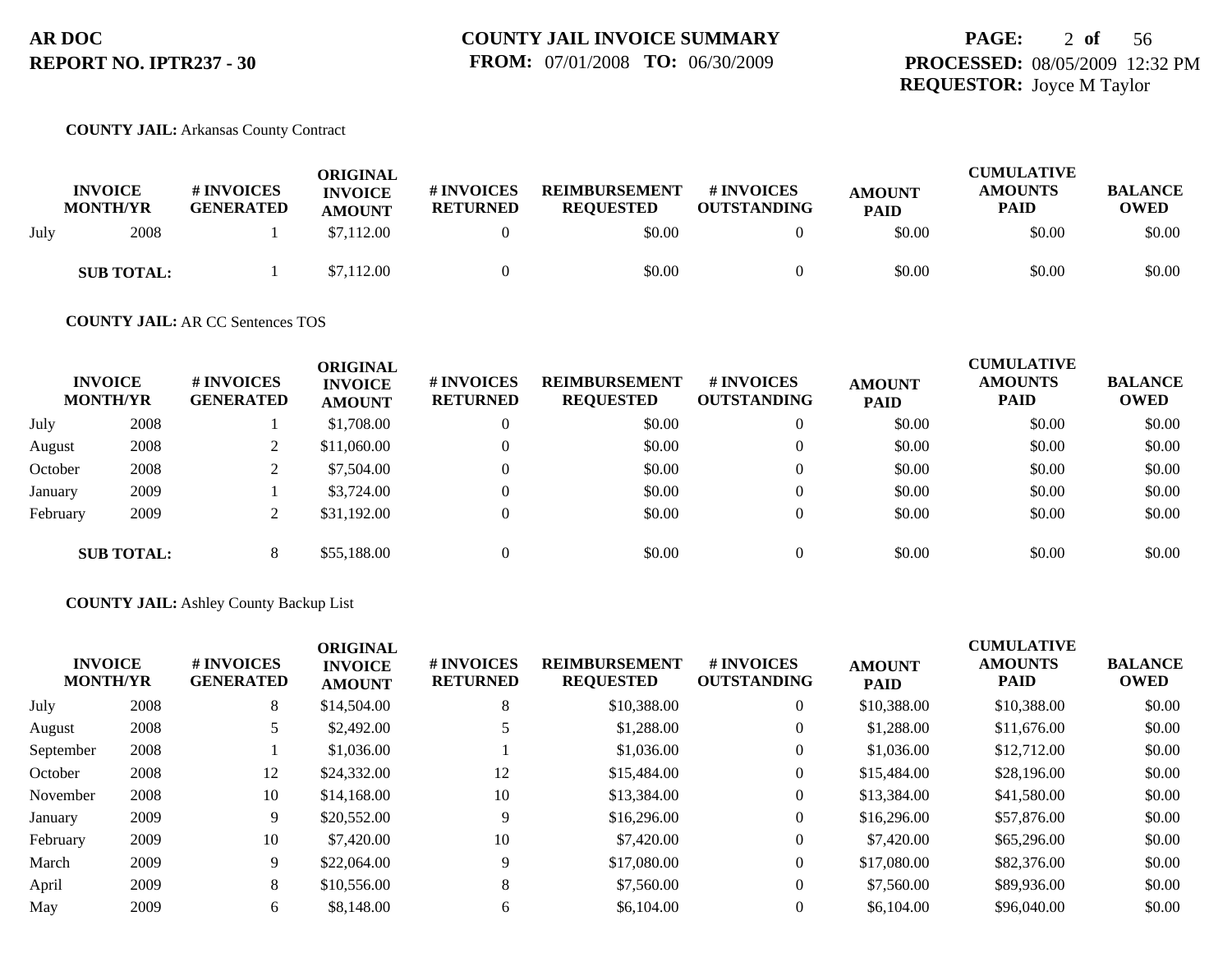## **PAGE:** 3 **of** 56 **PROCESSED:** 08/05/2009 12:32 PM **REQUESTOR:** Joyce M Taylor

### **COUNTY JAIL:** Ashley County Backup List

|      | <b>INVOICE</b><br><b>MONTH/YR</b> | # INVOICES<br><b>GENERATED</b> | ORIGINAL<br><b>INVOICE</b><br><b>AMOUNT</b> | # INVOICES<br><b>RETURNED</b> | <b>REIMBURSEMENT</b><br><b>REQUESTED</b> | # INVOICES<br><b>OUTSTANDING</b> | <b>AMOUNT</b><br><b>PAID</b> | <b>CUMULATIVE</b><br><b>AMOUNTS</b><br>PAID | <b>BALANCE</b><br><b>OWED</b> |
|------|-----------------------------------|--------------------------------|---------------------------------------------|-------------------------------|------------------------------------------|----------------------------------|------------------------------|---------------------------------------------|-------------------------------|
| June | 2009                              | 10                             | \$16,604,00                                 | 10                            | \$15,540.00                              |                                  | \$15,540.00                  | \$111,580.00                                | \$0.00                        |
|      | <b>SUB TOTAL:</b>                 | 88                             | \$141,876.00                                | 88                            | \$111,580.00                             |                                  | \$111,580.00                 | \$111,580.00                                | \$0.00                        |

**COUNTY JAIL:** Baxter County Backup List

|          | <b>INVOICE</b><br><b>MONTH/YR</b> | # INVOICES<br><b>GENERATED</b> | <b>ORIGINAL</b><br><b>INVOICE</b><br><b>AMOUNT</b> | # INVOICES<br><b>RETURNED</b> | <b>REIMBURSEMENT</b><br><b>REQUESTED</b> | <b># INVOICES</b><br><b>OUTSTANDING</b> | <b>AMOUNT</b><br><b>PAID</b> | <b>CUMULATIVE</b><br><b>AMOUNTS</b><br><b>PAID</b> | <b>BALANCE</b><br><b>OWED</b> |
|----------|-----------------------------------|--------------------------------|----------------------------------------------------|-------------------------------|------------------------------------------|-----------------------------------------|------------------------------|----------------------------------------------------|-------------------------------|
| July     | 2008                              | 9                              | \$9,548.00                                         | 9                             | \$9,464.00                               | $\overline{0}$                          | \$9,464.00                   | \$9,464.00                                         | \$0.00                        |
| August   | 2008                              | 5                              | \$11,060.00                                        |                               | \$6,916.00                               | $\overline{0}$                          | \$6,916.00                   | \$16,380.00                                        | \$0.00                        |
| October  | 2008                              | 14                             | \$26,236.00                                        | 14                            | \$19,040.00                              | $\overline{0}$                          | \$19,040.00                  | \$35,420.00                                        | \$0.00                        |
| December | 2008                              | 2                              | \$616.00                                           |                               | \$616.00                                 | $\overline{0}$                          | \$616.00                     | \$36,036.00                                        | \$0.00                        |
| January  | 2009                              | 17                             | \$46,816.00                                        | 17                            | \$28,084.00                              | $\overline{0}$                          | \$28,084.00                  | \$64,120.00                                        | \$0.00                        |
| February | 2009                              | 3                              | \$3,780.00                                         |                               | \$2,912.00                               | $\overline{0}$                          | \$2,912.00                   | \$67,032.00                                        | \$0.00                        |
| March    | 2009                              | 7                              | \$16,688.00                                        |                               | \$16,128.00                              | $\overline{0}$                          | \$16,128.00                  | \$83,160.00                                        | \$0.00                        |
| April    | 2009                              | 6                              | \$13,412.00                                        | 6                             | \$13,412.00                              | 0                                       | \$13,412.00                  | \$96,572.00                                        | \$0.00                        |
| May      | 2009                              |                                | \$168.00                                           |                               | \$168.00                                 | $\overline{0}$                          | \$168.00                     | \$96,740.00                                        | \$0.00                        |
| June     | 2009                              | $\overline{2}$                 | \$4,284.00                                         | 2                             | \$4,284.00                               | $\overline{0}$                          | \$4,284.00                   | \$101,024.00                                       | \$0.00                        |
|          | <b>SUB TOTAL:</b>                 | 66                             | \$132,608.00                                       | 66                            | \$101,024.00                             | $\Omega$                                | \$101,024.00                 | \$101,024.00                                       | \$0.00                        |

**COUNTY JAIL:** Benton County Backup List

| <b>INVOICE</b><br><b>MONTH/YR</b> |      | # INVOICES<br><b>GENERATED</b> | ORIGINAL<br><b>INVOICE</b><br><b>AMOUNT</b> | # INVOICES<br><b>RETURNED</b> | <b>REIMBURSEMENT</b><br><b>REQUESTED</b> | # INVOICES<br><b>OUTSTANDING</b> | <b>AMOUNT</b><br><b>PAID</b> | <b>CUMULATIVE</b><br><b>AMOUNTS</b><br><b>PAID</b> | <b>BALANCE</b><br><b>OWED</b> |
|-----------------------------------|------|--------------------------------|---------------------------------------------|-------------------------------|------------------------------------------|----------------------------------|------------------------------|----------------------------------------------------|-------------------------------|
| July                              | 2008 | 40                             | \$97,384.00                                 | 40                            | \$99,708.00                              |                                  | \$99,708.00                  | \$99,708.00                                        | \$0.00                        |
| August                            | 2008 |                                | \$476.00                                    |                               | \$364.00                                 |                                  | \$364.00                     | \$100,072.00                                       | \$0.00                        |
| September                         | 2008 | 19                             | \$35,756.00                                 | 19                            | \$32,256.00                              |                                  | \$32,256.00                  | \$132,328.00                                       | \$0.00                        |
| October                           | 2008 | 52                             | \$186,088,00                                | 52                            | \$187,264.00                             |                                  | \$187,264.00                 | \$319,592.00                                       | \$0.00                        |
| November                          | 2008 |                                | \$43,876.00                                 |                               | \$43,792.00                              |                                  | \$43,792.00                  | \$363,384.00                                       | \$0.00                        |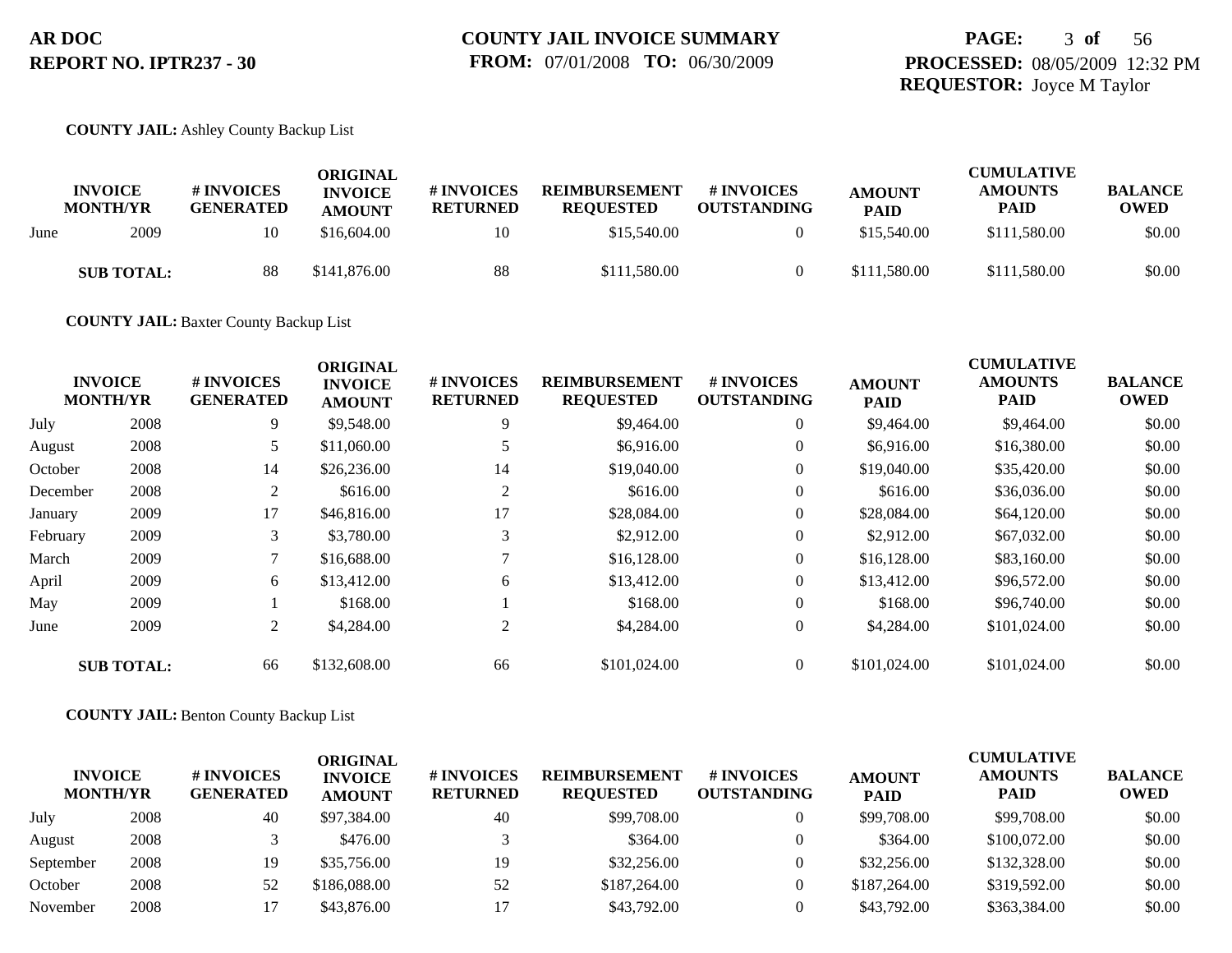## **PAGE:** 4 **of** 56 **PROCESSED:** 08/05/2009 12:32 PM **REQUESTOR:** Joyce M Taylor

#### **COUNTY JAIL:** Benton County Backup List

|          | <b>INVOICE</b><br><b>MONTH/YR</b> | # INVOICES<br><b>GENERATED</b> | <b>ORIGINAL</b><br><b>INVOICE</b><br><b>AMOUNT</b> | # INVOICES<br><b>RETURNED</b> | <b>REIMBURSEMENT</b><br><b>REQUESTED</b> | <b>#INVOICES</b><br><b>OUTSTANDING</b> | <b>AMOUNT</b><br><b>PAID</b> | <b>CUMULATIVE</b><br><b>AMOUNTS</b><br><b>PAID</b> | <b>BALANCE</b><br><b>OWED</b> |
|----------|-----------------------------------|--------------------------------|----------------------------------------------------|-------------------------------|------------------------------------------|----------------------------------------|------------------------------|----------------------------------------------------|-------------------------------|
| December | 2008                              | 30                             | \$82,404.00                                        | 30                            | \$79,828.00                              | $\overline{0}$                         | \$79,828.00                  | \$443,212.00                                       | \$0.00                        |
| January  | 2009                              | 24                             | \$66,304.00                                        | 24                            | \$66,220.00                              | $\overline{0}$                         | \$66,220.00                  | \$509,432.00                                       | \$0.00                        |
| February | 2009                              | 20                             | \$146,580.00                                       | 20                            | \$58,856.00                              | $\overline{0}$                         | \$58,856.00                  | \$568,288.00                                       | \$0.00                        |
| March    | 2009                              |                                | \$1,708.00                                         |                               | \$1,708.00                               | $\overline{0}$                         | \$1,708.00                   | \$569,996.00                                       | \$0.00                        |
| April    | 2009                              | 67                             | \$240,408.00                                       | 67                            | \$226,632.00                             | $\overline{0}$                         | \$226,632.00                 | \$796,628.00                                       | \$0.00                        |
| May      | 2009                              | 18                             | \$65,576.00                                        | 18                            | \$15,624.00                              | $\overline{0}$                         | \$15,624.00                  | \$812,252.00                                       | \$0.00                        |
| June     | 2009                              |                                | \$1,904.00                                         |                               | \$1,904.00                               | $\overline{0}$                         | \$1,904.00                   | \$814,156.00                                       | \$0.00                        |
|          | <b>SUB TOTAL:</b>                 | 302                            | \$968,464.00                                       | 302                           | \$814,156.00                             | $\overline{0}$                         | \$814,156.00                 | \$814,156.00                                       | \$0.00                        |

#### **COUNTY JAIL:** Benton Work Release

|          | <b>INVOICE</b><br><b>MONTH/YR</b> | # INVOICES<br><b>GENERATED</b> | <b>ORIGINAL</b><br><b>INVOICE</b><br><b>AMOUNT</b> | # INVOICES<br><b>RETURNED</b> | <b>REIMBURSEMENT</b><br><b>REOUESTED</b> | # INVOICES<br><b>OUTSTANDING</b> | <b>AMOUNT</b><br><b>PAID</b> | <b>CUMULATIVE</b><br><b>AMOUNTS</b><br>PAID | <b>BALANCE</b><br><b>OWED</b> |
|----------|-----------------------------------|--------------------------------|----------------------------------------------------|-------------------------------|------------------------------------------|----------------------------------|------------------------------|---------------------------------------------|-------------------------------|
| January  | 2009                              |                                | \$2,604.00                                         |                               | \$0.00                                   |                                  | \$0.00                       | \$0.00                                      | \$0.00                        |
| February | 2009                              |                                | \$5,684.00                                         |                               | \$0.00                                   |                                  | \$0.00                       | \$0.00                                      | \$0.00                        |
|          | <b>SUB TOTAL:</b>                 |                                | \$8,288.00                                         |                               | \$0.00                                   |                                  | \$0.00                       | \$0.00                                      | \$0.00                        |

**COUNTY JAIL:** Boone County Backup List

| <b>INVOICE</b><br><b>MONTH/YR</b> |      | # INVOICES<br><b>GENERATED</b> | <b>ORIGINAL</b><br><b>INVOICE</b><br><b>AMOUNT</b> | # INVOICES<br><b>RETURNED</b> | <b>REIMBURSEMENT</b><br><b>REQUESTED</b> | <b># INVOICES</b><br><b>OUTSTANDING</b> | <b>AMOUNT</b><br><b>PAID</b> | <b>CUMULATIVE</b><br><b>AMOUNTS</b><br><b>PAID</b> | <b>BALANCE</b><br>OWED |
|-----------------------------------|------|--------------------------------|----------------------------------------------------|-------------------------------|------------------------------------------|-----------------------------------------|------------------------------|----------------------------------------------------|------------------------|
| July                              | 2008 |                                | \$6,244.00                                         |                               | \$6,244.00                               | 0                                       | \$6,244.00                   | \$6,244.00                                         | \$0.00                 |
| August                            | 2008 |                                | \$11,452.00                                        |                               | \$11,452.00                              | 0                                       | \$11,452.00                  | \$17,696.00                                        | \$0.00                 |
| September                         | 2008 |                                | \$1,120.00                                         |                               | \$1,120.00                               | 0                                       | \$1,120.00                   | \$18,816.00                                        | \$0.00                 |
| October                           | 2008 | Q                              | \$15,792.00                                        |                               | \$15,792.00                              | $\overline{0}$                          | \$15,792.00                  | \$34,608.00                                        | \$0.00                 |
| December                          | 2008 | 12                             | \$18,564.00                                        | 12                            | \$18,564.00                              | 0                                       | \$18,564.00                  | \$53,172.00                                        | \$0.00                 |
| January                           | 2009 | Q                              | \$12,040.00                                        |                               | \$12,040.00                              | 0                                       | \$12,040.00                  | \$65,212.00                                        | \$0.00                 |
| March                             | 2009 |                                | \$24,024.00                                        | 13                            | \$23,464.00                              |                                         | \$23,464.00                  | \$88,676.00                                        | \$0.00                 |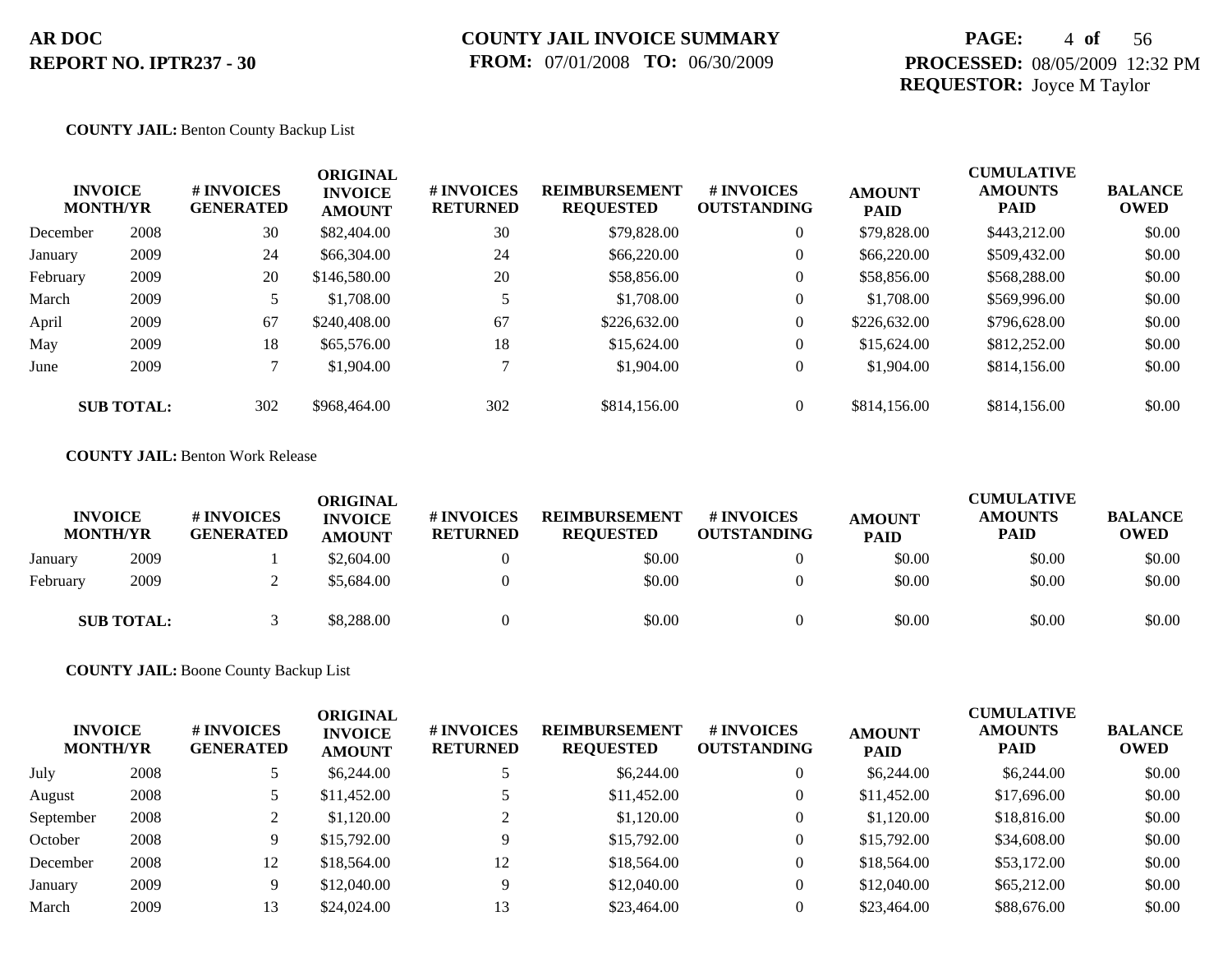## **PAGE:** 5 **of** 56 **PROCESSED:** 08/05/2009 12:32 PM **REQUESTOR:** Joyce M Taylor

#### **COUNTY JAIL:** Boone County Backup List

|      | <b>INVOICE</b><br><b>MONTH/YR</b> | <b>#INVOICES</b><br><b>GENERATED</b> | ORIGINAL<br><b>INVOICE</b><br><b>AMOUNT</b> | # INVOICES<br><b>RETURNED</b> | <b>REIMBURSEMENT</b><br><b>REQUESTED</b> | # INVOICES<br><b>OUTSTANDING</b> | <b>AMOUNT</b><br><b>PAID</b> | <b>CUMULATIVE</b><br><b>AMOUNTS</b><br>PAID | <b>BALANCE</b><br><b>OWED</b> |
|------|-----------------------------------|--------------------------------------|---------------------------------------------|-------------------------------|------------------------------------------|----------------------------------|------------------------------|---------------------------------------------|-------------------------------|
| June | 2009                              |                                      | \$10,752.00                                 |                               | \$10,752.00                              |                                  | \$10,752.00                  | \$99,428.00                                 | \$0.00                        |
|      | <b>SUB TOTAL:</b>                 | 59                                   | \$99,988.00                                 | 59                            | \$99,428.00                              |                                  | \$99,428.00                  | \$99,428.00                                 | \$0.00                        |

**COUNTY JAIL:** Bradley County Backup List

| <b>INVOICE</b><br><b>MONTH/YR</b> |                   | # INVOICES<br><b>GENERATED</b> | <b>ORIGINAL</b><br><b>INVOICE</b><br><b>AMOUNT</b> | # INVOICES<br><b>RETURNED</b> | <b>REIMBURSEMENT</b><br><b>REQUESTED</b> | <b>#INVOICES</b><br><b>OUTSTANDING</b> | <b>AMOUNT</b><br><b>PAID</b> | <b>CUMULATIVE</b><br><b>AMOUNTS</b><br><b>PAID</b> | <b>BALANCE</b><br>OWED |
|-----------------------------------|-------------------|--------------------------------|----------------------------------------------------|-------------------------------|------------------------------------------|----------------------------------------|------------------------------|----------------------------------------------------|------------------------|
| July                              | 2008              |                                | \$26,320.00                                        |                               | \$8,932.00                               | $\overline{0}$                         | \$8,932.00                   | \$8,932.00                                         | \$0.00                 |
| September                         | 2008              |                                | \$3,304.00                                         |                               | \$3,304.00                               | $\overline{0}$                         | \$3,304.00                   | \$12,236.00                                        | \$0.00                 |
| October                           | 2008              | 6                              | \$8,400.00                                         | 6                             | \$8,400.00                               | $\mathbf{0}$                           | \$8,400.00                   | \$20,636.00                                        | \$0.00                 |
| January                           | 2009              | 4                              | \$9,212.00                                         | 4                             | \$9,212.00                               | $\overline{0}$                         | \$9,212.00                   | \$29,848.00                                        | \$0.00                 |
| April                             | 2009              |                                | \$112.00                                           |                               | \$112.00                                 | $\overline{0}$                         | \$112.00                     | \$29,960.00                                        | \$0.00                 |
| May                               | 2009              | $\gamma$                       | \$1,708.00                                         | $\bigcap$                     | \$1,708.00                               | $\overline{0}$                         | \$1,708.00                   | \$31,668.00                                        | \$0.00                 |
| June                              | 2009              |                                | \$112.00                                           |                               | \$112.00                                 | $\overline{0}$                         | \$112.00                     | \$31,780.00                                        | \$0.00                 |
|                                   | <b>SUB TOTAL:</b> | 19                             | \$49,168,00                                        | 19                            | \$31,780.00                              | $\Omega$                               | \$31,780.00                  | \$31,780.00                                        | \$0.00                 |

**COUNTY JAIL:** Calhoun County Backup List

| <b>INVOICE</b><br><b>MONTH/YR</b> |      | <b># INVOICES</b><br><b>GENERATED</b> | <b>ORIGINAL</b><br><b>INVOICE</b><br><b>AMOUNT</b> | # INVOICES<br><b>RETURNED</b> | <b>REIMBURSEMENT</b><br><b>REQUESTED</b> | # INVOICES<br><b>OUTSTANDING</b> | <b>AMOUNT</b><br><b>PAID</b> | <b>CUMULATIVE</b><br><b>AMOUNTS</b><br><b>PAID</b> | <b>BALANCE</b><br><b>OWED</b> |
|-----------------------------------|------|---------------------------------------|----------------------------------------------------|-------------------------------|------------------------------------------|----------------------------------|------------------------------|----------------------------------------------------|-------------------------------|
| July                              | 2008 |                                       | \$1,540.00                                         |                               | \$1,540.00                               |                                  | \$1,540.00                   | \$1,540.00                                         | \$0.00                        |
| September                         | 2008 |                                       | \$588.00                                           |                               | \$588.00                                 |                                  | \$588.00                     | \$2,128.00                                         | \$0.00                        |
| October                           | 2008 |                                       | \$6,580.00                                         |                               | \$1,036.00                               |                                  | \$1,036.00                   | \$3,164.00                                         | \$0.00                        |
| December                          | 2008 |                                       | \$812.00                                           |                               | \$812.00                                 |                                  | \$812.00                     | \$3,976.00                                         | \$0.00                        |
| January                           | 2009 |                                       | \$2,660.00                                         |                               | \$2,660.00                               |                                  | \$2,660.00                   | \$6,636.00                                         | \$0.00                        |
| February                          | 2009 |                                       | \$1,904.00                                         |                               | \$0.00                                   |                                  | \$0.00                       | \$6,636.00                                         | \$0.00                        |
| May                               | 2009 |                                       | \$2,240.00                                         |                               | \$2,240.00                               |                                  | \$2,240.00                   | \$8,876.00                                         | \$0.00                        |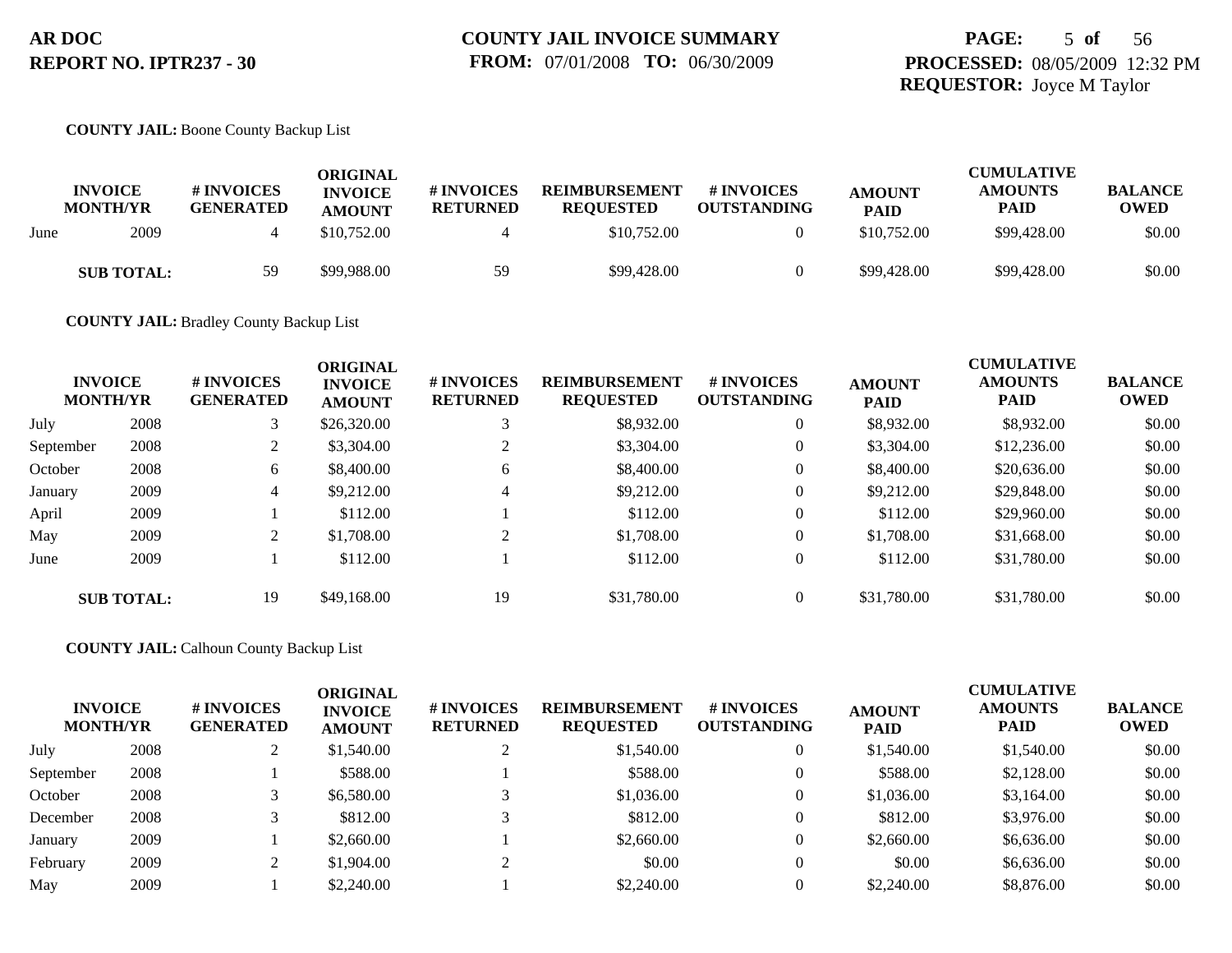#### **COUNTY JAIL:** Calhoun County Backup List

| <b>INVOICE</b><br><b>MONTH/YR</b> | <b># INVOICES</b><br><b>GENERATED</b> | ORIGINAL<br><b>INVOICE</b><br><b>AMOUNT</b> | # INVOICES<br><b>RETURNED</b> | <b>REIMBURSEMENT</b><br><b>REOUESTED</b> | # INVOICES<br><b>OUTSTANDING</b> | <b>AMOUNT</b><br><b>PAID</b> | <b>CUMULATIVE</b><br><b>AMOUNTS</b><br>PAID | <b>BALANCE</b><br><b>OWED</b> |
|-----------------------------------|---------------------------------------|---------------------------------------------|-------------------------------|------------------------------------------|----------------------------------|------------------------------|---------------------------------------------|-------------------------------|
| <b>SUB TOTAL:</b>                 |                                       | \$16,324.00                                 |                               | \$8,876.00                               |                                  | \$8,876.00                   | \$8,876.00                                  | \$0.00                        |

#### **COUNTY JAIL:** Carlisle City Jail

| <b>INVOICE</b><br><b>MONTH/YR</b> |                   | <b># INVOICES</b><br><b>GENERATED</b> | ORIGINAL<br><b>INVOICE</b><br><b>AMOUNT</b> | # INVOICES<br><b>RETURNED</b> | <b>REIMBURSEMENT</b><br><b>REQUESTED</b> | # INVOICES<br><b>OUTSTANDING</b> | <b>AMOUNT</b><br><b>PAID</b> | <b>CUMULATIVE</b><br><b>AMOUNTS</b><br><b>PAID</b> | <b>BALANCE</b><br><b>OWED</b> |
|-----------------------------------|-------------------|---------------------------------------|---------------------------------------------|-------------------------------|------------------------------------------|----------------------------------|------------------------------|----------------------------------------------------|-------------------------------|
| December                          | 2008              |                                       | \$1,904.00                                  |                               | \$0.00                                   | $\overline{0}$                   | \$0.00                       | \$0.00                                             | \$0.00                        |
| January                           | 2009              |                                       | \$8,092.00                                  |                               | \$8,092.00                               | $\overline{0}$                   | \$8,092.00                   | \$8,092.00                                         | \$0.00                        |
| February                          | 2009              |                                       | \$5,572.00                                  |                               | \$5,572.00                               | $\theta$                         | \$5,572.00                   | \$13,664.00                                        | \$0.00                        |
| May                               | 2009              |                                       | \$2,352.00                                  |                               | \$2,352.00                               | $\theta$                         | \$2,352.00                   | \$16,016.00                                        | \$0.00                        |
|                                   | <b>SUB TOTAL:</b> | 13                                    | \$17,920.00                                 | Q                             | \$16,016.00                              | $\overline{0}$                   | \$16,016.00                  | \$16,016.00                                        | \$0.00                        |

#### **COUNTY JAIL:** Carroll County Backup List

| <b>INVOICE</b><br><b>MONTH/YR</b> |      | # INVOICES<br><b>GENERATED</b> | <b>ORIGINAL</b><br><b>INVOICE</b><br><b>AMOUNT</b> | # INVOICES<br><b>RETURNED</b> | <b>REIMBURSEMENT</b><br><b>REQUESTED</b> | <b>#INVOICES</b><br><b>OUTSTANDING</b> | <b>AMOUNT</b><br><b>PAID</b> | <b>CUMULATIVE</b><br><b>AMOUNTS</b><br><b>PAID</b> | <b>BALANCE</b><br><b>OWED</b> |
|-----------------------------------|------|--------------------------------|----------------------------------------------------|-------------------------------|------------------------------------------|----------------------------------------|------------------------------|----------------------------------------------------|-------------------------------|
| July                              | 2008 | 11                             | \$16,212.00                                        | 11                            | \$13,356.00                              | $\mathbf{0}$                           | \$13,356.00                  | \$13,356.00                                        | \$0.00                        |
| August                            | 2008 | 9                              | \$28,000.00                                        | 9                             | \$14,084.00                              | $\mathbf{0}$                           | \$14,084.00                  | \$27,440.00                                        | \$0.00                        |
| September                         | 2008 |                                | \$672.00                                           |                               | \$560.00                                 | $\mathbf{0}$                           | \$560.00                     | \$28,000.00                                        | \$0.00                        |
| October                           | 2008 | 19                             | \$29,932.00                                        | 19                            | \$29,764.00                              | $\overline{0}$                         | \$29,764.00                  | \$57,764.00                                        | \$0.00                        |
| November                          | 2008 | 6                              | \$7,672.00                                         | 6                             | \$7,140.00                               | $\mathbf{0}$                           | \$7,140.00                   | \$64,904.00                                        | \$0.00                        |
| December                          | 2008 | 4                              | \$11,200.00                                        | 4                             | \$8,008.00                               | $\mathbf{0}$                           | \$8,008.00                   | \$72,912.00                                        | \$0.00                        |
| January                           | 2009 | 8                              | \$17,696.00                                        | 8                             | \$17,696.00                              | $\overline{0}$                         | \$17,696.00                  | \$90,608.00                                        | \$0.00                        |
| February                          | 2009 | 6                              | \$6,580.00                                         | 6                             | \$6,580.00                               | $\mathbf{0}$                           | \$6,580.00                   | \$97,188,00                                        | \$0.00                        |
| March                             | 2009 | 5                              | \$13,132.00                                        |                               | \$13,132.00                              | $\Omega$                               | \$13,132.00                  | \$110,320.00                                       | \$0.00                        |
| April                             | 2009 | 11                             | \$18,620.00                                        | 11                            | \$20,972.00                              | $\Omega$                               | \$20,972.00                  | \$131,292.00                                       | \$0.00                        |
| May                               | 2009 |                                | \$420.00                                           |                               | \$420.00                                 | $\overline{0}$                         | \$420.00                     | \$131,712.00                                       | \$0.00                        |
| June                              | 2009 | 10                             | \$19,796.00                                        | 10                            | \$19,796.00                              | $\Omega$                               | \$19,796.00                  | \$151,508.00                                       | \$0.00                        |
|                                   |      |                                |                                                    |                               |                                          |                                        |                              |                                                    |                               |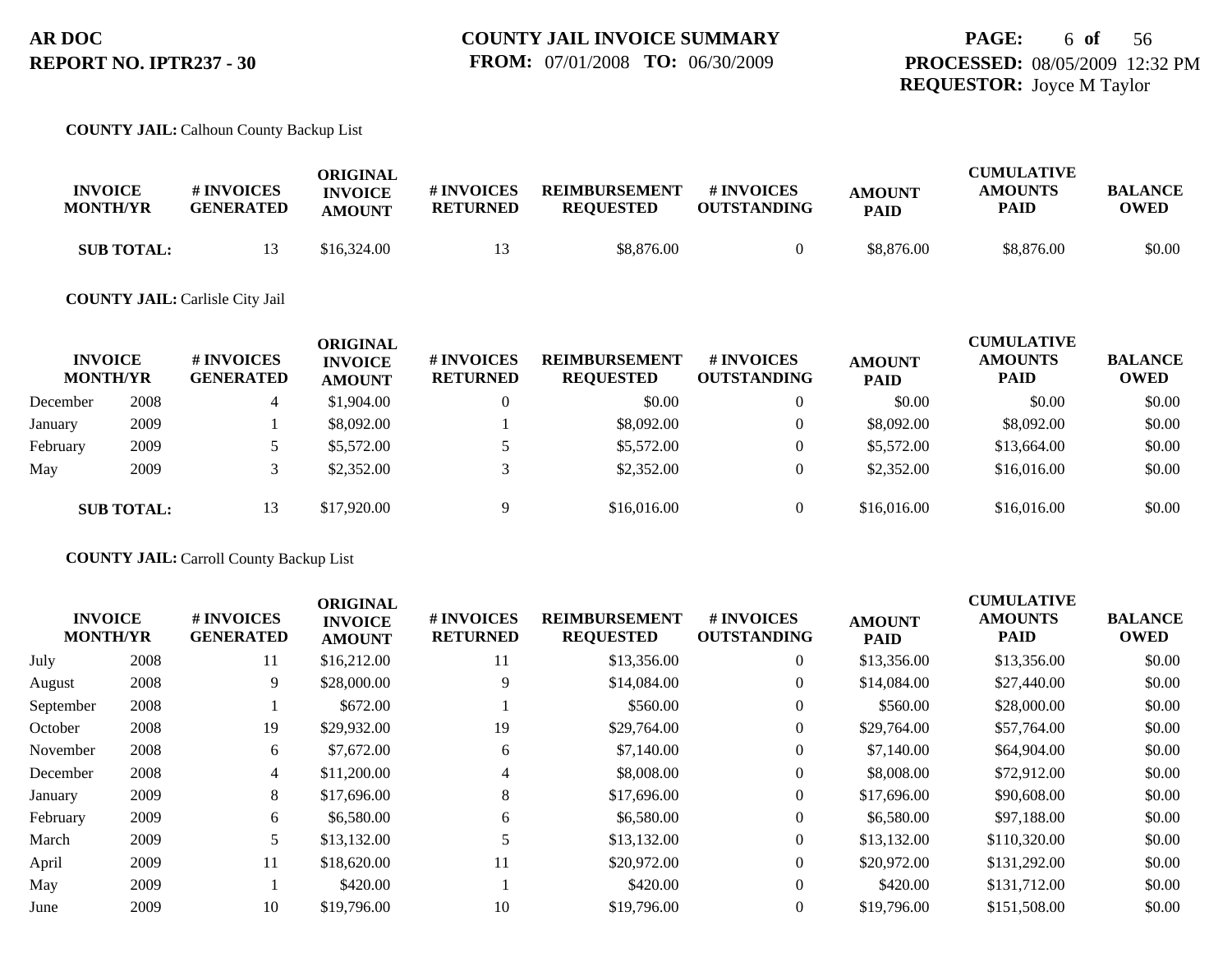#### **COUNTY JAIL:** Carroll County Backup List

| <b>INVOICE</b><br><b>MONTH/YR</b> | # INVOICES<br><b>GENERATED</b> | ORIGINAL<br><b>INVOICE</b><br><b>AMOUNT</b> | # INVOICES<br><b>RETURNED</b> | <b>REIMBURSEMENT</b><br><b>REOUESTED</b> | # INVOICES<br><b>OUTSTANDING</b> | <b>AMOUNT</b><br><b>PAID</b> | <b>CUMULATIVE</b><br><b>AMOUNTS</b><br>PAID | <b>BALANCE</b><br>OWED |
|-----------------------------------|--------------------------------|---------------------------------------------|-------------------------------|------------------------------------------|----------------------------------|------------------------------|---------------------------------------------|------------------------|
| <b>SUB TOTAL:</b>                 | Q 1                            | \$169,932.00                                | 91                            | \$151,508.00                             |                                  | \$151,508.00                 | \$151,508.00                                | \$0.00                 |

#### **COUNTY JAIL:** Chicot County Backup List

|          | <b>INVOICE</b><br><b>MONTH/YR</b> | # INVOICES<br><b>GENERATED</b> | <b>ORIGINAL</b><br><b>INVOICE</b><br><b>AMOUNT</b> | # INVOICES<br><b>RETURNED</b> | <b>REIMBURSEMENT</b><br><b>REQUESTED</b> | # INVOICES<br><b>OUTSTANDING</b> | <b>AMOUNT</b><br><b>PAID</b> | <b>CUMULATIVE</b><br><b>AMOUNTS</b><br><b>PAID</b> | <b>BALANCE</b><br><b>OWED</b> |
|----------|-----------------------------------|--------------------------------|----------------------------------------------------|-------------------------------|------------------------------------------|----------------------------------|------------------------------|----------------------------------------------------|-------------------------------|
| August   | 2008                              | 5                              | \$51,044.00                                        |                               | \$3,780.00                               | $\theta$                         | \$3,780.00                   | \$3,780.00                                         | \$0.00                        |
| October  | 2008                              | 9                              | \$10,528.00                                        | 9                             | \$8,652.00                               | $\theta$                         | \$8,652.00                   | \$12,432.00                                        | \$0.00                        |
| November | 2008                              | 2                              | \$1,848.00                                         |                               | \$616.00                                 | $\theta$                         | \$616.00                     | \$13,048.00                                        | \$0.00                        |
| January  | 2009                              | 3                              | \$3,444.00                                         |                               | \$3,444.00                               | $\mathbf{0}$                     | \$3,444.00                   | \$16,492.00                                        | \$0.00                        |
| February | 2009                              | 2                              | \$3,948.00                                         |                               | \$812.00                                 | $\theta$                         | \$812.00                     | \$17,304.00                                        | \$0.00                        |
| April    | 2009                              | 4                              | \$924.00                                           | 4                             | \$812.00                                 | $\theta$                         | \$812.00                     | \$18,116.00                                        | \$0.00                        |
| May      | 2009                              | 4                              | \$5,040.00                                         | 4                             | \$5,040.00                               | $\theta$                         | \$5,040.00                   | \$23,156.00                                        | \$0.00                        |
| June     | 2009                              |                                | \$112.00                                           |                               | \$112.00                                 | $\theta$                         | \$112.00                     | \$23,268.00                                        | \$0.00                        |
|          | <b>SUB TOTAL:</b>                 | 30                             | \$76,888,00                                        | 30                            | \$23,268.00                              | $\mathbf{0}$                     | \$23,268,00                  | \$23,268,00                                        | \$0.00                        |

#### **COUNTY JAIL:** Clark County Backup List

| <b>MONTH/YR</b> | <b>INVOICE</b> | <b>#INVOICES</b><br><b>GENERATED</b><br>6 | <b>ORIGINAL</b><br><b>INVOICE</b><br><b>AMOUNT</b> | # INVOICES<br><b>RETURNED</b> | <b>REIMBURSEMENT</b><br><b>REQUESTED</b> | # INVOICES<br><b>OUTSTANDING</b> | <b>AMOUNT</b><br><b>PAID</b> | <b>CUMULATIVE</b><br><b>AMOUNTS</b><br><b>PAID</b> | <b>BALANCE</b><br><b>OWED</b> |
|-----------------|----------------|-------------------------------------------|----------------------------------------------------|-------------------------------|------------------------------------------|----------------------------------|------------------------------|----------------------------------------------------|-------------------------------|
| July            | 2008           |                                           | \$6,076.00                                         | 6                             | \$5,124.00                               | 0                                | \$5,124.00                   | \$5,124.00                                         | \$0.00                        |
| August          | 2008           |                                           | \$476.00                                           |                               | \$476.00                                 | 0                                | \$476.00                     | \$5,600.00                                         | \$0.00                        |
| October         | 2008           | 10                                        | \$27,776.00                                        | 10                            | \$28,784.00                              | $\overline{0}$                   | \$28,784.00                  | \$34,384.00                                        | \$0.00                        |
| November        | 2008           |                                           | \$1,148.00                                         | $\bigcap$                     | \$1,148.00                               | $\overline{0}$                   | \$1,148.00                   | \$35,532.00                                        | \$0.00                        |
| January         | 2009           |                                           | \$14,476.00                                        |                               | \$14,448.00                              | 0                                | \$14,448.00                  | \$49,980.00                                        | \$0.00                        |
| February        | 2009           |                                           | \$1,652.00                                         |                               | \$0.00                                   | $\Omega$                         | \$0.00                       | \$49,980.00                                        | \$0.00                        |
| March           | 2009           |                                           | \$15,260.00                                        | $\sim$                        | \$6,356.00                               | 0                                | \$6,356.00                   | \$56,336.00                                        | \$0.00                        |
| May             | 2009           | O.                                        | \$7,700.00                                         |                               | \$0.00                                   |                                  | \$0.00                       | \$56,336.00                                        | \$0.00                        |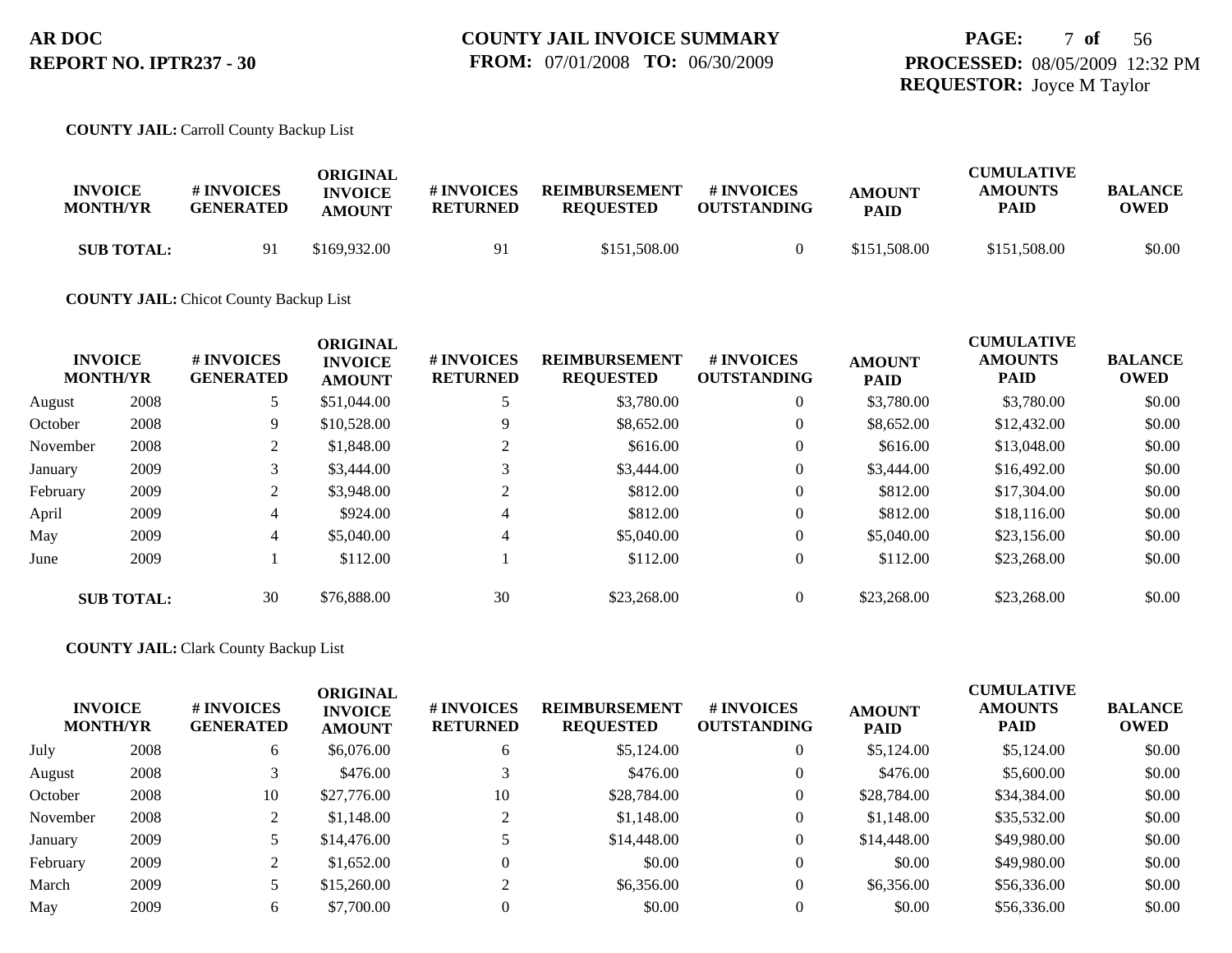## **PAGE:** 8 **of** 56 **PROCESSED:** 08/05/2009 12:32 PM **REQUESTOR:** Joyce M Taylor

#### **COUNTY JAIL:** Clark County Backup List

|      | <b>INVOICE</b><br><b>MONTH/YR</b> | # INVOICES<br><b>GENERATED</b> | ORIGINAL<br><b>INVOICE</b><br><b>AMOUNT</b> | # INVOICES<br><b>RETURNED</b> | <b>REIMBURSEMENT</b><br><b>REOUESTED</b> | # INVOICES<br><b>OUTSTANDING</b> | <b>AMOUNT</b><br><b>PAID</b> | <b>CUMULATIVE</b><br><b>AMOUNTS</b><br>PAID | <b>BALANCE</b><br>OWED |
|------|-----------------------------------|--------------------------------|---------------------------------------------|-------------------------------|------------------------------------------|----------------------------------|------------------------------|---------------------------------------------|------------------------|
| June | 2009                              |                                | \$3,808.00                                  |                               | \$0.00                                   |                                  | \$0.00                       | \$56,336.00                                 | \$0.00                 |
|      | <b>SUB TOTAL:</b>                 | 41                             | \$78,372.00                                 | 28                            | \$56,336.00                              |                                  | \$56,336.00                  | \$56,336.00                                 | \$0.00                 |

**COUNTY JAIL:** Clay County Backup List

| <b>INVOICE</b><br><b>MONTH/YR</b> |                   | <b># INVOICES</b><br><b>GENERATED</b> | <b>ORIGINAL</b><br><b>INVOICE</b><br><b>AMOUNT</b> | # INVOICES<br><b>RETURNED</b> | <b>REIMBURSEMENT</b><br><b>REQUESTED</b> | <b># INVOICES</b><br><b>OUTSTANDING</b> | <b>AMOUNT</b><br><b>PAID</b> | <b>CUMULATIVE</b><br><b>AMOUNTS</b><br><b>PAID</b> | <b>BALANCE</b><br><b>OWED</b> |
|-----------------------------------|-------------------|---------------------------------------|----------------------------------------------------|-------------------------------|------------------------------------------|-----------------------------------------|------------------------------|----------------------------------------------------|-------------------------------|
| October                           | 2008              | 11                                    | \$35,056.00                                        | 11                            | \$35,056.00                              | $\overline{0}$                          | \$35,056.00                  | \$35,056.00                                        | \$0.00                        |
| December                          | 2008              |                                       | \$28.00                                            |                               | \$28.00                                  | $\overline{0}$                          | \$28.00                      | \$35,084.00                                        | \$0.00                        |
| January                           | 2009              | 9.                                    | \$23,128.00                                        |                               | \$23,128.00                              | $\overline{0}$                          | \$23,128,00                  | \$58,212.00                                        | \$0.00                        |
| February                          | 2009              |                                       | \$12,152.00                                        |                               | \$12,152.00                              | $\overline{0}$                          | \$12,152.00                  | \$70,364.00                                        | \$0.00                        |
| April                             | 2009              | 4                                     | \$9,996.00                                         | 4                             | \$9,996.00                               | $\overline{0}$                          | \$9,996.00                   | \$80,360.00                                        | \$0.00                        |
|                                   | <b>SUB TOTAL:</b> | 30                                    | \$80,360.00                                        | 30                            | \$80,360.00                              | $\Omega$                                | \$80,360.00                  | \$80,360.00                                        | \$0.00                        |

#### **COUNTY JAIL:** Cleburne County Backup List

| <b>INVOICE</b><br><b>MONTH/YR</b> |                   | # INVOICES<br><b>GENERATED</b> | <b>ORIGINAL</b><br><b>INVOICE</b><br><b>AMOUNT</b> | <b># INVOICES</b><br><b>RETURNED</b> | <b>REIMBURSEMENT</b><br><b>REQUESTED</b> | # INVOICES<br><b>OUTSTANDING</b> | <b>AMOUNT</b><br><b>PAID</b> | <b>CUMULATIVE</b><br><b>AMOUNTS</b><br><b>PAID</b> | <b>BALANCE</b><br><b>OWED</b> |
|-----------------------------------|-------------------|--------------------------------|----------------------------------------------------|--------------------------------------|------------------------------------------|----------------------------------|------------------------------|----------------------------------------------------|-------------------------------|
| July                              | 2008              |                                | \$2,072.00                                         | 2                                    | \$1,484.00                               |                                  | \$1,484.00                   | \$1,484.00                                         | \$0.00                        |
| October                           | 2008              |                                | \$15,428.00                                        |                                      | \$15,428.00                              | $\theta$                         | \$15,428.00                  | \$16,912.00                                        | \$0.00                        |
| November                          | 2008              |                                | \$11,340.00                                        | 5                                    | \$8,904.00                               |                                  | \$8,904.00                   | \$25,816.00                                        | \$0.00                        |
| January                           | 2009              |                                | \$13,524.00                                        |                                      | \$13,524.00                              |                                  | \$13,524.00                  | \$39,340.00                                        | \$0.00                        |
| February                          | 2009              | 4                              | \$15,708.00                                        | 3                                    | \$5,796.00                               |                                  | \$5,796.00                   | \$45,136.00                                        | \$0.00                        |
| May                               | 2009              |                                | \$8,960.00                                         |                                      | \$6,664.00                               | $\theta$                         | \$6,664.00                   | \$51,800.00                                        | \$0.00                        |
| June                              | 2009              | 8                              | \$14,952.00                                        | 8                                    | \$14,952.00                              |                                  | \$14,952.00                  | \$66,752.00                                        | \$0.00                        |
|                                   | <b>SUB TOTAL:</b> | 38                             | \$81,984.00                                        | 37                                   | \$66,752.00                              |                                  | \$66,752.00                  | \$66,752.00                                        | \$0.00                        |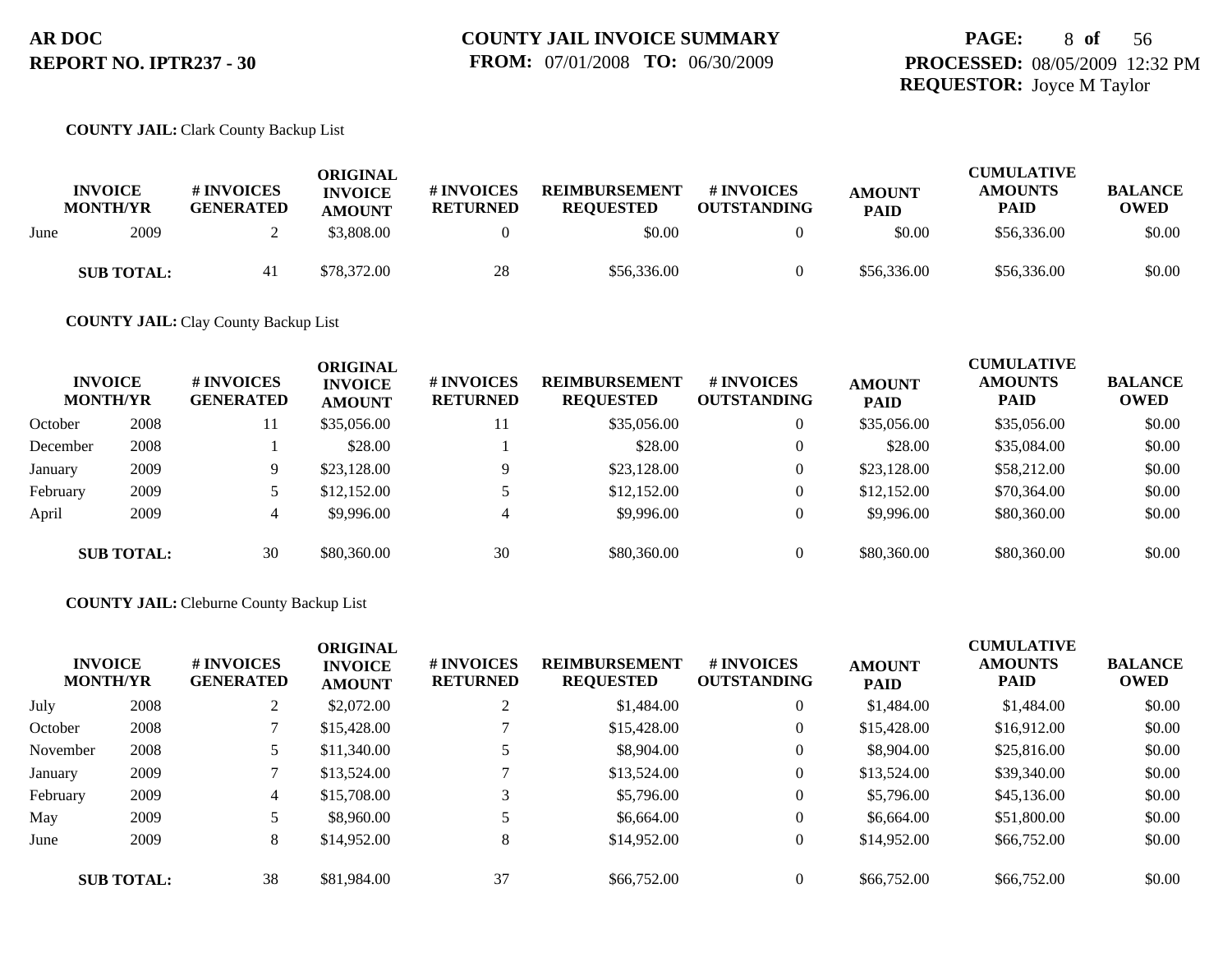### **COUNTY JAIL INVOICE SUMMARY FROM:** 07/01/2008 **TO:** 06/30/2009

## **PAGE:** 9 **of** 56 **PROCESSED:** 08/05/2009 12:32 PM **REQUESTOR:** Joyce M Taylor

#### **COUNTY JAIL:** Cleveland Cnty Backup List

|           | <b>INVOICE</b><br><b>MONTH/YR</b> | # INVOICES<br><b>GENERATED</b> | <b>ORIGINAL</b><br><b>INVOICE</b><br><b>AMOUNT</b> | # INVOICES<br><b>RETURNED</b> | <b>REIMBURSEMENT</b><br><b>REQUESTED</b> | <b>#INVOICES</b><br><b>OUTSTANDING</b> | <b>AMOUNT</b><br><b>PAID</b> | <b>CUMULATIVE</b><br><b>AMOUNTS</b><br><b>PAID</b> | <b>BALANCE</b><br><b>OWED</b> |
|-----------|-----------------------------------|--------------------------------|----------------------------------------------------|-------------------------------|------------------------------------------|----------------------------------------|------------------------------|----------------------------------------------------|-------------------------------|
| July      | 2008                              | 4                              | \$2,044.00                                         | 4                             | \$2,044.00                               | $\overline{0}$                         | \$2,044.00                   | \$2,044.00                                         | \$0.00                        |
| August    | 2008                              |                                | \$840.00                                           |                               | \$840.00                                 | $\overline{0}$                         | \$840.00                     | \$2,884.00                                         | \$0.00                        |
| September | 2008                              |                                | \$2,324.00                                         |                               | \$2,324.00                               | $\theta$                               | \$2,324.00                   | \$5,208.00                                         | \$0.00                        |
| November  | 2008                              | 2                              | \$2,856.00                                         |                               | \$1,428.00                               | $\overline{0}$                         | \$1,428.00                   | \$6,636.00                                         | \$0.00                        |
| December  | 2008                              | 2                              | \$1,792.00                                         | $\gamma$                      | \$1,792.00                               | $\overline{0}$                         | \$1,792.00                   | \$8,428.00                                         | \$0.00                        |
| January   | 2009                              |                                | \$25,844.00                                        |                               | \$392.00                                 | $\overline{0}$                         | \$392.00                     | \$8,820.00                                         | \$0.00                        |
| April     | 2009                              | $\bigcap$<br>∠                 | \$2,128.00                                         | 2                             | \$2,128.00                               | $\theta$                               | \$2,128.00                   | \$10,948.00                                        | \$0.00                        |
| June      | 2009                              | 3                              | \$1,260.00                                         | 3                             | \$1,260.00                               | $\theta$                               | \$1,260.00                   | \$12,208.00                                        | \$0.00                        |
|           | <b>SUB TOTAL:</b>                 | 18                             | \$39,088.00                                        | 18                            | \$12,208,00                              | $\theta$                               | \$12,208.00                  | \$12,208.00                                        | \$0.00                        |

### **COUNTY JAIL:** Columbia County Backup List

|           | <b>INVOICE</b><br><b>MONTH/YR</b> | # INVOICES<br><b>GENERATED</b> | <b>ORIGINAL</b><br><b>INVOICE</b><br><b>AMOUNT</b> | # INVOICES<br><b>RETURNED</b> | <b>REIMBURSEMENT</b><br><b>REQUESTED</b> | # INVOICES<br><b>OUTSTANDING</b> | <b>AMOUNT</b><br><b>PAID</b> | <b>CUMULATIVE</b><br><b>AMOUNTS</b><br><b>PAID</b> | <b>BALANCE</b><br><b>OWED</b> |
|-----------|-----------------------------------|--------------------------------|----------------------------------------------------|-------------------------------|------------------------------------------|----------------------------------|------------------------------|----------------------------------------------------|-------------------------------|
| July      | 2008                              | 9                              | \$8,204.00                                         | 9                             | \$8,204.00                               | $\overline{0}$                   | \$8,204.00                   | \$8,204.00                                         | \$0.00                        |
| September | 2008                              | 11                             | \$7,392.00                                         | 11                            | \$7,392.00                               | $\overline{0}$                   | \$7,392.00                   | \$15,596.00                                        | \$0.00                        |
| November  | 2008                              |                                | \$13,216.00                                        |                               | \$12,152.00                              | $\overline{0}$                   | \$12,152.00                  | \$27,748.00                                        | \$0.00                        |
| January   | 2009                              | 9                              | \$15,568.00                                        | 9                             | \$15,008.00                              | $\overline{0}$                   | \$15,008.00                  | \$42,756.00                                        | \$0.00                        |
| February  | 2009                              | 4                              | \$20,748.00                                        | 4                             | \$4,116.00                               | $\theta$                         | \$4,116.00                   | \$46,872.00                                        | \$0.00                        |
| March     | 2009                              |                                | \$8,876.00                                         |                               | \$8,876.00                               | $\theta$                         | \$8,876.00                   | \$55,748.00                                        | \$0.00                        |
| April     | 2009                              | 9                              | \$12,880.00                                        | 9                             | \$12,880.00                              | $\overline{0}$                   | \$12,880.00                  | \$68,628.00                                        | \$0.00                        |
| June      | 2009                              | 6                              | \$15,344.00                                        | 6                             | \$15,344.00                              | $\theta$                         | \$15,344.00                  | \$83,972.00                                        | \$0.00                        |
|           | <b>SUB TOTAL:</b>                 | 58                             | \$102,228.00                                       | 58                            | \$83,972.00                              | $\theta$                         | \$83,972.00                  | \$83,972.00                                        | \$0.00                        |

**COUNTY JAIL:** Conway

|                                   |                                | ORIGINAL       |                                     |                                          |                                  |             | CUMULATIVE                    |                               |
|-----------------------------------|--------------------------------|----------------|-------------------------------------|------------------------------------------|----------------------------------|-------------|-------------------------------|-------------------------------|
| <b>INVOICE</b><br><b>MONTH/YR</b> | # INVOICES<br><b>GENERATED</b> | <b>INVOICE</b> | <b>#INVOICES</b><br><b>RETURNED</b> | <b>REIMBURSEMENT</b><br><b>REOUESTED</b> | # INVOICES<br><b>OUTSTANDING</b> | AMOUNT      | <b>AMOUNTS</b><br><b>PAID</b> | <b>BALANCE</b><br><b>OWED</b> |
|                                   |                                | <b>AMOUNT</b>  |                                     |                                          |                                  | <b>PAID</b> |                               |                               |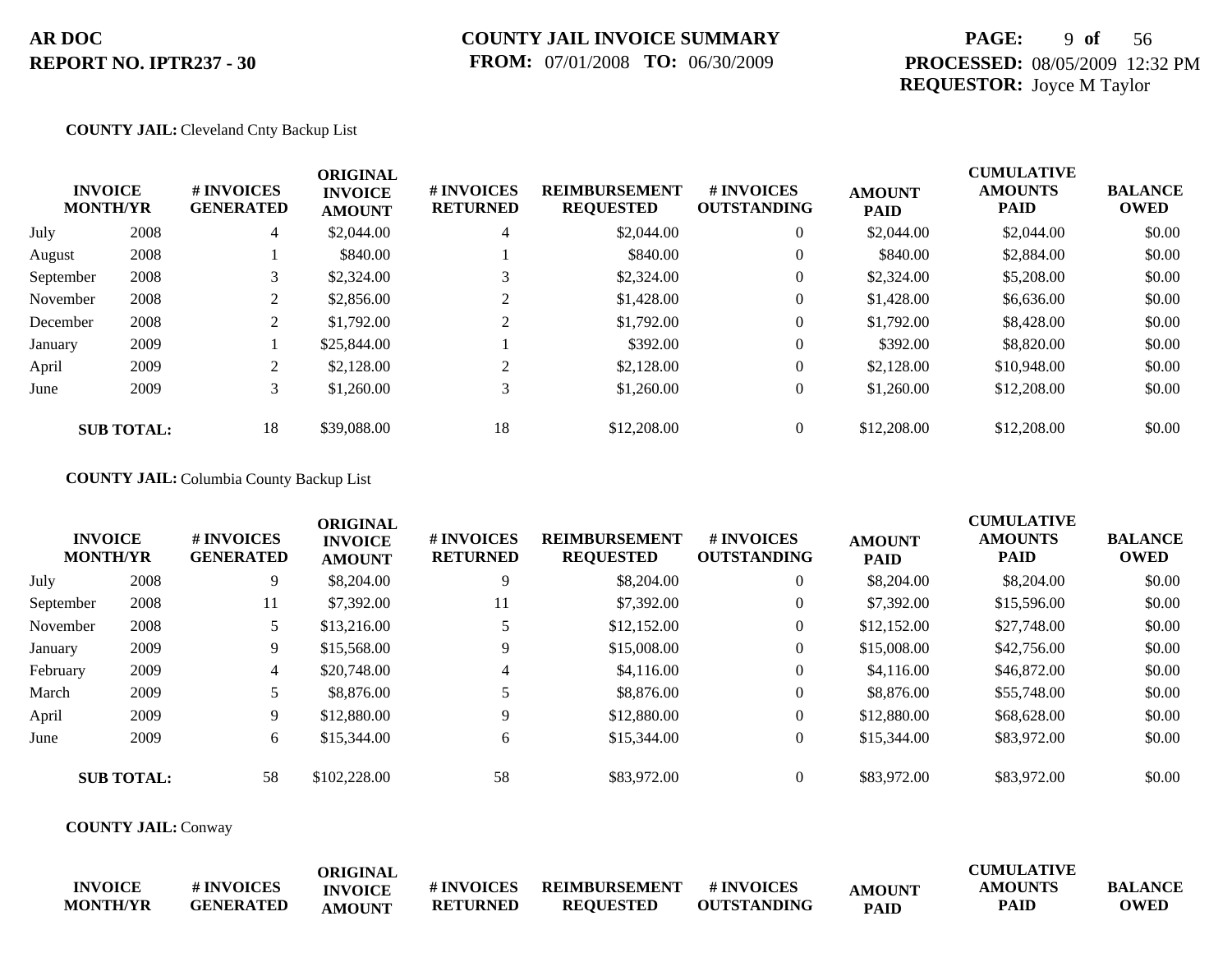## **PAGE:** 10 **of** 56 **PROCESSED:** 08/05/2009 12:32 PM **REQUESTOR:** Joyce M Taylor

#### **COUNTY JAIL:** Conway

| <b>INVOICE</b><br><b>MONTH/YR</b> | # INVOICES<br><b>GENERATED</b> | ORIGINAL<br><b>INVOICE</b><br><b>AMOUNT</b> | <b>#INVOICES</b><br><b>RETURNED</b> | <b>REIMBURSEMENT</b><br><b>REOUESTED</b> | <b>#INVOICES</b><br><b>OUTSTANDING</b> | <b>AMOUNT</b><br><b>PAID</b> | <b>CUMULATIVE</b><br><b>AMOUNTS</b><br><b>PAID</b> | <b>BALANCE</b><br><b>OWED</b> |
|-----------------------------------|--------------------------------|---------------------------------------------|-------------------------------------|------------------------------------------|----------------------------------------|------------------------------|----------------------------------------------------|-------------------------------|
| 2009<br>February                  |                                | \$3,108.00                                  |                                     | \$0.00                                   |                                        | \$0.00                       | \$0.00                                             | \$0.00                        |
| <b>SUB TOTAL:</b>                 |                                | \$3,108.00                                  |                                     | \$0.00                                   |                                        | \$0.00                       | \$0.00                                             | \$0.00                        |

**COUNTY JAIL:** Conway County Backup List

|          | <b>INVOICE</b><br><b>MONTH/YR</b> | <b># INVOICES</b><br><b>GENERATED</b> | <b>ORIGINAL</b><br><b>INVOICE</b><br><b>AMOUNT</b> | # INVOICES<br><b>RETURNED</b> | <b>REIMBURSEMENT</b><br><b>REQUESTED</b> | <b># INVOICES</b><br><b>OUTSTANDING</b> | <b>AMOUNT</b><br><b>PAID</b> | <b>CUMULATIVE</b><br><b>AMOUNTS</b><br><b>PAID</b> | <b>BALANCE</b><br><b>OWED</b> |
|----------|-----------------------------------|---------------------------------------|----------------------------------------------------|-------------------------------|------------------------------------------|-----------------------------------------|------------------------------|----------------------------------------------------|-------------------------------|
| July     | 2008                              |                                       | \$3,948.00                                         |                               | \$3,948.00                               | $\overline{0}$                          | \$3,948.00                   | \$3,948.00                                         | \$0.00                        |
| October  | 2008                              | 11                                    | \$57,092.00                                        | 11                            | \$20,580.00                              | $\overline{0}$                          | \$20,580.00                  | \$24,528.00                                        | \$0.00                        |
| February | 2009                              |                                       | \$10,332.00                                        |                               | \$10,332.00                              | $\overline{0}$                          | \$10,332.00                  | \$34,860.00                                        | \$0.00                        |
| March    | 2009                              | 4                                     | \$13,860.00                                        |                               | \$9,660.00                               | $\overline{0}$                          | \$9,660.00                   | \$44,520.00                                        | \$0.00                        |
| April    | 2009                              |                                       | \$9,632.00                                         |                               | \$8,596.00                               | $\overline{0}$                          | \$8,596.00                   | \$53,116.00                                        | \$0.00                        |
|          | <b>SUB TOTAL:</b>                 | 26                                    | \$94,864.00                                        | 26                            | \$53,116.00                              | $\overline{0}$                          | \$53,116.00                  | \$53,116.00                                        | \$0.00                        |

#### **COUNTY JAIL:** Craighead Cnty Backup List

| <b>INVOICE</b><br><b>MONTH/YR</b> |      | # INVOICES<br><b>GENERATED</b> | <b>ORIGINAL</b><br><b>INVOICE</b><br><b>AMOUNT</b> | # INVOICES<br><b>RETURNED</b> | <b>REIMBURSEMENT</b><br><b>REQUESTED</b> | # INVOICES<br><b>OUTSTANDING</b> | <b>AMOUNT</b><br><b>PAID</b> | <b>CUMULATIVE</b><br><b>AMOUNTS</b><br><b>PAID</b> | <b>BALANCE</b><br><b>OWED</b> |
|-----------------------------------|------|--------------------------------|----------------------------------------------------|-------------------------------|------------------------------------------|----------------------------------|------------------------------|----------------------------------------------------|-------------------------------|
| July                              | 2008 | 25                             | \$51,744.00                                        | 25                            | \$51,744.00                              | $\theta$                         | \$51,744.00                  | \$51,744.00                                        | \$0.00                        |
| August                            | 2008 | 15                             | \$20,020.00                                        | 15                            | \$19,460.00                              | $\theta$                         | \$19,460.00                  | \$71,204.00                                        | \$0.00                        |
| September                         | 2008 |                                | \$1,568.00                                         |                               | \$1,568.00                               | $\theta$                         | \$1,568.00                   | \$72,772.00                                        | \$0.00                        |
| October                           | 2008 | 21                             | \$28,560.00                                        | 21                            | \$28,560.00                              | $\theta$                         | \$28,560.00                  | \$101,332.00                                       | \$0.00                        |
| November                          | 2008 | 34                             | \$57,092.00                                        | 34                            | \$53,564.00                              | $\Omega$                         | \$53,564.00                  | \$154,896.00                                       | \$0.00                        |
| December                          | 2008 | 12                             | \$25,200.00                                        | 12                            | \$25,032.00                              | $\theta$                         | \$25,032.00                  | \$179,928.00                                       | \$0.00                        |
| January                           | 2009 | 20                             | \$35,952.00                                        | 20                            | \$35,896.00                              | $\Omega$                         | \$35,896.00                  | \$215,824.00                                       | \$0.00                        |
| February                          | 2009 | 22                             | \$46,788.00                                        | 22                            | \$36,316.00                              | $\Omega$                         | \$36,316.00                  | \$252,140.00                                       | \$0.00                        |
| March                             | 2009 | 16                             | \$22,736.00                                        | 16                            | \$22,736.00                              | $\theta$                         | \$22,736.00                  | \$274,876.00                                       | \$0.00                        |
| April                             | 2009 | 28                             | \$60,760.00                                        | 28                            | \$59,612.00                              | $\Omega$                         | \$59,612.00                  | \$334,488.00                                       | \$0.00                        |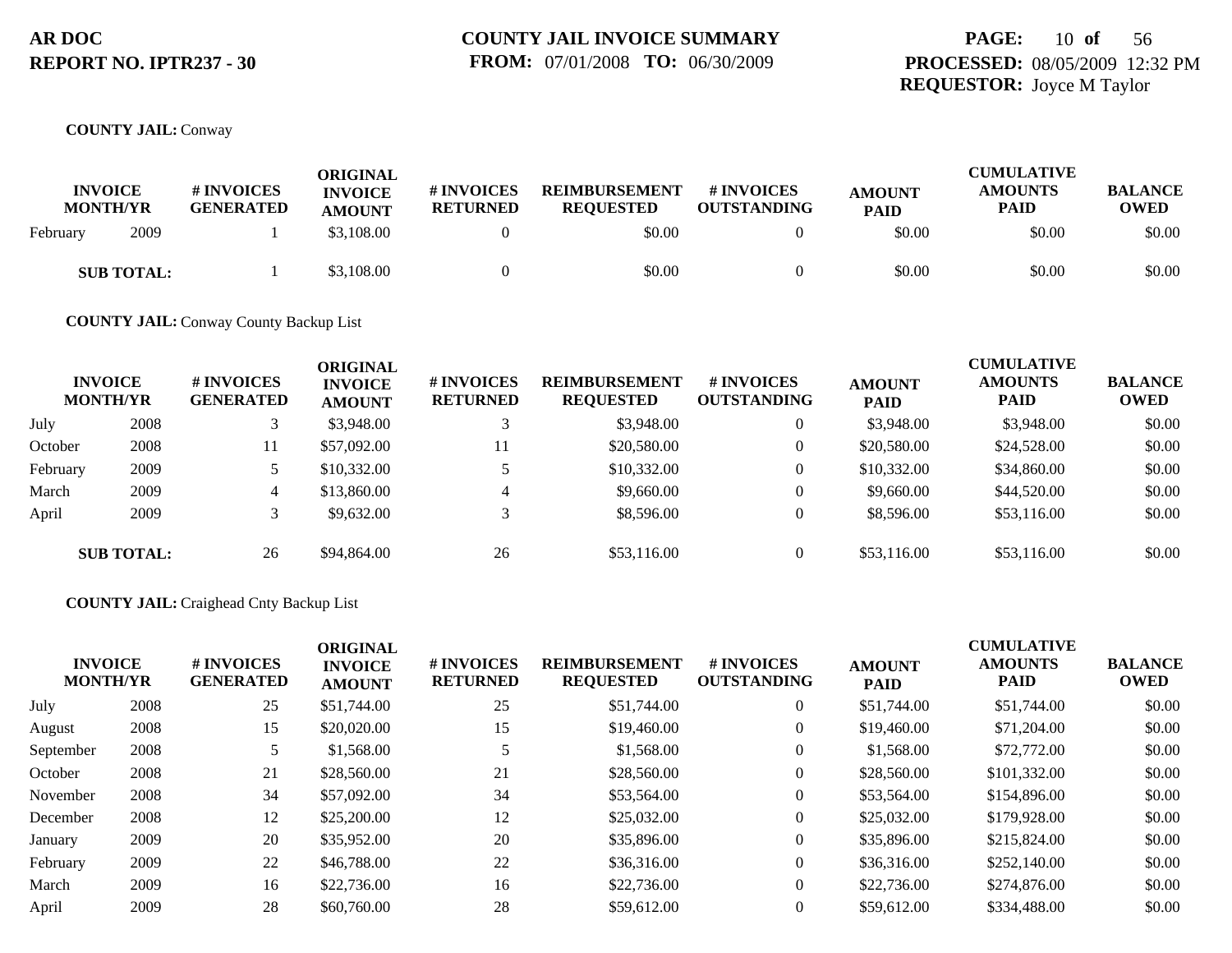## **PAGE:** 11 **of** 56 **PROCESSED:** 08/05/2009 12:32 PM **REQUESTOR:** Joyce M Taylor

#### **COUNTY JAIL:** Craighead Cnty Backup List

|      | <b>INVOICE</b><br><b>MONTH/YR</b> | <b># INVOICES</b><br><b>GENERATED</b> | <b>ORIGINAL</b><br><b>INVOICE</b><br><b>AMOUNT</b> | # INVOICES<br><b>RETURNED</b> | <b>REIMBURSEMENT</b><br><b>REQUESTED</b> | <b># INVOICES</b><br><b>OUTSTANDING</b> | <b>AMOUNT</b><br><b>PAID</b> | <b>CUMULATIVE</b><br><b>AMOUNTS</b><br>PAID | <b>BALANCE</b><br><b>OWED</b> |
|------|-----------------------------------|---------------------------------------|----------------------------------------------------|-------------------------------|------------------------------------------|-----------------------------------------|------------------------------|---------------------------------------------|-------------------------------|
| May  | 2009                              | 28                                    | \$59,248.00                                        | 28                            | \$56,308,00                              | 0                                       | \$56,308.00                  | \$390,796.00                                | \$0.00                        |
| June | 2009                              | 20                                    | \$41,328.00                                        |                               | \$0.00                                   | $\Omega$                                | \$0.00                       | \$390,796.00                                | \$0.00                        |
|      | <b>SUB TOTAL:</b>                 | 246                                   | \$450,996.00                                       | 226                           | \$390,796.00                             | $\theta$                                | \$390,796.00                 | \$390,796.00                                | \$0.00                        |

**COUNTY JAIL:** Crawford County Backup List

|           | <b>INVOICE</b><br><b>MONTH/YR</b> | # INVOICES<br><b>GENERATED</b> | <b>ORIGINAL</b><br><b>INVOICE</b><br><b>AMOUNT</b> | <b>#INVOICES</b><br><b>RETURNED</b> | <b>REIMBURSEMENT</b><br><b>REQUESTED</b> | <b>#INVOICES</b><br><b>OUTSTANDING</b> | <b>AMOUNT</b><br><b>PAID</b> | <b>CUMULATIVE</b><br><b>AMOUNTS</b><br><b>PAID</b> | <b>BALANCE</b><br><b>OWED</b> |
|-----------|-----------------------------------|--------------------------------|----------------------------------------------------|-------------------------------------|------------------------------------------|----------------------------------------|------------------------------|----------------------------------------------------|-------------------------------|
| July      | 2008                              | 20                             | \$88,956.00                                        | 20                                  | \$18,788.00                              | $\overline{0}$                         | \$18,788.00                  | \$18,788.00                                        | \$0.00                        |
| August    | 2008                              | 10                             | \$10,780.00                                        | 10                                  | \$5,656.00                               | $\overline{0}$                         | \$5,656.00                   | \$24,444.00                                        | \$0.00                        |
| September | 2008                              | 4                              | \$14,084.00                                        | 4                                   | \$1,260.00                               | $\overline{0}$                         | \$1,260.00                   | \$25,704.00                                        | \$0.00                        |
| October   | 2008                              | 15                             | \$58,604.00                                        | 15                                  | \$24,136.00                              | $\boldsymbol{0}$                       | \$24,136.00                  | \$49,840.00                                        | \$0.00                        |
| November  | 2008                              | 11                             | \$24,416.00                                        | 11                                  | \$5,992.00                               | $\overline{0}$                         | \$5,992.00                   | \$55,832.00                                        | \$0.00                        |
| December  | 2008                              | 2                              | \$868.00                                           | 2                                   | \$868.00                                 | $\overline{0}$                         | \$868.00                     | \$56,700.00                                        | \$0.00                        |
| January   | 2009                              | 6                              | \$7,756.00                                         | 6                                   | \$5,684.00                               | $\mathbf{0}$                           | \$5,684.00                   | \$62,384.00                                        | \$0.00                        |
| February  | 2009                              | 7                              | \$28,868.00                                        |                                     | \$6,748.00                               | $\overline{0}$                         | \$6,748.00                   | \$69,132.00                                        | \$0.00                        |
| March     | 2009                              | 18                             | \$74,284.00                                        | 18                                  | \$28,784.00                              | $\overline{0}$                         | \$28,784.00                  | \$97,916.00                                        | \$0.00                        |
| April     | 2009                              | 21                             | \$51,380.00                                        | 21                                  | \$28,868.00                              | $\mathbf{0}$                           | \$28,868.00                  | \$126,784.00                                       | \$0.00                        |
| May       | 2009                              | 14                             | \$53,704.00                                        | 14                                  | \$13,580.00                              | $\overline{0}$                         | \$13,580.00                  | \$140,364.00                                       | \$0.00                        |
| June      | 2009                              | 9                              | \$42,700.00                                        | 9                                   | \$5,096.00                               | $\overline{0}$                         | \$5,096.00                   | \$145,460.00                                       | \$0.00                        |
|           | <b>SUB TOTAL:</b>                 | 137                            | \$456,400.00                                       | 137                                 | \$145,460.00                             | $\overline{0}$                         | \$145,460.00                 | \$145,460.00                                       | \$0.00                        |

#### **COUNTY JAIL:** Crittenden Cnty Backup List

|        | <b>INVOICE</b><br><b>MONTH/YR</b> | # INVOICES<br><b>GENERATED</b> | ORIGINAL<br><b>INVOICE</b><br><b>AMOUNT</b> | # INVOICES<br><b>RETURNED</b> | <b>REIMBURSEMENT</b><br><b>REOUESTED</b> | # INVOICES<br><b>OUTSTANDING</b> | <b>AMOUNT</b><br><b>PAID</b> | <b>CUMULATIVE</b><br><b>AMOUNTS</b><br>PAID | <b>BALANCE</b><br><b>OWED</b> |
|--------|-----------------------------------|--------------------------------|---------------------------------------------|-------------------------------|------------------------------------------|----------------------------------|------------------------------|---------------------------------------------|-------------------------------|
| July   | 2008                              | 25                             | \$44,632.00                                 | 25                            | \$45,220.00                              |                                  | \$45,220.00                  | \$45,220.00                                 | \$0.00                        |
| August | 2008                              | 22                             | \$41,384.00                                 | 22                            | \$41,636.00                              |                                  | \$41,636.00                  | \$86,856.00                                 | \$0.00                        |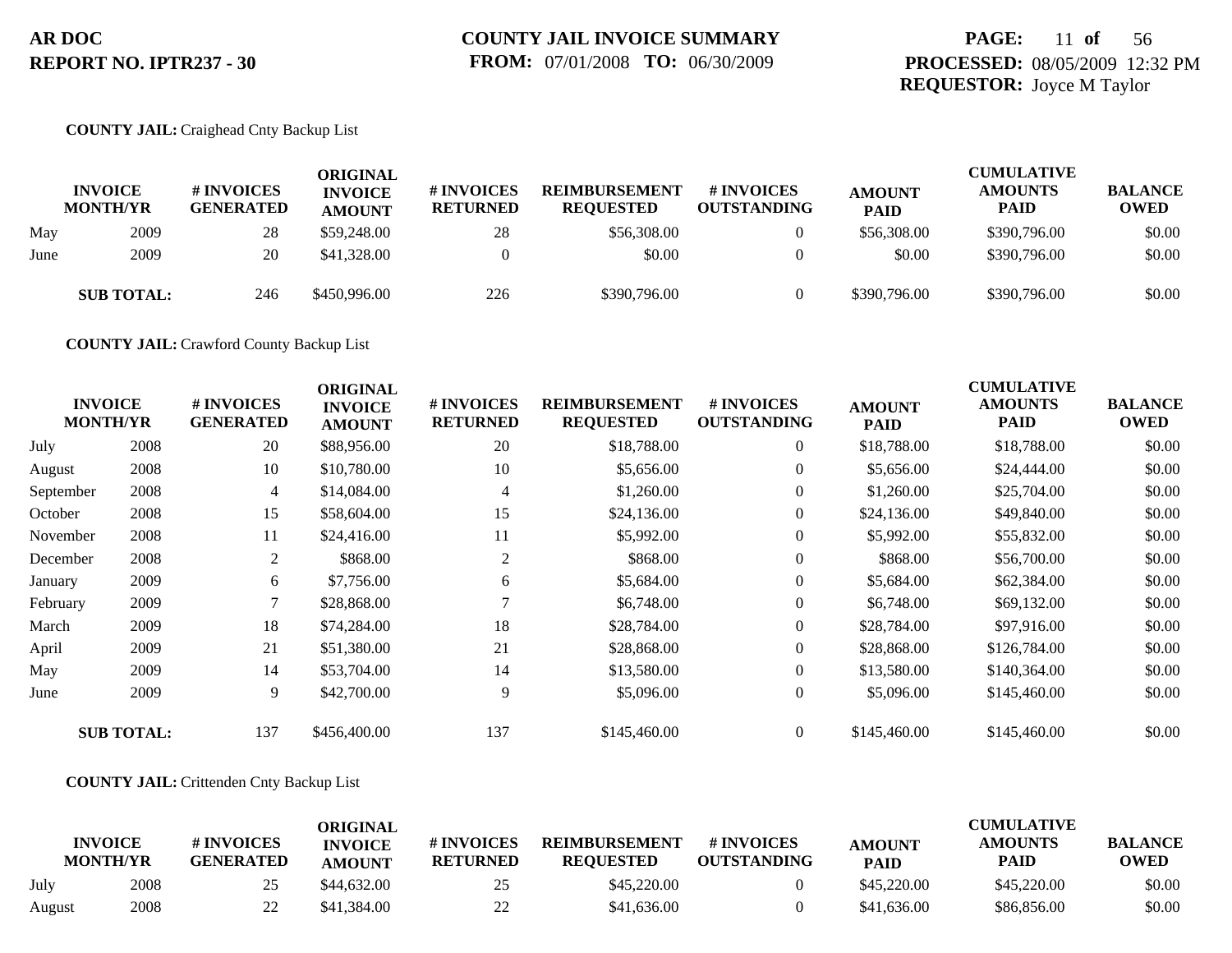### **COUNTY JAIL INVOICE SUMMARY FROM:** 07/01/2008 **TO:** 06/30/2009

## **PAGE:** 12 **of** 56 **PROCESSED:** 08/05/2009 12:32 PM **REQUESTOR:** Joyce M Taylor

#### **COUNTY JAIL:** Crittenden Cnty Backup List

| <b>CUMULATIVE</b><br><b>ORIGINAL</b> |                                   |                                |                                 |                               |                                          |                                        |                              |                        |                               |
|--------------------------------------|-----------------------------------|--------------------------------|---------------------------------|-------------------------------|------------------------------------------|----------------------------------------|------------------------------|------------------------|-------------------------------|
|                                      | <b>INVOICE</b><br><b>MONTH/YR</b> | # INVOICES<br><b>GENERATED</b> | <b>INVOICE</b><br><b>AMOUNT</b> | # INVOICES<br><b>RETURNED</b> | <b>REIMBURSEMENT</b><br><b>REQUESTED</b> | <b>#INVOICES</b><br><b>OUTSTANDING</b> | <b>AMOUNT</b><br><b>PAID</b> | <b>AMOUNTS</b><br>PAID | <b>BALANCE</b><br><b>OWED</b> |
| September                            | 2008                              | 16                             | \$35,560.00                     | 16                            | \$36,204.00                              | $\overline{0}$                         | \$36,204.00                  | \$123,060.00           | \$0.00                        |
| October                              | 2008                              | 37                             | \$84,896.00                     | 37                            | \$83,888.00                              | $\overline{0}$                         | \$83,888.00                  | \$206,948.00           | \$0.00                        |
| November                             | 2008                              | 8                              | \$50,680.00                     | 8                             | \$11,060.00                              | $\overline{0}$                         | \$11,060.00                  | \$218,008.00           | \$0.00                        |
| December                             | 2008                              | $\overline{4}$                 | \$1,036.00                      | 4                             | \$1,036.00                               | $\overline{0}$                         | \$1,036.00                   | \$219,044.00           | \$0.00                        |
| January                              | 2009                              | 23                             | \$49,952.00                     | 23                            | \$50,568.00                              | $\overline{0}$                         | \$50,568.00                  | \$269,612.00           | \$0.00                        |
| February                             | 2009                              | 25                             | \$58,968.00                     | 25                            | \$51,604.00                              | $\overline{0}$                         | \$51,604.00                  | \$321,216.00           | \$0.00                        |
| March                                | 2009                              | 17                             | \$37,856.00                     | 17                            | \$37,240.00                              | $\overline{0}$                         | \$37,240.00                  | \$358,456.00           | \$0.00                        |
| April                                | 2009                              | 25                             | \$57,036.00                     | 25                            | \$58,100.00                              | $\overline{0}$                         | \$58,100.00                  | \$416,556.00           | \$0.00                        |
| May                                  | 2009                              | 54                             | \$93,940.00                     | 54                            | \$95,088.00                              | $\overline{0}$                         | \$95,088.00                  | \$511,644.00           | \$0.00                        |
| June                                 | 2009                              | 11                             | \$14,112.00                     | 11                            | \$13,916.00                              | $\overline{0}$                         | \$13,916.00                  | \$525,560.00           | \$0.00                        |
|                                      | <b>SUB TOTAL:</b>                 | 267                            | \$570,052.00                    | 267                           | \$525,560.00                             | $\Omega$                               | \$525,560.00                 | \$525,560.00           | \$0.00                        |

#### **COUNTY JAIL:** Cross County Backup List

|           | <b>INVOICE</b><br><b>MONTH/YR</b> | # INVOICES<br><b>GENERATED</b> | <b>ORIGINAL</b><br><b>INVOICE</b><br><b>AMOUNT</b> | # INVOICES<br><b>RETURNED</b> | <b>REIMBURSEMENT</b><br><b>REQUESTED</b> | <b># INVOICES</b><br><b>OUTSTANDING</b> | <b>AMOUNT</b><br><b>PAID</b> | <b>CUMULATIVE</b><br><b>AMOUNTS</b><br><b>PAID</b> | <b>BALANCE</b><br><b>OWED</b> |
|-----------|-----------------------------------|--------------------------------|----------------------------------------------------|-------------------------------|------------------------------------------|-----------------------------------------|------------------------------|----------------------------------------------------|-------------------------------|
| July      | 2008                              |                                | \$10,192.00                                        |                               | \$6,608.00                               |                                         | \$6,608.00                   | \$6,608.00                                         | \$0.00                        |
| September | 2008                              |                                | \$812.00                                           |                               | \$812.00                                 | $\theta$                                | \$812.00                     | \$7,420.00                                         | \$0.00                        |
| October   | 2008                              |                                | \$112.00                                           |                               | \$112.00                                 |                                         | \$112.00                     | \$7,532.00                                         | \$0.00                        |
| February  | 2009                              |                                | \$784.00                                           |                               | \$784.00                                 |                                         | \$784.00                     | \$8,316.00                                         | \$0.00                        |
| April     | 2009                              |                                | \$8,848,00                                         |                               | \$7,952.00                               | $\theta$                                | \$7,952.00                   | \$16,268.00                                        | \$0.00                        |
| June      | 2009                              |                                | \$196.00                                           |                               | \$196.00                                 |                                         | \$196.00                     | \$16,464.00                                        | \$0.00                        |
|           | <b>SUB TOTAL:</b>                 | 16                             | \$20,944.00                                        | 16                            | \$16,464.00                              |                                         | \$16,464.00                  | \$16,464.00                                        | \$0.00                        |

**COUNTY JAIL:** Cummins Modular Unit

|                 |                   | <b>ORIGINAL</b> |                 |                  |                    |               | <b>CUMULATIVE</b> |                |
|-----------------|-------------------|-----------------|-----------------|------------------|--------------------|---------------|-------------------|----------------|
| <b>INVOICE</b>  | <b># INVOICES</b> | <b>INVOICE</b>  | # INVOICES      | REIMBURSEMENT    | # INVOICES         | <b>AMOUNT</b> | <b>AMOUNTS</b>    | <b>BALANCE</b> |
| <b>MONTH/YR</b> | <b>GENERATED</b>  | AMOUNT          | <b>RETURNED</b> | <b>REOUESTED</b> | <b>OUTSTANDING</b> | <b>PAID</b>   | PAID              | <b>OWED</b>    |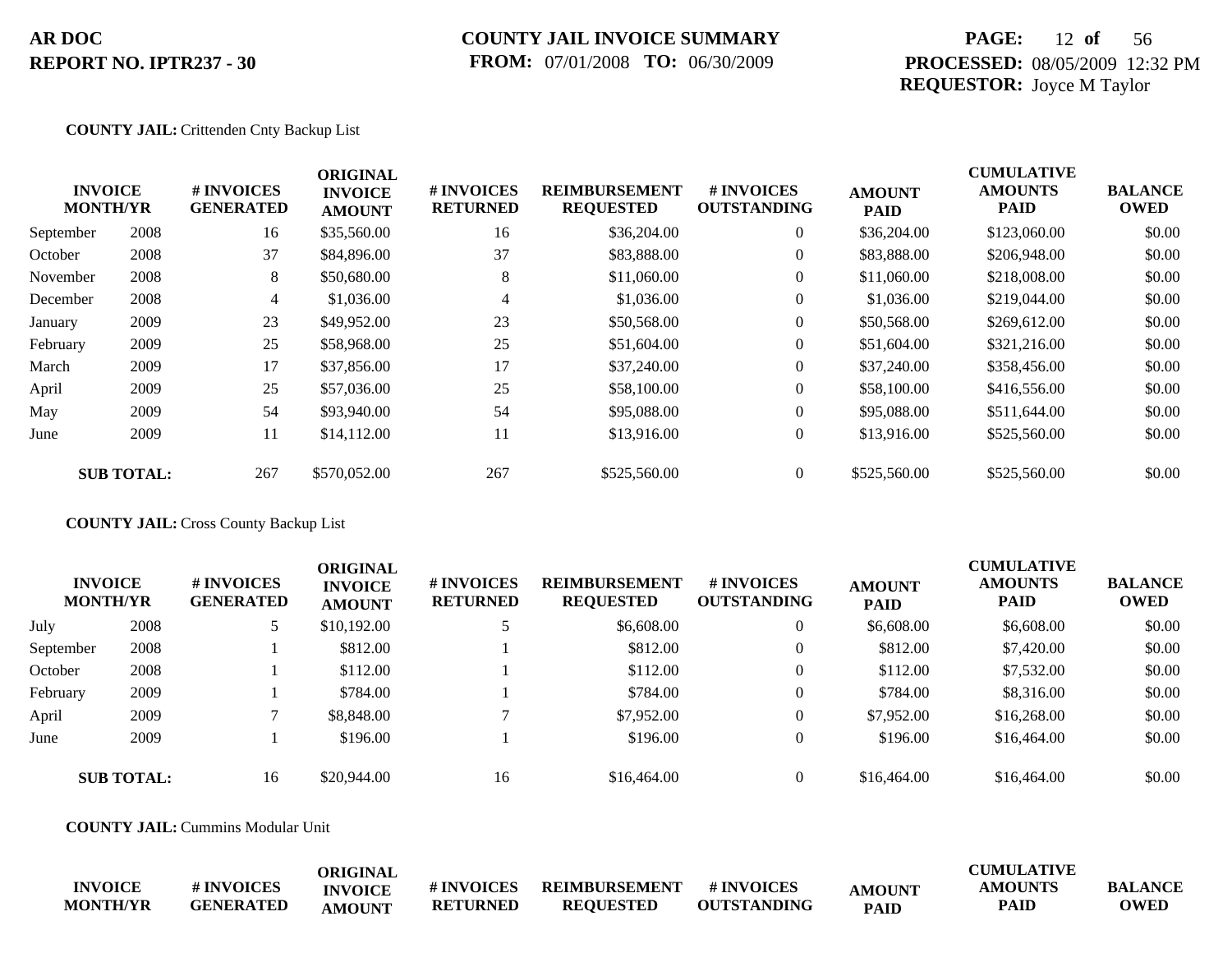# **PAGE:** 13 **of** 56 **PROCESSED:** 08/05/2009 12:32 PM **REQUESTOR:** Joyce M Taylor

### **COUNTY JAIL:** Cummins Modular Unit

| <b>INVOICE</b><br><b>MONTH/YR</b> |                   | <b># INVOICES</b><br><b>GENERATED</b> | ORIGINAL<br><b>INVOICE</b><br><b>AMOUNT</b> | # INVOICES<br><b>RETURNED</b> | <b>REIMBURSEMENT</b><br><b>REQUESTED</b> | # INVOICES<br><b>OUTSTANDING</b> | <b>AMOUNT</b><br><b>PAID</b> | <b>CUMULATIVE</b><br><b>AMOUNTS</b><br>PAID | <b>BALANCE</b><br><b>OWED</b> |
|-----------------------------------|-------------------|---------------------------------------|---------------------------------------------|-------------------------------|------------------------------------------|----------------------------------|------------------------------|---------------------------------------------|-------------------------------|
| January                           | 2009              |                                       | \$27,468.00                                 |                               | \$0.00                                   |                                  | \$0.00                       | \$0.00                                      | \$0.00                        |
|                                   | <b>SUB TOTAL:</b> |                                       | \$27,468.00                                 |                               | \$0.00                                   |                                  | \$0.00                       | \$0.00                                      | \$0.00                        |

#### **COUNTY JAIL:** Cummins Unit

| <b>INVOICE</b><br><b>MONTH/YR</b> |                   | # INVOICES<br><b>GENERATED</b> | <b>ORIGINAL</b><br><b>INVOICE</b><br><b>AMOUNT</b> | # INVOICES<br><b>RETURNED</b> | <b>REIMBURSEMENT</b><br><b>REQUESTED</b> | # INVOICES<br><b>OUTSTANDING</b> | <b>AMOUNT</b><br><b>PAID</b> | <b>CUMULATIVE</b><br><b>AMOUNTS</b><br><b>PAID</b> | <b>BALANCE</b><br><b>OWED</b> |
|-----------------------------------|-------------------|--------------------------------|----------------------------------------------------|-------------------------------|------------------------------------------|----------------------------------|------------------------------|----------------------------------------------------|-------------------------------|
| December                          | 2008              |                                | \$35,028.00                                        | v                             | \$0.00                                   | $\theta$                         | \$0.00                       | \$0.00                                             | \$0.00                        |
| January                           | 2009              | 8                              | \$68,684.00                                        | $\Omega$                      | \$0.00                                   | $\theta$                         | \$0.00                       | \$0.00                                             | \$0.00                        |
| February                          | 2009              |                                | \$59,444.00                                        | $\Omega$                      | \$0.00                                   | $\overline{0}$                   | \$0.00                       | \$0.00                                             | \$0.00                        |
| March                             | 2009              |                                | \$17,500.00                                        | $\Omega$                      | \$0.00                                   | $\theta$                         | \$0.00                       | \$0.00                                             | \$0.00                        |
| June                              | 2009              |                                | \$41,748.00                                        | $\Omega$                      | \$0.00                                   | $\mathbf{0}$                     | \$0.00                       | \$0.00                                             | \$0.00                        |
|                                   | <b>SUB TOTAL:</b> | 16                             | \$222,404.00                                       |                               | \$0.00                                   | $\Omega$                         | \$0.00                       | \$0.00                                             | \$0.00                        |

#### **COUNTY JAIL:** Dallas County Backup List

| <b>INVOICE</b><br><b>MONTH/YR</b> |      | # INVOICES<br><b>GENERATED</b> | <b>ORIGINAL</b><br><b>INVOICE</b><br><b>AMOUNT</b> | # INVOICES<br><b>RETURNED</b> | <b>REIMBURSEMENT</b><br><b>REQUESTED</b> | <b># INVOICES</b><br><b>OUTSTANDING</b> | <b>AMOUNT</b><br><b>PAID</b> | <b>CUMULATIVE</b><br><b>AMOUNTS</b><br><b>PAID</b> | <b>BALANCE</b><br><b>OWED</b> |
|-----------------------------------|------|--------------------------------|----------------------------------------------------|-------------------------------|------------------------------------------|-----------------------------------------|------------------------------|----------------------------------------------------|-------------------------------|
| July                              | 2008 |                                | \$448.00                                           |                               | \$448.00                                 | $\theta$                                | \$448.00                     | \$448.00                                           | \$0.00                        |
| August                            | 2008 |                                | \$6,104.00                                         |                               | \$6,104.00                               | $\theta$                                | \$6,104.00                   | \$6,552.00                                         | \$0.00                        |
| September                         | 2008 |                                | \$1,232.00                                         |                               | \$1,232.00                               | $\theta$                                | \$1,232.00                   | \$7,784.00                                         | \$0.00                        |
| November                          | 2008 | 14                             | \$19,068.00                                        | 14                            | \$19,068.00                              | $\overline{0}$                          | \$19,068.00                  | \$26,852.00                                        | \$0.00                        |
| December                          | 2008 |                                | \$5,236.00                                         |                               | \$5,236.00                               | $\theta$                                | \$5,236.00                   | \$32,088.00                                        | \$0.00                        |
| January                           | 2009 | 4                              | \$6,048.00                                         | 4                             | \$6,048.00                               | $\theta$                                | \$6,048.00                   | \$38,136.00                                        | \$0.00                        |
| February                          | 2009 |                                | \$3,920.00                                         |                               | \$3,920.00                               | $\theta$                                | \$3,920.00                   | \$42,056.00                                        | \$0.00                        |
| March                             | 2009 |                                | \$868.00                                           |                               | \$868.00                                 | $\theta$                                | \$868.00                     | \$42,924.00                                        | \$0.00                        |
| April                             | 2009 |                                | \$5,012.00                                         | ◠                             | \$5,012.00                               | $\Omega$                                | \$5,012.00                   | \$47,936.00                                        | \$0.00                        |
| June                              | 2009 | 3                              | \$15,960.00                                        | 3                             | \$9,464.00                               | $\Omega$                                | \$9,464.00                   | \$57,400.00                                        | \$0.00                        |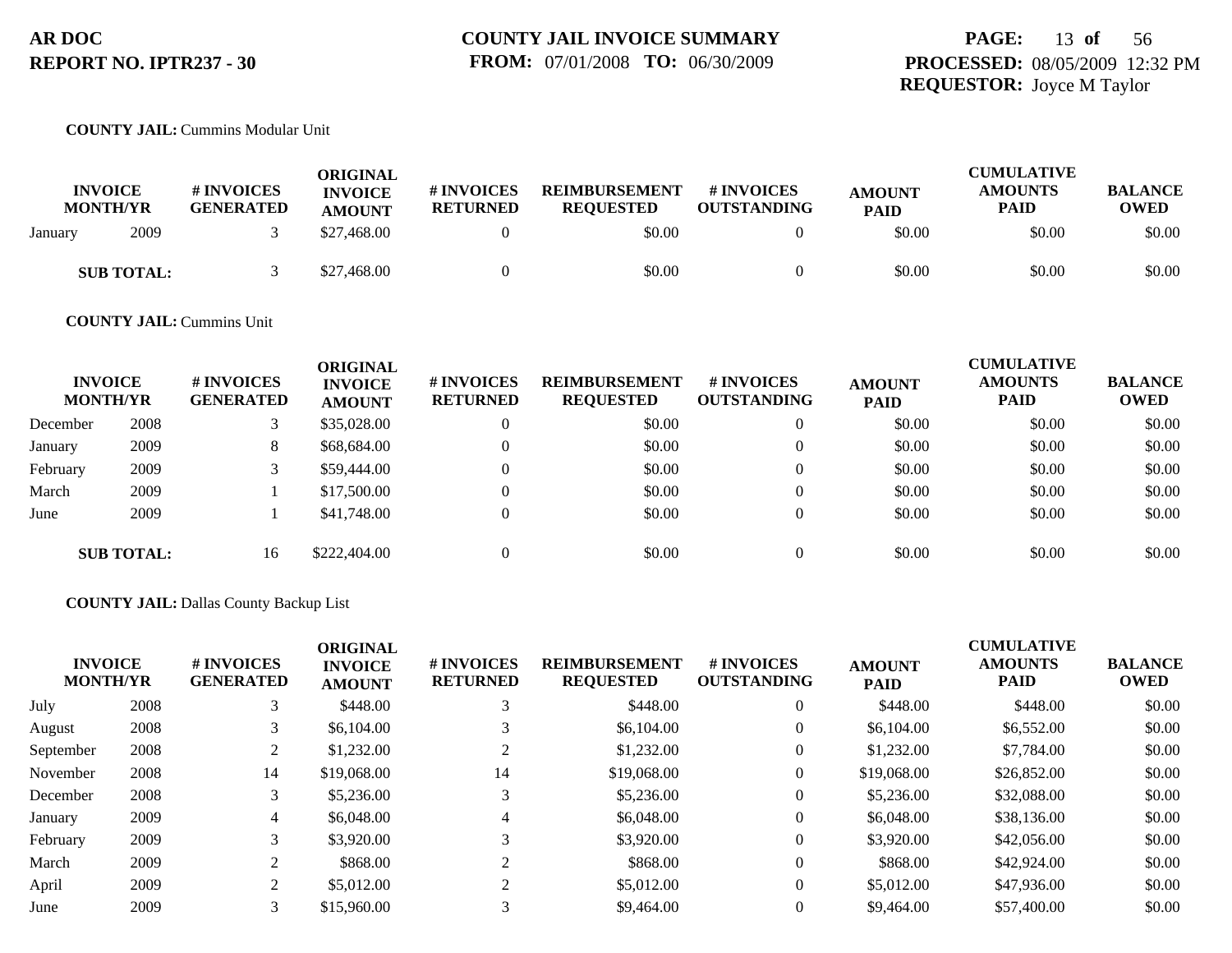#### **COUNTY JAIL:** Dallas County Backup List

| <b>INVOICE</b><br><b>MONTH/YR</b> | <b># INVOICES</b><br><b>GENERATED</b> | ORIGINAL<br><b>INVOICE</b><br><b>AMOUNT</b> | # INVOICES<br><b>RETURNED</b> | <b>REIMBURSEMENT</b><br><b>REQUESTED</b> | # INVOICES<br><b>OUTSTANDING</b> | <b>AMOUNT</b><br><b>PAID</b> | <b>CUMULATIVE</b><br><b>AMOUNTS</b><br>PAID | <b>BALANCE</b><br>OWED |
|-----------------------------------|---------------------------------------|---------------------------------------------|-------------------------------|------------------------------------------|----------------------------------|------------------------------|---------------------------------------------|------------------------|
| <b>SUB TOTAL:</b>                 | 39                                    | \$63,896.00                                 | 39                            | \$57,400.00                              |                                  | \$57,400.00                  | \$57,400.00                                 | \$0.00                 |

#### **COUNTY JAIL:** Delta Regional Unit

| <b>MONTH/YR</b> | <b>INVOICE</b>    | # INVOICES<br><b>GENERATED</b> | <b>ORIGINAL</b><br><b>INVOICE</b><br><b>AMOUNT</b> | # INVOICES<br><b>RETURNED</b> | <b>REIMBURSEMENT</b><br><b>REQUESTED</b> | <b>#INVOICES</b><br><b>OUTSTANDING</b> | <b>AMOUNT</b><br><b>PAID</b> | <b>CUMULATIVE</b><br><b>AMOUNTS</b><br><b>PAID</b> | <b>BALANCE</b><br><b>OWED</b> |
|-----------------|-------------------|--------------------------------|----------------------------------------------------|-------------------------------|------------------------------------------|----------------------------------------|------------------------------|----------------------------------------------------|-------------------------------|
| December        | 2008              |                                | \$1,848.00                                         |                               | \$0.00                                   | $\theta$                               | \$0.00                       | \$0.00                                             | \$0.00                        |
| January         | 2009              |                                | \$41,328.00                                        |                               | \$0.00                                   |                                        | \$0.00                       | \$0.00                                             | \$0.00                        |
| February        | 2009              |                                | \$10,584.00                                        |                               | \$0.00                                   |                                        | \$0.00                       | \$0.00                                             | \$0.00                        |
|                 | <b>SUB TOTAL:</b> |                                | \$53,760.00                                        |                               | \$0.00                                   |                                        | \$0.00                       | \$0.00                                             | \$0.00                        |

**COUNTY JAIL:** Desha County Backup List

|           | <b>INVOICE</b><br><b>MONTH/YR</b> | # INVOICES<br><b>GENERATED</b> | <b>ORIGINAL</b><br><b>INVOICE</b><br><b>AMOUNT</b> | # INVOICES<br><b>RETURNED</b> | <b>REIMBURSEMENT</b><br><b>REQUESTED</b> | # INVOICES<br><b>OUTSTANDING</b> | <b>AMOUNT</b><br><b>PAID</b> | <b>CUMULATIVE</b><br><b>AMOUNTS</b><br><b>PAID</b> | <b>BALANCE</b><br><b>OWED</b> |
|-----------|-----------------------------------|--------------------------------|----------------------------------------------------|-------------------------------|------------------------------------------|----------------------------------|------------------------------|----------------------------------------------------|-------------------------------|
| July      | 2008                              | 4                              | \$7,084.00                                         | $\overline{4}$                | \$5,880.00                               | $\theta$                         | \$5,880.00                   | \$5,880.00                                         | \$0.00                        |
| August    | 2008                              |                                | \$7,812.00                                         |                               | \$28.00                                  | $\theta$                         | \$28.00                      | \$5,908.00                                         | \$0.00                        |
| September | 2008                              |                                | \$2,268.00                                         | 2                             | \$2,268.00                               | $\mathbf{0}$                     | \$2,268.00                   | \$8,176.00                                         | \$0.00                        |
| October   | 2008                              | 9                              | \$21,476.00                                        | 9                             | \$17,164.00                              | $\theta$                         | \$17,164.00                  | \$25,340.00                                        | \$0.00                        |
| December  | 2008                              |                                | \$17,164.00                                        | 5                             | \$14,448.00                              | $\theta$                         | \$14,448.00                  | \$39,788.00                                        | \$0.00                        |
| January   | 2009                              | 4                              | \$8,484.00                                         | 4                             | \$8,484.00                               | $\mathbf{0}$                     | \$8,484.00                   | \$48,272.00                                        | \$0.00                        |
| February  | 2009                              |                                | \$168.00                                           |                               | \$168.00                                 | $\mathbf{0}$                     | \$168.00                     | \$48,440.00                                        | \$0.00                        |
| March     | 2009                              |                                | \$280.00                                           |                               | \$280.00                                 | $\theta$                         | \$280.00                     | \$48,720.00                                        | \$0.00                        |
| June      | 2009                              | 2                              | \$3,332.00                                         | 2                             | \$3,332.00                               | $\mathbf{0}$                     | \$3,332.00                   | \$52,052.00                                        | \$0.00                        |
|           | <b>SUB TOTAL:</b>                 | 29                             | \$68,068.00                                        | 29                            | \$52,052.00                              | $\Omega$                         | \$52,052.00                  | \$52,052.00                                        | \$0.00                        |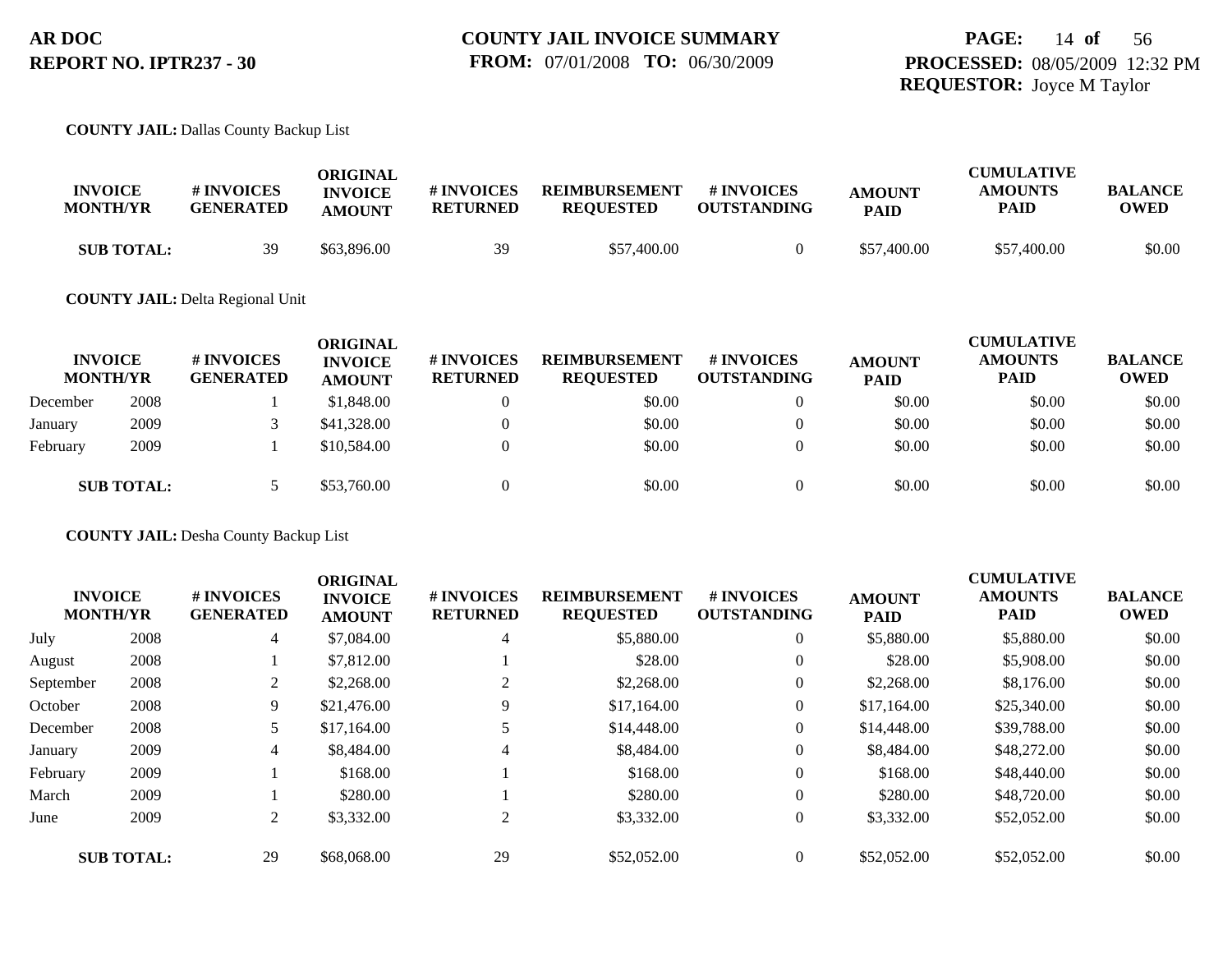## **PAGE:** 15 **of** 56 **PROCESSED:** 08/05/2009 12:32 PM **REQUESTOR:** Joyce M Taylor

#### **COUNTY JAIL:** Diagnostic Hospital

| <b>INVOICE</b><br><b>MONTH/YR</b> |                   | <b>#INVOICES</b><br><b>GENERATED</b> | <b>ORIGINAL</b><br><b>INVOICE</b><br><b>AMOUNT</b> | # INVOICES<br><b>RETURNED</b> | <b>REIMBURSEMENT</b><br><b>REQUESTED</b> | # INVOICES<br><b>OUTSTANDING</b> | <b>AMOUNT</b><br><b>PAID</b> | <b>CUMULATIVE</b><br><b>AMOUNTS</b><br><b>PAID</b> | <b>BALANCE</b><br><b>OWED</b> |
|-----------------------------------|-------------------|--------------------------------------|----------------------------------------------------|-------------------------------|------------------------------------------|----------------------------------|------------------------------|----------------------------------------------------|-------------------------------|
| August                            | 2008              |                                      | \$140.00                                           | 0                             | \$0.00                                   | $\overline{0}$                   | \$0.00                       | \$0.00                                             | \$0.00                        |
| October                           | 2008              |                                      | \$84.00                                            | 0                             | \$0.00                                   | $\overline{0}$                   | \$0.00                       | \$0.00                                             | \$0.00                        |
| December                          | 2008              |                                      | \$140.00                                           |                               | \$0.00                                   | $\overline{0}$                   | \$0.00                       | \$0.00                                             | \$0.00                        |
| January                           | 2009              |                                      | \$112.00                                           |                               | \$0.00                                   | $\overline{0}$                   | \$0.00                       | \$0.00                                             | \$0.00                        |
| June                              | 2009              |                                      | \$952.00                                           |                               | \$0.00                                   | $\overline{0}$                   | \$0.00                       | \$0.00                                             | \$0.00                        |
|                                   | <b>SUB TOTAL:</b> |                                      | \$1,428.00                                         |                               | \$0.00                                   | $\Omega$                         | \$0.00                       | \$0.00                                             | \$0.00                        |

**COUNTY JAIL:** Diagnostic New Comm.

|          | <b>INVOICE</b><br><b>MONTH/YR</b> | # INVOICES<br><b>GENERATED</b> | <b>ORIGINAL</b><br><b>INVOICE</b><br><b>AMOUNT</b> | <b># INVOICES</b><br><b>RETURNED</b> | <b>REIMBURSEMENT</b><br><b>REQUESTED</b> | <b>#INVOICES</b><br><b>OUTSTANDING</b> | <b>AMOUNT</b><br><b>PAID</b> | <b>CUMULATIVE</b><br><b>AMOUNTS</b><br><b>PAID</b> | <b>BALANCE</b><br><b>OWED</b> |
|----------|-----------------------------------|--------------------------------|----------------------------------------------------|--------------------------------------|------------------------------------------|----------------------------------------|------------------------------|----------------------------------------------------|-------------------------------|
| August   | 2008                              |                                | \$224.00                                           | $\theta$                             | \$0.00                                   | $\overline{0}$                         | \$0.00                       | \$0.00                                             | \$0.00                        |
| December | 2008                              |                                | \$1,512.00                                         | $\theta$                             | \$0.00                                   | $\theta$                               | \$0.00                       | \$0.00                                             | \$0.00                        |
| January  | 2009                              | 34                             | \$9,408.00                                         | $\overline{0}$                       | \$0.00                                   | $\theta$                               | \$0.00                       | \$0.00                                             | \$0.00                        |
| February | 2009                              | 21                             | \$6,048.00                                         | $\mathbf{0}$                         | \$0.00                                   | $\overline{0}$                         | \$0.00                       | \$0.00                                             | \$0.00                        |
| March    | 2009                              | 13                             | \$92,568.00                                        | $\Omega$                             | \$0.00                                   | $\theta$                               | \$0.00                       | \$0.00                                             | \$0.00                        |
| May      | 2009                              |                                | \$1,680.00                                         | $\overline{0}$                       | \$0.00                                   | $\overline{0}$                         | \$0.00                       | \$0.00                                             | \$0.00                        |
|          | <b>SUB TOTAL:</b>                 | 79                             | \$111,440.00                                       |                                      | \$0.00                                   |                                        | \$0.00                       | \$0.00                                             | \$0.00                        |

**COUNTY JAIL:** Diagnostic Perm Asgn

|          | <b>INVOICE</b><br><b>MONTH/YR</b> | <b># INVOICES</b><br>GENERATED | ORIGINAL<br><b>INVOICE</b><br><b>AMOUNT</b> | <b>#INVOICES</b><br><b>RETURNED</b> | <b>REIMBURSEMENT</b><br><b>REQUESTED</b> | # INVOICES<br>OUTSTANDING | <b>AMOUNT</b><br><b>PAID</b> | <b>CUMULATIVE</b><br><b>AMOUNTS</b><br><b>PAID</b> | <b>BALANCE</b><br><b>OWED</b> |
|----------|-----------------------------------|--------------------------------|---------------------------------------------|-------------------------------------|------------------------------------------|---------------------------|------------------------------|----------------------------------------------------|-------------------------------|
| January  | 2009                              |                                | \$28.00                                     |                                     | \$0.00                                   |                           | \$0.00                       | \$0.00                                             | \$0.00                        |
| February | 2009                              |                                | \$4,424.00                                  |                                     | \$0.00                                   |                           | \$0.00                       | \$0.00                                             | \$0.00                        |
|          | <b>SUB TOTAL:</b>                 |                                | \$4,452.00                                  |                                     | \$0.00                                   |                           | \$0.00                       | \$0.00                                             | \$0.00                        |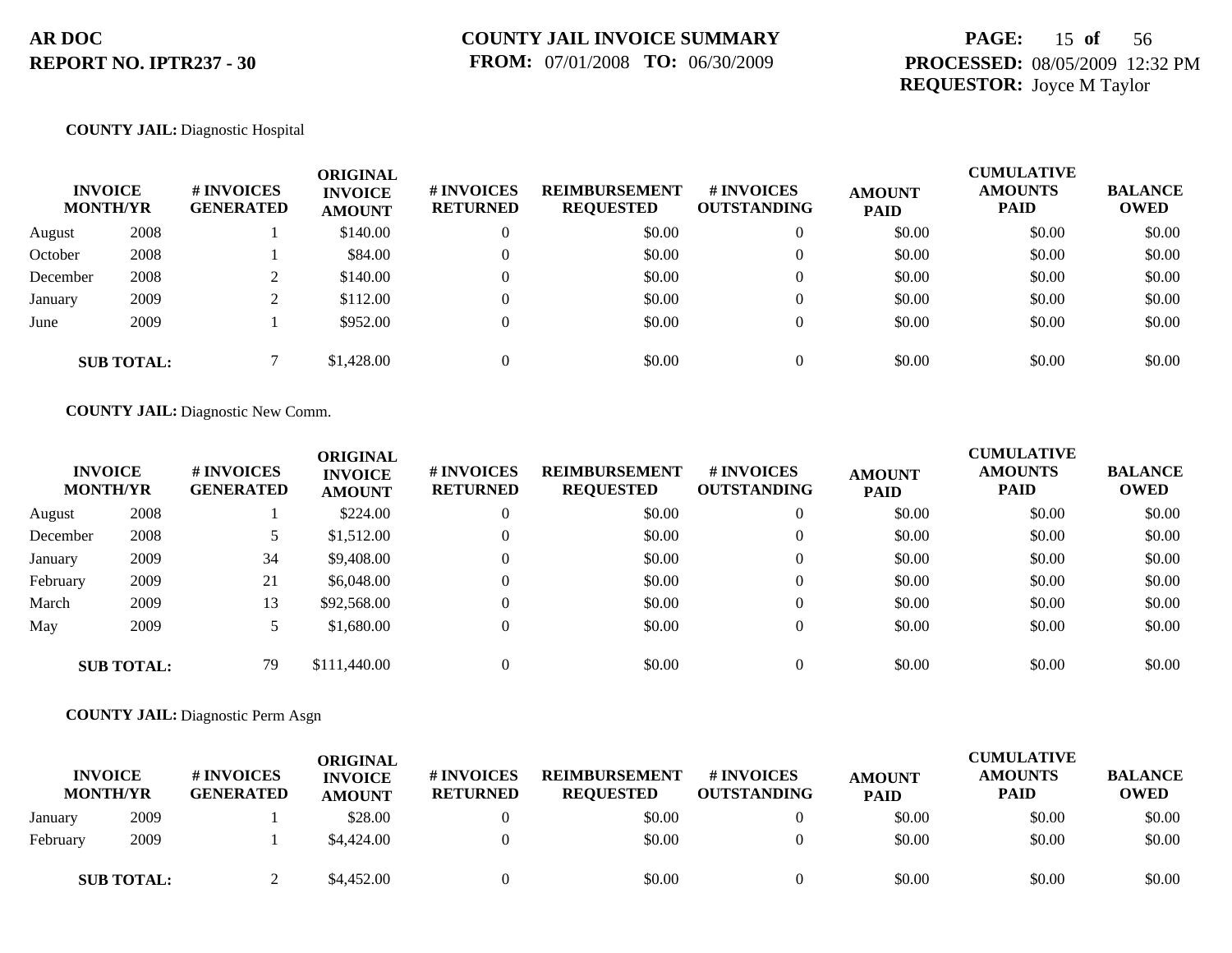### **COUNTY JAIL INVOICE SUMMARY FROM:** 07/01/2008 **TO:** 06/30/2009

## **PAGE:** 16 **of** 56 **PROCESSED:** 08/05/2009 12:32 PM **REQUESTOR:** Joyce M Taylor

#### **COUNTY JAIL:** Drew County Backup List

|          | <b>INVOICE</b><br><b>MONTH/YR</b> | # INVOICES<br><b>GENERATED</b> | <b>ORIGINAL</b><br><b>INVOICE</b><br><b>AMOUNT</b> | # INVOICES<br><b>RETURNED</b> | <b>REIMBURSEMENT</b><br><b>REQUESTED</b> | <b>#INVOICES</b><br><b>OUTSTANDING</b> | <b>AMOUNT</b><br><b>PAID</b> | <b>CUMULATIVE</b><br><b>AMOUNTS</b><br><b>PAID</b> | <b>BALANCE</b><br><b>OWED</b> |
|----------|-----------------------------------|--------------------------------|----------------------------------------------------|-------------------------------|------------------------------------------|----------------------------------------|------------------------------|----------------------------------------------------|-------------------------------|
| July     | 2008                              | 8                              | \$8,820.00                                         | 8                             | \$6,076.00                               | $\overline{0}$                         | \$6,076.00                   | \$6,076.00                                         | \$0.00                        |
| August   | 2008                              |                                | \$2,800.00                                         |                               | \$2,800.00                               | $\overline{0}$                         | \$2,800.00                   | \$8,876.00                                         | \$0.00                        |
| October  | 2008                              | 13                             | \$19,656.00                                        | 13                            | \$13,804.00                              | $\overline{0}$                         | \$13,804.00                  | \$22,680.00                                        | \$0.00                        |
| November | 2008                              |                                | \$6,804.00                                         |                               | \$3,640.00                               | $\boldsymbol{0}$                       | \$3,640.00                   | \$26,320.00                                        | \$0.00                        |
| December | 2008                              |                                | \$56.00                                            |                               | \$56.00                                  | $\overline{0}$                         | \$56.00                      | \$26,376.00                                        | \$0.00                        |
| January  | 2009                              | 4                              | \$5,516.00                                         | 4                             | \$5,516.00                               | $\overline{0}$                         | \$5,516.00                   | \$31,892.00                                        | \$0.00                        |
| February | 2009                              |                                | \$6,272.00                                         |                               | \$5,208.00                               | $\overline{0}$                         | \$5,208.00                   | \$37,100.00                                        | \$0.00                        |
| April    | 2009                              | 8                              | \$13,944.00                                        | 8                             | \$9,352.00                               | $\overline{0}$                         | \$9,352.00                   | \$46,452.00                                        | \$0.00                        |
| May      | 2009                              | 5.                             | \$1,344.00                                         | 5                             | \$1,344.00                               | $\overline{0}$                         | \$1,344.00                   | \$47,796.00                                        | \$0.00                        |
|          | <b>SUB TOTAL:</b>                 | 58                             | \$65,212.00                                        | 58                            | \$47,796.00                              | $\overline{0}$                         | \$47,796.00                  | \$47,796.00                                        | \$0.00                        |

#### **COUNTY JAIL:** Dumas City Jail

| <b>INVOICE</b><br><b>MONTH/YR</b> |                   | # INVOICES<br><b>GENERATED</b> | ORIGINAL<br><b>INVOICE</b><br><b>AMOUNT</b> | <b>#INVOICES</b><br><b>RETURNED</b> | <b>REIMBURSEMENT</b><br><b>REQUESTED</b> | <b># INVOICES</b><br><b>OUTSTANDING</b> | <b>AMOUNT</b><br><b>PAID</b> | <b>CUMULATIVE</b><br><b>AMOUNTS</b><br><b>PAID</b> | <b>BALANCE</b><br><b>OWED</b> |
|-----------------------------------|-------------------|--------------------------------|---------------------------------------------|-------------------------------------|------------------------------------------|-----------------------------------------|------------------------------|----------------------------------------------------|-------------------------------|
| August                            | 2008              |                                | \$6,160.00                                  |                                     | \$0.00                                   |                                         | \$0.00                       | \$0.00                                             | \$0.00                        |
| November                          | 2008              |                                | \$4,732.00                                  |                                     | \$4,732.00                               |                                         | \$4,732.00                   | \$4,732.00                                         | \$0.00                        |
| February                          | 2009              |                                | \$168.00                                    |                                     | \$168.00                                 |                                         | \$168.00                     | \$4,900.00                                         | \$0.00                        |
|                                   | <b>SUB TOTAL:</b> | 4                              | \$11,060.00                                 |                                     | \$4,900.00                               |                                         | \$4,900.00                   | \$4,900.00                                         | \$0.00                        |

#### **COUNTY JAIL:** East AR Region. Unit

| <b>INVOICE</b><br><b>MONTH/YR</b> |      | <b># INVOICES</b><br><b>GENERATED</b> | ORIGINAL<br><b>INVOICE</b><br><b>AMOUNT</b> | # INVOICES<br><b>RETURNED</b> | <b>REIMBURSEMENT</b><br><b>REOUESTED</b> | <b>#INVOICES</b><br><b>OUTSTANDING</b> | <b>AMOUNT</b><br><b>PAID</b> | <b>CUMULATIVE</b><br><b>AMOUNTS</b><br>PAID | <b>BALANCE</b><br><b>OWED</b> |
|-----------------------------------|------|---------------------------------------|---------------------------------------------|-------------------------------|------------------------------------------|----------------------------------------|------------------------------|---------------------------------------------|-------------------------------|
| December                          | 2008 |                                       | \$7,644.00                                  |                               | \$0.00                                   |                                        | \$0.00                       | \$0.00                                      | \$0.00                        |
| January                           | 2009 |                                       | \$149,100.00                                |                               | \$0.00                                   |                                        | \$0.00                       | \$0.00                                      | \$0.00                        |
| February                          | 2009 |                                       | \$29,400.00                                 |                               | \$0.00                                   |                                        | \$0.00                       | \$0.00                                      | \$0.00                        |
| March                             | 2009 |                                       | \$644.00                                    |                               | \$0.00                                   |                                        | \$0.00                       | \$0.00                                      | \$0.00                        |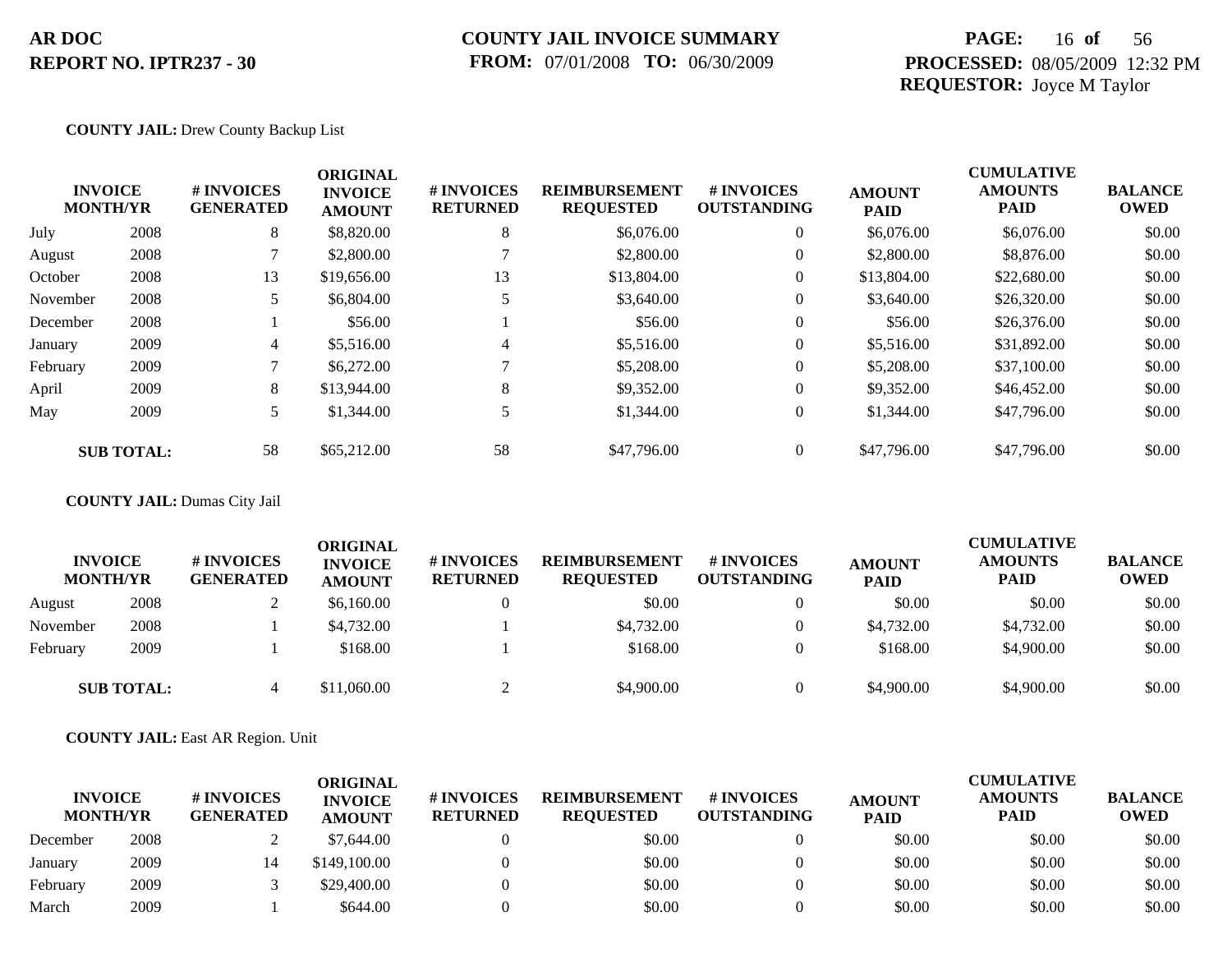**COUNTY JAIL:** East AR Region. Unit

| <b>INVOICE</b><br><b>MONTH/YR</b> | <b># INVOICES</b><br><b>GENERATED</b> | ORIGINAL<br><b>INVOICE</b><br><b>AMOUNT</b> | # INVOICES<br><b>RETURNED</b> | <b>REIMBURSEMENT</b><br><b>REOUESTED</b> | <b>#INVOICES</b><br><b>OUTSTANDING</b> | <b>AMOUNT</b><br><b>PAID</b> | <b>CUMULATIVE</b><br><b>AMOUNTS</b><br>PAID | <b>BALANCE</b><br><b>OWED</b> |
|-----------------------------------|---------------------------------------|---------------------------------------------|-------------------------------|------------------------------------------|----------------------------------------|------------------------------|---------------------------------------------|-------------------------------|
| <b>SUB TOTAL:</b>                 | 20                                    | \$186,788.00                                |                               | \$0.00                                   |                                        | \$0.00                       | \$0.00                                      | \$0.00                        |

#### **COUNTY JAIL:** East AR Regional Max Unit

| <b>INVOICE</b><br><b>MONTH/YR</b> |                   | # INVOICES<br><b>GENERATED</b> | ORIGINAL<br><b>INVOICE</b><br><b>AMOUNT</b> | # INVOICES<br><b>RETURNED</b> | <b>REIMBURSEMENT</b><br><b>REQUESTED</b> | # INVOICES<br><b>OUTSTANDING</b> | <b>AMOUNT</b><br><b>PAID</b> | <b>CUMULATIVE</b><br><b>AMOUNTS</b><br><b>PAID</b> | <b>BALANCE</b><br><b>OWED</b> |
|-----------------------------------|-------------------|--------------------------------|---------------------------------------------|-------------------------------|------------------------------------------|----------------------------------|------------------------------|----------------------------------------------------|-------------------------------|
| December                          | 2008              |                                | \$13,580.00                                 | 0                             | \$0.00                                   | $\theta$                         | \$0.00                       | \$0.00                                             | \$0.00                        |
| January                           | 2009              |                                | \$66,640.00                                 | $\Omega$                      | \$0.00                                   |                                  | \$0.00                       | \$0.00                                             | \$0.00                        |
| February                          | 2009              |                                | \$24,332.00                                 | $\Omega$                      | \$0.00                                   | $\Omega$                         | \$0.00                       | \$0.00                                             | \$0.00                        |
| June                              | 2009              |                                | \$15,148.00                                 | $\Omega$                      | \$0.00                                   |                                  | \$0.00                       | \$0.00                                             | \$0.00                        |
|                                   | <b>SUB TOTAL:</b> |                                | \$119,700.00                                | $\Omega$                      | \$0.00                                   |                                  | \$0.00                       | \$0.00                                             | \$0.00                        |

**COUNTY JAIL:** East AR Violator Pgm

| <b>INVOICE</b><br><b>MONTH/YR</b> |                   | # INVOICES<br><b>GENERATED</b> | <b>ORIGINAL</b><br><b>INVOICE</b><br><b>AMOUNT</b> | # INVOICES<br><b>RETURNED</b> | <b>REIMBURSEMENT</b><br><b>REQUESTED</b> | <b># INVOICES</b><br><b>OUTSTANDING</b> | <b>AMOUNT</b><br><b>PAID</b> | <b>CUMULATIVE</b><br><b>AMOUNTS</b><br><b>PAID</b> | <b>BALANCE</b><br><b>OWED</b> |
|-----------------------------------|-------------------|--------------------------------|----------------------------------------------------|-------------------------------|------------------------------------------|-----------------------------------------|------------------------------|----------------------------------------------------|-------------------------------|
| December                          | 2008              |                                | \$196.00                                           |                               | \$0.00                                   |                                         | \$0.00                       | \$0.00                                             | \$0.00                        |
| January                           | 2009              |                                | \$588.00                                           |                               | \$0.00                                   |                                         | \$0.00                       | \$0.00                                             | \$0.00                        |
|                                   | <b>SUB TOTAL:</b> |                                | \$784.00                                           |                               | \$0.00                                   |                                         | \$0.00                       | \$0.00                                             | \$0.00                        |

**COUNTY JAIL:** East Little Rock P & P

| <b>INVOICE</b> |                 | # INVOICES       | ORIGINAL<br><b>INVOICE</b> | # INVOICES      | <b>REIMBURSEMENT</b> | # INVOICES         | <b>AMOUNT</b> | <b>CUMULATIVE</b><br><b>AMOUNTS</b> | <b>BALANCE</b> |
|----------------|-----------------|------------------|----------------------------|-----------------|----------------------|--------------------|---------------|-------------------------------------|----------------|
|                | <b>MONTH/YR</b> | <b>GENERATED</b> | <b>AMOUNT</b>              | <b>RETURNED</b> | <b>REQUESTED</b>     | <b>OUTSTANDING</b> | <b>PAID</b>   | <b>PAID</b>                         | <b>OWED</b>    |
| August         | 2008            |                  | \$17,976.00                |                 | \$0.00               |                    | \$0.00        | \$0.00                              | \$0.00         |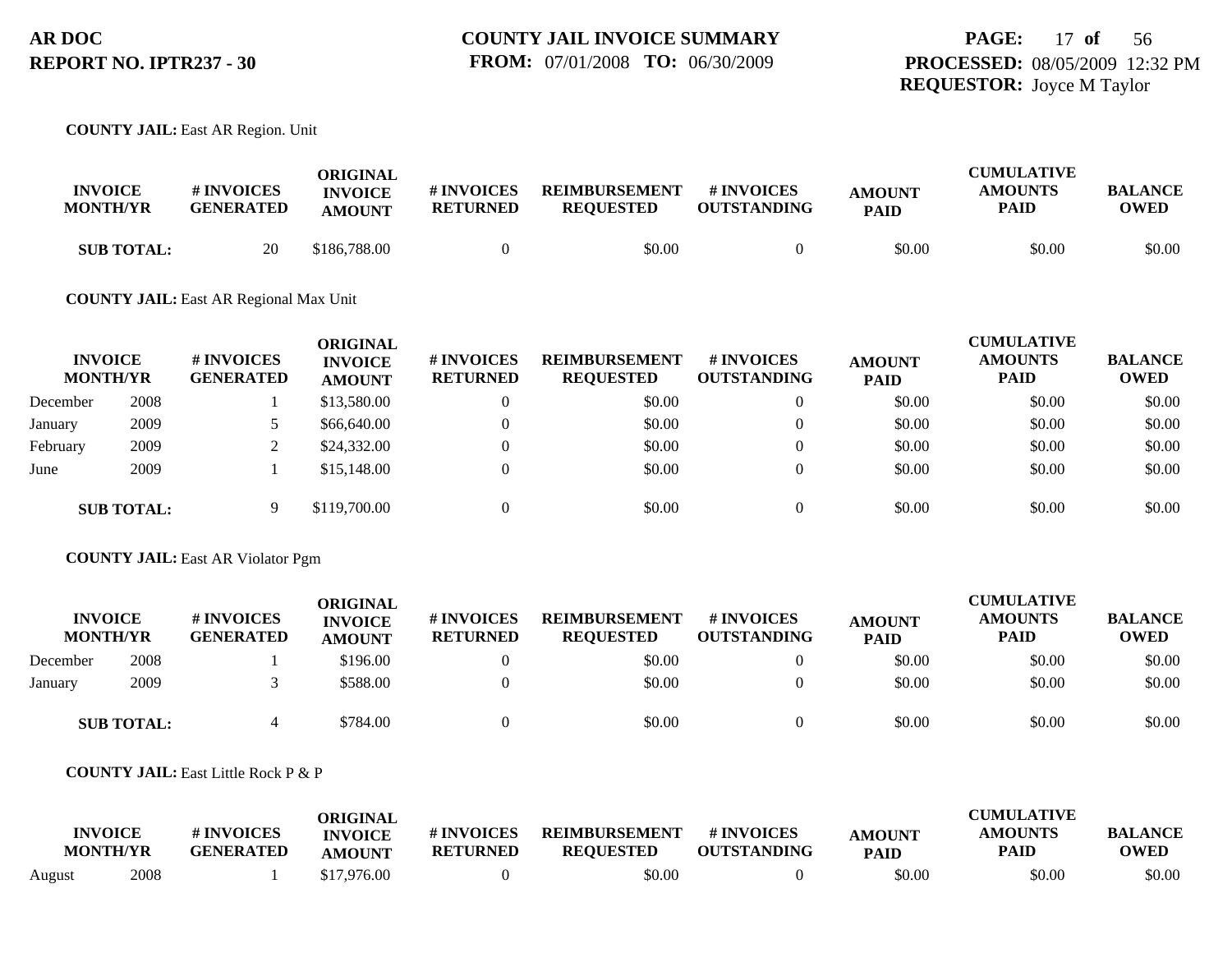**COUNTY JAIL:** East Little Rock P & P

| <b>INVOICE</b><br><b>MONTH/YR</b> | <b># INVOICES</b><br><b>GENERATED</b> | ORIGINAL<br><b>INVOICE</b><br><b>AMOUNT</b> | # INVOICES<br><b>RETURNED</b> | <b>REIMBURSEMENT</b><br><b>REQUESTED</b> | # INVOICES<br><b>OUTSTANDING</b> | <b>AMOUNT</b><br><b>PAID</b> | <b>CUMULATIVE</b><br><b>AMOUNTS</b><br>PAID | <b>BALANCE</b><br><b>OWED</b> |
|-----------------------------------|---------------------------------------|---------------------------------------------|-------------------------------|------------------------------------------|----------------------------------|------------------------------|---------------------------------------------|-------------------------------|
| <b>SUB TOTAL:</b>                 |                                       | \$17,976.00                                 |                               | \$0.00                                   |                                  | \$0.00                       | \$0.00                                      | \$0.00                        |

**COUNTY JAIL:** England City Jail Backup

| <b>INVOICE</b><br><b>MONTH/YR</b> |                   | # INVOICES<br><b>GENERATED</b> | <b>ORIGINAL</b><br><b>INVOICE</b><br><b>AMOUNT</b> | <b># INVOICES</b><br><b>RETURNED</b> | <b>REIMBURSEMENT</b><br><b>REQUESTED</b> | <b>#INVOICES</b><br><b>OUTSTANDING</b> | <b>AMOUNT</b><br><b>PAID</b> | <b>CUMULATIVE</b><br><b>AMOUNTS</b><br>PAID | <b>BALANCE</b><br><b>OWED</b> |
|-----------------------------------|-------------------|--------------------------------|----------------------------------------------------|--------------------------------------|------------------------------------------|----------------------------------------|------------------------------|---------------------------------------------|-------------------------------|
| November                          | 2008              |                                | \$420.00                                           |                                      | \$420.00                                 |                                        | \$420.00                     | \$420.00                                    | \$0.00                        |
| February                          | 2009              |                                | \$784.00                                           |                                      | \$784.00                                 |                                        | \$784.00                     | \$1,204.00                                  | \$0.00                        |
|                                   | <b>SUB TOTAL:</b> |                                | \$1,204.00                                         |                                      | \$1,204.00                               |                                        | \$1,204.00                   | \$1,204.00                                  | \$0.00                        |

**COUNTY JAIL:** Faulkner County Backup List

|           | <b>INVOICE</b><br><b>MONTH/YR</b> | # INVOICES<br><b>GENERATED</b> | <b>ORIGINAL</b><br><b>INVOICE</b><br><b>AMOUNT</b> | # INVOICES<br><b>RETURNED</b> | <b>REIMBURSEMENT</b><br><b>REQUESTED</b> | <b># INVOICES</b><br><b>OUTSTANDING</b> | <b>AMOUNT</b><br><b>PAID</b> | <b>CUMULATIVE</b><br><b>AMOUNTS</b><br><b>PAID</b> | <b>BALANCE</b><br><b>OWED</b> |
|-----------|-----------------------------------|--------------------------------|----------------------------------------------------|-------------------------------|------------------------------------------|-----------------------------------------|------------------------------|----------------------------------------------------|-------------------------------|
| July      | 2008                              | 34                             | \$91,280.00                                        |                               | \$0.00                                   | $\overline{0}$                          | \$0.00                       | \$0.00                                             | \$0.00                        |
| August    | 2008                              | 12                             | \$81,228.00                                        | 12                            | \$7,700.00                               | $\overline{0}$                          | \$7,700.00                   | \$7,700.00                                         | \$0.00                        |
| September | 2008                              | 34                             | \$77,308.00                                        | 34                            | \$62,104.00                              | $\overline{0}$                          | \$62,104.00                  | \$69,804.00                                        | \$0.00                        |
| October   | 2008                              | 26                             | \$87,780.00                                        | 26                            | \$59,724.00                              | $\overline{0}$                          | \$59,724.00                  | \$129,528.00                                       | \$0.00                        |
| November  | 2008                              | 12                             | \$35,196.00                                        | 12                            | \$17,500.00                              | $\overline{0}$                          | \$17,500.00                  | \$147,028.00                                       | \$0.00                        |
| December  | 2008                              | 14                             | \$30,436.00                                        | 14                            | \$23,408.00                              | 0                                       | \$23,408.00                  | \$170,436.00                                       | \$0.00                        |
| January   | 2009                              | 22                             | \$69,636.00                                        | 22                            | \$58,100.00                              | $\overline{0}$                          | \$58,100.00                  | \$228,536.00                                       | \$0.00                        |
| February  | 2009                              | 42                             | \$126,588.00                                       | 42                            | \$75,348.00                              | $\overline{0}$                          | \$75,348.00                  | \$303,884.00                                       | \$0.00                        |
| March     | 2009                              |                                | \$28.00                                            |                               | \$28.00                                  | $\overline{0}$                          | \$28.00                      | \$303,912.00                                       | \$0.00                        |
| April     | 2009                              | 40                             | \$160,552.00                                       | 40                            | \$100,128.00                             | $\Omega$                                | \$100,128.00                 | \$404,040.00                                       | \$0.00                        |
| May       | 2009                              | 15                             | \$54,740.00                                        | 15                            | \$10,612.00                              | $\Omega$                                | \$10,612.00                  | \$414,652.00                                       | \$0.00                        |
| June      | 2009                              | 26                             | \$49,784.00                                        | 26                            | \$33,460.00                              | $\overline{0}$                          | \$33,460.00                  | \$448,112.00                                       | \$0.00                        |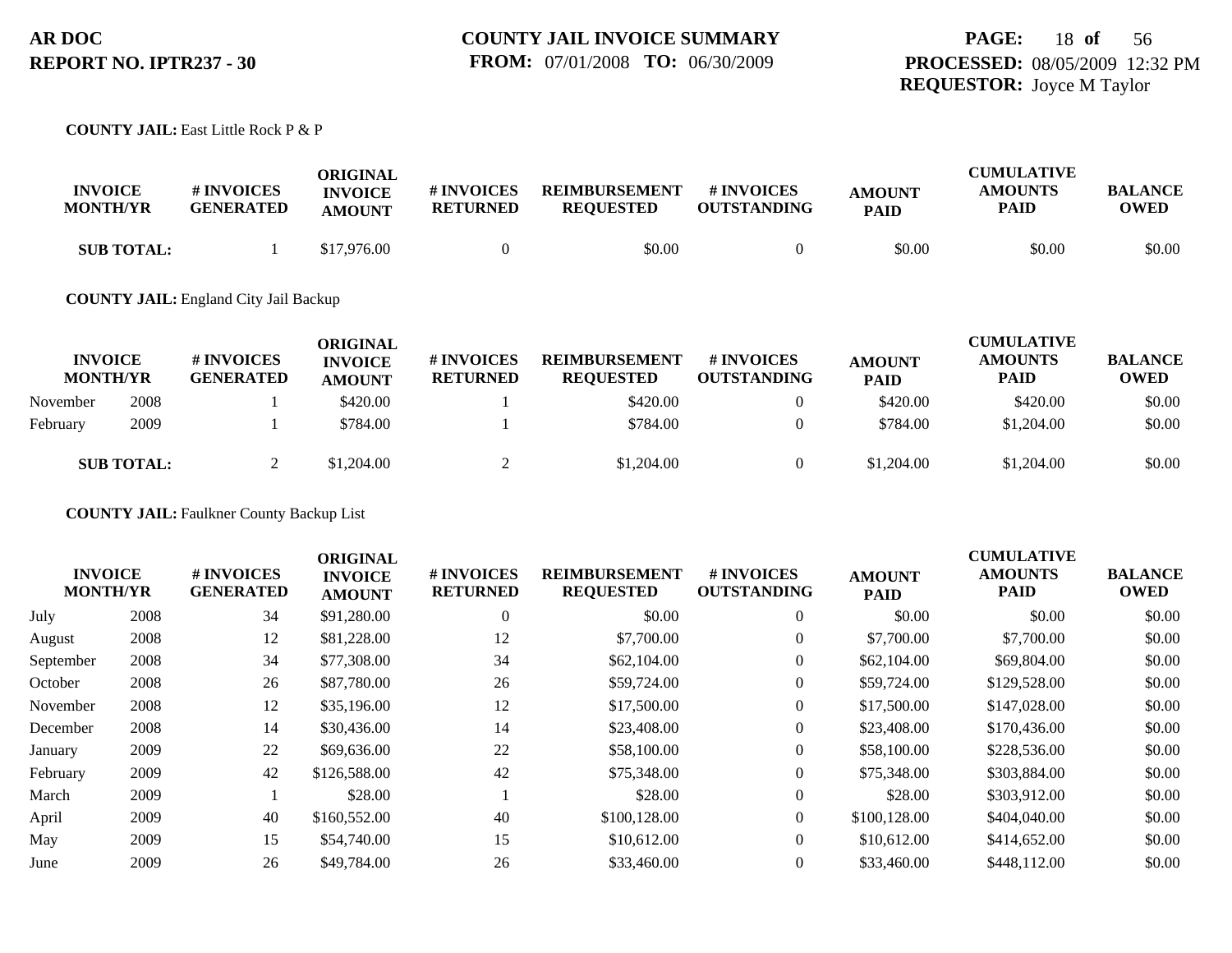#### **COUNTY JAIL:** Faulkner County Backup List

| <b>INVOICE</b><br><b>MONTH/YR</b> | <b># INVOICES</b><br><b>GENERATED</b> | ORIGINAL<br><b>INVOICE</b><br><b>AMOUNT</b> | # INVOICES<br>RETURNED | <b>REIMBURSEMENT</b><br><b>REQUESTED</b> | # INVOICES<br><b>OUTSTANDING</b> | <b>AMOUNT</b><br><b>PAID</b> | <b>CUMULATIVE</b><br><b>AMOUNTS</b><br>PAID | <b>BALANCE</b><br>OWED |
|-----------------------------------|---------------------------------------|---------------------------------------------|------------------------|------------------------------------------|----------------------------------|------------------------------|---------------------------------------------|------------------------|
| <b>SUB TOTAL:</b>                 | 278                                   | \$864,556.00                                | 244                    | \$448,112.00                             |                                  | \$448,112.00                 | \$448,112.00                                | \$0.00                 |

#### **COUNTY JAIL:** Franklin County Backup List

|          | <b>INVOICE</b><br><b>MONTH/YR</b> | # INVOICES<br><b>GENERATED</b> | <b>ORIGINAL</b><br><b>INVOICE</b><br><b>AMOUNT</b> | # INVOICES<br><b>RETURNED</b> | <b>REIMBURSEMENT</b><br><b>REQUESTED</b> | # INVOICES<br><b>OUTSTANDING</b> | <b>AMOUNT</b><br><b>PAID</b> | <b>CUMULATIVE</b><br><b>AMOUNTS</b><br><b>PAID</b> | <b>BALANCE</b><br><b>OWED</b> |
|----------|-----------------------------------|--------------------------------|----------------------------------------------------|-------------------------------|------------------------------------------|----------------------------------|------------------------------|----------------------------------------------------|-------------------------------|
| August   | 2008                              | ◠<br>∠                         | \$336.00                                           | ↑                             | \$336.00                                 | $\theta$                         | \$336.00                     | \$336.00                                           | \$0.00                        |
| October  | 2008                              |                                | \$22,932.00                                        |                               | \$19,096.00                              | $\theta$                         | \$19,096.00                  | \$19,432.00                                        | \$0.00                        |
| November | 2008                              | 6                              | \$16,184.00                                        | 6                             | \$16,184.00                              | $\overline{0}$                   | \$16,184.00                  | \$35,616.00                                        | \$0.00                        |
| December | 2008                              |                                | \$140.00                                           |                               | \$28.00                                  | $\overline{0}$                   | \$28.00                      | \$35,644.00                                        | \$0.00                        |
| January  | 2009                              |                                | \$18,228.00                                        |                               | \$18,032.00                              | $\theta$                         | \$18,032.00                  | \$53,676.00                                        | \$0.00                        |
| February | 2009                              |                                | \$728.00                                           |                               | \$56.00                                  | $\overline{0}$                   | \$56.00                      | \$53,732.00                                        | \$0.00                        |
| April    | 2009                              | 14                             | \$29,484.00                                        | 14                            | \$25,312.00                              | $\theta$                         | \$25,312.00                  | \$79,044.00                                        | \$0.00                        |
| June     | 2009                              | 6                              | \$8,932.00                                         | 6                             | \$8,932.00                               | $\theta$                         | \$8,932.00                   | \$87,976.00                                        | \$0.00                        |
|          | <b>SUB TOTAL:</b>                 | 44                             | \$96,964.00                                        | 44                            | \$87,976.00                              | $\theta$                         | \$87,976.00                  | \$87,976.00                                        | \$0.00                        |

#### **COUNTY JAIL:** Fulton County Backup List

| <b>INVOICE</b><br><b>MONTH/YR</b> |                   | # INVOICES<br><b>GENERATED</b> | <b>ORIGINAL</b><br><b>INVOICE</b><br><b>AMOUNT</b> | # INVOICES<br><b>RETURNED</b> | <b>REIMBURSEMENT</b><br><b>REQUESTED</b> | # INVOICES<br><b>OUTSTANDING</b> | <b>AMOUNT</b><br><b>PAID</b> | <b>CUMULATIVE</b><br><b>AMOUNTS</b><br><b>PAID</b> | <b>BALANCE</b><br><b>OWED</b> |
|-----------------------------------|-------------------|--------------------------------|----------------------------------------------------|-------------------------------|------------------------------------------|----------------------------------|------------------------------|----------------------------------------------------|-------------------------------|
| November                          | 2008              |                                | \$2,912.00                                         |                               | \$2,912.00                               |                                  | \$2,912.00                   | \$2,912.00                                         | \$0.00                        |
| January                           | 2009              |                                | \$392.00                                           |                               | \$0.00                                   |                                  | \$0.00                       | \$2,912.00                                         | \$0.00                        |
| February                          | 2009              |                                | \$504.00                                           |                               | \$0.00                                   |                                  | \$0.00                       | \$2,912.00                                         | \$0.00                        |
| March                             | 2009              |                                | \$56.00                                            |                               | \$56.00                                  |                                  | \$56.00                      | \$2,968.00                                         | \$0.00                        |
| April                             | 2009              |                                | \$5,824.00                                         |                               | \$3,276.00                               |                                  | \$3,276.00                   | \$6,244.00                                         | \$0.00                        |
|                                   | <b>SUB TOTAL:</b> | 12                             | \$9,688.00                                         |                               | \$6,244.00                               |                                  | \$6,244.00                   | \$6,244.00                                         | \$0.00                        |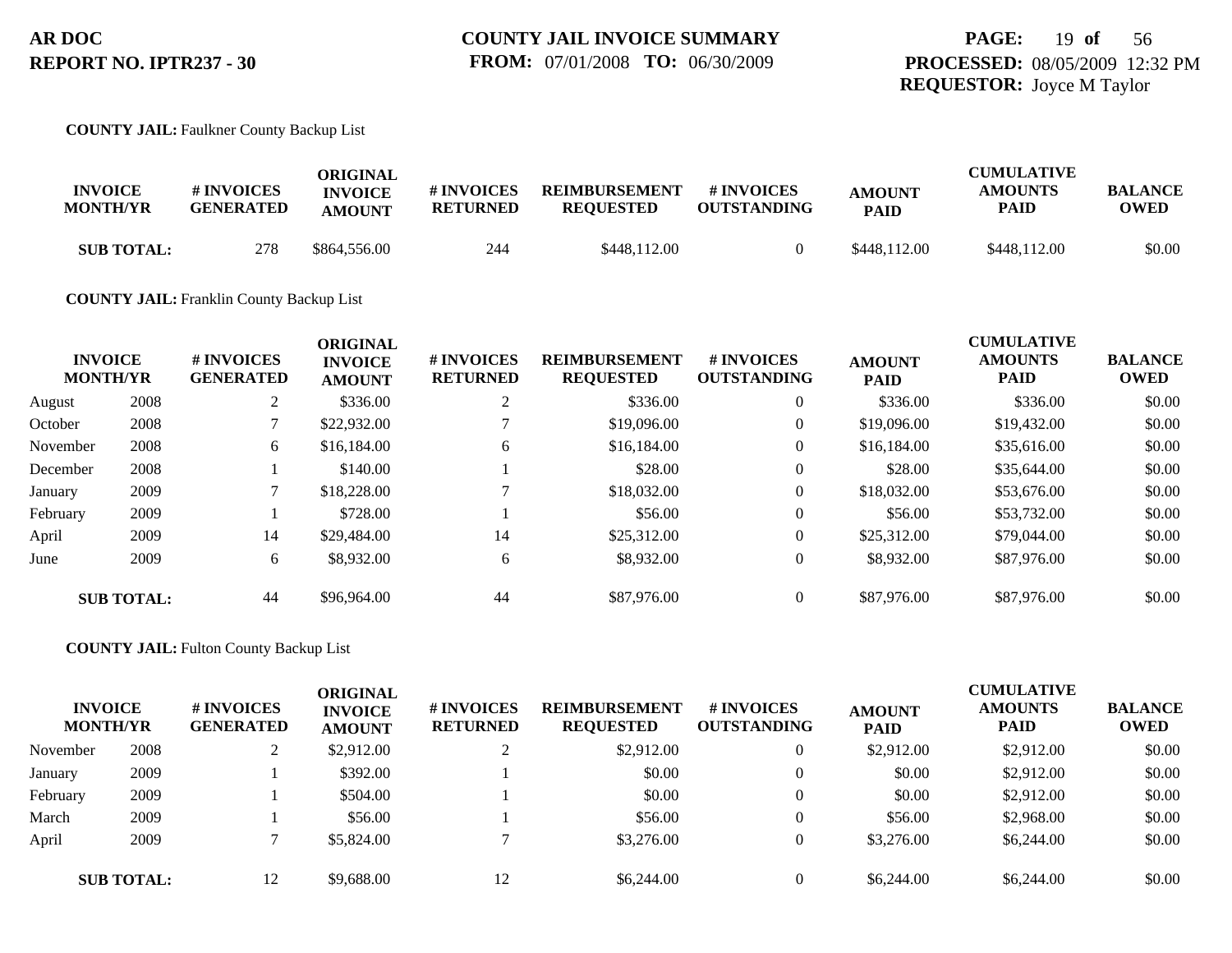## **PAGE:** 20 **of** 56 **PROCESSED:** 08/05/2009 12:32 PM **REQUESTOR:** Joyce M Taylor

**COUNTY JAIL:** Garland Co. Sheriff

|      | <b>INVOICE</b><br><b>MONTH/YR</b> | # INVOICES<br><b>GENERATED</b> | ORIGINAL<br><b>INVOICE</b><br><b>AMOUNT</b> | # INVOICES<br><b>RETURNED</b> | <b>REIMBURSEMENT</b><br><b>REOUESTED</b> | # INVOICES<br><b>OUTSTANDING</b> | <b>AMOUNT</b><br><b>PAID</b> | <b>CUMULATIVE</b><br><b>AMOUNTS</b><br><b>PAID</b> | <b>BALANCE</b><br><b>OWED</b> |
|------|-----------------------------------|--------------------------------|---------------------------------------------|-------------------------------|------------------------------------------|----------------------------------|------------------------------|----------------------------------------------------|-------------------------------|
| June | 2009                              |                                | \$1,036.00                                  |                               | \$0.00                                   |                                  | \$0.00                       | \$0.00                                             | \$0.00                        |
|      | <b>SUB TOTAL:</b>                 |                                | \$1,036.00                                  |                               | \$0.00                                   |                                  | \$0.00                       | \$0.00                                             | \$0.00                        |

**COUNTY JAIL:** Garland County Backup List

|           | <b>INVOICE</b><br><b>MONTH/YR</b> | # INVOICES<br><b>GENERATED</b> | <b>ORIGINAL</b><br><b>INVOICE</b><br><b>AMOUNT</b> | <b>#INVOICES</b><br><b>RETURNED</b> | <b>REIMBURSEMENT</b><br><b>REQUESTED</b> | # INVOICES<br><b>OUTSTANDING</b> | <b>AMOUNT</b><br><b>PAID</b> | <b>CUMULATIVE</b><br><b>AMOUNTS</b><br><b>PAID</b> | <b>BALANCE</b><br><b>OWED</b> |
|-----------|-----------------------------------|--------------------------------|----------------------------------------------------|-------------------------------------|------------------------------------------|----------------------------------|------------------------------|----------------------------------------------------|-------------------------------|
| July      | 2008                              | 26                             | \$39,284.00                                        | 26                                  | \$40,600.00                              | $\overline{0}$                   | \$40,600.00                  | \$40,600.00                                        | \$0.00                        |
| August    | 2008                              |                                | \$392.00                                           |                                     | \$392.00                                 | $\overline{0}$                   | \$392.00                     | \$40,992.00                                        | \$0.00                        |
| September | 2008                              | 4                              | \$3,696.00                                         | 4                                   | \$392.00                                 | $\overline{0}$                   | \$392.00                     | \$41,384.00                                        | \$0.00                        |
| October   | 2008                              | 17                             | \$33,012.00                                        | 17                                  | \$33,572.00                              | $\overline{0}$                   | \$33,572.00                  | \$74,956.00                                        | \$0.00                        |
| November  | 2008                              | 6                              | \$6,860.00                                         | 6                                   | \$6,048.00                               | $\overline{0}$                   | \$6,048.00                   | \$81,004.00                                        | \$0.00                        |
| December  | 2008                              | 11                             | \$30,576.00                                        | 11                                  | \$31,024.00                              | $\overline{0}$                   | \$31,024.00                  | \$112,028.00                                       | \$0.00                        |
| January   | 2009                              | 12                             | \$24,556.00                                        | 12                                  | \$24,556.00                              | $\overline{0}$                   | \$24,556.00                  | \$136,584.00                                       | \$0.00                        |
| February  | 2009                              | 26                             | \$63,952.00                                        | 26                                  | \$63,420.00                              | $\overline{0}$                   | \$63,420.00                  | \$200,004.00                                       | \$0.00                        |
| March     | 2009                              | 12                             | \$29,372.00                                        | 12                                  | \$29,372.00                              | $\overline{0}$                   | \$29,372.00                  | \$229,376.00                                       | \$0.00                        |
| April     | 2009                              | 17                             | \$38,304.00                                        | 17                                  | \$38,304.00                              | $\overline{0}$                   | \$38,304.00                  | \$267,680.00                                       | \$0.00                        |
| May       | 2009                              | 6                              | \$7,532.00                                         | 6                                   | \$7,420.00                               | $\overline{0}$                   | \$7,420.00                   | \$275,100.00                                       | \$0.00                        |
| June      | 2009                              | 19                             | \$53,004.00                                        | 19                                  | \$53,004.00                              | $\overline{0}$                   | \$53,004.00                  | \$328,104.00                                       | \$0.00                        |
|           | <b>SUB TOTAL:</b>                 | 157                            | \$330,540.00                                       | 157                                 | \$328,104.00                             | $\overline{0}$                   | \$328,104.00                 | \$328,104.00                                       | \$0.00                        |

**COUNTY JAIL:** Grant County Backup List

| <b>INVOICE</b><br><b>MONTH/YR</b> |      | # INVOICES<br><b>GENERATED</b> | ORIGINAL<br><b>INVOICE</b><br><b>AMOUNT</b> | # INVOICES<br><b>RETURNED</b> | <b>REIMBURSEMENT</b><br><b>REOUESTED</b> | # INVOICES<br><b>OUTSTANDING</b> | <b>AMOUNT</b><br><b>PAID</b> | <b>CUMULATIVE</b><br><b>AMOUNTS</b><br><b>PAID</b> | <b>BALANCE</b><br>OWED |
|-----------------------------------|------|--------------------------------|---------------------------------------------|-------------------------------|------------------------------------------|----------------------------------|------------------------------|----------------------------------------------------|------------------------|
| July                              | 2008 |                                | \$4,620.00                                  |                               | \$2,632.00                               |                                  | \$2,632.00                   | \$2,632.00                                         | \$0.00                 |
| October                           | 2008 |                                | \$2.296.00                                  |                               | \$2,296.00                               |                                  | \$2,296.00                   | \$4,928.00                                         | \$0.00                 |
| December                          | 2008 |                                | \$252.00                                    |                               | \$0.00                                   |                                  | \$0.00                       | \$4,928.00                                         | \$0.00                 |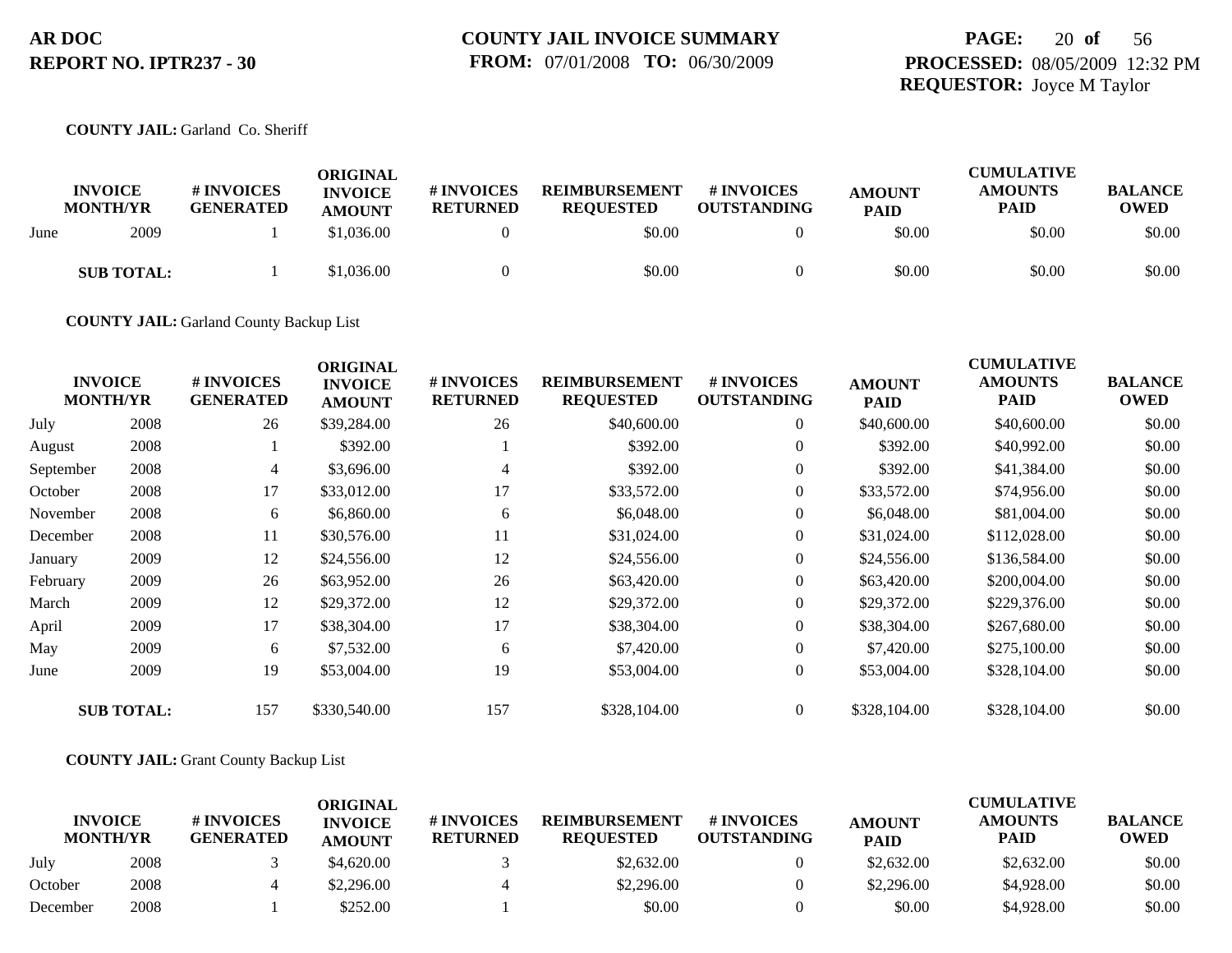## **PAGE:** 21 **of** 56 **PROCESSED:** 08/05/2009 12:32 PM **REQUESTOR:** Joyce M Taylor

#### **COUNTY JAIL:** Grant County Backup List

| <b>INVOICE</b><br><b>MONTH/YR</b> |                   | # INVOICES<br><b>GENERATED</b> | <b>ORIGINAL</b><br><b>INVOICE</b><br><b>AMOUNT</b> | # INVOICES<br><b>RETURNED</b> | <b>REIMBURSEMENT</b><br><b>REQUESTED</b> | <b># INVOICES</b><br><b>OUTSTANDING</b> | <b>AMOUNT</b><br><b>PAID</b> | <b>CUMULATIVE</b><br><b>AMOUNTS</b><br><b>PAID</b> | <b>BALANCE</b><br><b>OWED</b> |
|-----------------------------------|-------------------|--------------------------------|----------------------------------------------------|-------------------------------|------------------------------------------|-----------------------------------------|------------------------------|----------------------------------------------------|-------------------------------|
| January                           | 2009              | 6                              | \$9,520.00                                         | 6                             | \$6,188.00                               | $\overline{0}$                          | \$6,188.00                   | \$11,116.00                                        | \$0.00                        |
| February                          | 2009              | 5                              | \$8,456.00                                         |                               | \$8,456.00                               | $\overline{0}$                          | \$8,456.00                   | \$19,572.00                                        | \$0.00                        |
| March                             | 2009              |                                | \$1,652.00                                         |                               | \$0.00                                   | $\overline{0}$                          | \$0.00                       | \$19,572.00                                        | \$0.00                        |
| April                             | 2009              | 8                              | \$11,312.00                                        |                               | \$11,172.00                              | $\overline{0}$                          | \$11,172.00                  | \$30,744.00                                        | \$0.00                        |
| May                               | 2009              |                                | \$392.00                                           |                               | \$0.00                                   | $\overline{0}$                          | \$0.00                       | \$30,744.00                                        | \$0.00                        |
| June                              | 2009              | $\gamma$<br>$\overline{a}$     | \$4,396.00                                         |                               | \$0.00                                   | $\overline{0}$                          | \$0.00                       | \$30,744.00                                        | \$0.00                        |
|                                   | <b>SUB TOTAL:</b> | 31                             | \$42,896.00                                        | 28                            | \$30,744.00                              | $\Omega$                                | \$30,744.00                  | \$30,744.00                                        | \$0.00                        |

**COUNTY JAIL:** Greene County 309/Work

| <b>INVOICE</b><br><b>MONTH/YR</b> | # INVOICES<br><b>GENERATED</b> | <b>ORIGINAL</b><br><b>INVOICE</b><br><b>AMOUNT</b> | # INVOICES<br><b>RETURNED</b> | <b>REIMBURSEMENT</b><br><b>REOUESTED</b> | # INVOICES<br><b>OUTSTANDING</b> | <b>AMOUNT</b><br><b>PAID</b> | <b>CUMULATIVE</b><br><b>AMOUNTS</b><br>PAID | <b>BALANCE</b><br>OWED |
|-----------------------------------|--------------------------------|----------------------------------------------------|-------------------------------|------------------------------------------|----------------------------------|------------------------------|---------------------------------------------|------------------------|
| 2009<br>January                   |                                | \$65,296,00                                        |                               | \$0.00                                   |                                  | \$0.00                       | \$0.00                                      | \$0.00                 |
| <b>SUB TOTAL:</b>                 |                                | \$65,296.00                                        |                               | \$0.00                                   |                                  | \$0.00                       | \$0.00                                      | \$0.00                 |

#### **COUNTY JAIL:** Greene County Backup List

| <b>INVOICE</b><br><b>MONTH/YR</b> |      | # INVOICES<br><b>GENERATED</b> | <b>ORIGINAL</b><br><b>INVOICE</b><br><b>AMOUNT</b> | # INVOICES<br><b>RETURNED</b> | <b>REIMBURSEMENT</b><br><b>REQUESTED</b> | # INVOICES<br><b>OUTSTANDING</b> | <b>AMOUNT</b><br><b>PAID</b> | <b>CUMULATIVE</b><br><b>AMOUNTS</b><br><b>PAID</b> | <b>BALANCE</b><br><b>OWED</b> |
|-----------------------------------|------|--------------------------------|----------------------------------------------------|-------------------------------|------------------------------------------|----------------------------------|------------------------------|----------------------------------------------------|-------------------------------|
| July                              | 2008 |                                | \$168.00                                           |                               | \$168.00                                 | $\theta$                         | \$168.00                     | \$168.00                                           | \$0.00                        |
| August                            | 2008 | 12                             | \$29,400.00                                        | 12                            | \$29,400.00                              | $\theta$                         | \$29,400.00                  | \$29,568.00                                        | \$0.00                        |
| September                         | 2008 | 5                              | \$12,768.00                                        |                               | \$12,768.00                              | $\theta$                         | \$12,768.00                  | \$42,336.00                                        | \$0.00                        |
| October                           | 2008 | 9                              | \$21,056.00                                        | 9                             | \$20,244.00                              | $\theta$                         | \$20,244.00                  | \$62,580.00                                        | \$0.00                        |
| November                          | 2008 | 8                              | \$50,092.00                                        | 8                             | \$22,064.00                              | $\theta$                         | \$22,064.00                  | \$84,644.00                                        | \$0.00                        |
| December                          | 2008 |                                | \$532.00                                           | 3                             | \$532.00                                 | $\theta$                         | \$532.00                     | \$85,176.00                                        | \$0.00                        |
| January                           | 2009 | 10                             | \$26,908.00                                        | 10                            | \$26,488.00                              | $\overline{0}$                   | \$26,488.00                  | \$111,664.00                                       | \$0.00                        |
| February                          | 2009 |                                | \$8,596.00                                         | −                             | \$8,596.00                               | $\overline{0}$                   | \$8,596.00                   | \$120,260.00                                       | \$0.00                        |
| March                             | 2009 | 14                             | \$37,436.00                                        | 14                            | \$38,500.00                              | $\Omega$                         | \$38,500.00                  | \$158,760.00                                       | \$0.00                        |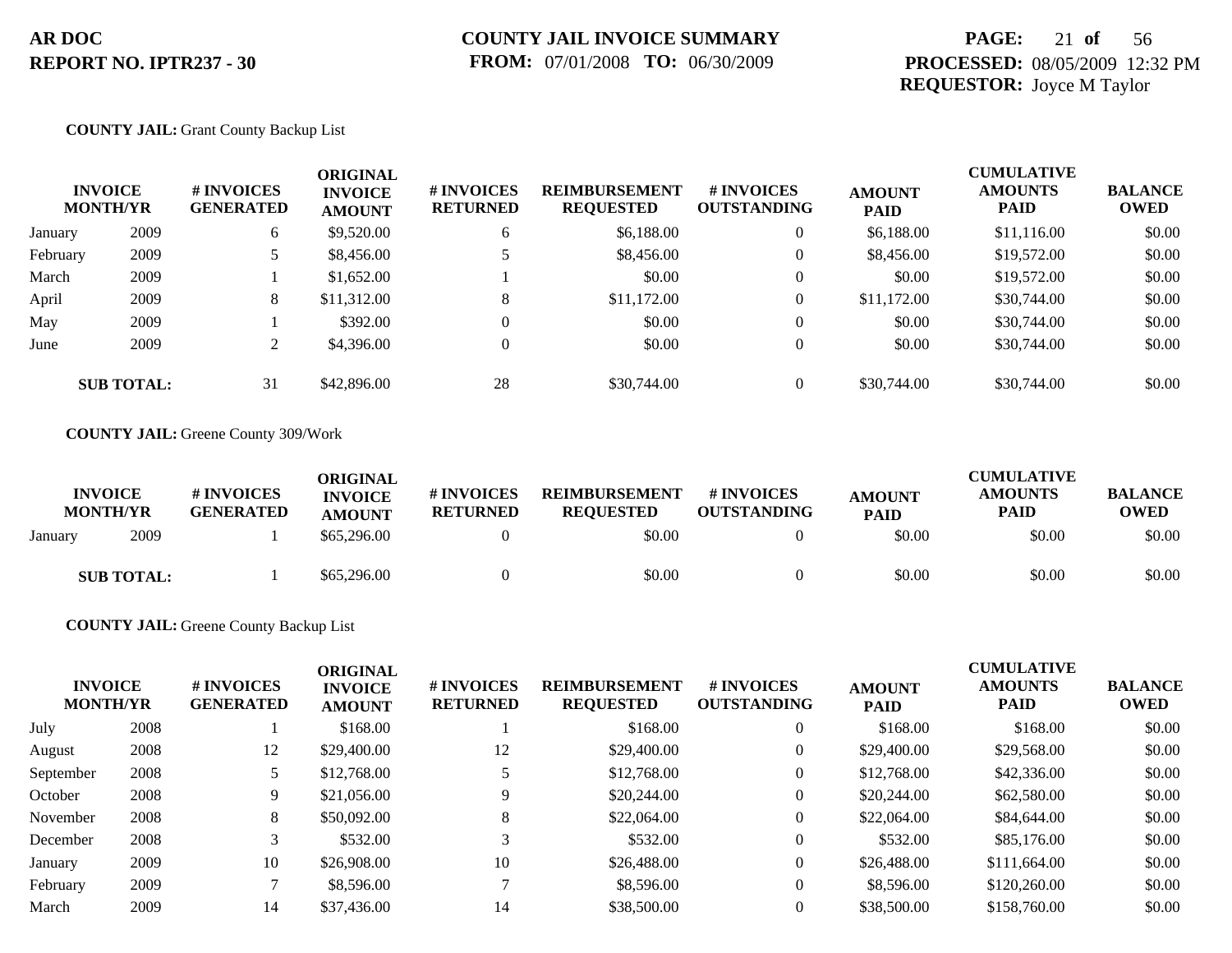## **PAGE:** 22 **of** 56 **PROCESSED:** 08/05/2009 12:32 PM **REQUESTOR:** Joyce M Taylor

#### **COUNTY JAIL:** Greene County Backup List

|       | <b>INVOICE</b><br><b>MONTH/YR</b> | # INVOICES<br><b>GENERATED</b> | ORIGINAL<br><b>INVOICE</b><br><b>AMOUNT</b> | # INVOICES<br><b>RETURNED</b> | <b>REIMBURSEMENT</b><br><b>REQUESTED</b> | <b># INVOICES</b><br><b>OUTSTANDING</b> | <b>AMOUNT</b><br><b>PAID</b> | <b>CUMULATIVE</b><br><b>AMOUNTS</b><br><b>PAID</b> | <b>BALANCE</b><br><b>OWED</b> |
|-------|-----------------------------------|--------------------------------|---------------------------------------------|-------------------------------|------------------------------------------|-----------------------------------------|------------------------------|----------------------------------------------------|-------------------------------|
| April | 2009                              |                                | \$9,464.00                                  |                               | \$9,464.00                               | $\overline{0}$                          | \$9,464.00                   | \$168,224.00                                       | \$0.00                        |
| May   | 2009                              |                                | \$12,488.00                                 |                               | \$10,864.00                              | $\overline{0}$                          | \$10,864.00                  | \$179,088.00                                       | \$0.00                        |
| June  | 2009                              | 13                             | \$29,316.00                                 | 13                            | \$29,316.00                              | $\overline{0}$                          | \$29,316.00                  | \$208,404.00                                       | \$0.00                        |
|       | <b>SUB TOTAL:</b>                 | 96                             | \$238,224.00                                | 96                            | \$208,404.00                             |                                         | \$208,404.00                 | \$208,404.00                                       | \$0.00                        |

**COUNTY JAIL:** Greene County Contract

|         | <b>INVOICE</b><br><b>MONTH/YR</b> | <b># INVOICES</b><br><b>GENERATED</b> | <b>ORIGINAL</b><br><b>INVOICE</b><br><b>AMOUNT</b> | <b># INVOICES</b><br><b>RETURNED</b> | <b>REIMBURSEMENT</b><br><b>REQUESTED</b> | <b># INVOICES</b><br>OUTSTANDING | <b>AMOUNT</b><br><b>PAID</b> | <b>CUMULATIVE</b><br><b>AMOUNTS</b><br>PAID | <b>BALANCE</b><br><b>OWED</b> |
|---------|-----------------------------------|---------------------------------------|----------------------------------------------------|--------------------------------------|------------------------------------------|----------------------------------|------------------------------|---------------------------------------------|-------------------------------|
| October | 2008                              |                                       | \$1,036.00                                         |                                      | \$0.00                                   |                                  | \$0.00                       | \$0.00                                      | \$0.00                        |
| January | 2009                              |                                       | \$840.00                                           |                                      | \$0.00                                   |                                  | \$0.00                       | \$0.00                                      | \$0.00                        |
|         | <b>SUB TOTAL:</b>                 |                                       | \$1,876.00                                         |                                      | \$0.00                                   |                                  | \$0.00                       | \$0.00                                      | \$0.00                        |

#### **COUNTY JAIL:** Grimes Unit

|          | <b>INVOICE</b><br><b>MONTH/YR</b> | # INVOICES<br><b>GENERATED</b> | <b>ORIGINAL</b><br><b>INVOICE</b><br><b>AMOUNT</b> | # INVOICES<br><b>RETURNED</b> | <b>REIMBURSEMENT</b><br><b>REQUESTED</b> | # INVOICES<br><b>OUTSTANDING</b> | <b>AMOUNT</b><br><b>PAID</b> | <b>CUMULATIVE</b><br><b>AMOUNTS</b><br><b>PAID</b> | <b>BALANCE</b><br><b>OWED</b> |
|----------|-----------------------------------|--------------------------------|----------------------------------------------------|-------------------------------|------------------------------------------|----------------------------------|------------------------------|----------------------------------------------------|-------------------------------|
| July     | 2008                              |                                | \$1,372.00                                         | $\overline{0}$                | \$0.00                                   | $\overline{0}$                   | \$0.00                       | \$0.00                                             | \$0.00                        |
| August   | 2008                              |                                | \$12,964.00                                        | $\mathbf{0}$                  | \$0.00                                   |                                  | \$0.00                       | \$0.00                                             | \$0.00                        |
| December | 2008                              |                                | \$5,404.00                                         | $\mathbf{0}$                  | \$0.00                                   |                                  | \$0.00                       | \$0.00                                             | \$0.00                        |
| January  | 2009                              | 10                             | \$87,808.00                                        | $\mathbf{0}$                  | \$0.00                                   |                                  | \$0.00                       | \$0.00                                             | \$0.00                        |
| February | 2009                              |                                | \$58,352.00                                        | $\overline{0}$                | \$0.00                                   |                                  | \$0.00                       | \$0.00                                             | \$0.00                        |
| March    | 2009                              |                                | \$4,284.00                                         | $\mathbf{0}$                  | \$0.00                                   | $\theta$                         | \$0.00                       | \$0.00                                             | \$0.00                        |
| May      | 2009                              |                                | \$8,064.00                                         | $\overline{0}$                | \$0.00                                   | $\Omega$                         | \$0.00                       | \$0.00                                             | \$0.00                        |
|          | <b>SUB TOTAL:</b>                 | 24                             | \$178,248.00                                       | $\overline{0}$                | \$0.00                                   |                                  | \$0.00                       | \$0.00                                             | \$0.00                        |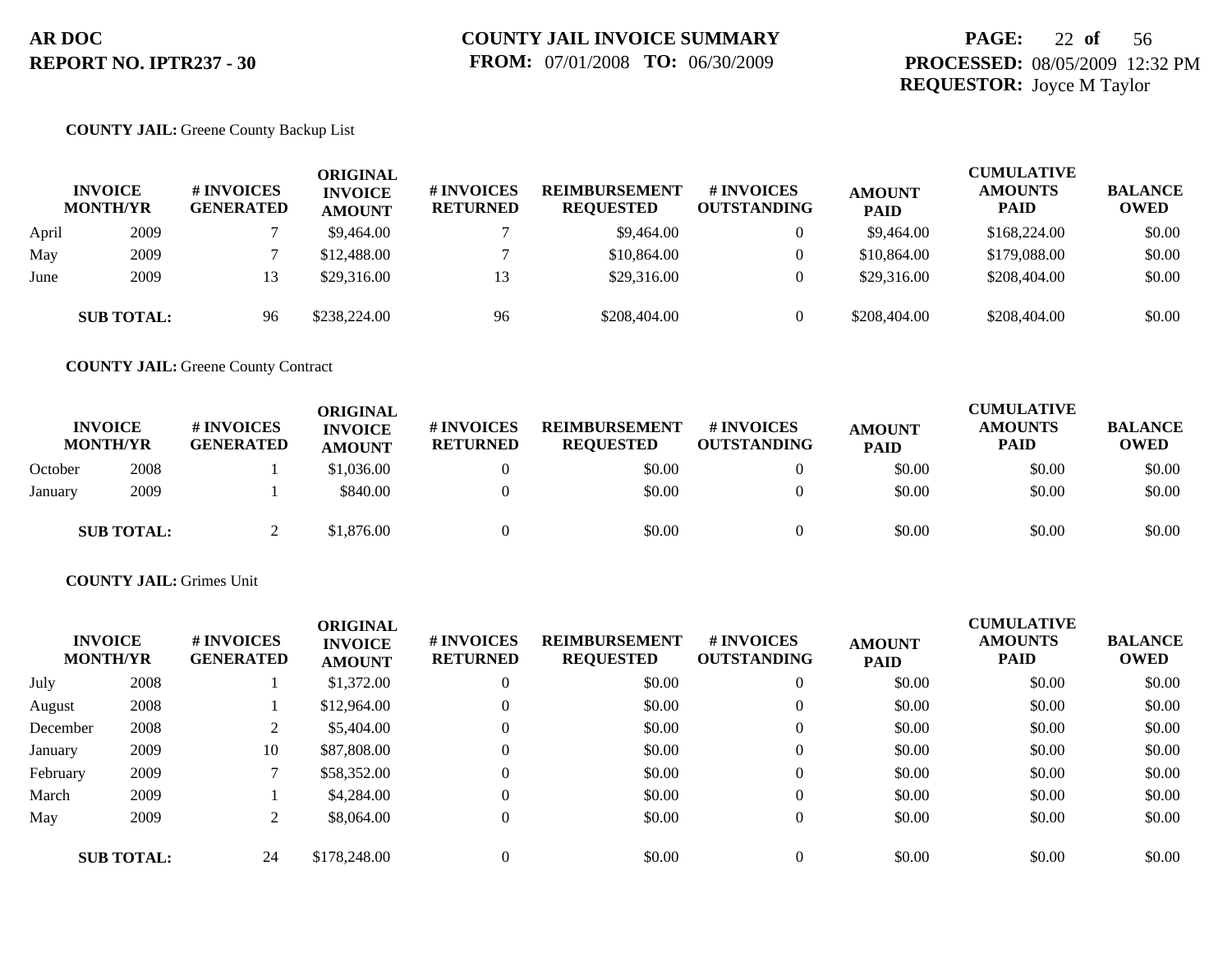### **COUNTY JAIL INVOICE SUMMARY FROM:** 07/01/2008 **TO:** 06/30/2009

## **PAGE:** 23 **of** 56 **PROCESSED:** 08/05/2009 12:32 PM **REQUESTOR:** Joyce M Taylor

#### **COUNTY JAIL:** Hempstead County Backup List

|          |                                   |                                | <b>ORIGINAL</b>                 |                               |                                          |                                        |                              | <b>CUMULATIVE</b>             |                               |
|----------|-----------------------------------|--------------------------------|---------------------------------|-------------------------------|------------------------------------------|----------------------------------------|------------------------------|-------------------------------|-------------------------------|
|          | <b>INVOICE</b><br><b>MONTH/YR</b> | # INVOICES<br><b>GENERATED</b> | <b>INVOICE</b><br><b>AMOUNT</b> | # INVOICES<br><b>RETURNED</b> | <b>REIMBURSEMENT</b><br><b>REQUESTED</b> | <b>#INVOICES</b><br><b>OUTSTANDING</b> | <b>AMOUNT</b><br><b>PAID</b> | <b>AMOUNTS</b><br><b>PAID</b> | <b>BALANCE</b><br><b>OWED</b> |
| July     | 2008                              | 9                              | \$13,356.00                     | 9                             | \$13,356.00                              | $\overline{0}$                         | \$13,356.00                  | \$13,356.00                   | \$0.00                        |
| August   | 2008                              | 2                              | \$2,716.00                      | 2                             | \$2,716.00                               | $\overline{0}$                         | \$2,716.00                   | \$16,072.00                   | \$0.00                        |
| October  | 2008                              | 8                              | \$12,600.00                     | 8                             | \$12,600.00                              | $\overline{0}$                         | \$12,600.00                  | \$28,672.00                   | \$0.00                        |
| November | 2008                              | 2                              | \$56.00                         |                               | \$56.00                                  | $\overline{0}$                         | \$56.00                      | \$28,728.00                   | \$0.00                        |
| January  | 2009                              | 12                             | \$29,148.00                     | 12                            | \$29,148.00                              | $\overline{0}$                         | \$29,148.00                  | \$57,876.00                   | \$0.00                        |
| February | 2009                              | 10                             | \$26,656.00                     | 10                            | \$26,656.00                              | $\overline{0}$                         | \$26,656.00                  | \$84,532.00                   | \$0.00                        |
| March    | 2009                              | 9                              | \$14,924.00                     | 9                             | \$14,924.00                              | $\overline{0}$                         | \$14,924.00                  | \$99,456.00                   | \$0.00                        |
| April    | 2009                              | 5                              | \$13,524.00                     |                               | \$13,524.00                              | $\overline{0}$                         | \$13,524.00                  | \$112,980.00                  | \$0.00                        |
| May      | 2009                              | 5                              | \$14,056.00                     |                               | \$14,056.00                              | $\overline{0}$                         | \$14,056.00                  | \$127,036.00                  | \$0.00                        |
| June     | 2009                              | 5                              | \$12,712.00                     |                               | \$9,772.00                               | $\overline{0}$                         | \$9,772.00                   | \$136,808.00                  | \$0.00                        |
|          | <b>SUB TOTAL:</b>                 | 67                             | \$139,748.00                    | 67                            | \$136,808.00                             | $\theta$                               | \$136,808.00                 | \$136,808.00                  | \$0.00                        |

### **COUNTY JAIL:** Hot Spring County Backup List

|           | <b>INVOICE</b><br><b>MONTH/YR</b> | # INVOICES<br><b>GENERATED</b> | <b>ORIGINAL</b><br><b>INVOICE</b><br><b>AMOUNT</b> | # INVOICES<br><b>RETURNED</b> | <b>REIMBURSEMENT</b><br><b>REQUESTED</b> | <b>#INVOICES</b><br><b>OUTSTANDING</b> | <b>AMOUNT</b><br><b>PAID</b> | <b>CUMULATIVE</b><br><b>AMOUNTS</b><br><b>PAID</b> | <b>BALANCE</b><br><b>OWED</b> |
|-----------|-----------------------------------|--------------------------------|----------------------------------------------------|-------------------------------|------------------------------------------|----------------------------------------|------------------------------|----------------------------------------------------|-------------------------------|
| July      | 2008                              |                                | \$21,560.00                                        |                               | \$6,748.00                               | $\overline{0}$                         | \$6,748.00                   | \$6,748.00                                         | \$0.00                        |
| August    | 2008                              | 8                              | \$25,536.00                                        | 8                             | \$12,544.00                              | $\overline{0}$                         | \$12,544.00                  | \$19,292.00                                        | \$0.00                        |
| September | 2008                              | 11                             | \$15,120.00                                        | 11                            | \$12,600.00                              | $\overline{0}$                         | \$12,600.00                  | \$31,892.00                                        | \$0.00                        |
| October   | 2008                              | 11                             | \$21,112.00                                        | 11                            | \$17,500.00                              | $\overline{0}$                         | \$17,500.00                  | \$49,392.00                                        | \$0.00                        |
| January   | 2009                              | 11                             | \$22,316.00                                        | 11                            | \$20,496.00                              | $\overline{0}$                         | \$20,496.00                  | \$69,888.00                                        | \$0.00                        |
| March     | 2009                              | 6                              | \$14,420.00                                        | 6                             | \$10,528.00                              | $\mathbf{0}$                           | \$10,528.00                  | \$80,416.00                                        | \$0.00                        |
| April     | 2009                              |                                | \$46,088.00                                        |                               | \$10,192,00                              | $\overline{0}$                         | \$10,192.00                  | \$90,608.00                                        | \$0.00                        |
| May       | 2009                              | 6                              | \$18,032.00                                        | 6                             | \$18,032.00                              | $\overline{0}$                         | \$18,032.00                  | \$108,640.00                                       | \$0.00                        |
| June      | 2009                              | 10                             | \$30,100.00                                        | 10                            | \$12,264.00                              | $\overline{0}$                         | \$12,264.00                  | \$120,904.00                                       | \$0.00                        |
|           | <b>SUB TOTAL:</b>                 | 73                             | \$214,284.00                                       | 73                            | \$120,904.00                             | $\theta$                               | \$120,904.00                 | \$120,904.00                                       | \$0.00                        |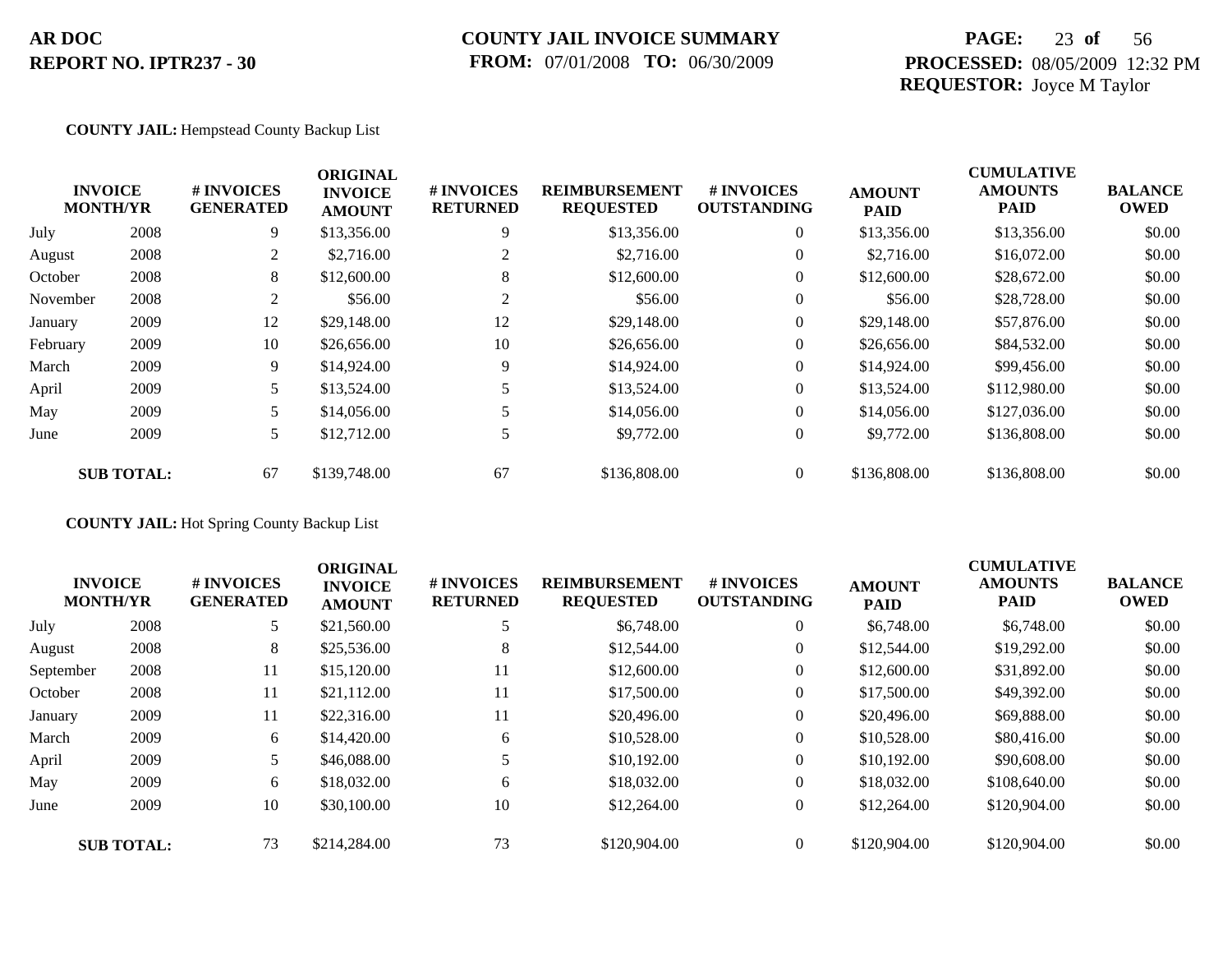## **PAGE:** 24 **of** 56 **PROCESSED:** 08/05/2009 12:32 PM **REQUESTOR:** Joyce M Taylor

#### **COUNTY JAIL:** Hot Springs

| <b>INVOICE</b><br><b>MONTH/YR</b> | <b># INVOICES</b><br><b>GENERATED</b> | ORIGINAL<br><b>INVOICE</b><br><b>AMOUNT</b> | # INVOICES<br><b>RETURNED</b> | <b>REIMBURSEMENT</b><br><b>REQUESTED</b> | <b>#INVOICES</b><br><b>OUTSTANDING</b> | <b>AMOUNT</b><br><b>PAID</b> | <b>CUMULATIVE</b><br><b>AMOUNTS</b><br>PAID | <b>BALANCE</b><br>OWED |
|-----------------------------------|---------------------------------------|---------------------------------------------|-------------------------------|------------------------------------------|----------------------------------------|------------------------------|---------------------------------------------|------------------------|
| 2009<br>January                   |                                       | \$2,072.00                                  |                               | \$0.00                                   |                                        | \$0.00                       | \$0.00                                      | \$0.00                 |
| <b>SUB TOTAL:</b>                 |                                       | \$2,072.00                                  |                               | \$0.00                                   |                                        | \$0.00                       | \$0.00                                      | \$0.00                 |

**COUNTY JAIL:** Howard County Backup List

|           |                                   |                                | <b>ORIGINAL</b>                 |                               |                                          |                                         |                              | <b>CUMULATIVE</b>             |                               |
|-----------|-----------------------------------|--------------------------------|---------------------------------|-------------------------------|------------------------------------------|-----------------------------------------|------------------------------|-------------------------------|-------------------------------|
|           | <b>INVOICE</b><br><b>MONTH/YR</b> | # INVOICES<br><b>GENERATED</b> | <b>INVOICE</b><br><b>AMOUNT</b> | # INVOICES<br><b>RETURNED</b> | <b>REIMBURSEMENT</b><br><b>REQUESTED</b> | <b># INVOICES</b><br><b>OUTSTANDING</b> | <b>AMOUNT</b><br><b>PAID</b> | <b>AMOUNTS</b><br><b>PAID</b> | <b>BALANCE</b><br><b>OWED</b> |
| July      | 2008                              |                                | \$56.00                         |                               | \$56.00                                  | $\overline{0}$                          | \$56.00                      | \$56.00                       | \$0.00                        |
| August    | 2008                              | 5                              | \$8,792.00                      |                               | \$8,904.00                               | $\overline{0}$                          | \$8,904.00                   | \$8,960.00                    | \$0.00                        |
| September | 2008                              | 5                              | \$10,500.00                     |                               | \$10,500.00                              | $\overline{0}$                          | \$10,500.00                  | \$19,460.00                   | \$0.00                        |
| October   | 2008                              |                                | \$252.00                        |                               | \$252.00                                 | $\overline{0}$                          | \$252.00                     | \$19,712.00                   | \$0.00                        |
| November  | 2008                              | 9                              | \$14,700.00                     | 9                             | \$14,924.00                              | $\overline{0}$                          | \$14,924.00                  | \$34,636.00                   | \$0.00                        |
| January   | 2009                              | 10                             | \$14,028.00                     | 10                            | \$11,004.00                              | $\overline{0}$                          | \$11,004.00                  | \$45,640.00                   | \$0.00                        |
| February  | 2009                              | 5                              | \$12,264.00                     | 5                             | \$4,424.00                               | $\overline{0}$                          | \$4,424.00                   | \$50,064.00                   | \$0.00                        |
| March     | 2009                              | 2                              | \$336.00                        | 2                             | \$0.00                                   | $\overline{0}$                          | \$0.00                       | \$50,064.00                   | \$0.00                        |
| April     | 2009                              | 9                              | \$14,476.00                     | 9                             | \$14,476.00                              | $\overline{0}$                          | \$14,476.00                  | \$64,540.00                   | \$0.00                        |
| May       | 2009                              |                                | \$11,312.00                     |                               | \$6,188.00                               | $\overline{0}$                          | \$6,188.00                   | \$70,728.00                   | \$0.00                        |
| June      | 2009                              | 10                             | \$16,548.00                     | 10                            | \$9,772.00                               | $\overline{0}$                          | \$9,772.00                   | \$80,500.00                   | \$0.00                        |
|           | <b>SUB TOTAL:</b>                 | 64                             | \$103,264.00                    | 64                            | \$80,500.00                              | $\overline{0}$                          | \$80,500.00                  | \$80,500.00                   | \$0.00                        |

**COUNTY JAIL:** Independence County Backup List

| <b>INVOICE</b><br><b>MONTH/YR</b> |      | # INVOICES<br><b>GENERATED</b> | ORIGINAL<br><b>INVOICE</b><br><b>AMOUNT</b> | # INVOICES<br><b>RETURNED</b> | <b>REIMBURSEMENT</b><br><b>REOUESTED</b> | # INVOICES<br><b>OUTSTANDING</b> | <b>AMOUNT</b><br><b>PAID</b> | <b>CUMULATIVE</b><br><b>AMOUNTS</b><br>PAID | <b>BALANCE</b><br><b>OWED</b> |
|-----------------------------------|------|--------------------------------|---------------------------------------------|-------------------------------|------------------------------------------|----------------------------------|------------------------------|---------------------------------------------|-------------------------------|
| July                              | 2008 |                                | \$3,864.00                                  |                               | \$3,864.00                               |                                  | \$3,864.00                   | \$3,864.00                                  | \$0.00                        |
| August                            | 2008 |                                | \$4,592.00                                  |                               | \$4,592.00                               |                                  | \$4,592.00                   | \$8,456.00                                  | \$0.00                        |
| September                         | 2008 |                                | \$4,452.00                                  |                               | \$0.00                                   |                                  | \$0.00                       | \$8,456.00                                  | \$0.00                        |
| October                           | 2008 |                                | \$8,204.00                                  |                               | \$7,812.00                               |                                  | \$7,812.00                   | \$16,268.00                                 | \$0.00                        |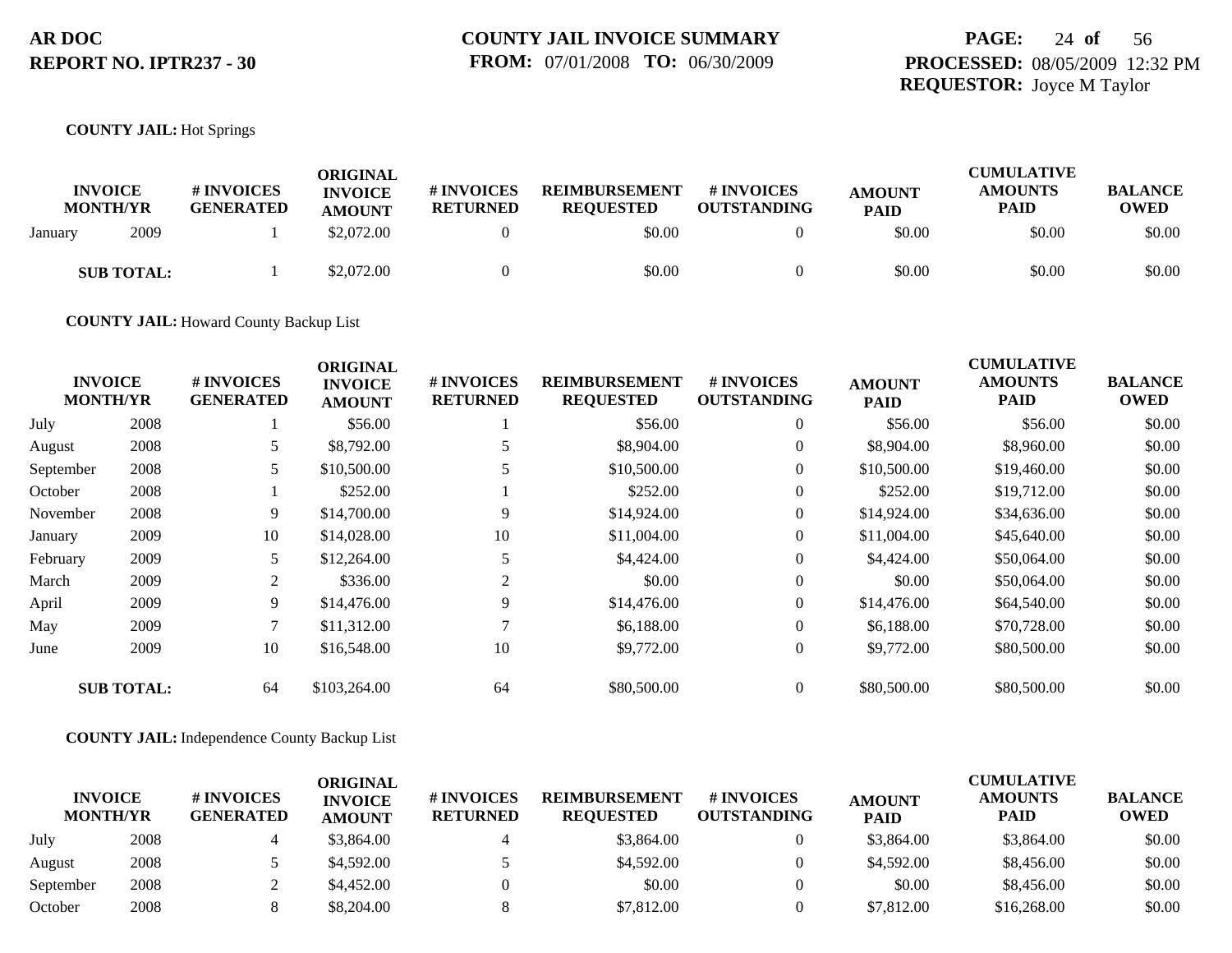## **PAGE:** 25 **of** 56 **PROCESSED:** 08/05/2009 12:32 PM **REQUESTOR:** Joyce M Taylor

#### **COUNTY JAIL:** Independence County Backup List

| <b>INVOICE</b><br><b>MONTH/YR</b> |                   | # INVOICES<br><b>GENERATED</b> | <b>ORIGINAL</b><br><b>INVOICE</b><br><b>AMOUNT</b> | # INVOICES<br><b>RETURNED</b> | <b>REIMBURSEMENT</b><br><b>REQUESTED</b> | <b>#INVOICES</b><br><b>OUTSTANDING</b> | <b>AMOUNT</b><br><b>PAID</b> | <b>CUMULATIVE</b><br><b>AMOUNTS</b><br><b>PAID</b> | <b>BALANCE</b><br>OWED |
|-----------------------------------|-------------------|--------------------------------|----------------------------------------------------|-------------------------------|------------------------------------------|----------------------------------------|------------------------------|----------------------------------------------------|------------------------|
| November                          | 2008              | 3                              | \$2,632.00                                         | $\overline{0}$                | \$0.00                                   | $\overline{0}$                         | \$0.00                       | \$16,268.00                                        | \$0.00                 |
| January                           | 2009              | $\overline{2}$                 | \$17,500.00                                        |                               | \$364.00                                 | $\overline{0}$                         | \$364.00                     | \$16,632.00                                        | \$0.00                 |
| February                          | 2009              | 10                             | \$22,344.00                                        | 10                            | \$22,344.00                              | $\overline{0}$                         | \$22,344.00                  | \$38,976.00                                        | \$0.00                 |
| March                             | 2009              | 5                              | \$3,640.00                                         |                               | \$3,640.00                               | $\overline{0}$                         | \$3,640.00                   | \$42,616.00                                        | \$0.00                 |
| April                             | 2009              | 20                             | \$69,916.00                                        | 20                            | \$30,604.00                              | $\overline{0}$                         | \$30,604.00                  | \$73,220.00                                        | \$0.00                 |
| May                               | 2009              | 3                              | \$84.00                                            | 3                             | \$84.00                                  | $\overline{0}$                         | \$84.00                      | \$73,304.00                                        | \$0.00                 |
| June                              | 2009              |                                | \$11,228.00                                        | $\Omega$                      | \$0.00                                   | $\overline{0}$                         | \$0.00                       | \$73,304.00                                        | \$0.00                 |
|                                   | <b>SUB TOTAL:</b> | 67                             | \$148,456.00                                       | 57                            | \$73,304.00                              | $\overline{0}$                         | \$73,304.00                  | \$73,304.00                                        | \$0.00                 |

#### **COUNTY JAIL:** Izard County Backup List

|        | <b>INVOICE</b><br><b>MONTH/YR</b> | # INVOICES<br><b>GENERATED</b> | <b>ORIGINAL</b><br><b>INVOICE</b><br><b>AMOUNT</b> | # INVOICES<br><b>RETURNED</b> | <b>REIMBURSEMENT</b><br><b>REQUESTED</b> | <b>#INVOICES</b><br><b>OUTSTANDING</b> | <b>AMOUNT</b><br><b>PAID</b> | <b>CUMULATIVE</b><br><b>AMOUNTS</b><br><b>PAID</b> | <b>BALANCE</b><br><b>OWED</b> |
|--------|-----------------------------------|--------------------------------|----------------------------------------------------|-------------------------------|------------------------------------------|----------------------------------------|------------------------------|----------------------------------------------------|-------------------------------|
| August | 2008                              |                                | \$1,596.00                                         |                               | \$1,596.00                               |                                        | \$1,596.00                   | \$1,596.00                                         | \$0.00                        |
| March  | 2009                              |                                | \$14,924.00                                        |                               | \$14,924.00                              | $\Omega$                               | \$14,924.00                  | \$16,520.00                                        | \$0.00                        |
|        | <b>SUB TOTAL:</b>                 |                                | \$16,520.00                                        |                               | \$16,520.00                              | $\theta$                               | \$16,520.00                  | \$16,520.00                                        | \$0.00                        |

**COUNTY JAIL:** Jackson County Backup List

| <b>INVOICE</b><br><b>MONTH/YR</b> |      | # INVOICES<br><b>GENERATED</b> | <b>ORIGINAL</b><br><b>INVOICE</b><br><b>AMOUNT</b> | # INVOICES<br><b>RETURNED</b> | <b>REIMBURSEMENT</b><br><b>REQUESTED</b> | <b># INVOICES</b><br><b>OUTSTANDING</b> | <b>AMOUNT</b><br><b>PAID</b> | <b>CUMULATIVE</b><br><b>AMOUNTS</b><br><b>PAID</b> | <b>BALANCE</b><br>OWED |
|-----------------------------------|------|--------------------------------|----------------------------------------------------|-------------------------------|------------------------------------------|-----------------------------------------|------------------------------|----------------------------------------------------|------------------------|
| July                              | 2008 | 9.                             | \$13,552.00                                        |                               | \$7,280.00                               | $\overline{0}$                          | \$7,280.00                   | \$7,280.00                                         | \$0.00                 |
| August                            | 2008 |                                | \$364.00                                           |                               | \$364.00                                 | $\theta$                                | \$364.00                     | \$7,644.00                                         | \$0.00                 |
| September                         | 2008 | Q                              | \$50,316.00                                        |                               | \$14,532.00                              | $\overline{0}$                          | \$14,532.00                  | \$22,176.00                                        | \$0.00                 |
| October                           | 2008 | 8                              | \$12,516.00                                        |                               | \$12,516.00                              | $\overline{0}$                          | \$12,516.00                  | \$34,692.00                                        | \$0.00                 |
| November                          | 2008 |                                | \$4,144.00                                         |                               | \$4,144.00                               | $\overline{0}$                          | \$4,144.00                   | \$38,836.00                                        | \$0.00                 |
| December                          | 2008 | 4                              | \$1,652.00                                         | 4                             | \$1,652.00                               | $\overline{0}$                          | \$1,652.00                   | \$40,488.00                                        | \$0.00                 |
| January                           | 2009 | 14                             | \$15,820.00                                        | 14                            | \$15,820.00                              | $\Omega$                                | \$15,820.00                  | \$56,308,00                                        | \$0.00                 |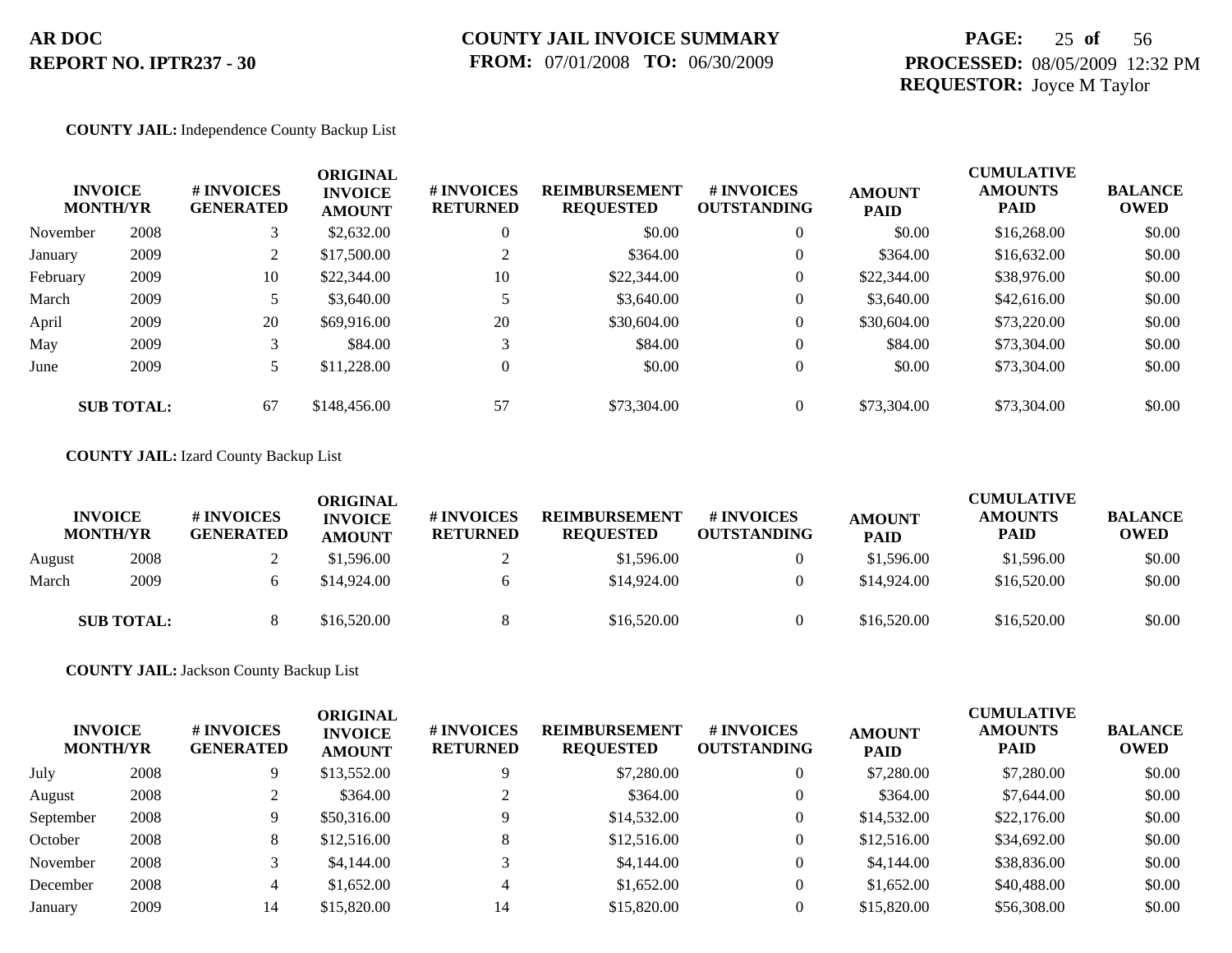## **PAGE:** 26 **of** 56 **PROCESSED:** 08/05/2009 12:32 PM **REQUESTOR:** Joyce M Taylor

#### **COUNTY JAIL:** Jackson County Backup List

|          | <b>INVOICE</b><br><b>MONTH/YR</b> | # INVOICES<br><b>GENERATED</b> | ORIGINAL<br><b>INVOICE</b><br><b>AMOUNT</b> | # INVOICES<br><b>RETURNED</b> | <b>REIMBURSEMENT</b><br><b>REQUESTED</b> | <b># INVOICES</b><br><b>OUTSTANDING</b> | <b>AMOUNT</b><br><b>PAID</b> | <b>CUMULATIVE</b><br><b>AMOUNTS</b><br><b>PAID</b> | <b>BALANCE</b><br><b>OWED</b> |
|----------|-----------------------------------|--------------------------------|---------------------------------------------|-------------------------------|------------------------------------------|-----------------------------------------|------------------------------|----------------------------------------------------|-------------------------------|
| February | 2009                              |                                | \$84.00                                     |                               | \$84.00                                  | $\theta$                                | \$84.00                      | \$56,392.00                                        | \$0.00                        |
| March    | 2009                              |                                | \$280.00                                    | $\bigcap$                     | \$280.00                                 | $\theta$                                | \$280.00                     | \$56,672.00                                        | \$0.00                        |
| April    | 2009                              |                                | \$18,144.00                                 | 9                             | \$18,144.00                              | $\overline{0}$                          | \$18,144.00                  | \$74,816.00                                        | \$0.00                        |
| May      | 2009                              |                                | \$14,252.00                                 |                               | \$2,016.00                               | $\overline{0}$                          | \$2,016.00                   | \$76,832.00                                        | \$0.00                        |
| June     | 2009                              |                                | \$10,808.00                                 |                               | \$10,808.00                              | $\overline{0}$                          | \$10,808.00                  | \$87,640.00                                        | \$0.00                        |
|          | <b>SUB TOTAL:</b>                 | 71                             | \$141,932.00                                | 71                            | \$87,640.00                              | $\overline{0}$                          | \$87,640.00                  | \$87,640.00                                        | \$0.00                        |

**COUNTY JAIL:** Jefferson County Backup List

|           | <b>INVOICE</b><br><b>MONTH/YR</b> | # INVOICES<br><b>GENERATED</b> | <b>ORIGINAL</b><br><b>INVOICE</b><br><b>AMOUNT</b> | # INVOICES<br><b>RETURNED</b> | <b>REIMBURSEMENT</b><br><b>REQUESTED</b> | <b>#INVOICES</b><br><b>OUTSTANDING</b> | <b>AMOUNT</b><br><b>PAID</b> | <b>CUMULATIVE</b><br><b>AMOUNTS</b><br><b>PAID</b> | <b>BALANCE</b><br><b>OWED</b> |
|-----------|-----------------------------------|--------------------------------|----------------------------------------------------|-------------------------------|------------------------------------------|----------------------------------------|------------------------------|----------------------------------------------------|-------------------------------|
| July      | 2008                              | 23                             | \$50,820.00                                        | 23                            | \$31,864.00                              | $\overline{0}$                         | \$31,864.00                  | \$31,864.00                                        | \$0.00                        |
| August    | 2008                              |                                | \$756.00                                           |                               | \$756.00                                 | $\overline{0}$                         | \$756.00                     | \$32,620.00                                        | \$0.00                        |
| September | 2008                              | 10                             | \$28,280.00                                        | 10                            | \$17,472.00                              | $\overline{0}$                         | \$17,472.00                  | \$50,092.00                                        | \$0.00                        |
| October   | 2008                              | 22                             | \$46,760.00                                        | 22                            | \$46,844.00                              | $\overline{0}$                         | \$46,844.00                  | \$96,936.00                                        | \$0.00                        |
| January   | 2009                              | 33                             | \$90,440.00                                        | 33                            | \$79,436.00                              | $\overline{0}$                         | \$79,436.00                  | \$176,372.00                                       | \$0.00                        |
| February  | 2009                              | 10                             | \$22,568.00                                        | 10                            | \$22,568.00                              | $\overline{0}$                         | \$22,568.00                  | \$198,940.00                                       | \$0.00                        |
| April     | 2009                              | 19                             | \$56,084.00                                        | 19                            | \$56,084.00                              | $\overline{0}$                         | \$56,084.00                  | \$255,024.00                                       | \$0.00                        |
| May       | 2009                              | 19                             | \$37,520.00                                        | 19                            | \$37,520.00                              | $\overline{0}$                         | \$37,520.00                  | \$292,544.00                                       | \$0.00                        |
| June      | 2009                              | 13                             | \$31,024.00                                        | 13                            | \$31,220.00                              | $\overline{0}$                         | \$31,220.00                  | \$323,764.00                                       | \$0.00                        |
|           | <b>SUB TOTAL:</b>                 | 152                            | \$364,252.00                                       | 152                           | \$323,764.00                             | $\theta$                               | \$323,764.00                 | \$323,764.00                                       | \$0.00                        |

#### **COUNTY JAIL:** Johnson County Backup List

| <b>INVOICE</b><br><b>MONTH/YR</b> |      | # INVOICES<br><b>GENERATED</b> | ORIGINAL<br><b>INVOICE</b><br><b>AMOUNT</b> | # INVOICES<br><b>RETURNED</b> | <b>REIMBURSEMENT</b><br><b>REOUESTED</b> | # INVOICES<br><b>OUTSTANDING</b> | <b>AMOUNT</b><br><b>PAID</b> | <b>CUMULATIVE</b><br><b>AMOUNTS</b><br><b>PAID</b> | <b>BALANCE</b><br><b>OWED</b> |
|-----------------------------------|------|--------------------------------|---------------------------------------------|-------------------------------|------------------------------------------|----------------------------------|------------------------------|----------------------------------------------------|-------------------------------|
| July                              | 2008 |                                | \$20,188,00                                 | 13                            | \$16,212.00                              |                                  | \$16,212.00                  | \$16,212.00                                        | \$0.00                        |
| September                         | 2008 |                                | \$8,624.00                                  |                               | \$8,624.00                               |                                  | \$8,624.00                   | \$24,836.00                                        | \$0.00                        |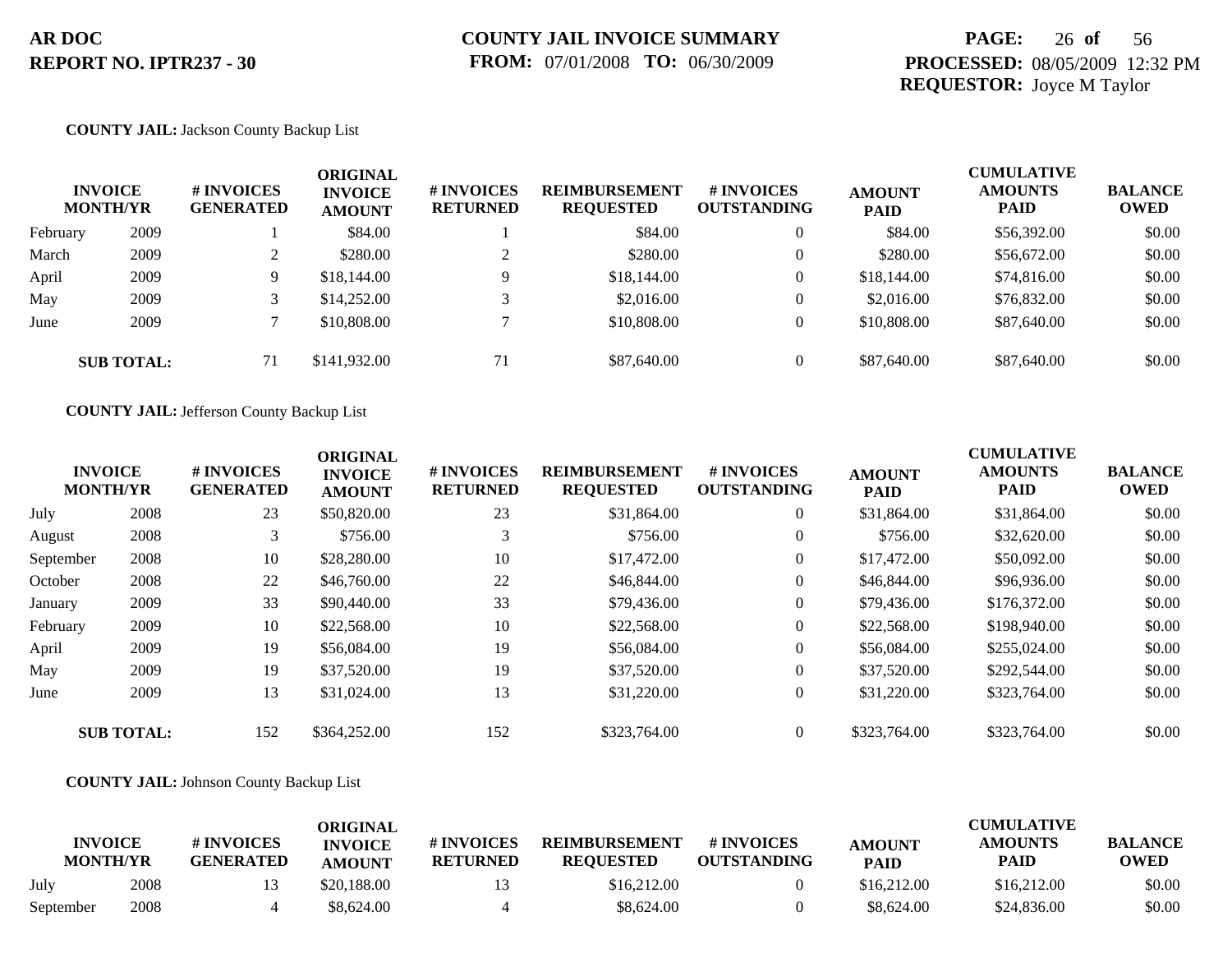### **COUNTY JAIL INVOICE SUMMARY FROM:** 07/01/2008 **TO:** 06/30/2009

## **PAGE:** 27 **of** 56 **PROCESSED:** 08/05/2009 12:32 PM **REQUESTOR:** Joyce M Taylor

#### **COUNTY JAIL:** Johnson County Backup List

|          | <b>INVOICE</b><br><b>MONTH/YR</b> | # INVOICES<br><b>GENERATED</b> | <b>ORIGINAL</b><br><b>INVOICE</b><br><b>AMOUNT</b> | # INVOICES<br><b>RETURNED</b> | <b>REIMBURSEMENT</b><br><b>REQUESTED</b> | <b>#INVOICES</b><br><b>OUTSTANDING</b> | <b>AMOUNT</b><br><b>PAID</b> | <b>CUMULATIVE</b><br><b>AMOUNTS</b><br><b>PAID</b> | <b>BALANCE</b><br><b>OWED</b> |
|----------|-----------------------------------|--------------------------------|----------------------------------------------------|-------------------------------|------------------------------------------|----------------------------------------|------------------------------|----------------------------------------------------|-------------------------------|
| October  | 2008                              | 8                              | \$20,216.00                                        | 8                             | \$20,216.00                              | $\overline{0}$                         | \$20,216.00                  | \$45,052.00                                        | \$0.00                        |
| November | 2008                              | 6                              | \$2,660.00                                         | 6                             | \$2,660.00                               | $\overline{0}$                         | \$2,660.00                   | \$47,712.00                                        | \$0.00                        |
| December | 2008                              |                                | \$16,156.00                                        |                               | \$16,156.00                              | $\overline{0}$                         | \$16,156.00                  | \$63,868.00                                        | \$0.00                        |
| January  | 2009                              | 12                             | \$25,508.00                                        | 12                            | \$25,508.00                              | $\overline{0}$                         | \$25,508.00                  | \$89,376.00                                        | \$0.00                        |
| February | 2009                              |                                | \$15,344.00                                        |                               | \$15,344.00                              | $\overline{0}$                         | \$15,344.00                  | \$104,720.00                                       | \$0.00                        |
| March    | 2009                              | 8                              | \$11,200.00                                        | 8                             | \$11,200.00                              | $\overline{0}$                         | \$11,200.00                  | \$115,920.00                                       | \$0.00                        |
| April    | 2009                              | 3                              | \$476.00                                           | 3                             | \$476.00                                 | $\overline{0}$                         | \$476.00                     | \$116,396.00                                       | \$0.00                        |
| May      | 2009                              | 9                              | \$29,960.00                                        | 9                             | \$18,844.00                              | $\overline{0}$                         | \$18,844.00                  | \$135,240.00                                       | \$0.00                        |
| June     | 2009                              |                                | \$476.00                                           |                               | \$476.00                                 | $\overline{0}$                         | \$476.00                     | \$135,716.00                                       | \$0.00                        |
|          | <b>SUB TOTAL:</b>                 | 76                             | \$150,808.00                                       | 76                            | \$135,716.00                             | $\overline{0}$                         | \$135,716.00                 | \$135,716.00                                       | \$0.00                        |

#### **COUNTY JAIL:** Jonesboro

| <b>INVOICE</b><br><b>MONTH/YR</b> |                   | # INVOICES<br><b>GENERATED</b> | ORIGINAL<br><b>INVOICE</b><br><b>AMOUNT</b> | # INVOICES<br><b>RETURNED</b> | <b>REIMBURSEMENT</b><br><b>REQUESTED</b> | # INVOICES<br><b>OUTSTANDING</b> | <b>AMOUNT</b><br><b>PAID</b> | <b>CUMULATIVE</b><br><b>AMOUNTS</b><br><b>PAID</b> | <b>BALANCE</b><br><b>OWED</b> |
|-----------------------------------|-------------------|--------------------------------|---------------------------------------------|-------------------------------|------------------------------------------|----------------------------------|------------------------------|----------------------------------------------------|-------------------------------|
| November                          | 2008              |                                | \$7,196.00                                  |                               | \$0.00                                   |                                  | \$0.00                       | \$0.00                                             | \$0.00                        |
| December                          | 2008              |                                | \$1,092.00                                  |                               | \$0.00                                   |                                  | \$0.00                       | \$0.00                                             | \$0.00                        |
|                                   | <b>SUB TOTAL:</b> | $\overline{4}$                 | \$8,288.00                                  |                               | \$0.00                                   |                                  | \$0.00                       | \$0.00                                             | \$0.00                        |

**COUNTY JAIL:** Lafayette County Backup List

| <b>INVOICE</b><br><b>MONTH/YR</b> |      | # INVOICES<br><b>GENERATED</b> | ORIGINAL<br><b>INVOICE</b><br><b>AMOUNT</b> | <b>#INVOICES</b><br><b>RETURNED</b> | <b>REIMBURSEMENT</b><br><b>REQUESTED</b> | <b>#INVOICES</b><br><b>OUTSTANDING</b> | <b>AMOUNT</b><br><b>PAID</b> | <b>CUMULATIVE</b><br><b>AMOUNTS</b><br><b>PAID</b> | <b>BALANCE</b><br><b>OWED</b> |
|-----------------------------------|------|--------------------------------|---------------------------------------------|-------------------------------------|------------------------------------------|----------------------------------------|------------------------------|----------------------------------------------------|-------------------------------|
| July                              | 2008 |                                | \$2,940.00                                  |                                     | \$2,940.00                               |                                        | \$2,940.00                   | \$2,940.00                                         | \$0.00                        |
| October                           | 2008 |                                | \$2,828.00                                  |                                     | \$2,828.00                               |                                        | \$2,828.00                   | \$5,768.00                                         | \$0.00                        |
| November                          | 2008 |                                | \$84.00                                     |                                     | \$84.00                                  |                                        | \$84.00                      | \$5,852.00                                         | \$0.00                        |
| December                          | 2008 |                                | \$6,664.00                                  |                                     | \$6,664.00                               |                                        | \$6,664.00                   | \$12,516.00                                        | \$0.00                        |
| January                           | 2009 | 10                             | \$18,732.00                                 | 10                                  | \$18,732.00                              |                                        | \$18,732.00                  | \$31,248.00                                        | \$0.00                        |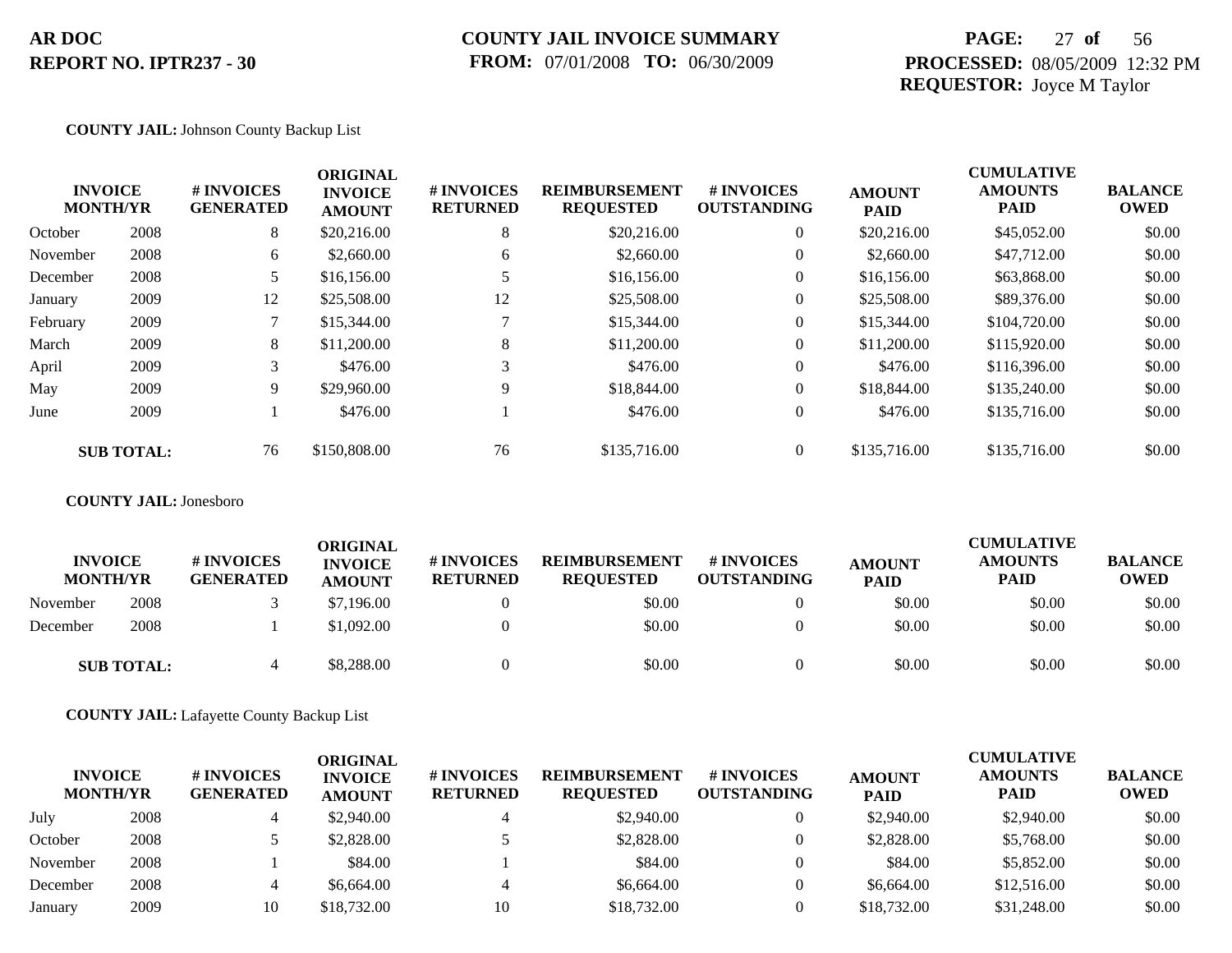## **PAGE:** 28 **of** 56 **PROCESSED:** 08/05/2009 12:32 PM **REQUESTOR:** Joyce M Taylor

#### **COUNTY JAIL:** Lafayette County Backup List

|          | <b>INVOICE</b><br><b>MONTH/YR</b> | # INVOICES<br><b>GENERATED</b> | <b>ORIGINAL</b><br><b>INVOICE</b><br><b>AMOUNT</b> | # INVOICES<br><b>RETURNED</b> | <b>REIMBURSEMENT</b><br><b>REQUESTED</b> | <b># INVOICES</b><br><b>OUTSTANDING</b> | <b>AMOUNT</b><br><b>PAID</b> | <b>CUMULATIVE</b><br><b>AMOUNTS</b><br><b>PAID</b> | <b>BALANCE</b><br><b>OWED</b> |
|----------|-----------------------------------|--------------------------------|----------------------------------------------------|-------------------------------|------------------------------------------|-----------------------------------------|------------------------------|----------------------------------------------------|-------------------------------|
| February | 2009                              |                                | \$4,228.00                                         |                               | \$4,228.00                               |                                         | \$4,228,00                   | \$35,476.00                                        | \$0.00                        |
| April    | 2009                              |                                | \$9,744.00                                         |                               | \$9,744.00                               |                                         | \$9,744.00                   | \$45,220.00                                        | \$0.00                        |
|          | <b>SUB TOTAL:</b>                 | 34                             | \$45,220.00                                        | 34                            | \$45,220.00                              |                                         | \$45,220.00                  | \$45,220.00                                        | \$0.00                        |

**COUNTY JAIL:** Lawrence County Backup List

| <b>MONTH/YR</b> | <b>INVOICE</b>    | # INVOICES<br><b>GENERATED</b> | <b>ORIGINAL</b><br><b>INVOICE</b><br><b>AMOUNT</b> | # INVOICES<br><b>RETURNED</b> | <b>REIMBURSEMENT</b><br><b>REQUESTED</b> | <b># INVOICES</b><br><b>OUTSTANDING</b> | <b>AMOUNT</b><br><b>PAID</b> | <b>CUMULATIVE</b><br><b>AMOUNTS</b><br><b>PAID</b> | <b>BALANCE</b><br><b>OWED</b> |
|-----------------|-------------------|--------------------------------|----------------------------------------------------|-------------------------------|------------------------------------------|-----------------------------------------|------------------------------|----------------------------------------------------|-------------------------------|
| July            | 2008              | 2                              | \$2,912.00                                         | $\overline{2}$                | \$2,184.00                               | $\overline{0}$                          | \$2,184.00                   | \$2,184.00                                         | \$0.00                        |
| August          | 2008              | 2                              | \$1,204.00                                         | 2                             | \$1,204.00                               | $\overline{0}$                          | \$1,204.00                   | \$3,388.00                                         | \$0.00                        |
| September       | 2008              | 3                              | \$1,792.00                                         |                               | \$1,792.00                               | $\overline{0}$                          | \$1,792.00                   | \$5,180.00                                         | \$0.00                        |
| October         | 2008              | 3                              | \$3,080.00                                         | 3                             | \$1,848.00                               | $\overline{0}$                          | \$1,848.00                   | \$7,028.00                                         | \$0.00                        |
| November        | 2008              |                                | \$56.00                                            |                               | \$56.00                                  | $\overline{0}$                          | \$56.00                      | \$7,084.00                                         | \$0.00                        |
| December        | 2008              | 2                              | \$1,792.00                                         | 2                             | \$1,792.00                               | $\overline{0}$                          | \$1,792.00                   | \$8,876.00                                         | \$0.00                        |
| February        | 2009              | 12                             | \$25,480.00                                        | 12                            | \$25,480.00                              | $\overline{0}$                          | \$25,480.00                  | \$34,356.00                                        | \$0.00                        |
| April           | 2009              | 8                              | \$16,072.00                                        | 8                             | \$14,532.00                              | $\overline{0}$                          | \$14,532.00                  | \$48,888.00                                        | \$0.00                        |
| May             | 2009              |                                | \$560.00                                           |                               | \$560.00                                 | $\overline{0}$                          | \$560.00                     | \$49,448.00                                        | \$0.00                        |
| June            | 2009              | 6                              | \$14,308.00                                        | 6                             | \$11,144.00                              | $\overline{0}$                          | \$11,144.00                  | \$60,592.00                                        | \$0.00                        |
|                 | <b>SUB TOTAL:</b> | 40                             | \$67,256.00                                        | 40                            | \$60,592.00                              | $\overline{0}$                          | \$60,592.00                  | \$60,592.00                                        | \$0.00                        |

#### **COUNTY JAIL:** Lee County Backup List

| <b>INVOICE</b><br><b>MONTH/YR</b> |      | # INVOICES<br><b>GENERATED</b> | ORIGINAL<br><b>INVOICE</b><br><b>AMOUNT</b> | # INVOICES<br><b>RETURNED</b> | <b>REIMBURSEMENT</b><br><b>REQUESTED</b> | # INVOICES<br><b>OUTSTANDING</b> | <b>AMOUNT</b><br><b>PAID</b> | <b>CUMULATIVE</b><br><b>AMOUNTS</b><br><b>PAID</b> | <b>BALANCE</b><br><b>OWED</b> |
|-----------------------------------|------|--------------------------------|---------------------------------------------|-------------------------------|------------------------------------------|----------------------------------|------------------------------|----------------------------------------------------|-------------------------------|
| July                              | 2008 |                                | \$896.00                                    |                               | \$896.00                                 |                                  | \$896.00                     | \$896.00                                           | \$0.00                        |
| August                            | 2008 |                                | \$84.00                                     |                               | \$84.00                                  |                                  | \$84.00                      | \$980.00                                           | \$0.00                        |
| September                         | 2008 |                                | \$672.00                                    |                               | \$672.00                                 |                                  | \$672.00                     | \$1,652.00                                         | \$0.00                        |
| October                           | 2008 |                                | \$84.00                                     |                               | \$84.00                                  |                                  | \$84.00                      | \$1,736.00                                         | \$0.00                        |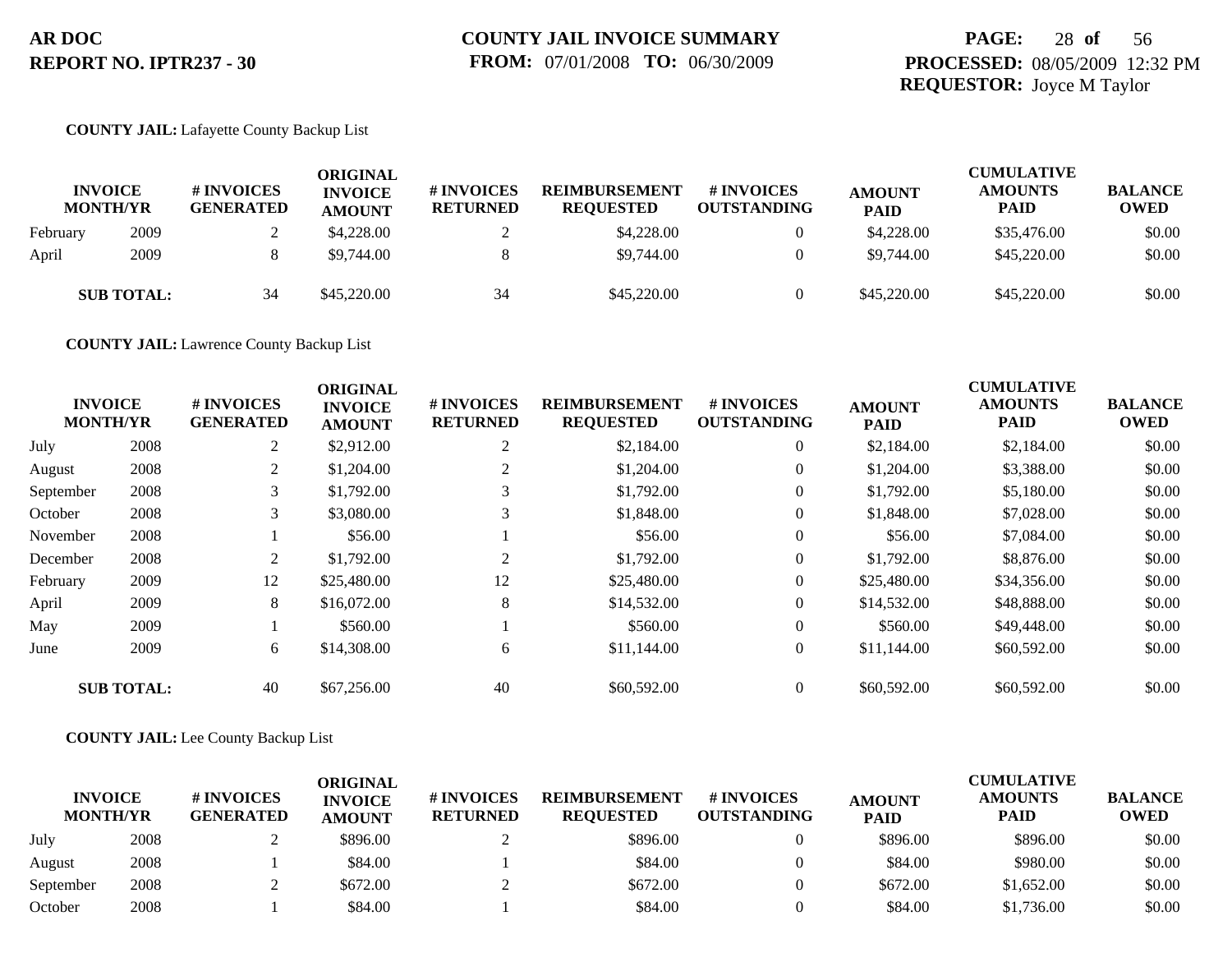## **PAGE:** 29 **of** 56 **PROCESSED:** 08/05/2009 12:32 PM **REQUESTOR:** Joyce M Taylor

#### **COUNTY JAIL:** Lee County Backup List

| <b>INVOICE</b><br><b>MONTH/YR</b> |                   | <b>#INVOICES</b><br><b>GENERATED</b> | <b>ORIGINAL</b><br><b>INVOICE</b><br><b>AMOUNT</b> | # INVOICES<br><b>RETURNED</b> | <b>REIMBURSEMENT</b><br><b>REQUESTED</b> | # INVOICES<br><b>OUTSTANDING</b> | <b>AMOUNT</b><br><b>PAID</b> | <b>CUMULATIVE</b><br><b>AMOUNTS</b><br><b>PAID</b> | <b>BALANCE</b><br><b>OWED</b> |
|-----------------------------------|-------------------|--------------------------------------|----------------------------------------------------|-------------------------------|------------------------------------------|----------------------------------|------------------------------|----------------------------------------------------|-------------------------------|
| November                          | 2008              |                                      | \$280.00                                           |                               | \$280.00                                 | $\theta$                         | \$280.00                     | \$2,016.00                                         | \$0.00                        |
| December                          | 2008              |                                      | \$2,100.00                                         | $\sim$                        | \$2,100.00                               | $\theta$                         | \$2,100.00                   | \$4,116.00                                         | \$0.00                        |
| January                           | 2009              | 4                                    | \$5,124.00                                         | $\overline{4}$                | \$5,124.00                               | $\theta$                         | \$5,124.00                   | \$9,240.00                                         | \$0.00                        |
| March                             | 2009              |                                      | \$20,020.00                                        |                               | \$504.00                                 | $\overline{0}$                   | \$504.00                     | \$9,744.00                                         | \$0.00                        |
| June                              | 2009              |                                      | \$7,420.00                                         |                               | \$7,420.00                               | $\mathbf{0}$                     | \$7,420.00                   | \$17,164.00                                        | \$0.00                        |
|                                   | <b>SUB TOTAL:</b> | 17                                   | \$36,680.00                                        | 17                            | \$17,164.00                              | $\theta$                         | \$17,164.00                  | \$17,164.00                                        | \$0.00                        |

**COUNTY JAIL:** Lincoln County Backup List

| <b>INVOICE</b><br><b>MONTH/YR</b> |                   | <b>#INVOICES</b><br><b>GENERATED</b> | <b>ORIGINAL</b><br><b>INVOICE</b><br><b>AMOUNT</b> | # INVOICES<br><b>RETURNED</b> | <b>REIMBURSEMENT</b><br><b>REQUESTED</b> | # INVOICES<br><b>OUTSTANDING</b> | <b>AMOUNT</b><br><b>PAID</b> | <b>CUMULATIVE</b><br><b>AMOUNTS</b><br><b>PAID</b> | <b>BALANCE</b><br><b>OWED</b> |
|-----------------------------------|-------------------|--------------------------------------|----------------------------------------------------|-------------------------------|------------------------------------------|----------------------------------|------------------------------|----------------------------------------------------|-------------------------------|
| July                              | 2008              | $\overline{2}$                       | \$5,432.00                                         | 2                             | \$5,432.00                               | $\theta$                         | \$5,432.00                   | \$5,432.00                                         | \$0.00                        |
| August                            | 2008              |                                      | \$28.00                                            |                               | \$28.00                                  | $\theta$                         | \$28.00                      | \$5,460.00                                         | \$0.00                        |
| September                         | 2008              |                                      | \$588.00                                           |                               | \$588.00                                 | $\theta$                         | \$588.00                     | \$6,048,00                                         | \$0.00                        |
| October                           | 2008              |                                      | \$4,480.00                                         | 2                             | \$4,480.00                               | $\theta$                         | \$4,480.00                   | \$10,528.00                                        | \$0.00                        |
| December                          | 2008              |                                      | \$12,488.00                                        |                               | \$28.00                                  | $\theta$                         | \$28.00                      | \$10,556.00                                        | \$0.00                        |
| March                             | 2009              |                                      | \$2,576.00                                         |                               | \$2,576.00                               | $\theta$                         | \$2,576.00                   | \$13,132.00                                        | \$0.00                        |
| May                               | 2009              |                                      | \$3,136.00                                         | $\overline{2}$                | \$3,136.00                               | $\mathbf{0}$                     | \$3,136.00                   | \$16,268.00                                        | \$0.00                        |
|                                   | <b>SUB TOTAL:</b> | 10                                   | \$28,728.00                                        | 10                            | \$16,268.00                              | $\theta$                         | \$16,268.00                  | \$16,268.00                                        | \$0.00                        |

**COUNTY JAIL:** Little River County Backup List

| <b>INVOICE</b><br><b>MONTH/YR</b> |      | # INVOICES<br><b>GENERATED</b> | ORIGINAL<br><b>INVOICE</b><br><b>AMOUNT</b> | <b># INVOICES</b><br><b>RETURNED</b> | <b>REIMBURSEMENT</b><br><b>REOUESTED</b> | <b>#INVOICES</b><br><b>OUTSTANDING</b> | <b>AMOUNT</b><br><b>PAID</b> | <b>CUMULATIVE</b><br><b>AMOUNTS</b><br>PAID | <b>BALANCE</b><br><b>OWED</b> |
|-----------------------------------|------|--------------------------------|---------------------------------------------|--------------------------------------|------------------------------------------|----------------------------------------|------------------------------|---------------------------------------------|-------------------------------|
| July                              | 2008 |                                | \$2,268.00                                  |                                      | \$2,268,00                               |                                        | \$2,268.00                   | \$2,268.00                                  | \$0.00                        |
| August                            | 2008 |                                | \$7,728.00                                  |                                      | \$4,872.00                               |                                        | \$4,872.00                   | \$7,140.00                                  | \$0.00                        |
| November                          | 2008 |                                | \$28.00                                     |                                      | \$28.00                                  |                                        | \$28.00                      | \$7,168.00                                  | \$0.00                        |
| February                          | 2009 |                                | \$1,400.00                                  |                                      | \$448.00                                 |                                        | \$448.00                     | \$7,616.00                                  | \$0.00                        |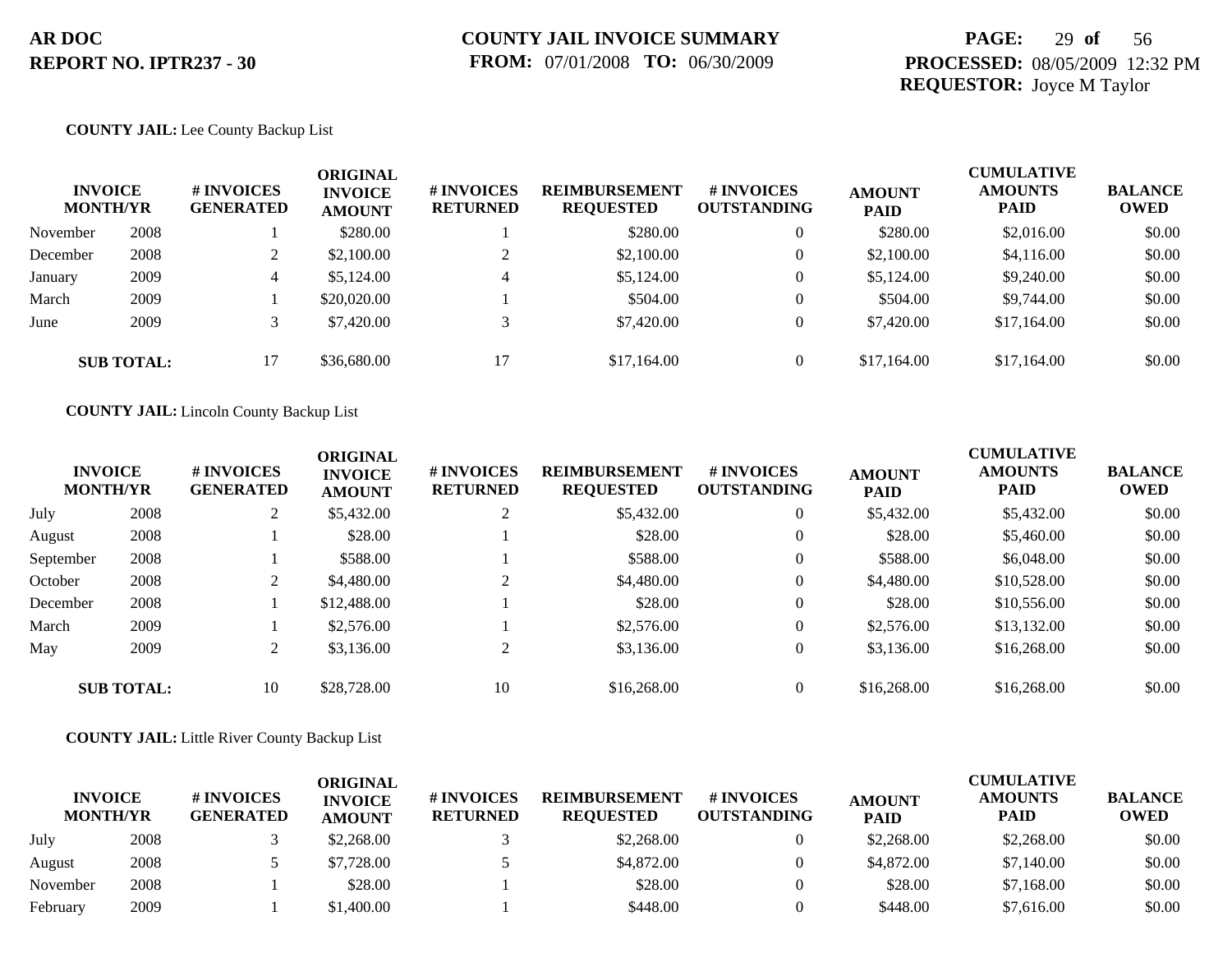## **PAGE:** 30 **of** 56 **PROCESSED:** 08/05/2009 12:32 PM **REQUESTOR:** Joyce M Taylor

#### **COUNTY JAIL:** Little River County Backup List

|       | <b>INVOICE</b><br><b>MONTH/YR</b> | # INVOICES<br><b>GENERATED</b> | ORIGINAL<br><b>INVOICE</b><br><b>AMOUNT</b> | # INVOICES<br><b>RETURNED</b> | <b>REIMBURSEMENT</b><br><b>REQUESTED</b> | # INVOICES<br><b>OUTSTANDING</b> | <b>AMOUNT</b><br><b>PAID</b> | <b>CUMULATIVE</b><br><b>AMOUNTS</b><br><b>PAID</b> | <b>BALANCE</b><br><b>OWED</b> |
|-------|-----------------------------------|--------------------------------|---------------------------------------------|-------------------------------|------------------------------------------|----------------------------------|------------------------------|----------------------------------------------------|-------------------------------|
| April | 2009                              |                                | \$16,548.00                                 |                               | \$8,232.00                               | $\overline{0}$                   | \$8,232.00                   | \$15,848.00                                        | \$0.00                        |
| May   | 2009                              |                                | \$1,092.00                                  |                               | \$1,092.00                               |                                  | \$1,092.00                   | \$16,940.00                                        | \$0.00                        |
| June  | 2009                              |                                | \$24,444.00                                 | 12                            | \$21,644.00                              | $\theta$                         | \$21,644.00                  | \$38,584.00                                        | \$0.00                        |
|       | <b>SUB TOTAL:</b>                 | 31                             | \$53,508.00                                 | 31                            | \$38,584.00                              |                                  | \$38,584.00                  | \$38,584.00                                        | \$0.00                        |

**COUNTY JAIL:** Logan County Backup List

|          | <b>INVOICE</b><br><b>MONTH/YR</b> | <b># INVOICES</b><br><b>GENERATED</b> | <b>ORIGINAL</b><br><b>INVOICE</b><br><b>AMOUNT</b> | # INVOICES<br><b>RETURNED</b> | <b>REIMBURSEMENT</b><br><b>REQUESTED</b> | # INVOICES<br><b>OUTSTANDING</b> | <b>AMOUNT</b><br><b>PAID</b> | <b>CUMULATIVE</b><br><b>AMOUNTS</b><br><b>PAID</b> | <b>BALANCE</b><br><b>OWED</b> |
|----------|-----------------------------------|---------------------------------------|----------------------------------------------------|-------------------------------|------------------------------------------|----------------------------------|------------------------------|----------------------------------------------------|-------------------------------|
| July     | 2008                              |                                       | \$8,512.00                                         |                               | \$8,512.00                               | $\overline{0}$                   | \$8,512.00                   | \$8,512.00                                         | \$0.00                        |
| October  | 2008                              |                                       | \$308.00                                           | $\Omega$                      | \$0.00                                   | $\overline{0}$                   | \$0.00                       | \$8,512.00                                         | \$0.00                        |
| December | 2008                              |                                       | \$56.00                                            |                               | \$56.00                                  | $\overline{0}$                   | \$56.00                      | \$8,568.00                                         | \$0.00                        |
| January  | 2009                              | 11                                    | \$20,580.00                                        | 11                            | \$16,856.00                              | $\overline{0}$                   | \$16,856.00                  | \$25,424.00                                        | \$0.00                        |
| April    | 2009                              |                                       | \$12,012.00                                        | $\Omega$                      | \$0.00                                   | $\overline{0}$                   | \$0.00                       | \$25,424.00                                        | \$0.00                        |
| May      | 2009                              |                                       | \$28.00                                            |                               | \$28.00                                  | $\overline{0}$                   | \$28.00                      | \$25,452.00                                        | \$0.00                        |
| June     | 2009                              | 5                                     | \$9,744.00                                         |                               | \$8,820.00                               | $\Omega$                         | \$8,820.00                   | \$34,272.00                                        | \$0.00                        |
|          | <b>SUB TOTAL:</b>                 | 29                                    | \$51,240.00                                        | 23                            | \$34,272.00                              | $\overline{0}$                   | \$34,272.00                  | \$34,272.00                                        | \$0.00                        |

**COUNTY JAIL:** Lonoke City Jail

| <b>INVOICE</b><br><b>MONTH/YR</b> |      | # INVOICES<br><b>GENERATED</b> | ORIGINAL<br><b>INVOICE</b><br><b>AMOUNT</b> | # INVOICES<br><b>RETURNED</b> | <b>REIMBURSEMENT</b><br><b>REQUESTED</b> | # INVOICES<br><b>OUTSTANDING</b> | <b>AMOUNT</b><br><b>PAID</b> | <b>CUMULATIVE</b><br><b>AMOUNTS</b><br><b>PAID</b> | <b>BALANCE</b><br><b>OWED</b> |
|-----------------------------------|------|--------------------------------|---------------------------------------------|-------------------------------|------------------------------------------|----------------------------------|------------------------------|----------------------------------------------------|-------------------------------|
| July                              | 2008 |                                | \$308.00                                    |                               | \$308.00                                 |                                  | \$308.00                     | \$308.00                                           | \$0.00                        |
| August                            | 2008 |                                | \$2,436.00                                  | 4                             | \$2,436.00                               | $\mathbf{0}$                     | \$2,436.00                   | \$2,744.00                                         | \$0.00                        |
| September                         | 2008 |                                | \$2,604.00                                  |                               | \$168.00                                 | $\mathbf{0}$                     | \$168.00                     | \$2,912.00                                         | \$0.00                        |
| November                          | 2008 |                                | \$896.00                                    | 4                             | \$896.00                                 | $\mathbf{0}$                     | \$896.00                     | \$3,808.00                                         | \$0.00                        |
| January                           | 2009 | 6                              | \$4,144,00                                  | 6                             | \$2,128.00                               | $\mathbf{0}$                     | \$2,128.00                   | \$5,936.00                                         | \$0.00                        |
| February                          | 2009 |                                | \$1,568.00                                  |                               | \$840.00                                 |                                  | \$840.00                     | \$6,776.00                                         | \$0.00                        |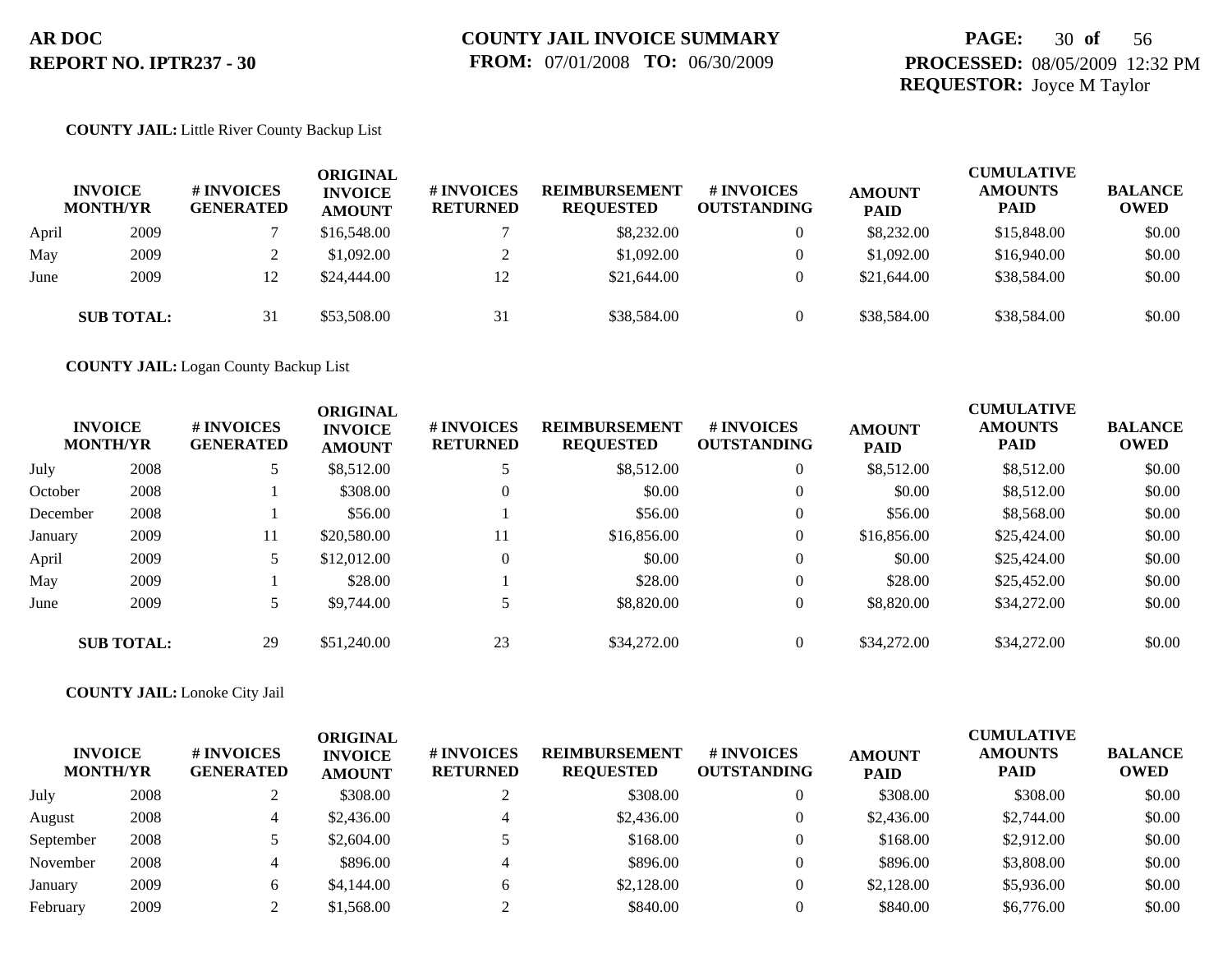## **PAGE:** 31 **of** 56 **PROCESSED:** 08/05/2009 12:32 PM **REQUESTOR:** Joyce M Taylor

#### **COUNTY JAIL:** Lonoke City Jail

|       | <b>INVOICE</b><br><b>MONTH/YR</b> | # INVOICES<br><b>GENERATED</b> | <b>ORIGINAL</b><br><b>INVOICE</b><br><b>AMOUNT</b> | <b># INVOICES</b><br><b>RETURNED</b> | <b>REIMBURSEMENT</b><br><b>REQUESTED</b> | <b>#INVOICES</b><br><b>OUTSTANDING</b> | <b>AMOUNT</b><br><b>PAID</b> | <b>CUMULATIVE</b><br><b>AMOUNTS</b><br><b>PAID</b> | <b>BALANCE</b><br><b>OWED</b> |
|-------|-----------------------------------|--------------------------------|----------------------------------------------------|--------------------------------------|------------------------------------------|----------------------------------------|------------------------------|----------------------------------------------------|-------------------------------|
| March | 2009                              |                                | \$504.00                                           |                                      | \$504.00                                 |                                        | \$504.00                     | \$7,280.00                                         | \$0.00                        |
| May   | 2009                              |                                | \$4,060.00                                         |                                      | \$1,708.00                               |                                        | \$1,708.00                   | \$8,988.00                                         | \$0.00                        |
|       | <b>SUB TOTAL:</b>                 | 28                             | \$16,520.00                                        | 28                                   | \$8,988.00                               |                                        | \$8,988.00                   | \$8,988.00                                         | \$0.00                        |

**COUNTY JAIL:** Lonoke County Backup List

|           | <b>INVOICE</b><br><b>MONTH/YR</b> | # INVOICES<br><b>GENERATED</b> | <b>ORIGINAL</b><br><b>INVOICE</b><br><b>AMOUNT</b> | # INVOICES<br><b>RETURNED</b> | <b>REIMBURSEMENT</b><br><b>REQUESTED</b> | <b>#INVOICES</b><br><b>OUTSTANDING</b> | <b>AMOUNT</b><br><b>PAID</b> | <b>CUMULATIVE</b><br><b>AMOUNTS</b><br><b>PAID</b> | <b>BALANCE</b><br><b>OWED</b> |
|-----------|-----------------------------------|--------------------------------|----------------------------------------------------|-------------------------------|------------------------------------------|----------------------------------------|------------------------------|----------------------------------------------------|-------------------------------|
| July      | 2008                              | 25                             | \$20,972.00                                        | 25                            | \$20,636.00                              | $\overline{0}$                         | \$20,636.00                  | \$20,636.00                                        | \$0.00                        |
| August    | 2008                              | 11                             | \$7,112.00                                         | 11                            | \$7,112.00                               | $\overline{0}$                         | \$7,112.00                   | \$27,748.00                                        | \$0.00                        |
| September | 2008                              | 9                              | \$12,936.00                                        | 9                             | \$12,712.00                              | $\overline{0}$                         | \$12,712.00                  | \$40,460.00                                        | \$0.00                        |
| October   | 2008                              | 14                             | \$19,964.00                                        | 14                            | \$9,856.00                               | $\overline{0}$                         | \$9,856.00                   | \$50,316.00                                        | \$0.00                        |
| November  | 2008                              | 15                             | \$15,988.00                                        | 15                            | \$15,988.00                              | $\overline{0}$                         | \$15,988.00                  | \$66,304.00                                        | \$0.00                        |
| December  | 2008                              | 5                              | \$3,836.00                                         | $\overline{0}$                | \$0.00                                   | $\overline{0}$                         | \$0.00                       | \$66,304.00                                        | \$0.00                        |
| January   | 2009                              | 16                             | \$21,224.00                                        | 16                            | \$21,224.00                              | $\boldsymbol{0}$                       | \$21,224.00                  | \$87,528.00                                        | \$0.00                        |
| February  | 2009                              | 22                             | \$28,420.00                                        | 22                            | \$28,056.00                              | $\overline{0}$                         | \$28,056.00                  | \$115,584.00                                       | \$0.00                        |
| March     | 2009                              | 14                             | \$8,512.00                                         | 14                            | \$2,632.00                               | $\overline{0}$                         | \$2,632.00                   | \$118,216.00                                       | \$0.00                        |
| April     | 2009                              | 17                             | \$36,736.00                                        | 17                            | \$22,540.00                              | $\boldsymbol{0}$                       | \$22,540.00                  | \$140,756.00                                       | \$0.00                        |
| May       | 2009                              | 17                             | \$18,060.00                                        | 17                            | \$13,972.00                              | $\overline{0}$                         | \$13,972.00                  | \$154,728.00                                       | \$0.00                        |
| June      | 2009                              | 10                             | \$11,676.00                                        | 10                            | \$11,396.00                              | $\overline{0}$                         | \$11,396.00                  | \$166,124.00                                       | \$0.00                        |
|           | <b>SUB TOTAL:</b>                 | 175                            | \$205,436.00                                       | 170                           | \$166,124.00                             | $\overline{0}$                         | \$166,124.00                 | \$166,124.00                                       | \$0.00                        |

#### **COUNTY JAIL:** Lr Probation & Parole

| <b>INVOICE</b><br><b>MONTH/YR</b> |      | # INVOICES<br><b>GENERATED</b> | ORIGINAL<br><b>INVOICE</b><br><b>AMOUNT</b> | <b>#INVOICES</b><br><b>RETURNED</b> | <b>REIMBURSEMENT</b><br><b>REOUESTED</b> | # INVOICES<br><b>OUTSTANDING</b> | <b>AMOUNT</b><br><b>PAID</b> | <b>CUMULATIVE</b><br><b>AMOUNTS</b><br><b>PAID</b> | <b>BALANCE</b><br><b>OWED</b> |
|-----------------------------------|------|--------------------------------|---------------------------------------------|-------------------------------------|------------------------------------------|----------------------------------|------------------------------|----------------------------------------------------|-------------------------------|
| January                           | 2009 |                                | \$7,028.00                                  |                                     | \$0.00                                   |                                  | \$0.00                       | \$0.00                                             | \$0.00                        |
| February                          | 2009 |                                | \$17,892.00                                 |                                     | \$0.00                                   |                                  | \$0.00                       | \$0.00                                             | \$0.00                        |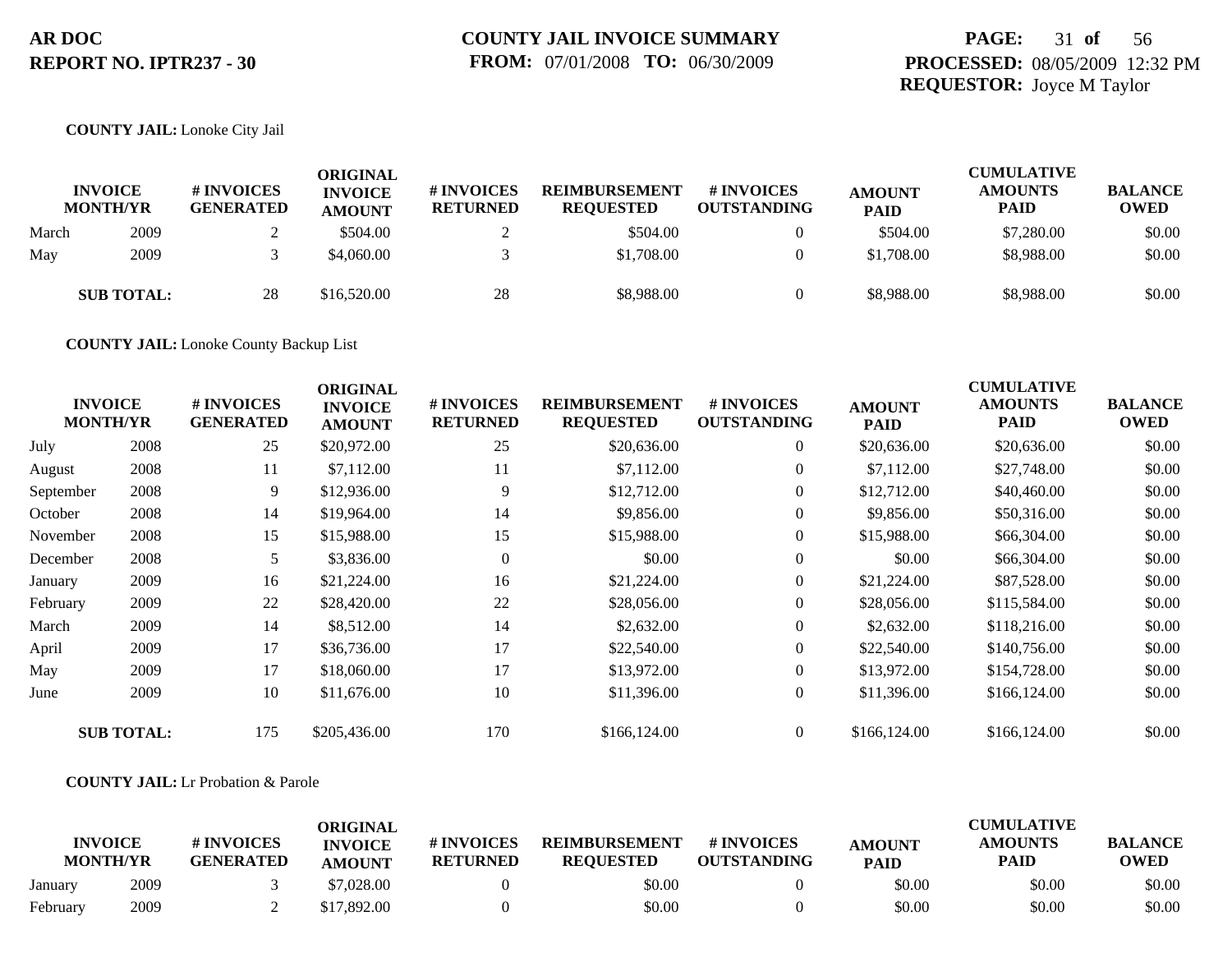## **PAGE:** 32 **of** 56 **PROCESSED:** 08/05/2009 12:32 PM **REQUESTOR:** Joyce M Taylor

#### **COUNTY JAIL:** Lr Probation & Parole

|      | <b>INVOICE</b><br><b>MONTH/YR</b> | <b># INVOICES</b><br><b>GENERATED</b> | <b>ORIGINAL</b><br><b>INVOICE</b><br><b>AMOUNT</b> | # INVOICES<br><b>RETURNED</b> | <b>REIMBURSEMENT</b><br><b>REQUESTED</b> | # INVOICES<br><b>OUTSTANDING</b> | <b>AMOUNT</b><br><b>PAID</b> | <b>CUMULATIVE</b><br><b>AMOUNTS</b><br><b>PAID</b> | <b>BALANCE</b><br><b>OWED</b> |
|------|-----------------------------------|---------------------------------------|----------------------------------------------------|-------------------------------|------------------------------------------|----------------------------------|------------------------------|----------------------------------------------------|-------------------------------|
| May  | 2009                              |                                       | \$11,312.00                                        |                               | \$0.00                                   | $\Omega$                         | \$0.00                       | \$0.00                                             | \$0.00                        |
| June | 2009                              |                                       | \$21,000.00                                        |                               | \$0.00                                   | $\Omega$                         | \$0.00                       | \$0.00                                             | \$0.00                        |
|      | <b>SUB TOTAL:</b>                 |                                       | \$57,232.00                                        |                               | \$0.00                                   | $\Omega$                         | \$0.00                       | \$0.00                                             | \$0.00                        |

**COUNTY JAIL:** Madison County Backup List

| <b>INVOICE</b><br><b>MONTH/YR</b> |                   | # INVOICES<br><b>GENERATED</b> | ORIGINAL<br><b>INVOICE</b><br><b>AMOUNT</b> | # INVOICES<br><b>RETURNED</b> | <b>REIMBURSEMENT</b><br><b>REQUESTED</b> | <b>#INVOICES</b><br><b>OUTSTANDING</b> | <b>AMOUNT</b><br><b>PAID</b> | <b>CUMULATIVE</b><br><b>AMOUNTS</b><br><b>PAID</b> | <b>BALANCE</b><br><b>OWED</b> |
|-----------------------------------|-------------------|--------------------------------|---------------------------------------------|-------------------------------|------------------------------------------|----------------------------------------|------------------------------|----------------------------------------------------|-------------------------------|
| August                            | 2008              |                                | \$5,208.00                                  |                               | \$2,184.00                               | $\overline{0}$                         | \$2,184.00                   | \$2,184.00                                         | \$0.00                        |
| December                          | 2008              |                                | \$3,724.00                                  |                               | \$0.00                                   | $\Omega$                               | \$0.00                       | \$2,184.00                                         | \$0.00                        |
| January                           | 2009              | 4                              | \$8,624.00                                  |                               | \$5,320.00                               | $\theta$                               | \$5,320.00                   | \$7,504.00                                         | \$0.00                        |
| April                             | 2009              |                                | \$3,164.00                                  |                               | \$3,108.00                               | $\overline{0}$                         | \$3,108.00                   | \$10,612.00                                        | \$0.00                        |
|                                   | <b>SUB TOTAL:</b> | 12                             | \$20,720.00                                 | 12                            | \$10,612.00                              | $\Omega$                               | \$10,612.00                  | \$10,612.00                                        | \$0.00                        |

#### **COUNTY JAIL:** Marion County Backup List

|          | <b>INVOICE</b><br><b>MONTH/YR</b> | # INVOICES<br><b>GENERATED</b> | <b>ORIGINAL</b><br><b>INVOICE</b><br><b>AMOUNT</b> | <b>#INVOICES</b><br><b>RETURNED</b> | <b>REIMBURSEMENT</b><br><b>REQUESTED</b> | # INVOICES<br><b>OUTSTANDING</b> | <b>AMOUNT</b><br><b>PAID</b> | <b>CUMULATIVE</b><br><b>AMOUNTS</b><br><b>PAID</b> | <b>BALANCE</b><br><b>OWED</b> |
|----------|-----------------------------------|--------------------------------|----------------------------------------------------|-------------------------------------|------------------------------------------|----------------------------------|------------------------------|----------------------------------------------------|-------------------------------|
| August   | 2008                              |                                | \$3,416.00                                         | 3                                   | \$2,044.00                               |                                  | \$2,044.00                   | \$2,044.00                                         | \$0.00                        |
| January  | 2009                              |                                | \$18,200.00                                        |                                     | \$3,472.00                               |                                  | \$3,472.00                   | \$5,516.00                                         | \$0.00                        |
| February | 2009                              |                                | \$7,420.00                                         | $\bigcap$                           | \$7,420.00                               |                                  | \$7,420.00                   | \$12,936.00                                        | \$0.00                        |
| April    | 2009                              |                                | \$448.00                                           |                                     | \$364.00                                 |                                  | \$364.00                     | \$13,300.00                                        | \$0.00                        |
| May      | 2009                              |                                | \$3,696.00                                         | 3                                   | \$3,696.00                               |                                  | \$3,696.00                   | \$16,996.00                                        | \$0.00                        |
| June     | 2009                              |                                | \$1,932.00                                         | 3                                   | \$1,932.00                               |                                  | \$1,932.00                   | \$18,928.00                                        | \$0.00                        |
|          | <b>SUB TOTAL:</b>                 | 17                             | \$35,112.00                                        | 17                                  | \$18,928.00                              |                                  | \$18,928.00                  | \$18,928.00                                        | \$0.00                        |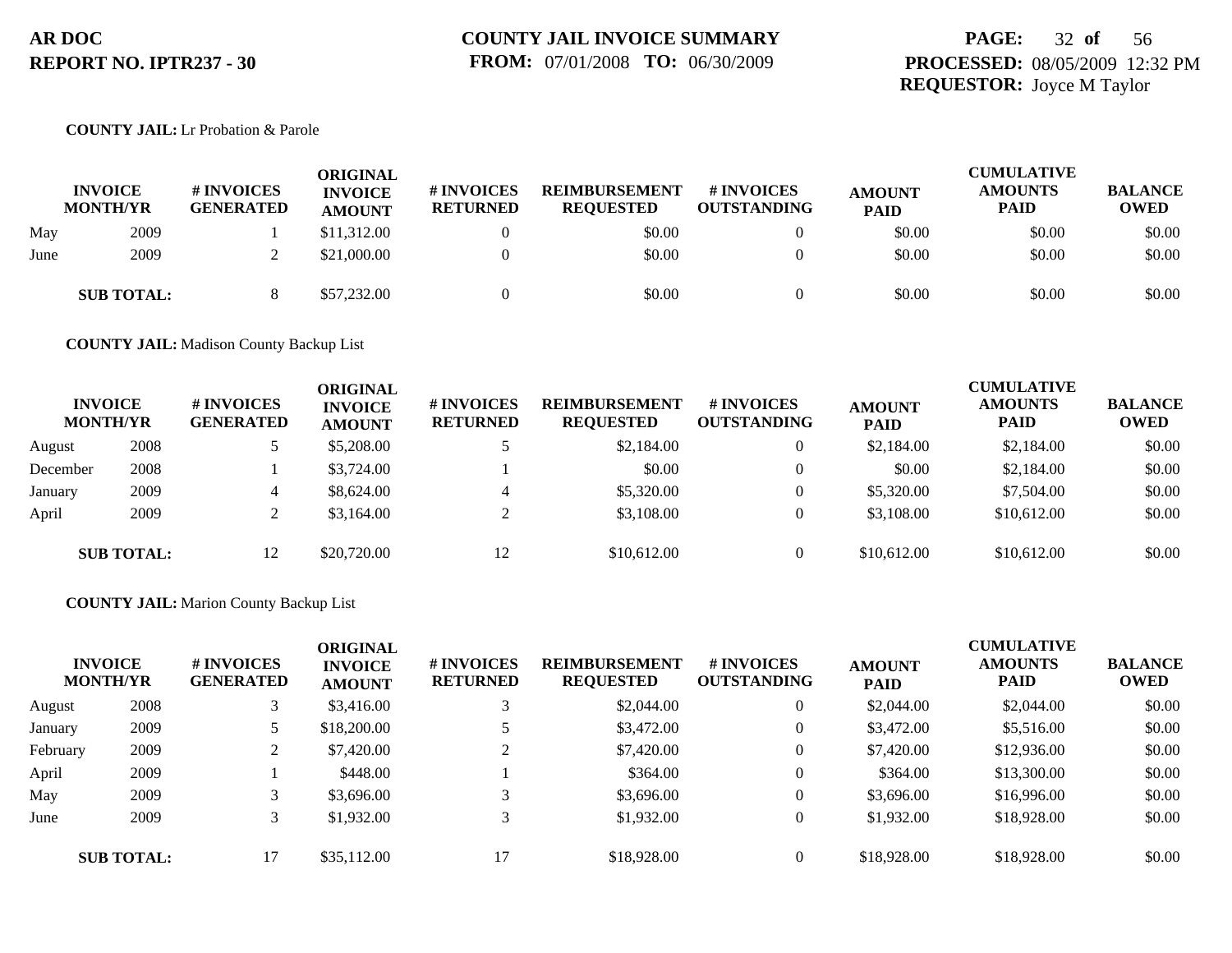#### **COUNTY JAIL:** Maximum Security Unit

| <b>INVOICE</b><br><b>MONTH/YR</b> | # INVOICES<br><b>GENERATED</b> | ORIGINAL<br><b>INVOICE</b><br><b>AMOUNT</b> | # INVOICES<br><b>RETURNED</b> | <b>REIMBURSEMENT</b><br><b>REOUESTED</b> | # INVOICES<br><b>OUTSTANDING</b> | <b>AMOUNT</b><br><b>PAID</b> | <b>CUMULATIVE</b><br><b>AMOUNTS</b><br>PAID | <b>BALANCE</b><br><b>OWED</b> |
|-----------------------------------|--------------------------------|---------------------------------------------|-------------------------------|------------------------------------------|----------------------------------|------------------------------|---------------------------------------------|-------------------------------|
| 2009<br>January                   |                                | \$36,932.00                                 |                               | \$0.00                                   |                                  | \$0.00                       | \$0.00                                      | \$0.00                        |
| <b>SUB TOTAL:</b>                 |                                | \$36,932.00                                 |                               | \$0.00                                   |                                  | \$0.00                       | \$0.00                                      | \$0.00                        |

**COUNTY JAIL:** McGehee City Jail

| <b>INVOICE</b><br><b>MONTH/YR</b> |                   | # INVOICES<br><b>GENERATED</b> | <b>ORIGINAL</b><br><b>INVOICE</b><br><b>AMOUNT</b> | <b># INVOICES</b><br><b>RETURNED</b> | <b>REIMBURSEMENT</b><br><b>REOUESTED</b> | <b>#INVOICES</b><br><b>OUTSTANDING</b> | <b>AMOUNT</b><br><b>PAID</b> | <b>CUMULATIVE</b><br><b>AMOUNTS</b><br><b>PAID</b> | <b>BALANCE</b><br><b>OWED</b> |
|-----------------------------------|-------------------|--------------------------------|----------------------------------------------------|--------------------------------------|------------------------------------------|----------------------------------------|------------------------------|----------------------------------------------------|-------------------------------|
| September                         | 2008              |                                | \$196.00                                           |                                      | \$196.00                                 |                                        | \$196.00                     | \$196.00                                           | \$0.00                        |
| January                           | 2009              |                                | \$3,808.00                                         |                                      | \$0.00                                   |                                        | \$0.00                       | \$196.00                                           | \$0.00                        |
|                                   | <b>SUB TOTAL:</b> |                                | \$4,004.00                                         |                                      | \$196.00                                 |                                        | \$196.00                     | \$196.00                                           | \$0.00                        |

**COUNTY JAIL:** McPherson Unit

|           | <b>INVOICE</b><br><b>MONTH/YR</b> | # INVOICES<br><b>GENERATED</b> | <b>ORIGINAL</b><br><b>INVOICE</b><br><b>AMOUNT</b> | # INVOICES<br><b>RETURNED</b> | <b>REIMBURSEMENT</b><br><b>REQUESTED</b> | # INVOICES<br><b>OUTSTANDING</b> | <b>AMOUNT</b><br><b>PAID</b> | <b>CUMULATIVE</b><br><b>AMOUNTS</b><br><b>PAID</b> | <b>BALANCE</b><br><b>OWED</b> |
|-----------|-----------------------------------|--------------------------------|----------------------------------------------------|-------------------------------|------------------------------------------|----------------------------------|------------------------------|----------------------------------------------------|-------------------------------|
| July      | 2008                              | 8                              | \$141,260.00                                       | $\theta$                      | \$0.00                                   | $\Omega$                         | \$0.00                       | \$0.00                                             | \$0.00                        |
| August    | 2008                              | 15                             | \$294,084.00                                       | $\theta$                      | \$0.00                                   | $\overline{0}$                   | \$0.00                       | \$0.00                                             | \$0.00                        |
| September | 2008                              | 11                             | \$210,336.00                                       | $\Omega$                      | \$0.00                                   | $\overline{0}$                   | \$0.00                       | \$0.00                                             | \$0.00                        |
| October   | 2008                              | 11                             | \$199,920.00                                       | $\theta$                      | \$0.00                                   | $\overline{0}$                   | \$0.00                       | \$0.00                                             | \$0.00                        |
| November  | 2008                              | 9                              | \$112,252.00                                       | $\mathbf{0}$                  | \$0.00                                   | $\overline{0}$                   | \$0.00                       | \$0.00                                             | \$0.00                        |
| December  | 2008                              | 10                             | \$124,124.00                                       | $\Omega$                      | \$0.00                                   | $\Omega$                         | \$0.00                       | \$0.00                                             | \$0.00                        |
| January   | 2009                              | 9                              | \$153,356.00                                       | $\Omega$                      | \$0.00                                   | $\overline{0}$                   | \$0.00                       | \$0.00                                             | \$0.00                        |
| May       | 2009                              | 2                              | \$45,472.00                                        | $\Omega$                      | \$0.00                                   | $\Omega$                         | \$0.00                       | \$0.00                                             | \$0.00                        |
| June      | 2009                              |                                | \$101,304.00                                       | $\overline{0}$                | \$0.00                                   | $\overline{0}$                   | \$0.00                       | \$0.00                                             | \$0.00                        |
|           | <b>SUB TOTAL:</b>                 | 82                             | \$1,382,108.00                                     | $\Omega$                      | \$0.00                                   | $\Omega$                         | \$0.00                       | \$0.00                                             | \$0.00                        |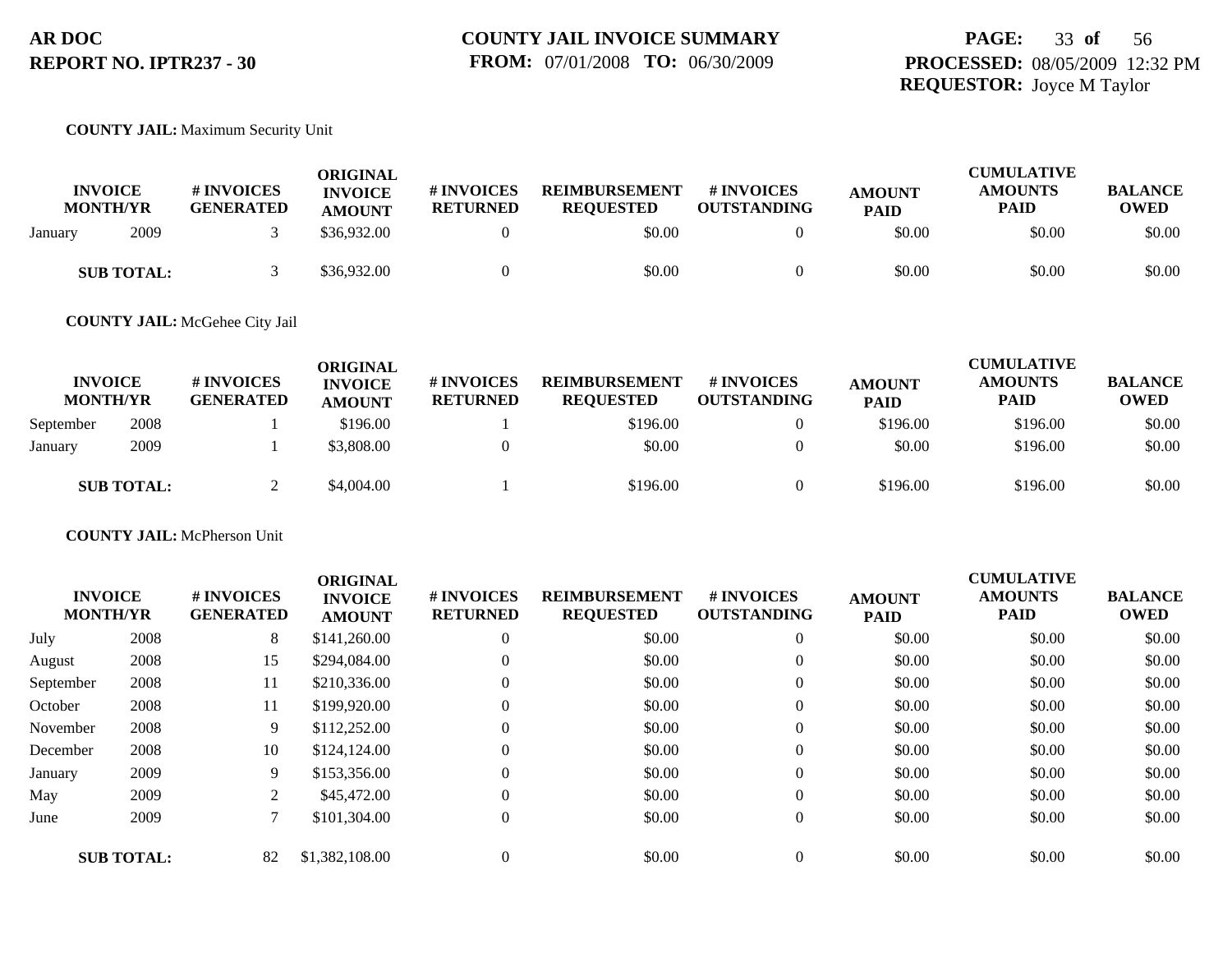### **COUNTY JAIL INVOICE SUMMARY FROM:** 07/01/2008 **TO:** 06/30/2009

## **PAGE:** 34 **of** 56 **PROCESSED:** 08/05/2009 12:32 PM **REQUESTOR:** Joyce M Taylor

CUMU<del>LATIVE</del>

#### **COUNTY JAIL:** Miller County Backup List

|           | <b>INVOICE</b><br><b>MONTH/YR</b> | # INVOICES<br><b>GENERATED</b> | <b>ORIGINAL</b><br><b>INVOICE</b><br><b>AMOUNT</b> | # INVOICES<br><b>RETURNED</b> | <b>REIMBURSEMENT</b><br><b>REQUESTED</b> | <b># INVOICES</b><br><b>OUTSTANDING</b> | <b>AMOUNT</b><br><b>PAID</b> | <b>CUMULATIVE</b><br><b>AMOUNTS</b><br><b>PAID</b> | <b>BALANCE</b><br><b>OWED</b> |
|-----------|-----------------------------------|--------------------------------|----------------------------------------------------|-------------------------------|------------------------------------------|-----------------------------------------|------------------------------|----------------------------------------------------|-------------------------------|
| July      | 2008                              | 28                             | \$102,144.00                                       | 28                            | \$76,776.00                              | $\overline{0}$                          | \$76,776.00                  | \$76,776.00                                        | \$0.00                        |
| August    | 2008                              | 17                             | \$37,156.00                                        | 17                            | \$36,596.00                              | $\overline{0}$                          | \$36,596.00                  | \$113,372.00                                       | \$0.00                        |
| September | 2008                              | 8                              | \$19,096.00                                        | 8                             | \$19,096.00                              | $\overline{0}$                          | \$19,096.00                  | \$132,468.00                                       | \$0.00                        |
| October   | 2008                              | 26                             | \$79,520.00                                        | 26                            | \$79,520.00                              | $\overline{0}$                          | \$79,520.00                  | \$211,988.00                                       | \$0.00                        |
| November  | 2008                              | 22                             | \$68,292.00                                        | 22                            | \$66,220.00                              | $\overline{0}$                          | \$66,220.00                  | \$278,208.00                                       | \$0.00                        |
| December  | 2008                              | 24                             | \$68,348.00                                        | 24                            | \$65,968.00                              | $\overline{0}$                          | \$65,968.00                  | \$344,176.00                                       | \$0.00                        |
| January   | 2009                              | 23                             | \$69,188.00                                        | 23                            | \$69,104.00                              | $\Omega$                                | \$69,104.00                  | \$413,280.00                                       | \$0.00                        |
| February  | 2009                              | 22                             | \$68,684.00                                        | 22                            | \$68,684.00                              | $\overline{0}$                          | \$68,684.00                  | \$481,964.00                                       | \$0.00                        |
| March     | 2009                              | 17                             | \$56,168.00                                        | 17                            | \$53,928.00                              | $\overline{0}$                          | \$53,928.00                  | \$535,892.00                                       | \$0.00                        |
| April     | 2009                              | 33                             | \$92,484.00                                        | 33                            | \$88,172.00                              | $\overline{0}$                          | \$88,172.00                  | \$624,064.00                                       | \$0.00                        |
| May       | 2009                              | 26                             | \$73,444.00                                        | 22                            | \$63,756.00                              | $\overline{0}$                          | \$63,756.00                  | \$687,820.00                                       | \$0.00                        |
| June      | 2009                              | $\overline{4}$                 | \$2,408.00                                         | 4                             | \$196.00                                 | $\boldsymbol{0}$                        | \$196.00                     | \$688,016.00                                       | \$0.00                        |
|           | <b>SUB TOTAL:</b>                 | 250                            | \$736,932.00                                       | 246                           | \$688,016.00                             | $\overline{0}$                          | \$688,016.00                 | \$688,016.00                                       | \$0.00                        |

#### **COUNTY JAIL:** Miss. Co. Regional Maintenance

|          | <b>INVOICE</b><br><b>MONTH/YR</b> | # INVOICES<br><b>GENERATED</b> | ORIGINAL<br><b>INVOICE</b><br><b>AMOUNT</b> | # INVOICES<br><b>RETURNED</b> | <b>REIMBURSEMENT</b><br><b>REOUESTED</b> | <b>#INVOICES</b><br><b>OUTSTANDING</b> | <b>AMOUNT</b><br><b>PAID</b> | <b>CUMULATIVE</b><br><b>AMOUNTS</b><br><b>PAID</b> | <b>BALANCE</b><br><b>OWED</b> |
|----------|-----------------------------------|--------------------------------|---------------------------------------------|-------------------------------|------------------------------------------|----------------------------------------|------------------------------|----------------------------------------------------|-------------------------------|
| January  | 2009                              |                                | \$13,104.00                                 |                               | \$0.00                                   |                                        | \$0.00                       | \$0.00                                             | \$0.00                        |
| February | 2009                              |                                | \$6,860.00                                  |                               | \$0.00                                   | $\Omega$                               | \$0.00                       | \$0.00                                             | \$0.00                        |
|          | <b>SUB TOTAL:</b>                 |                                | \$19,964.00                                 |                               | \$0.00                                   |                                        | \$0.00                       | \$0.00                                             | \$0.00                        |

#### **COUNTY JAIL:** Mississippi County W/R

|          | <b>INVOICE</b><br><b>MONTH/YR</b> | # INVOICES<br><b>GENERATED</b> | ORIGINAL<br><b>INVOICE</b><br><b>AMOUNT</b> | # INVOICES<br><b>RETURNED</b> | <b>REIMBURSEMENT</b><br><b>REOUESTED</b> | # INVOICES<br><b>OUTSTANDING</b> | <b>AMOUNT</b><br><b>PAID</b> | <b>CUMULATIVE</b><br><b>AMOUNTS</b><br>PAID | <b>BALANCE</b><br><b>OWED</b> |
|----------|-----------------------------------|--------------------------------|---------------------------------------------|-------------------------------|------------------------------------------|----------------------------------|------------------------------|---------------------------------------------|-------------------------------|
| January  | 2009                              |                                | \$14,868.00                                 |                               | \$0.00                                   |                                  | \$0.00                       | \$0.00                                      | \$0.00                        |
| February | 2009                              |                                | \$46,844.00                                 |                               | \$0.00                                   |                                  | \$0.00                       | \$0.00                                      | \$0.00                        |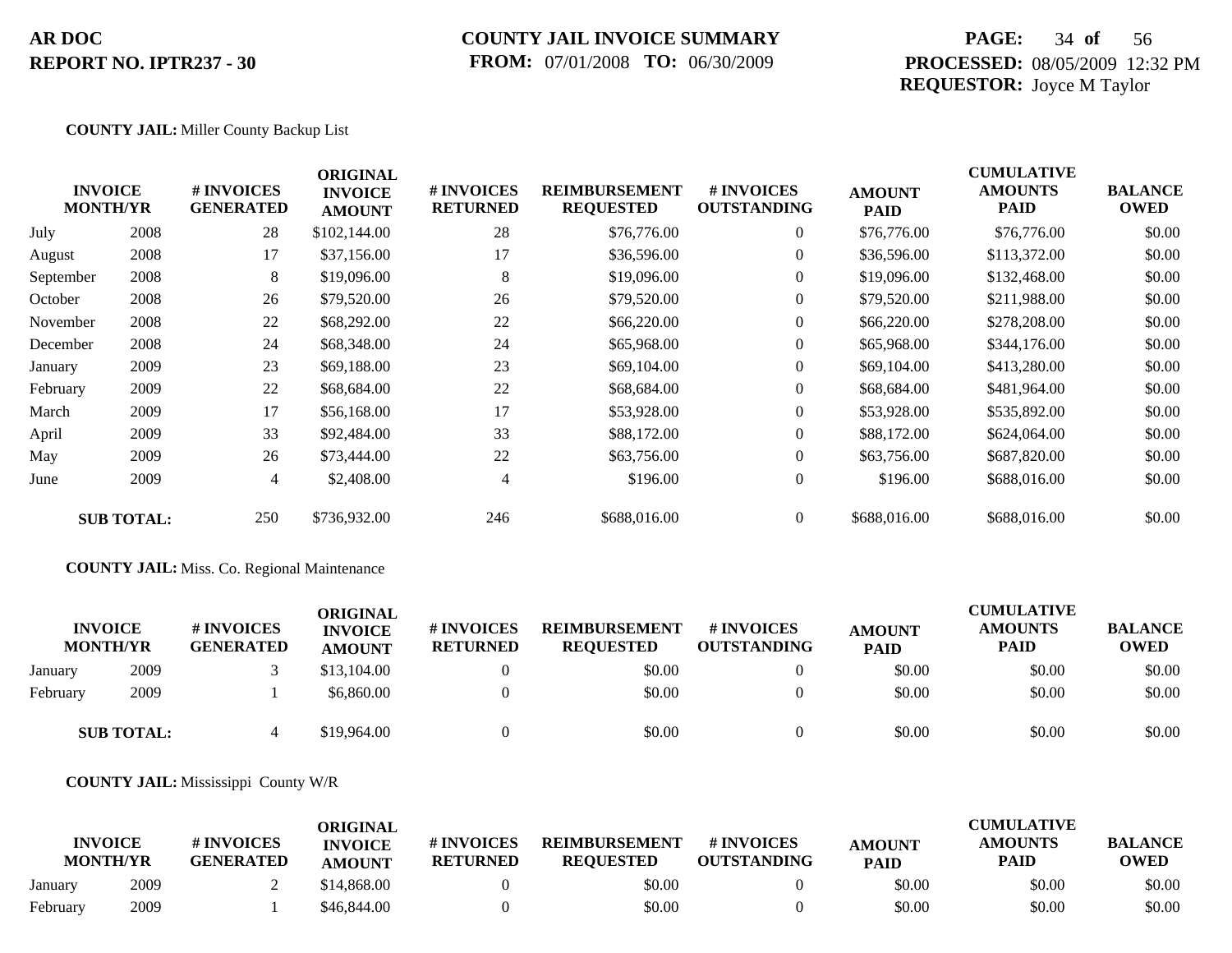## **PAGE:** 35 **of** 56 **PROCESSED:** 08/05/2009 12:32 PM **REQUESTOR:** Joyce M Taylor

#### **COUNTY JAIL:** Mississippi County W/R

| <b>INVOICE</b><br><b>MONTH/YR</b> | <b>#INVOICES</b><br><b>GENERATED</b> | ORIGINAL<br><b>INVOICE</b><br><b>AMOUNT</b> | # INVOICES<br>RETURNED | <b>REIMBURSEMENT</b><br><b>REOUESTED</b> | # INVOICES<br><b>OUTSTANDING</b> | <b>AMOUNT</b><br><b>PAID</b> | <b>CUMULATIVE</b><br><b>AMOUNTS</b><br><b>PAID</b> | <b>BALANCE</b><br><b>OWED</b> |
|-----------------------------------|--------------------------------------|---------------------------------------------|------------------------|------------------------------------------|----------------------------------|------------------------------|----------------------------------------------------|-------------------------------|
| <b>SUB TOTAL:</b>                 |                                      | \$61,712.00                                 |                        | \$0.00                                   |                                  | \$0.00                       | \$0.00                                             | \$0.00                        |

#### **COUNTY JAIL:** Mississippi County Backup List

|           | <b>INVOICE</b><br><b>MONTH/YR</b> | # INVOICES<br><b>GENERATED</b> | <b>ORIGINAL</b><br><b>INVOICE</b> | # INVOICES<br><b>RETURNED</b> | <b>REIMBURSEMENT</b><br><b>REQUESTED</b> | # INVOICES<br><b>OUTSTANDING</b> | <b>AMOUNT</b> | <b>CUMULATIVE</b><br><b>AMOUNTS</b><br><b>PAID</b> | <b>BALANCE</b><br><b>OWED</b> |
|-----------|-----------------------------------|--------------------------------|-----------------------------------|-------------------------------|------------------------------------------|----------------------------------|---------------|----------------------------------------------------|-------------------------------|
|           |                                   |                                | <b>AMOUNT</b>                     |                               |                                          |                                  | <b>PAID</b>   |                                                    |                               |
| July      | 2008                              | 27                             | \$34,496.00                       | 27                            | \$34,888.00                              | $\overline{0}$                   | \$34,888.00   | \$34,888.00                                        | \$0.00                        |
| August    | 2008                              |                                | \$140.00                          |                               | \$140.00                                 | $\overline{0}$                   | \$140.00      | \$35,028.00                                        | \$0.00                        |
| September | 2008                              | 8                              | \$7,336.00                        | 8                             | \$7,336.00                               | $\overline{0}$                   | \$7,336.00    | \$42,364.00                                        | \$0.00                        |
| October   | 2008                              | 16                             | \$25,676.00                       | 16                            | \$23,016.00                              | $\overline{0}$                   | \$23,016.00   | \$65,380.00                                        | \$0.00                        |
| November  | 2008                              | 20                             | \$32,536.00                       | 20                            | \$32,648.00                              | $\overline{0}$                   | \$32,648.00   | \$98,028.00                                        | \$0.00                        |
| January   | 2009                              | 25                             | \$63,504.00                       | 25                            | \$63,000.00                              | $\overline{0}$                   | \$63,000.00   | \$161,028.00                                       | \$0.00                        |
| February  | 2009                              | 16                             | \$27,440.00                       | 16                            | \$28,000.00                              | $\overline{0}$                   | \$28,000.00   | \$189,028.00                                       | \$0.00                        |
| March     | 2009                              | 16                             | \$28,784.00                       | 15                            | \$28,140.00                              | $\overline{0}$                   | \$28,140.00   | \$217,168.00                                       | \$0.00                        |
| April     | 2009                              |                                | \$19,824.00                       |                               | \$0.00                                   | $\theta$                         | \$0.00        | \$217,168.00                                       | \$0.00                        |
| May       | 2009                              | 11                             | \$27,916.00                       | 10                            | \$28,056.00                              | $\overline{0}$                   | \$28,056.00   | \$245,224.00                                       | \$0.00                        |
| June      | 2009                              |                                | \$9,576.00                        |                               | \$9,716.00                               | $\boldsymbol{0}$                 | \$9,716.00    | \$254,940.00                                       | \$0.00                        |
|           | <b>SUB TOTAL:</b>                 | 148                            | \$277,228.00                      | 146                           | \$254,940.00                             | $\overline{0}$                   | \$254,940.00  | \$254,940.00                                       | \$0.00                        |

#### **COUNTY JAIL:** Monroe County Backup List

|          | <b>INVOICE</b><br><b>MONTH/YR</b> | <b>#INVOICES</b><br><b>GENERATED</b> | ORIGINAL<br><b>INVOICE</b><br><b>AMOUNT</b> | # INVOICES<br><b>RETURNED</b> | <b>REIMBURSEMENT</b><br><b>REQUESTED</b> | <b>#INVOICES</b><br><b>OUTSTANDING</b> | <b>AMOUNT</b><br><b>PAID</b> | <b>CUMULATIVE</b><br><b>AMOUNTS</b><br><b>PAID</b> | <b>BALANCE</b><br><b>OWED</b> |
|----------|-----------------------------------|--------------------------------------|---------------------------------------------|-------------------------------|------------------------------------------|----------------------------------------|------------------------------|----------------------------------------------------|-------------------------------|
| July     | 2008                              |                                      | \$31,640.00                                 | 4                             | \$2,464.00                               | $\theta$                               | \$2,464.00                   | \$2,464.00                                         | \$0.00                        |
| October  | 2008                              |                                      | \$5,320.00                                  |                               | \$5,320.00                               | 0                                      | \$5,320.00                   | \$7,784.00                                         | \$0.00                        |
| January  | 2009                              |                                      | \$11,620.00                                 |                               | \$5,656.00                               | 0                                      | \$5,656.00                   | \$13,440.00                                        | \$0.00                        |
| February | 2009                              |                                      | \$7,196.00                                  | 4                             | \$168.00                                 | 0                                      | \$168.00                     | \$13,608.00                                        | \$0.00                        |
| March    | 2009                              |                                      | \$4,956.00                                  |                               | \$2,996.00                               |                                        | \$2,996.00                   | \$16,604.00                                        | \$0.00                        |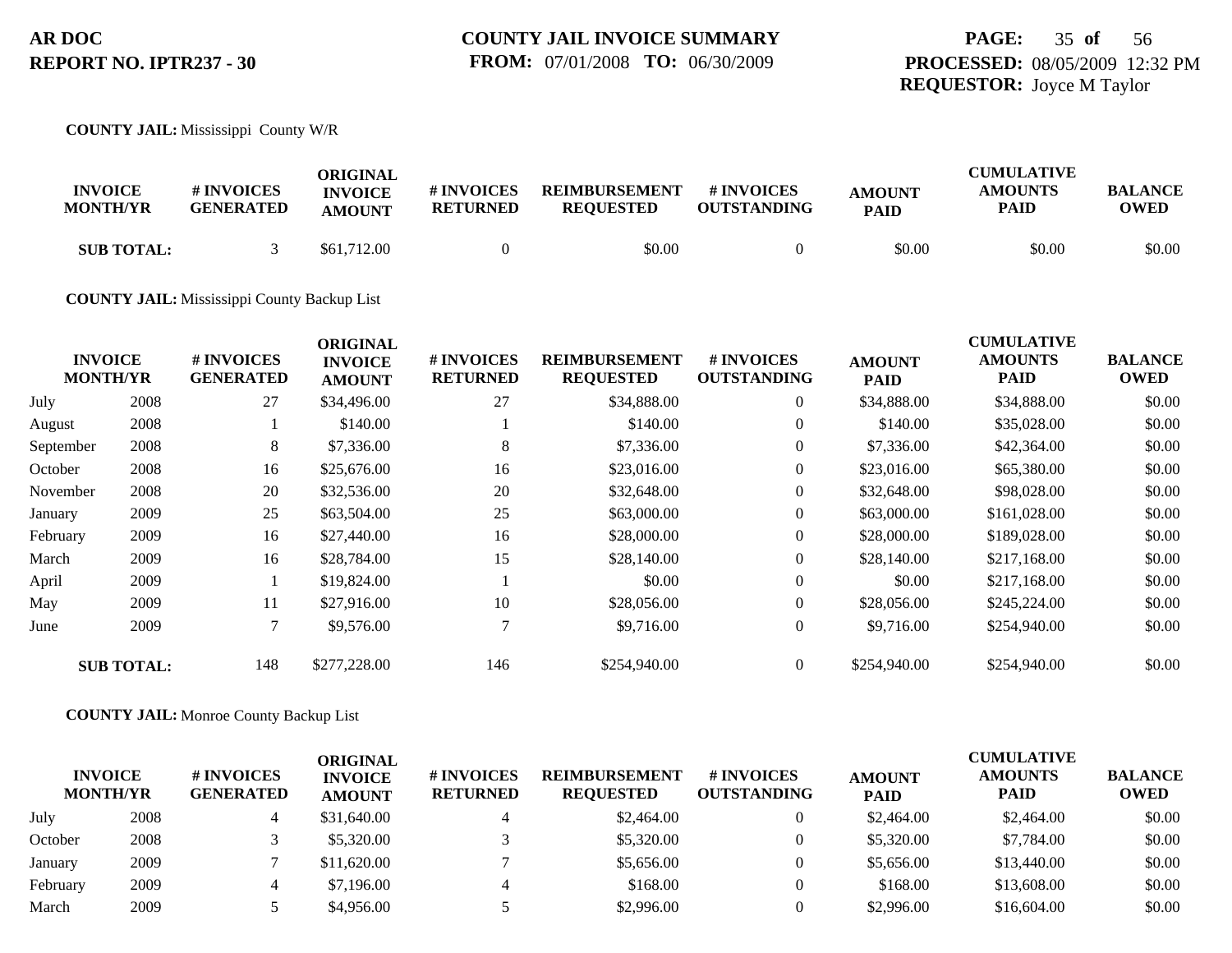## **PAGE:** 36 **of** 56 **PROCESSED:** 08/05/2009 12:32 PM **REQUESTOR:** Joyce M Taylor

#### **COUNTY JAIL:** Monroe County Backup List

|       | <b>INVOICE</b><br><b>MONTH/YR</b> | # INVOICES<br><b>GENERATED</b> | ORIGINAL<br><b>INVOICE</b><br><b>AMOUNT</b> | # INVOICES<br><b>RETURNED</b> | <b>REIMBURSEMENT</b><br><b>REQUESTED</b> | # INVOICES<br><b>OUTSTANDING</b> | <b>AMOUNT</b><br><b>PAID</b> | <b>CUMULATIVE</b><br><b>AMOUNTS</b><br><b>PAID</b> | <b>BALANCE</b><br><b>OWED</b> |
|-------|-----------------------------------|--------------------------------|---------------------------------------------|-------------------------------|------------------------------------------|----------------------------------|------------------------------|----------------------------------------------------|-------------------------------|
| April | 2009                              | 4                              | \$3,164.00                                  | 4                             | \$2,856.00                               | $\overline{0}$                   | \$2,856.00                   | \$19,460.00                                        | \$0.00                        |
| May   | 2009                              |                                | \$10,948.00                                 | <sub>6</sub>                  | \$1,428.00                               | $\overline{0}$                   | \$1,428.00                   | \$20,888.00                                        | \$0.00                        |
| June  | 2009                              | 10                             | \$10,360.00                                 | 10                            | \$8,036.00                               | 0                                | \$8,036.00                   | \$28,924.00                                        | \$0.00                        |
|       | <b>SUB TOTAL:</b>                 | 43                             | \$85,204.00                                 | 43                            | \$28,924.00                              |                                  | \$28,924.00                  | \$28,924.00                                        | \$0.00                        |

**COUNTY JAIL:** Montgomery County Backup List

|         | <b>INVOICE</b><br><b>MONTH/YR</b> | # INVOICES<br><b>GENERATED</b> | ORIGINAL<br><b>INVOICE</b><br><b>AMOUNT</b> | # INVOICES<br><b>RETURNED</b> | <b>REIMBURSEMENT</b><br><b>REQUESTED</b> | # INVOICES<br><b>OUTSTANDING</b> | <b>AMOUNT</b><br><b>PAID</b> | <b>CUMULATIVE</b><br><b>AMOUNTS</b><br><b>PAID</b> | <b>BALANCE</b><br><b>OWED</b> |
|---------|-----------------------------------|--------------------------------|---------------------------------------------|-------------------------------|------------------------------------------|----------------------------------|------------------------------|----------------------------------------------------|-------------------------------|
| July    | 2008                              |                                | \$5,852.00                                  |                               | \$5,852.00                               |                                  | \$5,852.00                   | \$5,852.00                                         | \$0.00                        |
| October | 2008                              |                                | \$1,708.00                                  |                               | \$196.00                                 |                                  | \$196.00                     | \$6,048.00                                         | \$0.00                        |
| January | 2009                              |                                | \$2,128.00                                  |                               | \$2,128.00                               |                                  | \$2,128,00                   | \$8,176.00                                         | \$0.00                        |
| April   | 2009                              |                                | \$84.00                                     |                               | \$84.00                                  |                                  | \$84.00                      | \$8,260.00                                         | \$0.00                        |
|         | <b>SUB TOTAL:</b>                 |                                | \$9,772.00                                  |                               | \$8,260.00                               |                                  | \$8,260.00                   | \$8,260.00                                         | \$0.00                        |

#### **COUNTY JAIL:** Nevada County Backup List

| <b>INVOICE</b><br><b>MONTH/YR</b> |      | # INVOICES<br><b>GENERATED</b> | <b>ORIGINAL</b><br><b>INVOICE</b><br><b>AMOUNT</b> | # INVOICES<br><b>RETURNED</b> | <b>REIMBURSEMENT</b><br><b>REQUESTED</b> | # INVOICES<br><b>OUTSTANDING</b> | <b>AMOUNT</b><br><b>PAID</b> | <b>CUMULATIVE</b><br><b>AMOUNTS</b><br><b>PAID</b> | <b>BALANCE</b><br><b>OWED</b> |
|-----------------------------------|------|--------------------------------|----------------------------------------------------|-------------------------------|------------------------------------------|----------------------------------|------------------------------|----------------------------------------------------|-------------------------------|
| July                              | 2008 |                                | \$8,764.00                                         |                               | \$8,764.00                               | $\theta$                         | \$8,764.00                   | \$8,764.00                                         | \$0.00                        |
| August                            | 2008 |                                | \$28.00                                            | $\theta$                      | \$0.00                                   | $\theta$                         | \$0.00                       | \$8,764.00                                         | \$0.00                        |
| September                         | 2008 |                                | \$840.00                                           |                               | \$840.00                                 | $\theta$                         | \$840.00                     | \$9,604.00                                         | \$0.00                        |
| October                           | 2008 |                                | \$1,736.00                                         | 3                             | \$1,736.00                               | $\overline{0}$                   | \$1,736.00                   | \$11,340.00                                        | \$0.00                        |
| November                          | 2008 |                                | \$812.00                                           |                               | \$812.00                                 | $\theta$                         | \$812.00                     | \$12,152.00                                        | \$0.00                        |
| January                           | 2009 |                                | \$980.00                                           | $\Omega$                      | \$0.00                                   | $\theta$                         | \$0.00                       | \$12,152.00                                        | \$0.00                        |
| April                             | 2009 |                                | \$4,396.00                                         |                               | \$4,396.00                               | $\theta$                         | \$4,396.00                   | \$16,548.00                                        | \$0.00                        |
| May                               | 2009 |                                | \$2,436.00                                         | $\bigcap$                     | \$2,436.00                               | $\theta$                         | \$2,436.00                   | \$18,984.00                                        | \$0.00                        |
| June                              | 2009 |                                | \$532.00                                           |                               | \$532.00                                 | $\Omega$                         | \$532.00                     | \$19,516.00                                        | \$0.00                        |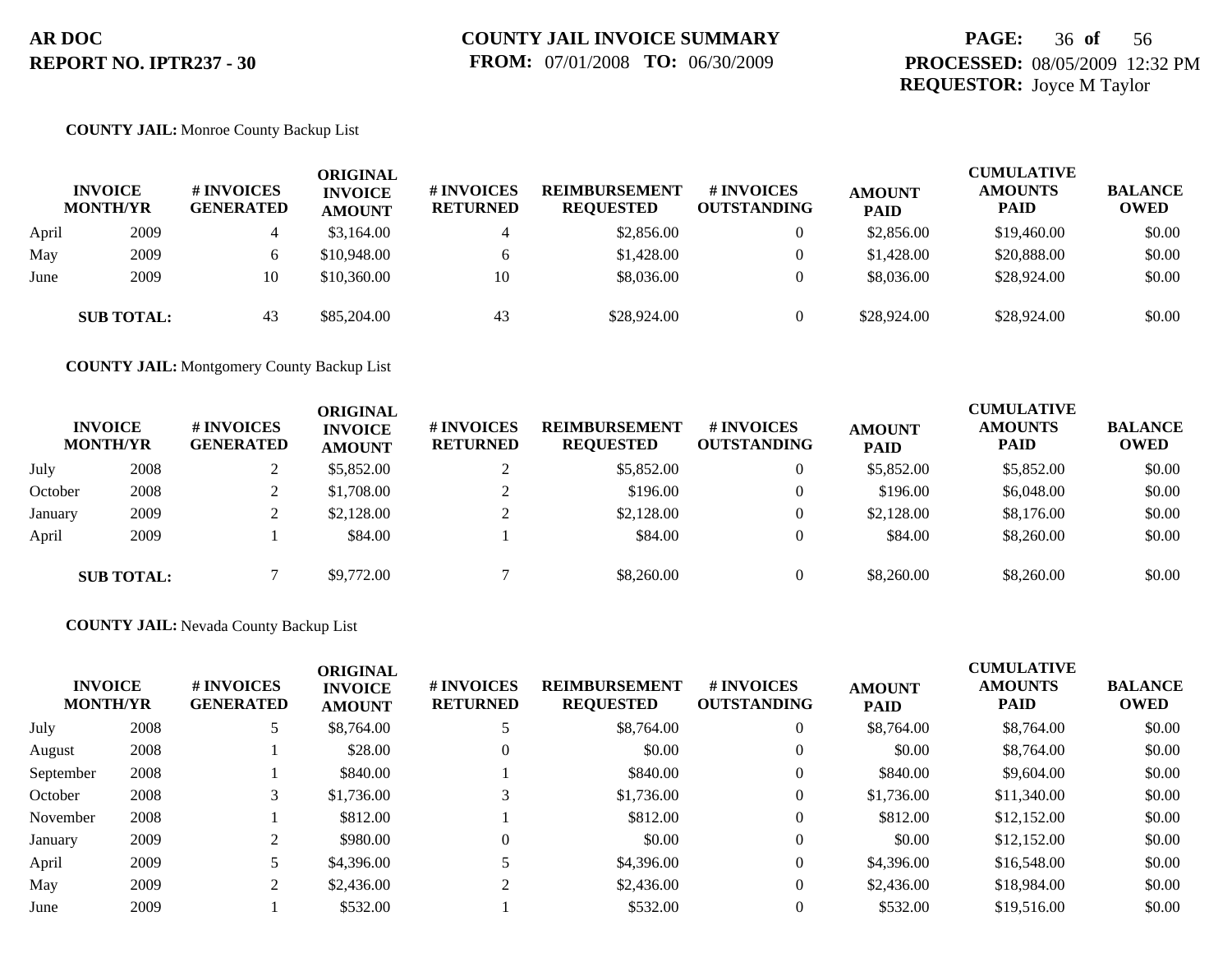#### **COUNTY JAIL:** Nevada County Backup List

| <b>INVOICE</b><br><b>MONTH/YR</b> | # INVOICES<br><b>GENERATED</b> | ORIGINAL<br><b>INVOICE</b><br><b>AMOUNT</b> | # INVOICES<br><b>RETURNED</b> | <b>REIMBURSEMENT</b><br><b>REOUESTED</b> | <b>#INVOICES</b><br><b>OUTSTANDING</b> | <b>AMOUNT</b><br><b>PAID</b> | <b>CUMULATIVE</b><br><b>AMOUNTS</b><br>PAID | <b>BALANCE</b><br><b>OWED</b> |
|-----------------------------------|--------------------------------|---------------------------------------------|-------------------------------|------------------------------------------|----------------------------------------|------------------------------|---------------------------------------------|-------------------------------|
| <b>SUB TOTAL:</b>                 | $\sim$ 1                       | \$20,524.00                                 | 18                            | \$19,516.00                              |                                        | \$19,516.00                  | \$19,516.00                                 | \$0.00                        |

**COUNTY JAIL:** Newton County Backup List

|         | <b>INVOICE</b><br><b>MONTH/YR</b> | <b>#INVOICES</b><br><b>GENERATED</b> | <b>ORIGINAL</b><br><b>INVOICE</b><br><b>AMOUNT</b> | <b>#INVOICES</b><br><b>RETURNED</b> | <b>REIMBURSEMENT</b><br><b>REOUESTED</b> | # INVOICES<br><b>OUTSTANDING</b> | <b>AMOUNT</b><br><b>PAID</b> | <b>CUMULATIVE</b><br><b>AMOUNTS</b><br><b>PAID</b> | <b>BALANCE</b><br><b>OWED</b> |
|---------|-----------------------------------|--------------------------------------|----------------------------------------------------|-------------------------------------|------------------------------------------|----------------------------------|------------------------------|----------------------------------------------------|-------------------------------|
| August  | 2008                              |                                      | \$4,984.00                                         |                                     | \$4,984.00                               | 0                                | \$4,984.00                   | \$4,984.00                                         | \$0.00                        |
| October | 2008                              |                                      | \$8,176.00                                         |                                     | \$8,176.00                               | $\theta$                         | \$8,176.00                   | \$13,160.00                                        | \$0.00                        |
| April   | 2009                              |                                      | \$6,608.00                                         |                                     | \$3,836.00                               | $\theta$                         | \$3,836.00                   | \$16,996.00                                        | \$0.00                        |
|         | <b>SUB TOTAL:</b>                 | 10                                   | \$19,768.00                                        | 10                                  | \$16,996.00                              | $\theta$                         | \$16,996.00                  | \$16,996.00                                        | \$0.00                        |

**COUNTY JAIL:** North Central Unit

|          | <b>INVOICE</b><br><b>MONTH/YR</b> | <b>#INVOICES</b><br>GENERATED | ORIGINAL<br><b>INVOICE</b><br><b>AMOUNT</b> | <b>#INVOICES</b><br><b>RETURNED</b> | <b>REIMBURSEMENT</b><br><b>REQUESTED</b> | # INVOICES<br><b>OUTSTANDING</b> | <b>AMOUNT</b><br><b>PAID</b> | <b>CUMULATIVE</b><br><b>AMOUNTS</b><br>PAID | <b>BALANCE</b><br><b>OWED</b> |
|----------|-----------------------------------|-------------------------------|---------------------------------------------|-------------------------------------|------------------------------------------|----------------------------------|------------------------------|---------------------------------------------|-------------------------------|
| January  | 2009                              |                               | \$27,888.00                                 |                                     | \$0.00                                   |                                  | \$0.00                       | \$0.00                                      | \$0.00                        |
| February | 2009                              |                               | \$25,060.00                                 |                                     | \$0.00                                   |                                  | \$0.00                       | \$0.00                                      | \$0.00                        |
|          | <b>SUB TOTAL:</b>                 |                               | \$52,948.00                                 |                                     | \$0.00                                   |                                  | \$0.00                       | \$0.00                                      | \$0.00                        |

**COUNTY JAIL:** Omega Technical Violator Center

| <b>INVOICE</b><br><b>MONTH/YR</b> |      | <b>#INVOICES</b><br><b>GENERATED</b> | ORIGINAL<br><b>INVOICE</b><br><b>AMOUNT</b> | # INVOICES<br><b>RETURNED</b> | <b>REIMBURSEMENT</b><br><b>REOUESTED</b> | # INVOICES<br><b>OUTSTANDING</b> | <b>AMOUNT</b><br><b>PAID</b> | <b>CUMULATIVE</b><br><b>AMOUNTS</b><br><b>PAID</b> | <b>BALANCE</b><br><b>OWED</b> |
|-----------------------------------|------|--------------------------------------|---------------------------------------------|-------------------------------|------------------------------------------|----------------------------------|------------------------------|----------------------------------------------------|-------------------------------|
| September                         | 2008 |                                      | \$26,460.00                                 |                               | \$0.00                                   |                                  | \$0.00                       | \$0.00                                             | \$0.00                        |
| October                           | 2008 |                                      | \$56.00                                     |                               | \$0.00                                   |                                  | \$0.00                       | \$0.00                                             | \$0.00                        |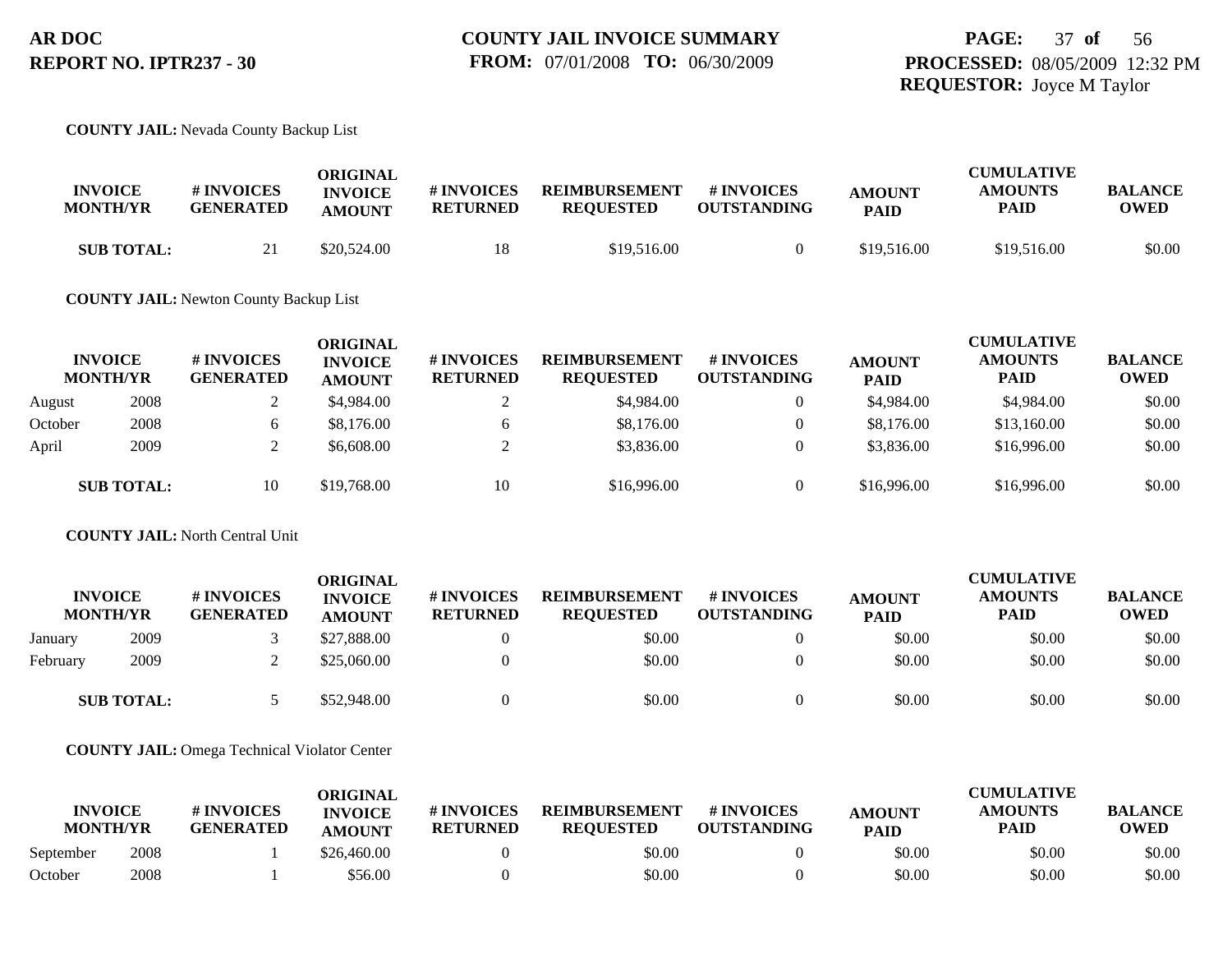#### **COUNTY JAIL:** Omega Technical Violator Center

| <b>INVOICE</b><br><b>MONTH/YR</b> | <b>#INVOICES</b><br><b>GENERATED</b> | ORIGINAL<br><b>INVOICE</b><br><b>AMOUNT</b> | # INVOICES<br><b>RETURNED</b> | <b>REIMBURSEMENT</b><br><b>REOUESTED</b> | # INVOICES<br><b>OUTSTANDING</b> | <b>AMOUNT</b><br><b>PAID</b> | <b>CUMULATIVE</b><br><b>AMOUNTS</b><br><b>PAID</b> | <b>BALANCE</b><br><b>OWED</b> |
|-----------------------------------|--------------------------------------|---------------------------------------------|-------------------------------|------------------------------------------|----------------------------------|------------------------------|----------------------------------------------------|-------------------------------|
| <b>SUB TOTAL:</b>                 |                                      | \$26,516.00                                 |                               | \$0.00                                   |                                  | \$0.00                       | \$0.00                                             | \$0.00                        |

#### **COUNTY JAIL:** Ouachita County Backup List

|           | <b>INVOICE</b><br><b>MONTH/YR</b> | # INVOICES<br><b>GENERATED</b> | <b>ORIGINAL</b><br><b>INVOICE</b><br><b>AMOUNT</b> | # INVOICES<br><b>RETURNED</b> | <b>REIMBURSEMENT</b><br><b>REQUESTED</b> | # INVOICES<br><b>OUTSTANDING</b> | <b>AMOUNT</b><br><b>PAID</b> | <b>CUMULATIVE</b><br><b>AMOUNTS</b><br><b>PAID</b> | <b>BALANCE</b><br><b>OWED</b> |
|-----------|-----------------------------------|--------------------------------|----------------------------------------------------|-------------------------------|------------------------------------------|----------------------------------|------------------------------|----------------------------------------------------|-------------------------------|
| July      | 2008                              | 6                              | \$9,016.00                                         | 6                             | \$9,016.00                               | $\overline{0}$                   | \$9,016.00                   | \$9,016.00                                         | \$0.00                        |
| August    | 2008                              |                                | \$448.00                                           |                               | \$504.00                                 | $\overline{0}$                   | \$504.00                     | \$9,520.00                                         | \$0.00                        |
| September | 2008                              | 4                              | \$4,956.00                                         | $\overline{0}$                | \$0.00                                   | $\overline{0}$                   | \$0.00                       | \$9,520.00                                         | \$0.00                        |
| October   | 2008                              |                                | \$6,636.00                                         | $\overline{0}$                | \$0.00                                   | $\overline{0}$                   | \$0.00                       | \$9,520.00                                         | \$0.00                        |
| November  | 2008                              | 5                              | \$14,952.00                                        | $\Omega$                      | \$0.00                                   | $\overline{0}$                   | \$0.00                       | \$9,520.00                                         | \$0.00                        |
| January   | 2009                              | 11                             | \$27,748.00                                        | $\Omega$                      | \$0.00                                   | $\overline{0}$                   | \$0.00                       | \$9,520.00                                         | \$0.00                        |
| March     | 2009                              | 2                              | \$19,796.00                                        | $\Omega$                      | \$0.00                                   | $\overline{0}$                   | \$0.00                       | \$9,520.00                                         | \$0.00                        |
| April     | 2009                              | 6                              | \$17,556.00                                        | $\Omega$                      | \$0.00                                   | $\overline{0}$                   | \$0.00                       | \$9,520.00                                         | \$0.00                        |
| May       | 2009                              | 6                              | \$13,608.00                                        | $\overline{0}$                | \$0.00                                   | $\overline{0}$                   | \$0.00                       | \$9,520.00                                         | \$0.00                        |
|           | <b>SUB TOTAL:</b>                 | 46                             | \$114,716.00                                       | $\mathbf{r}$                  | \$9,520.00                               | $\overline{0}$                   | \$9,520.00                   | \$9,520.00                                         | \$0.00                        |

#### **COUNTY JAIL:** Ouachita River Correctional Unit

| <b>INVOICE</b><br><b>MONTH/YR</b> |                   | # INVOICES<br><b>GENERATED</b> | <b>ORIGINAL</b><br><b>INVOICE</b><br><b>AMOUNT</b> | # INVOICES<br><b>RETURNED</b> | <b>REIMBURSEMENT</b><br><b>REQUESTED</b> | # INVOICES<br><b>OUTSTANDING</b> | <b>AMOUNT</b><br><b>PAID</b> | <b>CUMULATIVE</b><br><b>AMOUNTS</b><br><b>PAID</b> | <b>BALANCE</b><br><b>OWED</b> |
|-----------------------------------|-------------------|--------------------------------|----------------------------------------------------|-------------------------------|------------------------------------------|----------------------------------|------------------------------|----------------------------------------------------|-------------------------------|
| December                          | 2008              |                                | \$9,744.00                                         |                               | \$0.00                                   | $\left($                         | \$0.00                       | \$0.00                                             | \$0.00                        |
| January                           | 2009              |                                | \$2,548.00                                         |                               | \$0.00                                   | $\Omega$                         | \$0.00                       | \$0.00                                             | \$0.00                        |
| February                          | 2009              |                                | \$15,652.00                                        |                               | \$0.00                                   |                                  | \$0.00                       | \$0.00                                             | \$0.00                        |
|                                   | <b>SUB TOTAL:</b> |                                | \$27,944.00                                        |                               | \$0.00                                   |                                  | \$0.00                       | \$0.00                                             | \$0.00                        |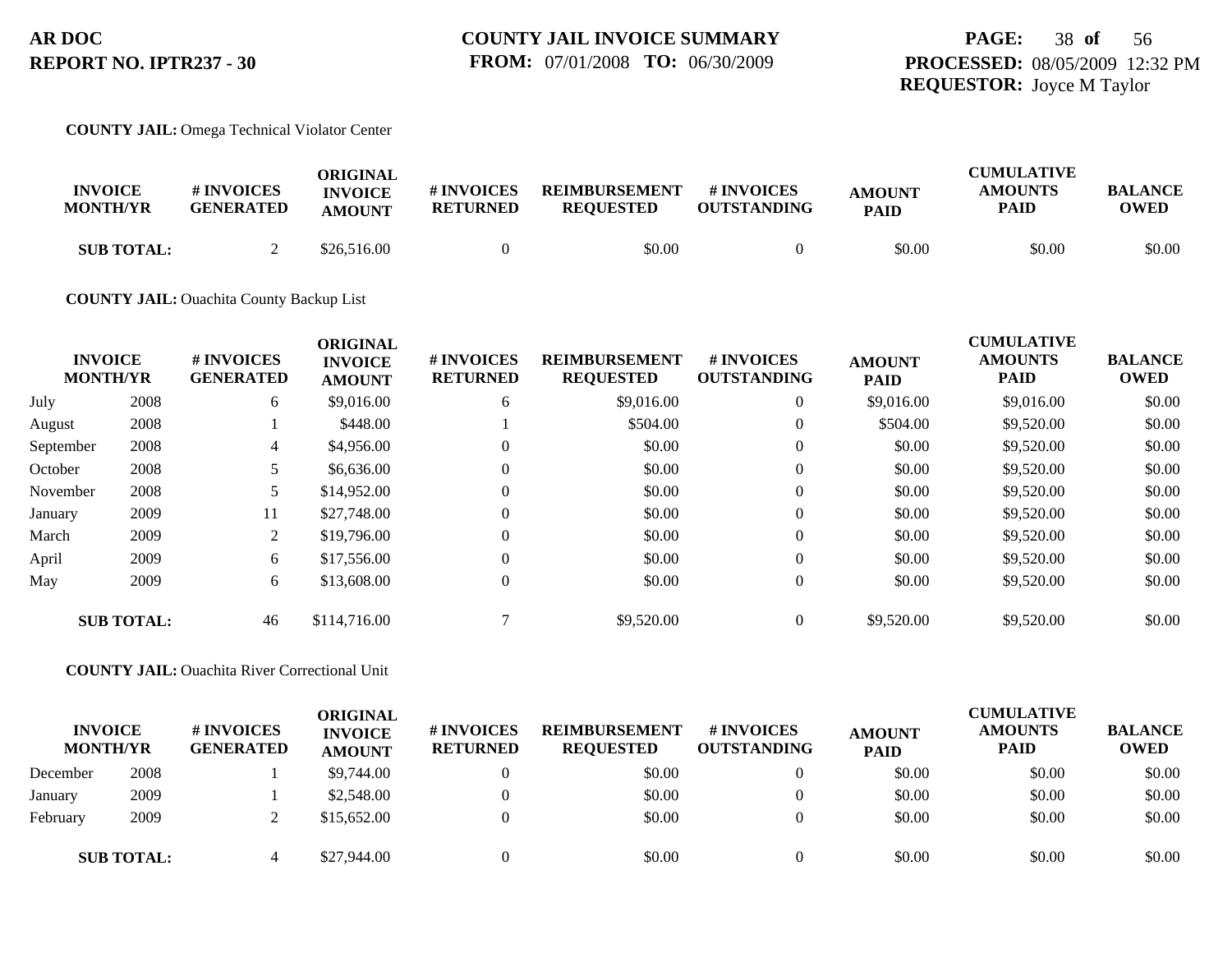## **PAGE:** 39 **of** 56 **PROCESSED:** 08/05/2009 12:32 PM **REQUESTOR:** Joyce M Taylor

#### **COUNTY JAIL:** PB Unit Work Release

| <b>INVOICE</b><br><b>MONTH/YR</b> | # INVOICES<br><b>GENERATED</b> | <b>ORIGINAL</b><br><b>INVOICE</b><br><b>AMOUNT</b> | # INVOICES<br><b>RETURNED</b> | <b>REIMBURSEMENT</b><br><b>REQUESTED</b> | # INVOICES<br><b>OUTSTANDING</b> | <b>AMOUNT</b><br><b>PAID</b> | <b>CUMULATIVE</b><br><b>AMOUNTS</b><br><b>PAID</b> | <b>BALANCE</b><br><b>OWED</b> |
|-----------------------------------|--------------------------------|----------------------------------------------------|-------------------------------|------------------------------------------|----------------------------------|------------------------------|----------------------------------------------------|-------------------------------|
| 2009<br>January                   |                                | \$39,144.00                                        |                               | \$0.00                                   |                                  | \$0.00                       | \$0.00                                             | \$0.00                        |
| <b>SUB TOTAL:</b>                 |                                | \$39,144.00                                        |                               | \$0.00                                   |                                  | \$0.00                       | \$0.00                                             | \$0.00                        |

**COUNTY JAIL:** Perry County Backup List

| <b>INVOICE</b><br><b>MONTH/YR</b> |                   | <b># INVOICES</b><br><b>GENERATED</b> | <b>ORIGINAL</b><br><b>INVOICE</b><br><b>AMOUNT</b> | # INVOICES<br><b>RETURNED</b> | <b>REIMBURSEMENT</b><br><b>REQUESTED</b> | # INVOICES<br><b>OUTSTANDING</b> | <b>AMOUNT</b><br><b>PAID</b> | <b>CUMULATIVE</b><br><b>AMOUNTS</b><br><b>PAID</b> | <b>BALANCE</b><br><b>OWED</b> |
|-----------------------------------|-------------------|---------------------------------------|----------------------------------------------------|-------------------------------|------------------------------------------|----------------------------------|------------------------------|----------------------------------------------------|-------------------------------|
| October                           | 2008              |                                       | \$3,584.00                                         |                               | \$3,584.00                               |                                  | \$3,584.00                   | \$3,584.00                                         | \$0.00                        |
| November                          | 2008              |                                       | \$224.00                                           |                               | \$224.00                                 |                                  | \$224.00                     | \$3,808.00                                         | \$0.00                        |
| December                          | 2008              |                                       | \$140.00                                           |                               | \$140.00                                 |                                  | \$140.00                     | \$3,948.00                                         | \$0.00                        |
| February                          | 2009              |                                       | \$2,604.00                                         |                               | \$2,604.00                               |                                  | \$2,604.00                   | \$6,552.00                                         | \$0.00                        |
| April                             | 2009              | $\sim$                                | \$3,248.00                                         |                               | \$3,248.00                               | $\theta$                         | \$3,248.00                   | \$9,800.00                                         | \$0.00                        |
| June                              | 2009              | ◠                                     | \$5,320.00                                         |                               | \$5,320.00                               |                                  | \$5,320.00                   | \$15,120.00                                        | \$0.00                        |
|                                   | <b>SUB TOTAL:</b> | 11                                    | \$15,120.00                                        | 11                            | \$15,120.00                              |                                  | \$15,120.00                  | \$15,120.00                                        | \$0.00                        |

### **COUNTY JAIL:** Phillips County Backup List

| <b>INVOICE</b><br><b>MONTH/YR</b> |      | # INVOICES<br><b>GENERATED</b> | <b>ORIGINAL</b><br><b>INVOICE</b><br><b>AMOUNT</b> | # INVOICES<br><b>RETURNED</b> | <b>REIMBURSEMENT</b><br><b>REQUESTED</b> | # INVOICES<br><b>OUTSTANDING</b> | <b>AMOUNT</b><br><b>PAID</b> | <b>CUMULATIVE</b><br><b>AMOUNTS</b><br><b>PAID</b> | <b>BALANCE</b><br><b>OWED</b> |
|-----------------------------------|------|--------------------------------|----------------------------------------------------|-------------------------------|------------------------------------------|----------------------------------|------------------------------|----------------------------------------------------|-------------------------------|
| July                              | 2008 | 10                             | \$21,868.00                                        | 10                            | \$21,868.00                              | $\overline{0}$                   | \$21,868.00                  | \$21,868.00                                        | \$0.00                        |
| August                            | 2008 |                                | \$532.00                                           | ◠                             | \$532.00                                 | $\theta$                         | \$532.00                     | \$22,400.00                                        | \$0.00                        |
| September                         | 2008 |                                | \$5,740.00                                         | ◠                             | \$112.00                                 | $\theta$                         | \$112.00                     | \$22,512.00                                        | \$0.00                        |
| October                           | 2008 |                                | \$84.00                                            |                               | \$84.00                                  | $\theta$                         | \$84.00                      | \$22,596.00                                        | \$0.00                        |
| November                          | 2008 |                                | \$28.00                                            |                               | \$28.00                                  | $\theta$                         | \$28.00                      | \$22,624.00                                        | \$0.00                        |
| January                           | 2009 | 4                              | \$22,932.00                                        | 4                             | \$22,932.00                              | $\theta$                         | \$22,932.00                  | \$45,556.00                                        | \$0.00                        |
| February                          | 2009 | 4                              | \$3,752.00                                         | 4                             | \$3,752.00                               | $\overline{0}$                   | \$3,752.00                   | \$49,308,00                                        | \$0.00                        |
| March                             | 2009 |                                | \$49,616.00                                        |                               | \$0.00                                   | $\overline{0}$                   | \$0.00                       | \$49,308,00                                        | \$0.00                        |
| April                             | 2009 |                                | \$23,296.00                                        | 9                             | \$23,296.00                              | $\Omega$                         | \$23,296.00                  | \$72,604.00                                        | \$0.00                        |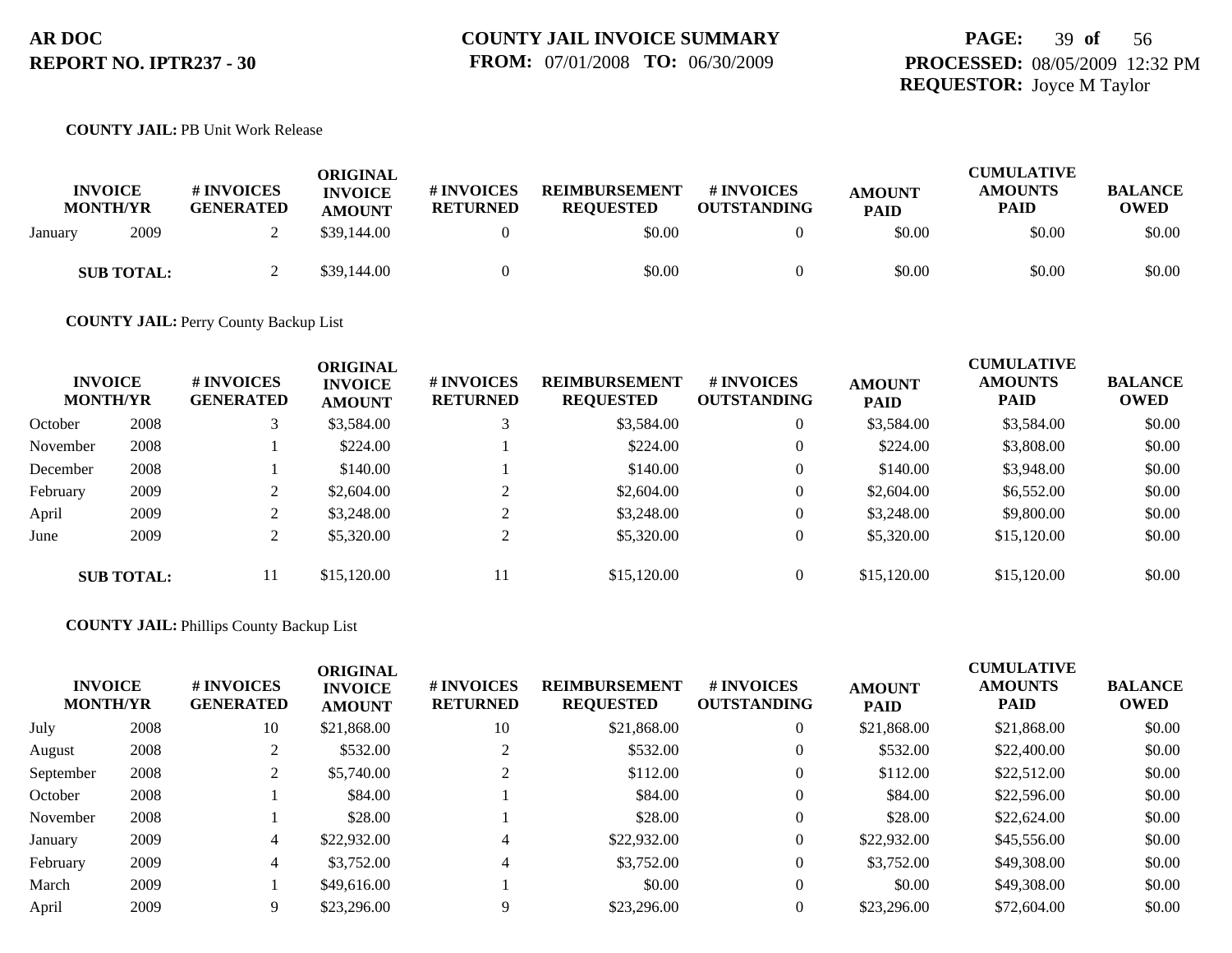## **PAGE:** 40 **of** 56 **PROCESSED:** 08/05/2009 12:32 PM **REQUESTOR:** Joyce M Taylor

#### **COUNTY JAIL:** Phillips County Backup List

|      | <b>INVOICE</b><br><b>MONTH/YR</b> | <b># INVOICES</b><br><b>GENERATED</b> | <b>ORIGINAL</b><br><b>INVOICE</b><br><b>AMOUNT</b> | <b>#INVOICES</b><br><b>RETURNED</b> | REIMBURSEMENT<br><b>REQUESTED</b> | <b>#INVOICES</b><br><b>OUTSTANDING</b> | <b>AMOUNT</b><br><b>PAID</b> | <b>CUMULATIVE</b><br><b>AMOUNTS</b><br>PAID | <b>BALANCE</b><br><b>OWED</b> |
|------|-----------------------------------|---------------------------------------|----------------------------------------------------|-------------------------------------|-----------------------------------|----------------------------------------|------------------------------|---------------------------------------------|-------------------------------|
| May  | 2009                              |                                       | \$1,428.00                                         |                                     | \$1,428.00                        | $\overline{0}$                         | \$1,428.00                   | \$74,032.00                                 | \$0.00                        |
| June | 2009                              |                                       | \$9,660.00                                         |                                     | \$9,660.00                        | $\theta$                               | \$9,660.00                   | \$83,692.00                                 | \$0.00                        |
|      | <b>SUB TOTAL:</b>                 | 39                                    | \$138,936.00                                       | 39                                  | \$83,692.00                       | $\Omega$                               | \$83,692,00                  | \$83,692.00                                 | \$0.00                        |

**COUNTY JAIL:** Pike County Backup List

|          | <b>INVOICE</b><br><b>MONTH/YR</b> | # INVOICES<br><b>GENERATED</b> | <b>ORIGINAL</b><br><b>INVOICE</b><br><b>AMOUNT</b> | # INVOICES<br><b>RETURNED</b> | <b>REIMBURSEMENT</b><br><b>REQUESTED</b> | <b># INVOICES</b><br><b>OUTSTANDING</b> | <b>AMOUNT</b><br><b>PAID</b> | <b>CUMULATIVE</b><br><b>AMOUNTS</b><br><b>PAID</b> | <b>BALANCE</b><br><b>OWED</b> |
|----------|-----------------------------------|--------------------------------|----------------------------------------------------|-------------------------------|------------------------------------------|-----------------------------------------|------------------------------|----------------------------------------------------|-------------------------------|
| July     | 2008                              |                                | \$2,912.00                                         |                               | \$2,240.00                               | $\overline{0}$                          | \$2,240.00                   | \$2,240.00                                         | \$0.00                        |
| November | 2008                              | ◠<br>∠                         | \$4,900.00                                         |                               | \$4,648.00                               | 0                                       | \$4,648.00                   | \$6,888.00                                         | \$0.00                        |
| January  | 2009                              | 4                              | \$5,516.00                                         | 4                             | \$3,332.00                               | $\overline{0}$                          | \$3,332.00                   | \$10,220.00                                        | \$0.00                        |
| March    | 2009                              |                                | \$784.00                                           |                               | \$784.00                                 | $\overline{0}$                          | \$784.00                     | \$11,004.00                                        | \$0.00                        |
| April    | 2009                              | ◠                              | \$1,204.00                                         |                               | \$308.00                                 | $\theta$                                | \$308.00                     | \$11,312.00                                        | \$0.00                        |
| May      | 2009                              |                                | \$84.00                                            |                               | \$84.00                                  | $\theta$                                | \$84.00                      | \$11,396.00                                        | \$0.00                        |
|          | <b>SUB TOTAL:</b>                 | 13                             | \$15,400.00                                        | 13                            | \$11,396.00                              | $\Omega$                                | \$11,396.00                  | \$11,396.00                                        | \$0.00                        |

#### **COUNTY JAIL:** Pine Bluff Unit

| <b>INVOICE</b><br><b>MONTH/YR</b> |                   | <b># INVOICES</b><br><b>GENERATED</b> | <b>ORIGINAL</b><br><b>INVOICE</b><br><b>AMOUNT</b> | # INVOICES<br><b>RETURNED</b> | <b>REIMBURSEMENT</b><br><b>REQUESTED</b> | # INVOICES<br><b>OUTSTANDING</b> | <b>AMOUNT</b><br><b>PAID</b> | <b>CUMULATIVE</b><br><b>AMOUNTS</b><br><b>PAID</b> | <b>BALANCE</b><br><b>OWED</b> |
|-----------------------------------|-------------------|---------------------------------------|----------------------------------------------------|-------------------------------|------------------------------------------|----------------------------------|------------------------------|----------------------------------------------------|-------------------------------|
| December                          | 2008              |                                       | \$1,064.00                                         |                               | \$0.00                                   |                                  | \$0.00                       | \$0.00                                             | \$0.00                        |
| January                           | 2009              |                                       | \$67,144.00                                        |                               | \$0.00                                   |                                  | \$0.00                       | \$0.00                                             | \$0.00                        |
|                                   | <b>SUB TOTAL:</b> |                                       | \$68,208.00                                        |                               | \$0.00                                   |                                  | \$0.00                       | \$0.00                                             | \$0.00                        |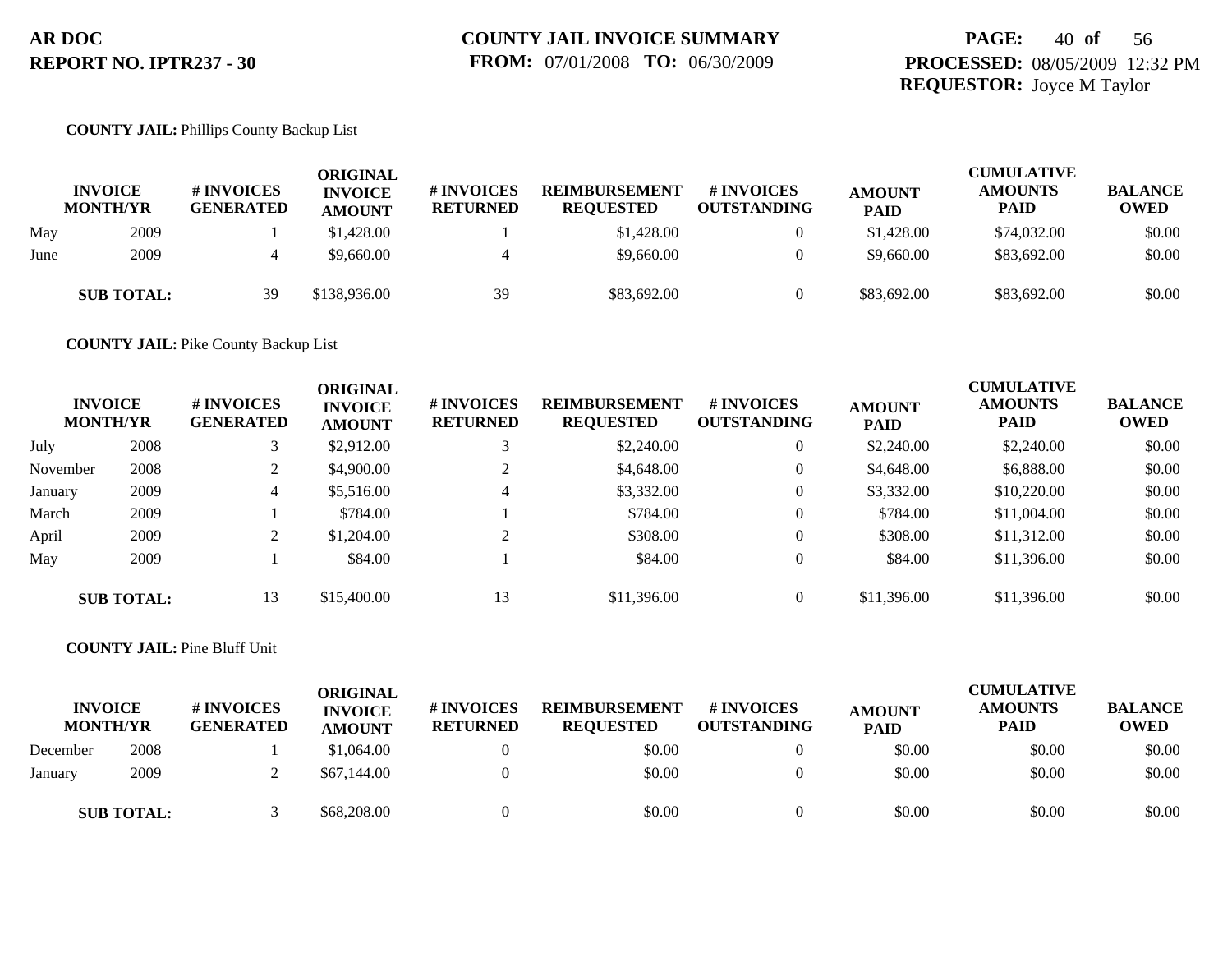## **PAGE:** 41 **of** 56 **PROCESSED:** 08/05/2009 12:32 PM **REQUESTOR:** Joyce M Taylor

#### **COUNTY JAIL:** Poinsett County 309/Work

| <b>INVOICE</b><br><b>MONTH/YR</b> |                   | # INVOICES<br><b>GENERATED</b> | ORIGINAL<br><b>INVOICE</b><br><b>AMOUNT</b> | <b>#INVOICES</b><br><b>RETURNED</b> | <b>REIMBURSEMENT</b><br><b>REQUESTED</b> | # INVOICES<br><b>OUTSTANDING</b> | <b>AMOUNT</b><br><b>PAID</b> | <b>CUMULATIVE</b><br><b>AMOUNTS</b><br><b>PAID</b> | <b>BALANCE</b><br><b>OWED</b> |
|-----------------------------------|-------------------|--------------------------------|---------------------------------------------|-------------------------------------|------------------------------------------|----------------------------------|------------------------------|----------------------------------------------------|-------------------------------|
| March                             | 2009              |                                | \$5,936.00                                  |                                     | \$0.00                                   |                                  | \$0.00                       | \$0.00                                             | \$0.00                        |
|                                   | <b>SUB TOTAL:</b> |                                | \$5,936.00                                  |                                     | \$0.00                                   |                                  | \$0.00                       | \$0.00                                             | \$0.00                        |

**COUNTY JAIL:** Poinsett County Backup List

|           |                                   |                                | <b>ORIGINAL</b>                 |                               |                                          |                                        |                              | <b>CUMULATIVE</b>      |                               |
|-----------|-----------------------------------|--------------------------------|---------------------------------|-------------------------------|------------------------------------------|----------------------------------------|------------------------------|------------------------|-------------------------------|
|           | <b>INVOICE</b><br><b>MONTH/YR</b> | # INVOICES<br><b>GENERATED</b> | <b>INVOICE</b><br><b>AMOUNT</b> | # INVOICES<br><b>RETURNED</b> | <b>REIMBURSEMENT</b><br><b>REQUESTED</b> | <b>#INVOICES</b><br><b>OUTSTANDING</b> | <b>AMOUNT</b><br><b>PAID</b> | <b>AMOUNTS</b><br>PAID | <b>BALANCE</b><br><b>OWED</b> |
| July      | 2008                              | 10                             | \$74,508.00                     | 10                            | \$11,844.00                              | $\overline{0}$                         | \$11,844.00                  | \$11,844.00            | \$0.00                        |
| August    | 2008                              | 2                              | \$252.00                        | 2                             | \$252.00                                 | $\overline{0}$                         | \$252.00                     | \$12,096.00            | \$0.00                        |
| September | 2008                              | $\overline{c}$                 | \$952.00                        | 2                             | \$952.00                                 | $\overline{0}$                         | \$952.00                     | \$13,048.00            | \$0.00                        |
| October   | 2008                              | 10                             | \$17,780.00                     | 10                            | \$17,780.00                              | $\overline{0}$                         | \$17,780.00                  | \$30,828.00            | \$0.00                        |
| December  | 2008                              |                                | \$252.00                        |                               | \$252.00                                 | $\overline{0}$                         | \$252.00                     | \$31,080.00            | \$0.00                        |
| January   | 2009                              | 12                             | \$31,948.00                     | 12                            | \$31,836.00                              | $\overline{0}$                         | \$31,836.00                  | \$62,916.00            | \$0.00                        |
| February  | 2009                              | 6                              | \$12,348.00                     | 6                             | \$12,348.00                              | $\overline{0}$                         | \$12,348.00                  | \$75,264.00            | \$0.00                        |
| March     | 2009                              | 8                              | \$17,108.00                     | 8                             | \$17,108.00                              | $\overline{0}$                         | \$17,108.00                  | \$92,372.00            | \$0.00                        |
| April     | 2009                              | 4                              | \$2,744.00                      | 4                             | \$2,744.00                               | $\overline{0}$                         | \$2,744.00                   | \$95,116.00            | \$0.00                        |
| May       | 2009                              | 9                              | \$24,696.00                     | 9                             | \$8,232.00                               | $\overline{0}$                         | \$8,232.00                   | \$103,348.00           | \$0.00                        |
| June      | 2009                              | 2                              | \$896.00                        | 2                             | \$896.00                                 | $\overline{0}$                         | \$896.00                     | \$104,244.00           | \$0.00                        |
|           | <b>SUB TOTAL:</b>                 | 66                             | \$183,484.00                    | 66                            | \$104,244.00                             | $\overline{0}$                         | \$104,244.00                 | \$104,244.00           | \$0.00                        |

#### **COUNTY JAIL:** Polk County Backup List

| <b>INVOICE</b><br><b>MONTH/YR</b> |      | # INVOICES<br><b>GENERATED</b> | ORIGINAL<br><b>INVOICE</b><br><b>AMOUNT</b> | <b>#INVOICES</b><br><b>RETURNED</b> | <b>REIMBURSEMENT</b><br><b>REOUESTED</b> | <b>#INVOICES</b><br><b>OUTSTANDING</b> | <b>AMOUNT</b><br><b>PAID</b> | <b>CUMULATIVE</b><br><b>AMOUNTS</b><br><b>PAID</b> | <b>BALANCE</b><br><b>OWED</b> |
|-----------------------------------|------|--------------------------------|---------------------------------------------|-------------------------------------|------------------------------------------|----------------------------------------|------------------------------|----------------------------------------------------|-------------------------------|
| July                              | 2008 |                                | \$1,400.00                                  |                                     | \$0.00                                   |                                        | \$0.00                       | \$0.00                                             | \$0.00                        |
| September                         | 2008 |                                | \$924.00                                    |                                     | \$924.00                                 |                                        | \$924.00                     | \$924.00                                           | \$0.00                        |
| November                          | 2008 |                                | \$16,716.00                                 |                                     | \$14,700.00                              |                                        | \$14,700.00                  | \$15,624.00                                        | \$0.00                        |
| February                          | 2009 |                                | \$12,572.00                                 |                                     | \$12,572.00                              |                                        | \$12,572.00                  | \$28,196.00                                        | \$0.00                        |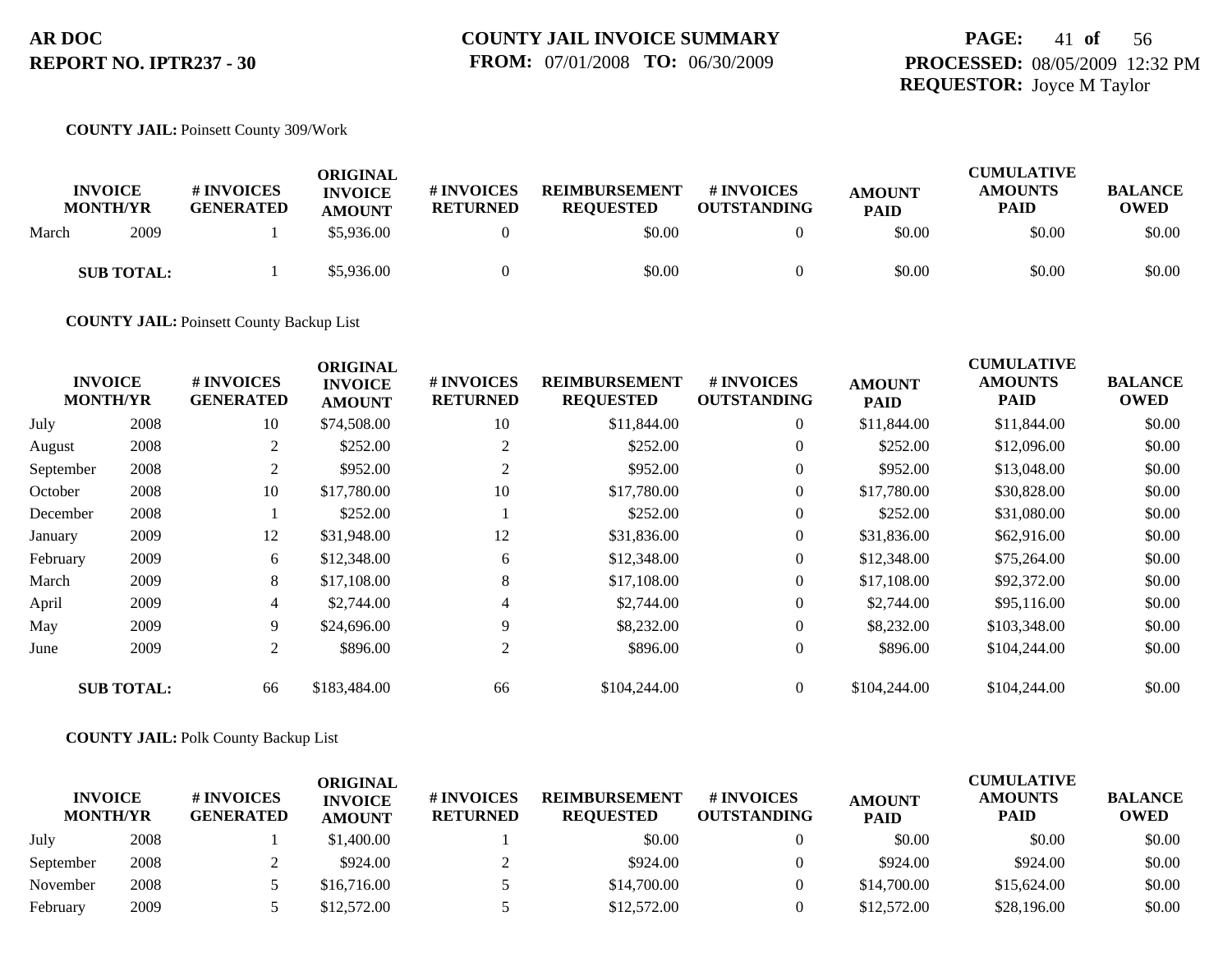## **PAGE:** 42 **of** 56 **PROCESSED:** 08/05/2009 12:32 PM **REQUESTOR:** Joyce M Taylor

#### **COUNTY JAIL:** Polk County Backup List

|     | <b>INVOICE</b><br><b>MONTH/YR</b> | # INVOICES<br><b>GENERATED</b> | ORIGINAL<br><b>INVOICE</b><br><b>AMOUNT</b> | # INVOICES<br><b>RETURNED</b> | <b>REIMBURSEMENT</b><br><b>REQUESTED</b> | # INVOICES<br><b>OUTSTANDING</b> | <b>AMOUNT</b><br>PAID | <b>CUMULATIVE</b><br><b>AMOUNTS</b><br>PAID | <b>BALANCE</b><br><b>OWED</b> |
|-----|-----------------------------------|--------------------------------|---------------------------------------------|-------------------------------|------------------------------------------|----------------------------------|-----------------------|---------------------------------------------|-------------------------------|
| May | 2009                              |                                | \$2,492.00                                  |                               | \$2,492.00                               |                                  | \$2,492.00            | \$30,688,00                                 | \$0.00                        |
|     | <b>SUB TOTAL:</b>                 | 16                             | \$34,104.00                                 | 16                            | \$30,688.00                              |                                  | \$30,688.00           | \$30,688.00                                 | \$0.00                        |

**COUNTY JAIL:** Pope County Backup List

|           |                                   |                                | <b>ORIGINAL</b>                 |                               |                                          |                                  |                              | <b>CUMULATIVE</b>      |                               |
|-----------|-----------------------------------|--------------------------------|---------------------------------|-------------------------------|------------------------------------------|----------------------------------|------------------------------|------------------------|-------------------------------|
|           | <b>INVOICE</b><br><b>MONTH/YR</b> | # INVOICES<br><b>GENERATED</b> | <b>INVOICE</b><br><b>AMOUNT</b> | # INVOICES<br><b>RETURNED</b> | <b>REIMBURSEMENT</b><br><b>REQUESTED</b> | # INVOICES<br><b>OUTSTANDING</b> | <b>AMOUNT</b><br><b>PAID</b> | <b>AMOUNTS</b><br>PAID | <b>BALANCE</b><br><b>OWED</b> |
| July      | 2008                              | 11                             | \$21,840.00                     | 11                            | \$21,840.00                              | $\overline{0}$                   | \$21,840.00                  | \$21,840.00            | \$0.00                        |
| August    | 2008                              | 14                             | \$23,940.00                     | 14                            | \$21,168.00                              | $\mathbf{0}$                     | \$21,168.00                  | \$43,008.00            | \$0.00                        |
| September | 2008                              | 13                             | \$31,668.00                     | 13                            | \$31,668.00                              | $\overline{0}$                   | \$31,668.00                  | \$74,676.00            | \$0.00                        |
| October   | 2008                              | 21                             | \$45,836.00                     | 21                            | \$45,780.00                              | $\overline{0}$                   | \$45,780.00                  | \$120,456.00           | \$0.00                        |
| November  | 2008                              | 28                             | \$68,516.00                     | 28                            | \$66,808.00                              | $\overline{0}$                   | \$66,808.00                  | \$187,264.00           | \$0.00                        |
| January   | 2009                              | 21                             | \$63,588.00                     | 21                            | \$54,068.00                              | $\overline{0}$                   | \$54,068.00                  | \$241,332.00           | \$0.00                        |
| February  | 2009                              | 14                             | \$32,424.00                     | 14                            | \$29,008.00                              | $\overline{0}$                   | \$29,008.00                  | \$270,340.00           | \$0.00                        |
| March     | 2009                              | 2                              | \$336.00                        | 2                             | \$336.00                                 | $\overline{0}$                   | \$336.00                     | \$270,676.00           | \$0.00                        |
| April     | 2009                              | 14                             | \$43,568.00                     | 14                            | \$29,596.00                              | $\overline{0}$                   | \$29,596.00                  | \$300,272.00           | \$0.00                        |
| May       | 2009                              | 8                              | \$16,940.00                     | 8                             | \$3,024.00                               | $\overline{0}$                   | \$3,024.00                   | \$303,296.00           | \$0.00                        |
| June      | 2009                              | 8                              | \$15,792.00                     | 8                             | \$15,792.00                              | $\mathbf{0}$                     | \$15,792.00                  | \$319,088.00           | \$0.00                        |
|           | <b>SUB TOTAL:</b>                 | 154                            | \$364,448.00                    | 154                           | \$319,088.00                             | $\overline{0}$                   | \$319,088.00                 | \$319,088.00           | \$0.00                        |

#### **COUNTY JAIL:** Prairie County Backup List

| <b>INVOICE</b>  |      | <b># INVOICES</b> | ORIGINAL<br><b>INVOICE</b> | # INVOICES      | <b>REIMBURSEMENT</b> | <b>#INVOICES</b>   | <b>AMOUNT</b> | <b>CUMULATIVE</b><br><b>AMOUNTS</b> | <b>BALANCE</b> |
|-----------------|------|-------------------|----------------------------|-----------------|----------------------|--------------------|---------------|-------------------------------------|----------------|
| <b>MONTH/YR</b> |      | <b>GENERATED</b>  | <b>AMOUNT</b>              | <b>RETURNED</b> | <b>REOUESTED</b>     | <b>OUTSTANDING</b> | <b>PAID</b>   | <b>PAID</b>                         | <b>OWED</b>    |
| July            | 2008 |                   | \$980.00                   |                 | \$0.00               |                    | \$0.00        | \$0.00                              | \$0.00         |
| September       | 2008 |                   | \$84.00                    |                 | \$28.00              |                    | \$28.00       | \$28.00                             | \$0.00         |
| March           | 2009 |                   | \$3,948.00                 |                 | \$336.00             |                    | \$336.00      | \$364.00                            | \$0.00         |
| April           | 2009 |                   | \$22,792.00                |                 | \$336.00             |                    | \$336.00      | \$700.00                            | \$0.00         |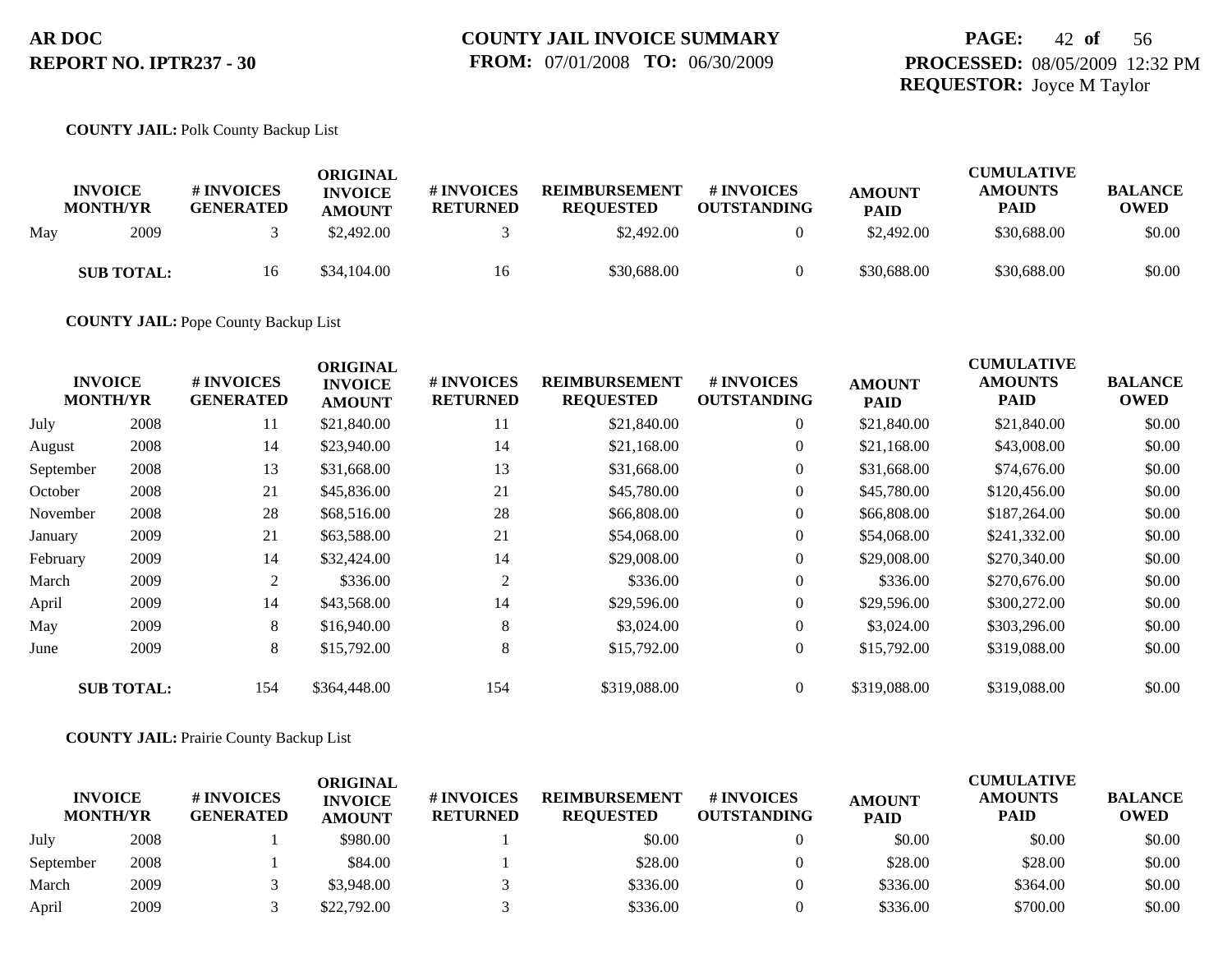## **PAGE:** 43 **of** 56 **PROCESSED:** 08/05/2009 12:32 PM **REQUESTOR:** Joyce M Taylor

#### **COUNTY JAIL:** Prairie County Backup List

|      | <b>INVOICE</b><br><b>MONTH/YR</b> | # INVOICES<br><b>GENERATED</b> | <b>ORIGINAL</b><br><b>INVOICE</b><br><b>AMOUNT</b> | # INVOICES<br><b>RETURNED</b> | <b>REIMBURSEMENT</b><br><b>REQUESTED</b> | # INVOICES<br><b>OUTSTANDING</b> | <b>AMOUNT</b><br><b>PAID</b> | <b>CUMULATIVE</b><br><b>AMOUNTS</b><br>PAID | <b>BALANCE</b><br><b>OWED</b> |
|------|-----------------------------------|--------------------------------|----------------------------------------------------|-------------------------------|------------------------------------------|----------------------------------|------------------------------|---------------------------------------------|-------------------------------|
| May  | 2009                              |                                | \$1,120.00                                         |                               | \$1,120.00                               | $\theta$                         | \$1,120.00                   | \$1,820.00                                  | \$0.00                        |
| June | 2009                              |                                | \$1,680.00                                         |                               | \$1,680.00                               | $\theta$                         | \$1,680.00                   | \$3,500.00                                  | \$0.00                        |
|      | <b>SUB TOTAL:</b>                 | 12                             | \$30,604.00                                        |                               | \$3,500.00                               | $\theta$                         | \$3,500.00                   | \$3,500.00                                  | \$0.00                        |

**COUNTY JAIL:** Pulaski Co. Sheriff

|     | <b>INVOICE</b><br><b>MONTH/YR</b> | # INVOICES<br><b>GENERATED</b> | ORIGINAL<br><b>INVOICE</b><br><b>AMOUNT</b> | <b># INVOICES</b><br><b>RETURNED</b> | <b>REIMBURSEMENT</b><br><b>REQUESTED</b> | <b>#INVOICES</b><br><b>OUTSTANDING</b> | <b>AMOUNT</b><br><b>PAID</b> | <b>CUMULATIVE</b><br><b>AMOUNTS</b><br><b>PAID</b> | <b>BALANCE</b><br><b>OWED</b> |
|-----|-----------------------------------|--------------------------------|---------------------------------------------|--------------------------------------|------------------------------------------|----------------------------------------|------------------------------|----------------------------------------------------|-------------------------------|
| Mav | 2009                              |                                | \$1,400.00                                  |                                      | \$0.00                                   |                                        | \$0.00                       | \$0.00                                             | \$0.00                        |
|     | <b>SUB TOTAL:</b>                 |                                | \$1,400.00                                  |                                      | \$0.00                                   |                                        | \$0.00                       | \$0.00                                             | \$0.00                        |

**COUNTY JAIL:** Pulaski County Backup List

| <b>INVOICE</b><br><b>MONTH/YR</b> |      | # INVOICES<br><b>GENERATED</b> | <b>ORIGINAL</b><br><b>INVOICE</b><br><b>AMOUNT</b> | # INVOICES<br><b>RETURNED</b> | <b>REIMBURSEMENT</b><br><b>REQUESTED</b> | # INVOICES<br><b>OUTSTANDING</b> | <b>AMOUNT</b><br><b>PAID</b> | <b>CUMULATIVE</b><br><b>AMOUNTS</b><br>PAID | <b>BALANCE</b><br><b>OWED</b> |
|-----------------------------------|------|--------------------------------|----------------------------------------------------|-------------------------------|------------------------------------------|----------------------------------|------------------------------|---------------------------------------------|-------------------------------|
| July                              | 2008 | 118                            | \$192,052.00                                       | 118                           | \$146,356.00                             | $\overline{0}$                   | \$146,356.00                 | \$146,356.00                                | \$0.00                        |
| August                            | 2008 | 61                             | \$82,824.00                                        | 61                            | \$79,968.00                              | $\overline{0}$                   | \$79,968.00                  | \$226,324.00                                | \$0.00                        |
| September                         | 2008 | 94                             | \$240,408.00                                       | 94                            | \$134,120.00                             | $\overline{0}$                   | \$134,120.00                 | \$360,444.00                                | \$0.00                        |
| October                           | 2008 | 126                            | \$147,028.00                                       | 126                           | \$145,152.00                             | $\overline{0}$                   | \$145,152.00                 | \$505,596.00                                | \$0.00                        |
| November                          | 2008 | 64                             | \$64,568.00                                        | 64                            | \$66,584.00                              | $\overline{0}$                   | \$66,584.00                  | \$572,180.00                                | \$0.00                        |
| December                          | 2008 | 60                             | \$109,676.00                                       | 60                            | \$79,576.00                              | $\overline{0}$                   | \$79,576.00                  | \$651,756.00                                | \$0.00                        |
| January                           | 2009 | 58                             | \$132,860.00                                       | 58                            | \$86,268.00                              | $\overline{0}$                   | \$86,268.00                  | \$738,024.00                                | \$0.00                        |
| February                          | 2009 | 64                             | \$108,444.00                                       | 64                            | \$103,880.00                             | $\overline{0}$                   | \$103,880.00                 | \$841,904.00                                | \$0.00                        |
| March                             | 2009 | 83                             | \$186,620.00                                       | 83                            | \$134,176.00                             | $\overline{0}$                   | \$134,176.00                 | \$976,080.00                                | \$0.00                        |
| April                             | 2009 | 69                             | \$95,872.00                                        | 69                            | \$100,240.00                             | $\overline{0}$                   | \$100,240.00                 | \$1,076,320.00                              | \$0.00                        |
| May                               | 2009 | 45                             | \$102,088.00                                       | 45                            | \$79,996.00                              | $\theta$                         | \$79,996.00                  | \$1,156,316.00                              | \$0.00                        |
| June                              | 2009 | 47                             | \$92,288.00                                        | 47                            | \$79,632.00                              | $\overline{0}$                   | \$79,632.00                  | \$1,235,948.00                              | \$0.00                        |
|                                   |      |                                |                                                    |                               |                                          |                                  |                              |                                             |                               |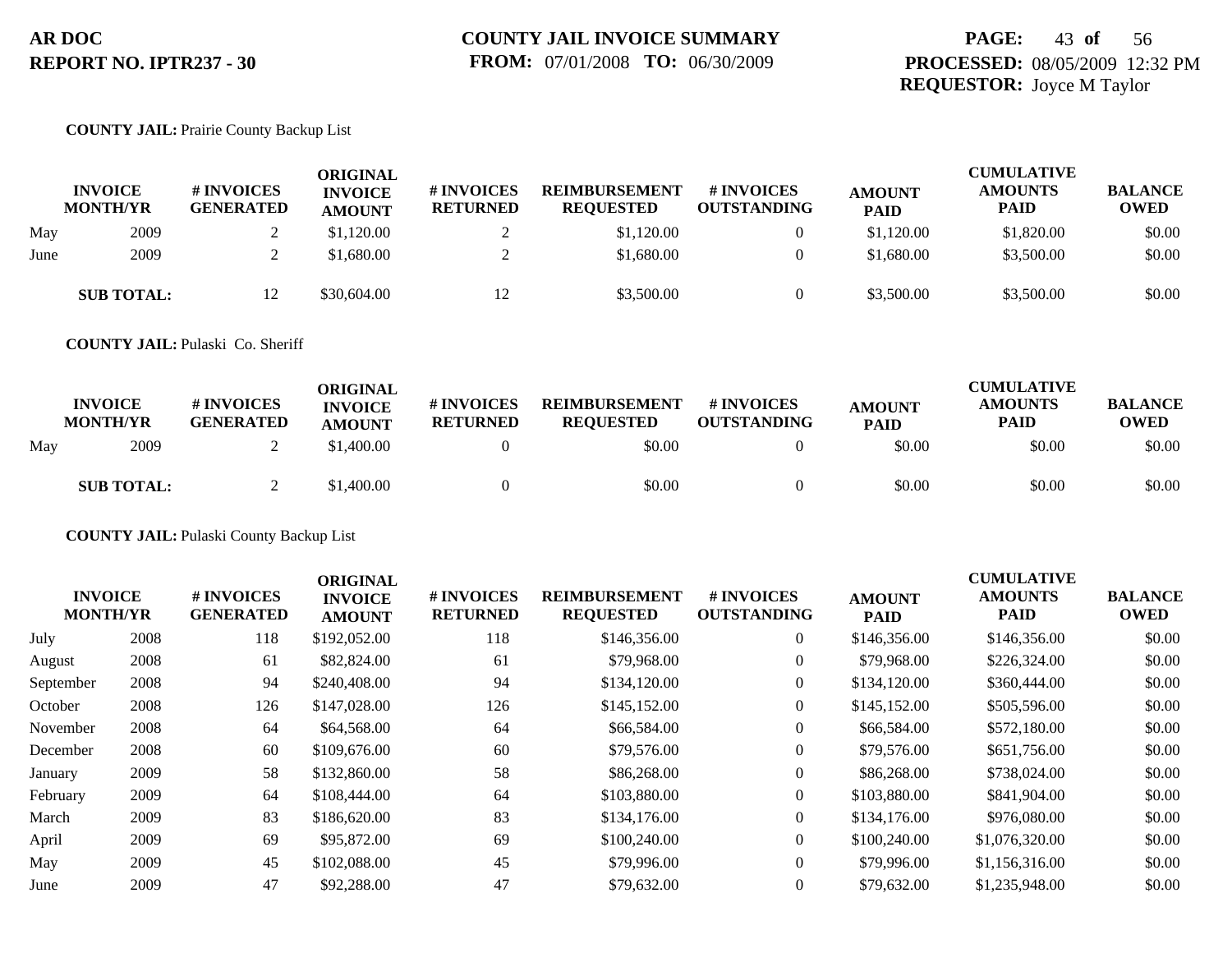#### **COUNTY JAIL:** Pulaski County Backup List

| <b>INVOICE</b><br><b>MONTH/YR</b> | <b># INVOICES</b><br><b>GENERATED</b> | ORIGINAL<br><b>INVOICE</b><br><b>AMOUNT</b> | # INVOICES<br>RETURNED | <b>REIMBURSEMENT</b><br><b>REQUESTED</b> | # INVOICES<br><b>OUTSTANDING</b> | <b>AMOUNT</b><br><b>PAID</b> | <b>CUMULATIVE</b><br><b>AMOUNTS</b><br>PAID | <b>BALANCE</b><br><b>OWED</b> |
|-----------------------------------|---------------------------------------|---------------------------------------------|------------------------|------------------------------------------|----------------------------------|------------------------------|---------------------------------------------|-------------------------------|
| <b>SUB TOTAL:</b>                 | 889                                   | \$1,554,728.00                              | 889                    | \$1,235,948.00                           |                                  | \$1,235,948.00               | \$1,235,948.00                              | \$0.00                        |

#### **COUNTY JAIL:** Randall L. Williams Cor. Facility

|          | <b>INVOICE</b><br><b>MONTH/YR</b> | # INVOICES<br><b>GENERATED</b> | <b>ORIGINAL</b><br><b>INVOICE</b><br><b>AMOUNT</b> | # INVOICES<br><b>RETURNED</b> | <b>REIMBURSEMENT</b><br><b>REQUESTED</b> | <b>#INVOICES</b><br><b>OUTSTANDING</b> | <b>AMOUNT</b><br><b>PAID</b> | <b>CUMULATIVE</b><br><b>AMOUNTS</b><br>PAID | <b>BALANCE</b><br><b>OWED</b> |
|----------|-----------------------------------|--------------------------------|----------------------------------------------------|-------------------------------|------------------------------------------|----------------------------------------|------------------------------|---------------------------------------------|-------------------------------|
| July     | 2008                              |                                | \$504.00                                           | $\theta$                      | \$0.00                                   | $\theta$                               | \$0.00                       | \$0.00                                      | \$0.00                        |
| December | 2008                              |                                | \$9,800.00                                         | $\theta$                      | \$0.00                                   | $\overline{0}$                         | \$0.00                       | \$0.00                                      | \$0.00                        |
| January  | 2009                              | 6                              | \$48,524.00                                        | $\theta$                      | \$0.00                                   | $\overline{0}$                         | \$0.00                       | \$0.00                                      | \$0.00                        |
| February | 2009                              | 4                              | \$3,696.00                                         | $\theta$                      | \$0.00                                   | $\overline{0}$                         | \$0.00                       | \$0.00                                      | \$0.00                        |
| March    | 2009                              |                                | \$8,820.00                                         | $\Omega$                      | \$0.00                                   | $\overline{0}$                         | \$0.00                       | \$0.00                                      | \$0.00                        |
| May      | 2009                              |                                | \$532.00                                           | $\mathbf{0}$                  | \$0.00                                   | $\overline{0}$                         | \$0.00                       | \$0.00                                      | \$0.00                        |
|          | <b>SUB TOTAL:</b>                 | 15                             | \$71,876.00                                        | $\theta$                      | \$0.00                                   | $\Omega$                               | \$0.00                       | \$0.00                                      | \$0.00                        |

#### **COUNTY JAIL:** Randolph County Backup List

|          | <b>INVOICE</b><br><b>MONTH/YR</b> | # INVOICES<br><b>GENERATED</b><br>4 | <b>ORIGINAL</b><br><b>INVOICE</b><br><b>AMOUNT</b><br>\$4,088.00 | # INVOICES<br><b>RETURNED</b> | <b>REIMBURSEMENT</b><br><b>REQUESTED</b> | # INVOICES<br><b>OUTSTANDING</b> | <b>AMOUNT</b><br><b>PAID</b> | <b>CUMULATIVE</b><br><b>AMOUNTS</b><br><b>PAID</b> | <b>BALANCE</b><br><b>OWED</b> |
|----------|-----------------------------------|-------------------------------------|------------------------------------------------------------------|-------------------------------|------------------------------------------|----------------------------------|------------------------------|----------------------------------------------------|-------------------------------|
| July     | 2008                              |                                     |                                                                  | $\overline{4}$                | \$4,088.00                               | $\theta$                         | \$4,088.00                   | \$4,088.00                                         | \$0.00                        |
| August   | 2008                              | 2                                   | \$1,792.00                                                       |                               | \$1,792.00                               | $\theta$                         | \$1,792.00                   | \$5,880.00                                         | \$0.00                        |
| October  | 2008                              |                                     | \$5,180.00                                                       |                               | \$6,412.00                               | $\theta$                         | \$6,412.00                   | \$12,292.00                                        | \$0.00                        |
| February | 2009                              |                                     | \$11,284.00                                                      |                               | \$9,548.00                               | $\theta$                         | \$9,548.00                   | \$21,840.00                                        | \$0.00                        |
| April    | 2009                              | 6                                   | \$8,288.00                                                       | 6                             | \$8,288.00                               | $\overline{0}$                   | \$8,288.00                   | \$30,128.00                                        | \$0.00                        |
| May      | 2009                              | 4                                   | \$4,424.00                                                       | $\overline{4}$                | \$4,424.00                               | $\theta$                         | \$4,424.00                   | \$34,552.00                                        | \$0.00                        |
| June     | 2009                              |                                     | \$28.00                                                          |                               | \$28.00                                  | $\overline{0}$                   | \$28.00                      | \$34,580.00                                        | \$0.00                        |
|          | <b>SUB TOTAL:</b>                 | 27                                  | \$35,084.00                                                      | 27                            | \$34,580.00                              | $\Omega$                         | \$34,580.00                  | \$34,580.00                                        | \$0.00                        |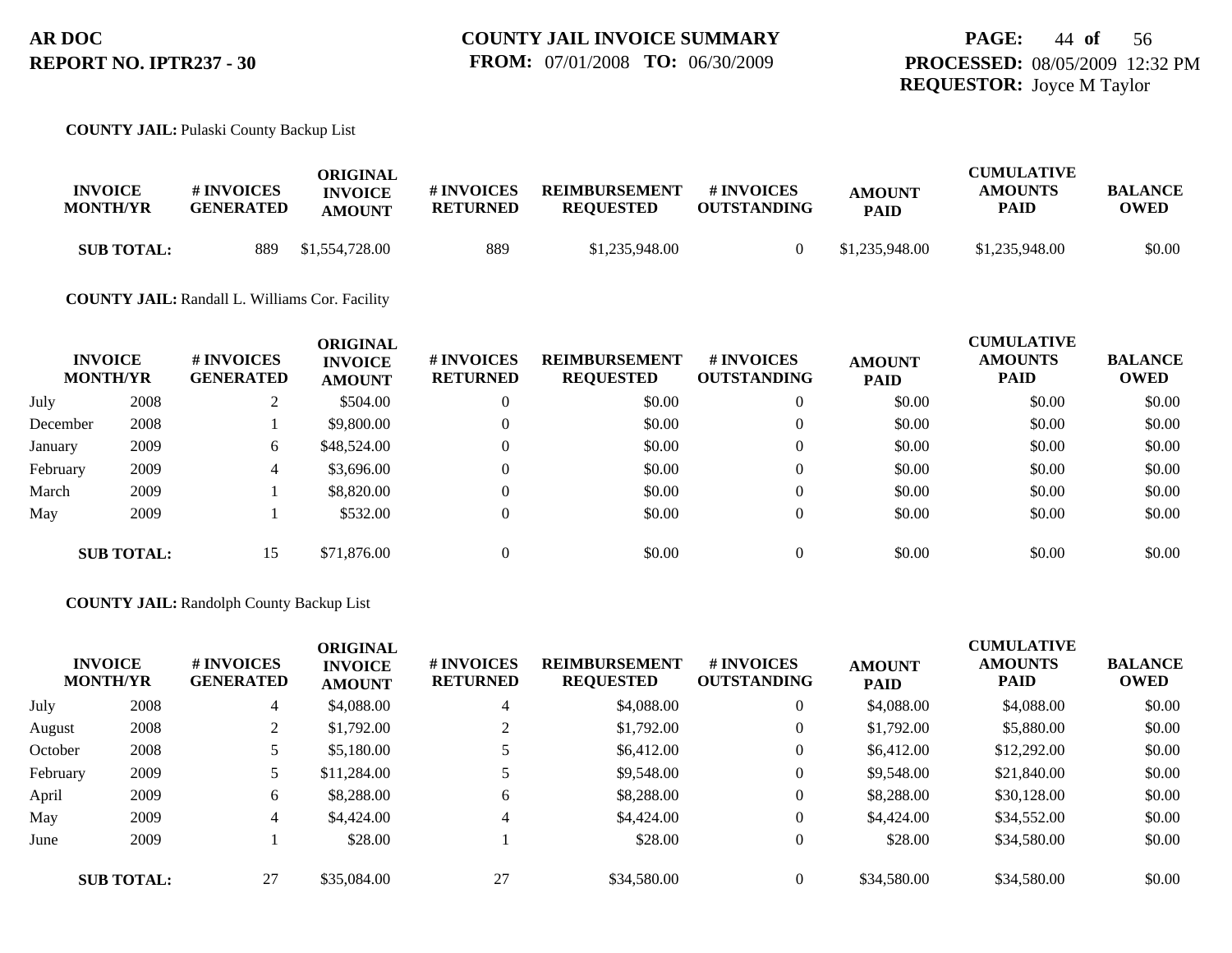### **COUNTY JAIL INVOICE SUMMARY FROM:** 07/01/2008 **TO:** 06/30/2009

## **PAGE:** 45 **of** 56 **PROCESSED:** 08/05/2009 12:32 PM **REQUESTOR:** Joyce M Taylor

#### **COUNTY JAIL:** Saline County Backup List

|           | <b>INVOICE</b><br><b>MONTH/YR</b> | # INVOICES<br><b>GENERATED</b> | <b>ORIGINAL</b><br><b>INVOICE</b><br><b>AMOUNT</b> | # INVOICES<br><b>RETURNED</b> | <b>REIMBURSEMENT</b><br><b>REQUESTED</b> | <b># INVOICES</b><br><b>OUTSTANDING</b> | <b>AMOUNT</b><br><b>PAID</b> | <b>CUMULATIVE</b><br><b>AMOUNTS</b><br><b>PAID</b> | <b>BALANCE</b><br><b>OWED</b> |
|-----------|-----------------------------------|--------------------------------|----------------------------------------------------|-------------------------------|------------------------------------------|-----------------------------------------|------------------------------|----------------------------------------------------|-------------------------------|
| July      | 2008                              | 14                             | \$26,964.00                                        | 14                            | \$26,544.00                              | $\overline{0}$                          | \$26,544.00                  | \$26,544.00                                        | \$0.00                        |
| August    | 2008                              | 20                             | \$32,284.00                                        | 20                            | \$32,284.00                              | $\overline{0}$                          | \$32,284.00                  | \$58,828.00                                        | \$0.00                        |
| September | 2008                              | $\overline{4}$                 | \$1,904.00                                         | 4                             | \$1,176.00                               | $\overline{0}$                          | \$1,176.00                   | \$60,004.00                                        | \$0.00                        |
| October   | 2008                              | 24                             | \$52,192.00                                        | 24                            | \$46,788.00                              | $\overline{0}$                          | \$46,788.00                  | \$106,792.00                                       | \$0.00                        |
| November  | 2008                              | 16                             | \$33,208.00                                        | 16                            | \$33,208.00                              | $\overline{0}$                          | \$33,208.00                  | \$140,000.00                                       | \$0.00                        |
| December  | 2008                              | 6                              | \$14,588.00                                        | 6                             | \$14,588.00                              | $\overline{0}$                          | \$14,588.00                  | \$154,588.00                                       | \$0.00                        |
| January   | 2009                              | 13                             | \$28,980.00                                        | 13                            | \$28,980.00                              | $\overline{0}$                          | \$28,980.00                  | \$183,568.00                                       | \$0.00                        |
| February  | 2009                              | 21                             | \$57,932.00                                        | 21                            | \$55,832.00                              | $\overline{0}$                          | \$55,832.00                  | \$239,400.00                                       | \$0.00                        |
| March     | 2009                              | 11                             | \$29,988.00                                        | 11                            | \$26,628.00                              | $\overline{0}$                          | \$26,628.00                  | \$266,028.00                                       | \$0.00                        |
| April     | 2009                              | 18                             | \$83,468.00                                        | 18                            | \$35,896.00                              | $\overline{0}$                          | \$35,896.00                  | \$301,924.00                                       | \$0.00                        |
| May       | 2009                              | 19                             | \$40,208.00                                        | 19                            | \$39,508.00                              | $\overline{0}$                          | \$39,508.00                  | \$341,432.00                                       | \$0.00                        |
| June      | 2009                              | 16                             | \$120,148.00                                       | 16                            | \$23,632.00                              | $\overline{0}$                          | \$23,632.00                  | \$365,064.00                                       | \$0.00                        |
|           | <b>SUB TOTAL:</b>                 | 182                            | \$521,864.00                                       | 182                           | \$365,064.00                             | $\overline{0}$                          | \$365,064.00                 | \$365,064.00                                       | \$0.00                        |

### **COUNTY JAIL:** Scott County Backup List

| <b>INVOICE</b><br><b>MONTH/YR</b> |                   | <b># INVOICES</b><br><b>GENERATED</b> | <b>ORIGINAL</b><br><b>INVOICE</b><br><b>AMOUNT</b> | # INVOICES<br><b>RETURNED</b> | <b>REIMBURSEMENT</b><br><b>REQUESTED</b> | # INVOICES<br><b>OUTSTANDING</b> | <b>AMOUNT</b><br><b>PAID</b> | <b>CUMULATIVE</b><br><b>AMOUNTS</b><br><b>PAID</b> | <b>BALANCE</b><br><b>OWED</b> |
|-----------------------------------|-------------------|---------------------------------------|----------------------------------------------------|-------------------------------|------------------------------------------|----------------------------------|------------------------------|----------------------------------------------------|-------------------------------|
| July                              | 2008              | 6                                     | \$5,152.00                                         | 6                             | \$4,928.00                               | $\overline{0}$                   | \$4,928.00                   | \$4,928.00                                         | \$0.00                        |
| November                          | 2008              |                                       | \$140.00                                           | $\theta$                      | \$0.00                                   | $\theta$                         | \$0.00                       | \$4,928.00                                         | \$0.00                        |
| December                          | 2008              |                                       | \$3,164.00                                         |                               | \$1,036.00                               | $\theta$                         | \$1,036.00                   | \$5,964.00                                         | \$0.00                        |
| January                           | 2009              |                                       | \$5,376.00                                         |                               | \$5,376.00                               | $\overline{0}$                   | \$5,376.00                   | \$11,340.00                                        | \$0.00                        |
| April                             | 2009              |                                       | \$20,524.00                                        |                               | \$1,960.00                               | $\overline{0}$                   | \$1,960.00                   | \$13,300.00                                        | \$0.00                        |
| June                              | 2009              |                                       | \$3,836.00                                         |                               | \$1,568.00                               | $\theta$                         | \$1,568.00                   | \$14,868.00                                        | \$0.00                        |
|                                   | <b>SUB TOTAL:</b> | 25                                    | \$38,192.00                                        | 24                            | \$14,868,00                              | $\overline{0}$                   | \$14,868.00                  | \$14,868.00                                        | \$0.00                        |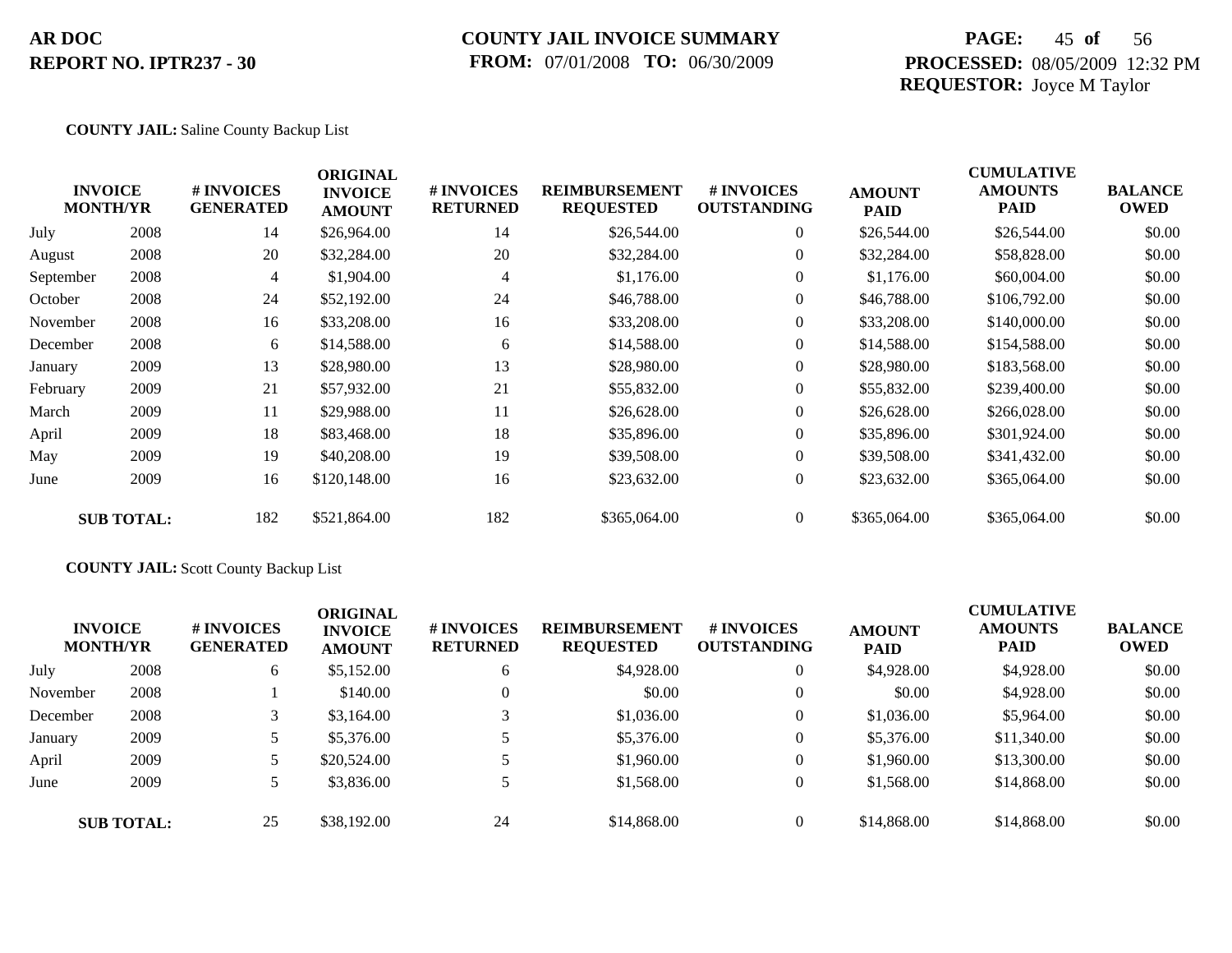## **PAGE:** 46 **of** 56 **PROCESSED:** 08/05/2009 12:32 PM **REQUESTOR:** Joyce M Taylor

#### **COUNTY JAIL:** Searcy

| <b>INVOICE</b><br><b>MONTH/YR</b> | <b># INVOICES</b><br><b>GENERATED</b> | <b>ORIGINAL</b><br><b>INVOICE</b><br><b>AMOUNT</b> | # INVOICES<br><b>RETURNED</b> | <b>REIMBURSEMENT</b><br><b>REQUESTED</b> | <b>#INVOICES</b><br><b>OUTSTANDING</b> | <b>AMOUNT</b><br><b>PAID</b> | <b>CUMULATIVE</b><br><b>AMOUNTS</b><br>PAID | <b>BALANCE</b><br><b>OWED</b> |
|-----------------------------------|---------------------------------------|----------------------------------------------------|-------------------------------|------------------------------------------|----------------------------------------|------------------------------|---------------------------------------------|-------------------------------|
| 2008<br>September                 |                                       | \$20,972.00                                        |                               | \$0.00                                   |                                        | \$0.00                       | \$0.00                                      | \$0.00                        |
| <b>SUB TOTAL:</b>                 |                                       | \$20,972.00                                        |                               | \$0.00                                   |                                        | \$0.00                       | \$0.00                                      | \$0.00                        |

**COUNTY JAIL:** Searcy County Backup List

|          | <b>INVOICE</b><br><b>MONTH/YR</b> | # INVOICES<br><b>GENERATED</b> | <b>ORIGINAL</b><br><b>INVOICE</b><br><b>AMOUNT</b> | <b>#INVOICES</b><br><b>RETURNED</b> | <b>REIMBURSEMENT</b><br><b>REQUESTED</b> | <b>#INVOICES</b><br><b>OUTSTANDING</b> | <b>AMOUNT</b><br><b>PAID</b> | <b>CUMULATIVE</b><br><b>AMOUNTS</b><br><b>PAID</b> | <b>BALANCE</b><br>OWED |
|----------|-----------------------------------|--------------------------------|----------------------------------------------------|-------------------------------------|------------------------------------------|----------------------------------------|------------------------------|----------------------------------------------------|------------------------|
| July     | 2008                              |                                | \$168.00                                           |                                     | \$168.00                                 |                                        | \$168.00                     | \$168.00                                           | \$0.00                 |
| December | 2008                              |                                | \$6,020.00                                         |                                     | \$4,284.00                               | 0                                      | \$4,284.00                   | \$4,452.00                                         | \$0.00                 |
| April    | 2009                              |                                | \$7,056.00                                         | 4                                   | \$7,056.00                               |                                        | \$7,056.00                   | \$11,508.00                                        | \$0.00                 |
|          | <b>SUB TOTAL:</b>                 |                                | \$13,244.00                                        |                                     | \$11,508.00                              |                                        | \$11,508.00                  | \$11,508.00                                        | \$0.00                 |

**COUNTY JAIL:** Sebastian County Backup List

| <b>INVOICE</b><br><b>MONTH/YR</b> |      | <b># INVOICES</b><br><b>GENERATED</b> | <b>ORIGINAL</b><br><b>INVOICE</b><br><b>AMOUNT</b> | # INVOICES<br><b>RETURNED</b> | <b>REIMBURSEMENT</b><br><b>REQUESTED</b> | # INVOICES<br><b>OUTSTANDING</b> | <b>AMOUNT</b><br><b>PAID</b> | <b>CUMULATIVE</b><br><b>AMOUNTS</b><br><b>PAID</b> | <b>BALANCE</b><br><b>OWED</b> |
|-----------------------------------|------|---------------------------------------|----------------------------------------------------|-------------------------------|------------------------------------------|----------------------------------|------------------------------|----------------------------------------------------|-------------------------------|
| July                              | 2008 | 53                                    | \$181,580.00                                       | 53                            | \$117,936.00                             | 0                                | \$117,936.00                 | \$117,936.00                                       | \$0.00                        |
| August                            | 2008 | 40                                    | \$127,848.00                                       | 40                            | \$94,332.00                              | 0                                | \$94,332.00                  | \$212,268.00                                       | \$0.00                        |
| September                         | 2008 | 47                                    | \$196,840.00                                       | 47                            | \$105,868.00                             | $\overline{0}$                   | \$105,868.00                 | \$318,136.00                                       | \$0.00                        |
| October                           | 2008 | 50                                    | \$155,848.00                                       | 50                            | \$139,972.00                             | $\overline{0}$                   | \$139,972.00                 | \$458,108.00                                       | \$0.00                        |
| November                          | 2008 | 49                                    | \$158,704.00                                       | 49                            | \$93,296.00                              | $\overline{0}$                   | \$93,296.00                  | \$551,404.00                                       | \$0.00                        |
| December                          | 2008 | 33                                    | \$107,380.00                                       | 33                            | \$84,840.00                              | $\overline{0}$                   | \$84,840.00                  | \$636,244.00                                       | \$0.00                        |
| January                           | 2009 | 95                                    | \$254,436.00                                       | 95                            | \$224,672.00                             | $\Omega$                         | \$224,672.00                 | \$860,916.00                                       | \$0.00                        |
| February                          | 2009 | 19                                    | \$37,408.00                                        | 19                            | \$18,116.00                              | $\overline{0}$                   | \$18,116.00                  | \$879,032.00                                       | \$0.00                        |
| March                             | 2009 | 33                                    | \$57,456.00                                        | 33                            | \$56,056.00                              | $\overline{0}$                   | \$56,056.00                  | \$935,088,00                                       | \$0.00                        |
| April                             | 2009 | 41                                    | \$100,352.00                                       | 41                            | \$61,796.00                              | $\overline{0}$                   | \$61,796.00                  | \$996,884.00                                       | \$0.00                        |
| May                               | 2009 | 55                                    | \$97,636.00                                        | 55                            | \$94,864.00                              | $\overline{0}$                   | \$94,864.00                  | \$1,091,748.00                                     | \$0.00                        |
| June                              | 2009 | 67                                    | \$176,232.00                                       | 67                            | \$111,132.00                             | $\Omega$                         | \$111,132.00                 | \$1,202,880.00                                     | \$0.00                        |
|                                   |      |                                       |                                                    |                               |                                          |                                  |                              |                                                    |                               |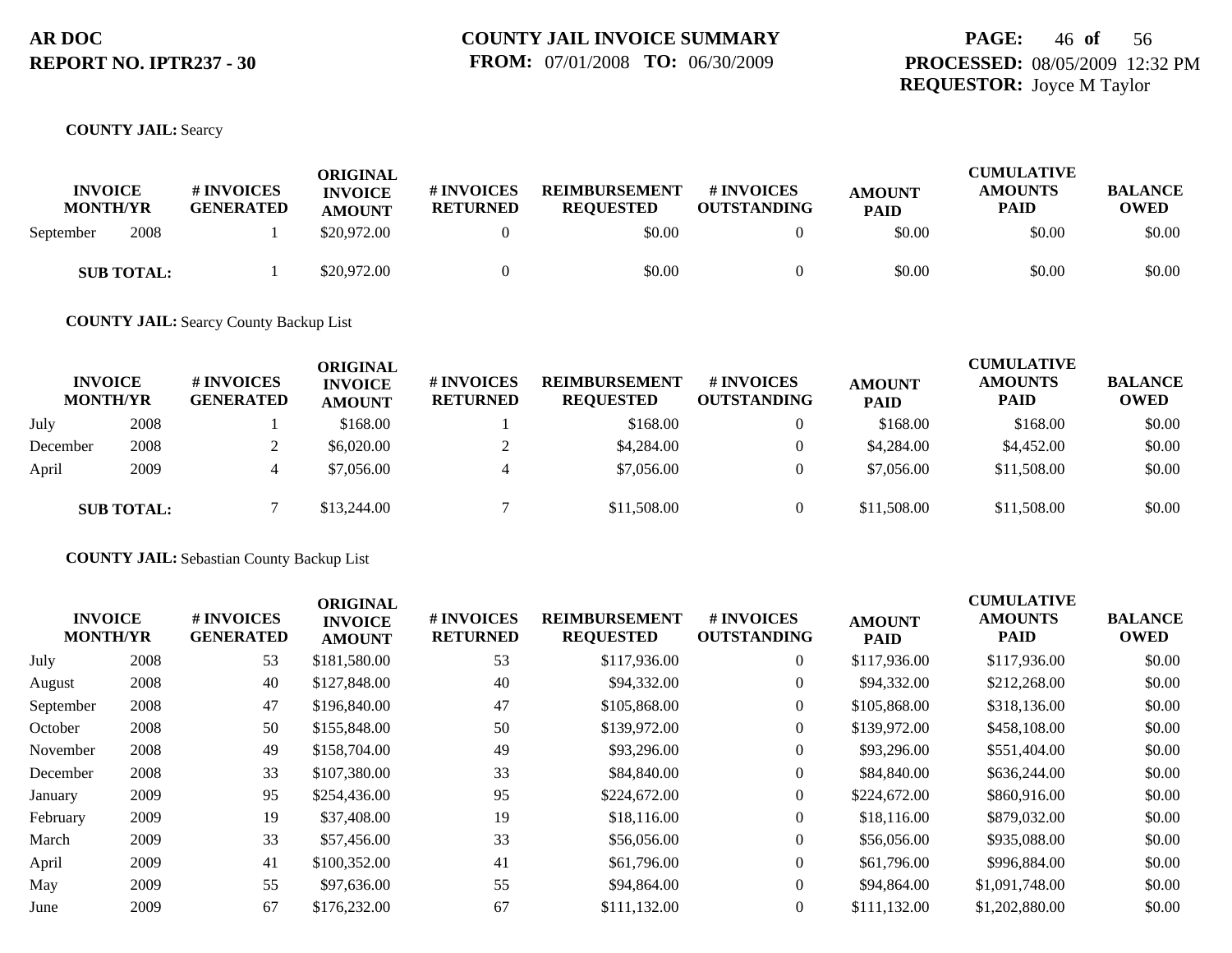#### **COUNTY JAIL:** Sebastian County Backup List

|                   |                  | ORIGINAL       |                 |                      |                    |                | <b>CUMULATIVE</b> |                |
|-------------------|------------------|----------------|-----------------|----------------------|--------------------|----------------|-------------------|----------------|
| <b>INVOICE</b>    | <b>#INVOICES</b> | <b>INVOICE</b> | # INVOICES      | <b>REIMBURSEMENT</b> | # INVOICES         | <b>AMOUNT</b>  | <b>AMOUNTS</b>    | <b>BALANCE</b> |
| <b>MONTH/YR</b>   | <b>GENERATED</b> | <b>AMOUNT</b>  | <b>RETURNED</b> | <b>REQUESTED</b>     | <b>OUTSTANDING</b> | <b>PAID</b>    | PAID              | OWED           |
| <b>SUB TOTAL:</b> | 582              | \$1,651,720.00 | 582             | \$1,202,880.00       |                    | \$1,202,880.00 | \$1,202,880.00    | \$0.00         |

#### **COUNTY JAIL:** Sevier County Backup List

|          | <b>INVOICE</b><br><b>MONTH/YR</b> | # INVOICES<br><b>GENERATED</b> | <b>ORIGINAL</b><br><b>INVOICE</b><br><b>AMOUNT</b> | # INVOICES<br><b>RETURNED</b> | <b>REIMBURSEMENT</b><br><b>REQUESTED</b> | # INVOICES<br><b>OUTSTANDING</b> | <b>AMOUNT</b><br><b>PAID</b> | <b>CUMULATIVE</b><br><b>AMOUNTS</b><br><b>PAID</b> | <b>BALANCE</b><br><b>OWED</b> |
|----------|-----------------------------------|--------------------------------|----------------------------------------------------|-------------------------------|------------------------------------------|----------------------------------|------------------------------|----------------------------------------------------|-------------------------------|
| July     | 2008                              |                                | \$15,148.00                                        |                               | \$11,788.00                              | $\overline{0}$                   | \$11,788.00                  | \$11,788.00                                        | \$0.00                        |
| August   | 2008                              | $\mathcal{L}$<br>∠             | \$1,708.00                                         |                               | \$1,708.00                               | $\overline{0}$                   | \$1,708.00                   | \$13,496.00                                        | \$0.00                        |
| October  | 2008                              | ◠<br>∠                         | \$616.00                                           |                               | \$616.00                                 | $\overline{0}$                   | \$616.00                     | \$14,112.00                                        | \$0.00                        |
| November | 2008                              |                                | \$16,912.00                                        |                               | \$16,912.00                              | $\overline{0}$                   | \$16,912.00                  | \$31,024.00                                        | \$0.00                        |
| January  | 2009                              | 8                              | \$26,320.00                                        | 8                             | \$26,320.00                              | $\overline{0}$                   | \$26,320.00                  | \$57,344.00                                        | \$0.00                        |
| March    | 2009                              |                                | \$20,104.00                                        |                               | \$19,684.00                              | $\overline{0}$                   | \$19,684.00                  | \$77,028.00                                        | \$0.00                        |
| April    | 2009                              |                                | \$560.00                                           |                               | \$560.00                                 | $\overline{0}$                   | \$560.00                     | \$77,588.00                                        | \$0.00                        |
| May      | 2009                              | 20                             | \$30,100.00                                        | 20                            | \$28,868.00                              | $\overline{0}$                   | \$28,868.00                  | \$106,456.00                                       | \$0.00                        |
|          | <b>SUB TOTAL:</b>                 | 52                             | \$111,468,00                                       | 52                            | \$106,456.00                             | $\overline{0}$                   | \$106,456.00                 | \$106,456.00                                       | \$0.00                        |

#### **COUNTY JAIL:** Sharp County Backup List

| <b>MONTH/YR</b> | <b>INVOICE</b> | # INVOICES<br><b>GENERATED</b> | <b>ORIGINAL</b><br><b>INVOICE</b><br><b>AMOUNT</b> | # INVOICES<br><b>RETURNED</b> | <b>REIMBURSEMENT</b><br><b>REQUESTED</b> | <b># INVOICES</b><br><b>OUTSTANDING</b> | <b>AMOUNT</b><br><b>PAID</b> | <b>CUMULATIVE</b><br><b>AMOUNTS</b><br><b>PAID</b> | <b>BALANCE</b><br><b>OWED</b> |
|-----------------|----------------|--------------------------------|----------------------------------------------------|-------------------------------|------------------------------------------|-----------------------------------------|------------------------------|----------------------------------------------------|-------------------------------|
| August          | 2008           |                                | \$112.00                                           |                               | \$112.00                                 |                                         | \$112.00                     | \$112.00                                           | \$0.00                        |
| November        | 2008           |                                | \$868.00                                           |                               | \$0.00                                   |                                         | \$0.00                       | \$112.00                                           | \$0.00                        |
| December        | 2008           |                                | \$16,744.00                                        |                               | \$16,660.00                              |                                         | \$16,660.00                  | \$16,772.00                                        | \$0.00                        |
| January         | 2009           |                                | \$756.00                                           |                               | \$0.00                                   |                                         | \$0.00                       | \$16,772.00                                        | \$0.00                        |
| February        | 2009           |                                | \$16,464.00                                        |                               | \$15,876.00                              |                                         | \$15,876.00                  | \$32,648.00                                        | \$0.00                        |
| April           | 2009           |                                | \$14,868.00                                        |                               | \$11,480.00                              |                                         | \$11,480.00                  | \$44,128,00                                        | \$0.00                        |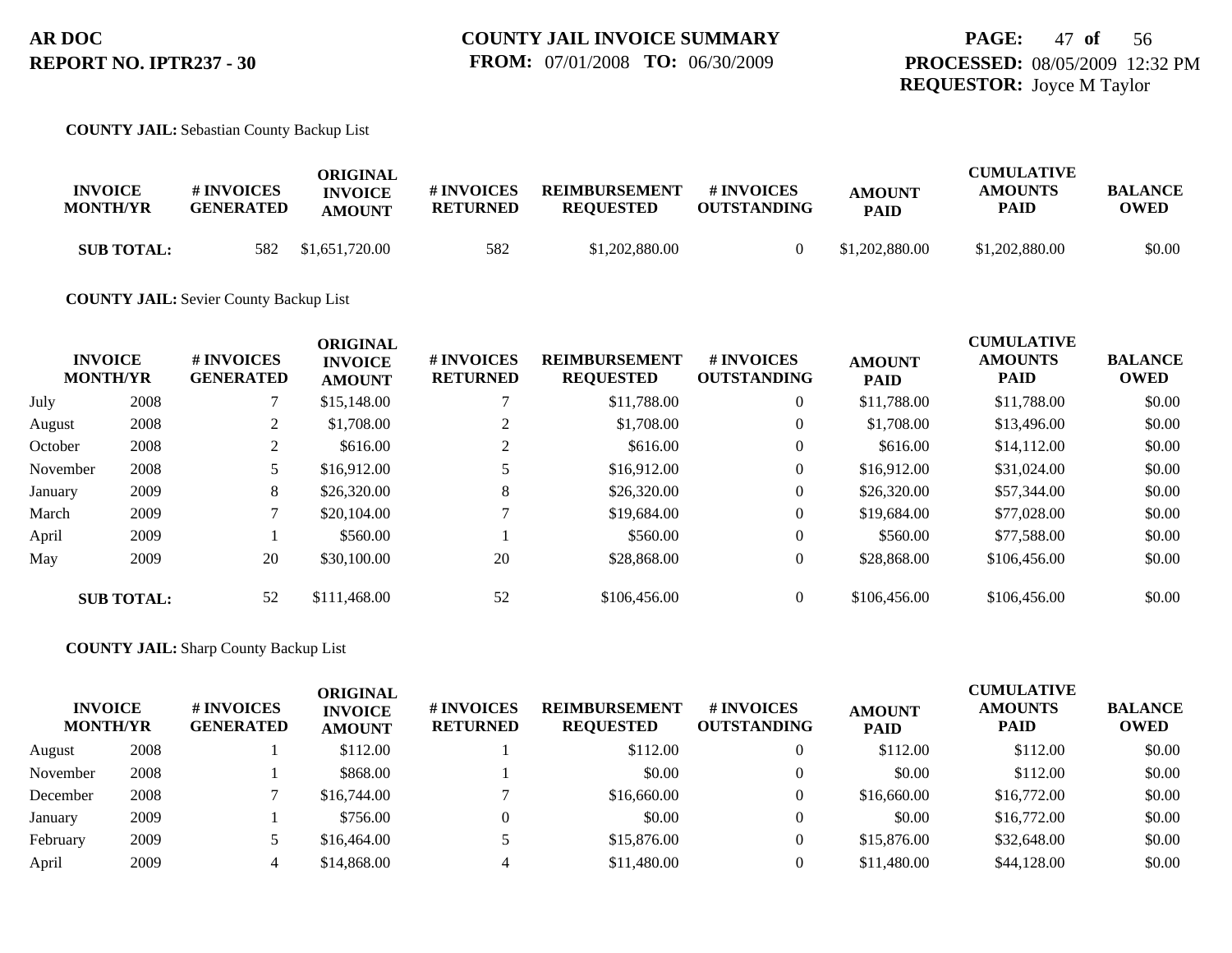#### **COUNTY JAIL:** Sharp County Backup List

| <b>INVOICE</b><br><b>MONTH/YR</b> | <b># INVOICES</b><br><b>GENERATED</b> | ORIGINAL<br><b>INVOICE</b><br><b>AMOUNT</b> | # INVOICES<br><b>RETURNED</b> | <b>REIMBURSEMENT</b><br><b>REOUESTED</b> | # INVOICES<br><b>OUTSTANDING</b> | <b>AMOUNT</b><br><b>PAID</b> | <b>CUMULATIVE</b><br><b>AMOUNTS</b><br><b>PAID</b> | <b>BALANCE</b><br><b>OWED</b> |
|-----------------------------------|---------------------------------------|---------------------------------------------|-------------------------------|------------------------------------------|----------------------------------|------------------------------|----------------------------------------------------|-------------------------------|
| <b>SUB TOTAL:</b>                 | 19                                    | \$49,812.00                                 | 18                            | \$44,128,00                              |                                  | \$44,128,00                  | \$44,128,00                                        | \$0.00                        |

#### **COUNTY JAIL:** Sheridan City Detention Center Backup

| <b>INVOICE</b><br><b>MONTH/YR</b> |                   | # INVOICES<br><b>GENERATED</b> | ORIGINAL<br><b>INVOICE</b><br><b>AMOUNT</b> | # INVOICES<br><b>RETURNED</b> | <b>REIMBURSEMENT</b><br><b>REQUESTED</b> | # INVOICES<br><b>OUTSTANDING</b> | <b>AMOUNT</b><br><b>PAID</b> | <b>CUMULATIVE</b><br><b>AMOUNTS</b><br><b>PAID</b> | <b>BALANCE</b><br><b>OWED</b> |
|-----------------------------------|-------------------|--------------------------------|---------------------------------------------|-------------------------------|------------------------------------------|----------------------------------|------------------------------|----------------------------------------------------|-------------------------------|
| August                            | 2008              |                                | \$28.00                                     |                               | \$28.00                                  | $\mathbf{0}$                     | \$28.00                      | \$28.00                                            | \$0.00                        |
| October                           | 2008              | h.                             | \$6,860.00                                  | <sub>0</sub>                  | \$6,860.00                               | $\theta$                         | \$6,860.00                   | \$6,888.00                                         | \$0.00                        |
| November                          | 2008              |                                | \$560.00                                    | ◠                             | \$560.00                                 | $\mathbf{0}$                     | \$560.00                     | \$7,448.00                                         | \$0.00                        |
| February                          | 2009              |                                | \$448.00                                    |                               | \$0.00                                   | $\mathbf{0}$                     | \$0.00                       | \$7,448.00                                         | \$0.00                        |
|                                   | <b>SUB TOTAL:</b> | 10                             | \$7,896.00                                  | 10                            | \$7,448.00                               | $\overline{0}$                   | \$7,448.00                   | \$7,448.00                                         | \$0.00                        |

#### **COUNTY JAIL:** Special Program Unit

|          | <b>INVOICE</b><br><b>MONTH/YR</b> | # INVOICES<br><b>GENERATED</b> | <b>ORIGINAL</b><br><b>INVOICE</b><br><b>AMOUNT</b> | # INVOICES<br><b>RETURNED</b> | <b>REIMBURSEMENT</b><br><b>REQUESTED</b> | <b>#INVOICES</b><br><b>OUTSTANDING</b> | <b>AMOUNT</b><br><b>PAID</b> | <b>CUMULATIVE</b><br><b>AMOUNTS</b><br><b>PAID</b> | <b>BALANCE</b><br><b>OWED</b> |
|----------|-----------------------------------|--------------------------------|----------------------------------------------------|-------------------------------|------------------------------------------|----------------------------------------|------------------------------|----------------------------------------------------|-------------------------------|
| February | 2009                              |                                | \$4,676.00                                         |                               | \$0.00                                   |                                        | \$0.00                       | \$0.00                                             | \$0.00                        |
| June     | 2009                              |                                | \$21,532.00                                        |                               | \$0.00                                   |                                        | \$0.00                       | \$0.00                                             | \$0.00                        |
|          | <b>SUB TOTAL:</b>                 |                                | \$26,208.00                                        |                               | \$0.00                                   |                                        | \$0.00                       | \$0.00                                             | \$0.00                        |

#### **COUNTY JAIL:** St Francis County Backup List

|        | <b>INVOICE</b><br><b>MONTH/YR</b> | # INVOICES<br><b>GENERATED</b> | ORIGINAL<br><b>INVOICE</b><br><b>AMOUNT</b> | # INVOICES<br><b>RETURNED</b> | <b>REIMBURSEMENT</b><br><b>REOUESTED</b> | <b>#INVOICES</b><br><b>OUTSTANDING</b> | <b>AMOUNT</b><br><b>PAID</b> | <b>CUMULATIVE</b><br><b>AMOUNTS</b><br>PAID | <b>BALANCE</b><br><b>OWED</b> |
|--------|-----------------------------------|--------------------------------|---------------------------------------------|-------------------------------|------------------------------------------|----------------------------------------|------------------------------|---------------------------------------------|-------------------------------|
| July   | 2008                              |                                | \$14,196.00                                 |                               | \$13,160.00                              |                                        | \$13,160.00                  | \$13,160.00                                 | \$0.00                        |
| August | 2008                              |                                | \$1.092.00                                  |                               | \$1,092.00                               |                                        | \$1.092.00                   | \$14,252.00                                 | \$0.00                        |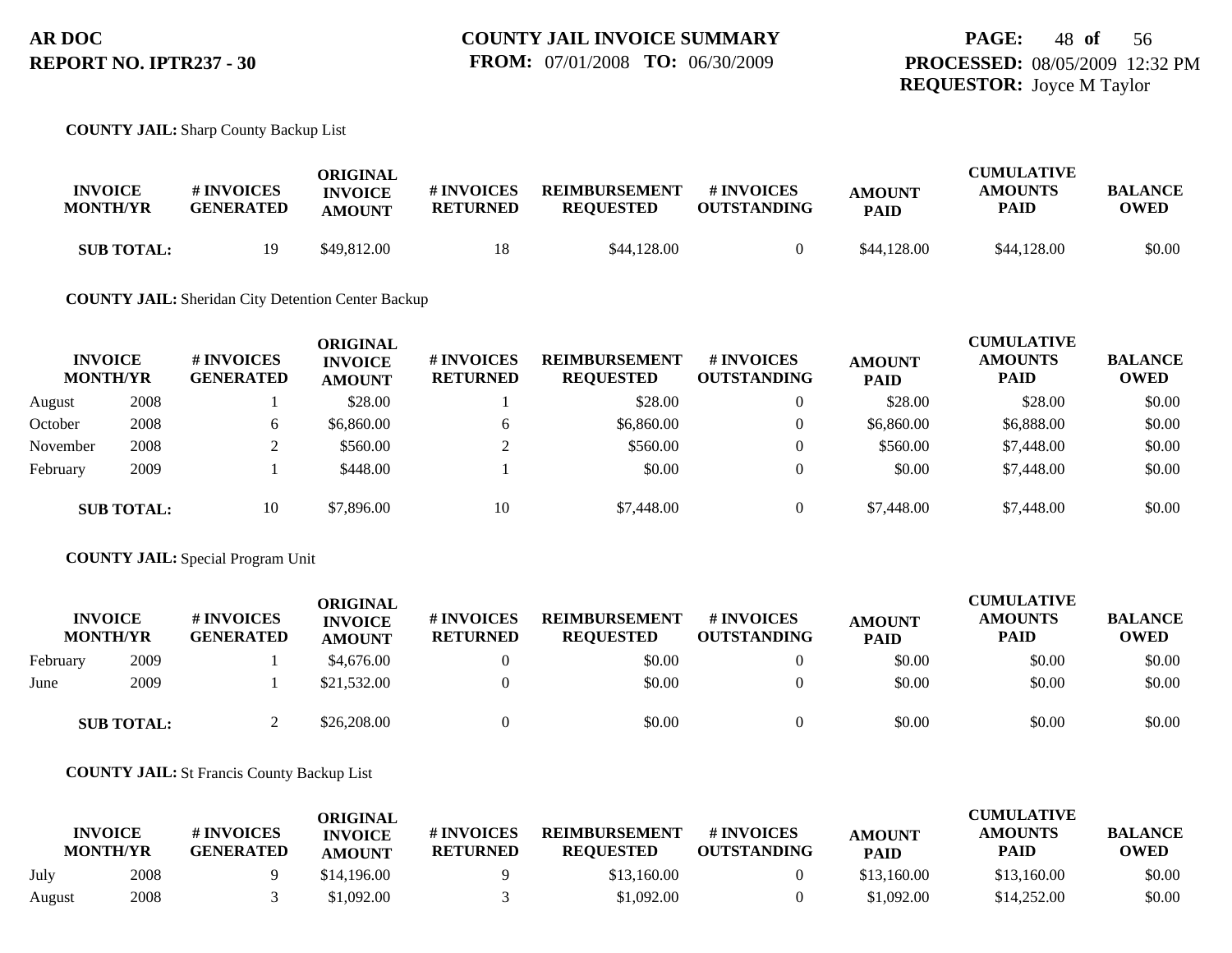### **COUNTY JAIL INVOICE SUMMARY FROM:** 07/01/2008 **TO:** 06/30/2009

## **PAGE:** 49 **of** 56 **PROCESSED:** 08/05/2009 12:32 PM **REQUESTOR:** Joyce M Taylor

#### **COUNTY JAIL:** St Francis County Backup List

|           | <b>INVOICE</b><br><b>MONTH/YR</b> | # INVOICES<br><b>GENERATED</b> | <b>ORIGINAL</b><br><b>INVOICE</b><br><b>AMOUNT</b> | # INVOICES<br><b>RETURNED</b> | <b>REIMBURSEMENT</b><br><b>REQUESTED</b> | <b>#INVOICES</b><br><b>OUTSTANDING</b> | <b>AMOUNT</b><br><b>PAID</b> | <b>CUMULATIVE</b><br><b>AMOUNTS</b><br><b>PAID</b> | <b>BALANCE</b><br><b>OWED</b> |
|-----------|-----------------------------------|--------------------------------|----------------------------------------------------|-------------------------------|------------------------------------------|----------------------------------------|------------------------------|----------------------------------------------------|-------------------------------|
| September | 2008                              |                                | \$280.00                                           |                               | \$280.00                                 | $\overline{0}$                         | \$280.00                     | \$14,532.00                                        | \$0.00                        |
| October   | 2008                              | 10                             | \$21,980.00                                        | 10                            | \$21,924.00                              | $\overline{0}$                         | \$21,924.00                  | \$36,456.00                                        | \$0.00                        |
| November  | 2008                              | 2                              | \$5,320.00                                         | 2                             | \$5,320.00                               | $\overline{0}$                         | \$5,320.00                   | \$41,776.00                                        | \$0.00                        |
| December  | 2008                              | 2                              | \$560.00                                           | 2                             | \$560.00                                 | $\boldsymbol{0}$                       | \$560.00                     | \$42,336.00                                        | \$0.00                        |
| January   | 2009                              | 2                              | \$644.00                                           | $\bigcap$                     | \$644.00                                 | $\overline{0}$                         | \$644.00                     | \$42,980.00                                        | \$0.00                        |
| February  | 2009                              | 6                              | \$19,348.00                                        | 6                             | \$19,348.00                              | $\overline{0}$                         | \$19,348.00                  | \$62,328.00                                        | \$0.00                        |
| March     | 2009                              | 4                              | \$8,988.00                                         | 4                             | \$8,988.00                               | $\overline{0}$                         | \$8,988.00                   | \$71,316.00                                        | \$0.00                        |
| April     | 2009                              | 11                             | \$12,432.00                                        | 11                            | \$12,432.00                              | $\overline{0}$                         | \$12,432.00                  | \$83,748.00                                        | \$0.00                        |
| June      | 2009                              | 2                              | \$1,260.00                                         | 2                             | \$1,260.00                               | $\boldsymbol{0}$                       | \$1,260.00                   | \$85,008.00                                        | \$0.00                        |
|           | <b>SUB TOTAL:</b>                 | 52                             | \$86,100.00                                        | 52                            | \$85,008.00                              | $\overline{0}$                         | \$85,008.00                  | \$85,008.00                                        | \$0.00                        |

**COUNTY JAIL:** Stone County Backup List

|           | <b>INVOICE</b><br><b>MONTH/YR</b> | # INVOICES<br><b>GENERATED</b> | <b>ORIGINAL</b><br><b>INVOICE</b><br><b>AMOUNT</b> | # INVOICES<br><b>RETURNED</b> | <b>REIMBURSEMENT</b><br><b>REQUESTED</b> | <b>#INVOICES</b><br><b>OUTSTANDING</b> | <b>AMOUNT</b><br><b>PAID</b> | <b>CUMULATIVE</b><br><b>AMOUNTS</b><br><b>PAID</b> | <b>BALANCE</b><br><b>OWED</b> |
|-----------|-----------------------------------|--------------------------------|----------------------------------------------------|-------------------------------|------------------------------------------|----------------------------------------|------------------------------|----------------------------------------------------|-------------------------------|
| July      | 2008                              |                                | \$140.00                                           |                               | \$140.00                                 | $\overline{0}$                         | \$140.00                     | \$140.00                                           | \$0.00                        |
| September | 2008                              |                                | \$1,204.00                                         |                               | \$1,204.00                               | $\theta$                               | \$1,204.00                   | \$1,344.00                                         | \$0.00                        |
| October   | 2008                              |                                | \$4,032.00                                         |                               | \$4,032.00                               | $\theta$                               | \$4,032.00                   | \$5,376.00                                         | \$0.00                        |
| November  | 2008                              | 2                              | \$2,408.00                                         |                               | \$2,408.00                               | $\theta$                               | \$2,408.00                   | \$7,784.00                                         | \$0.00                        |
| December  | 2008                              | 3                              | \$3,808.00                                         | 3                             | \$3,808.00                               | $\theta$                               | \$3,808.00                   | \$11,592.00                                        | \$0.00                        |
| February  | 2009                              | 2                              | \$1,344.00                                         | 2                             | \$1,344.00                               | $\theta$                               | \$1,344.00                   | \$12,936.00                                        | \$0.00                        |
| March     | 2009                              |                                | \$28.00                                            |                               | \$28.00                                  | $\theta$                               | \$28.00                      | \$12,964.00                                        | \$0.00                        |
| April     | 2009                              |                                | \$12,796.00                                        |                               | \$12,796.00                              | $\overline{0}$                         | \$12,796.00                  | \$25,760.00                                        | \$0.00                        |
| May       | 2009                              | 2                              | \$644.00                                           | 2                             | \$644.00                                 | $\theta$                               | \$644.00                     | \$26,404.00                                        | \$0.00                        |
|           | <b>SUB TOTAL:</b>                 | 21                             | \$26,404.00                                        | 21                            | \$26,404.00                              | $\overline{0}$                         | \$26,404.00                  | \$26,404.00                                        | \$0.00                        |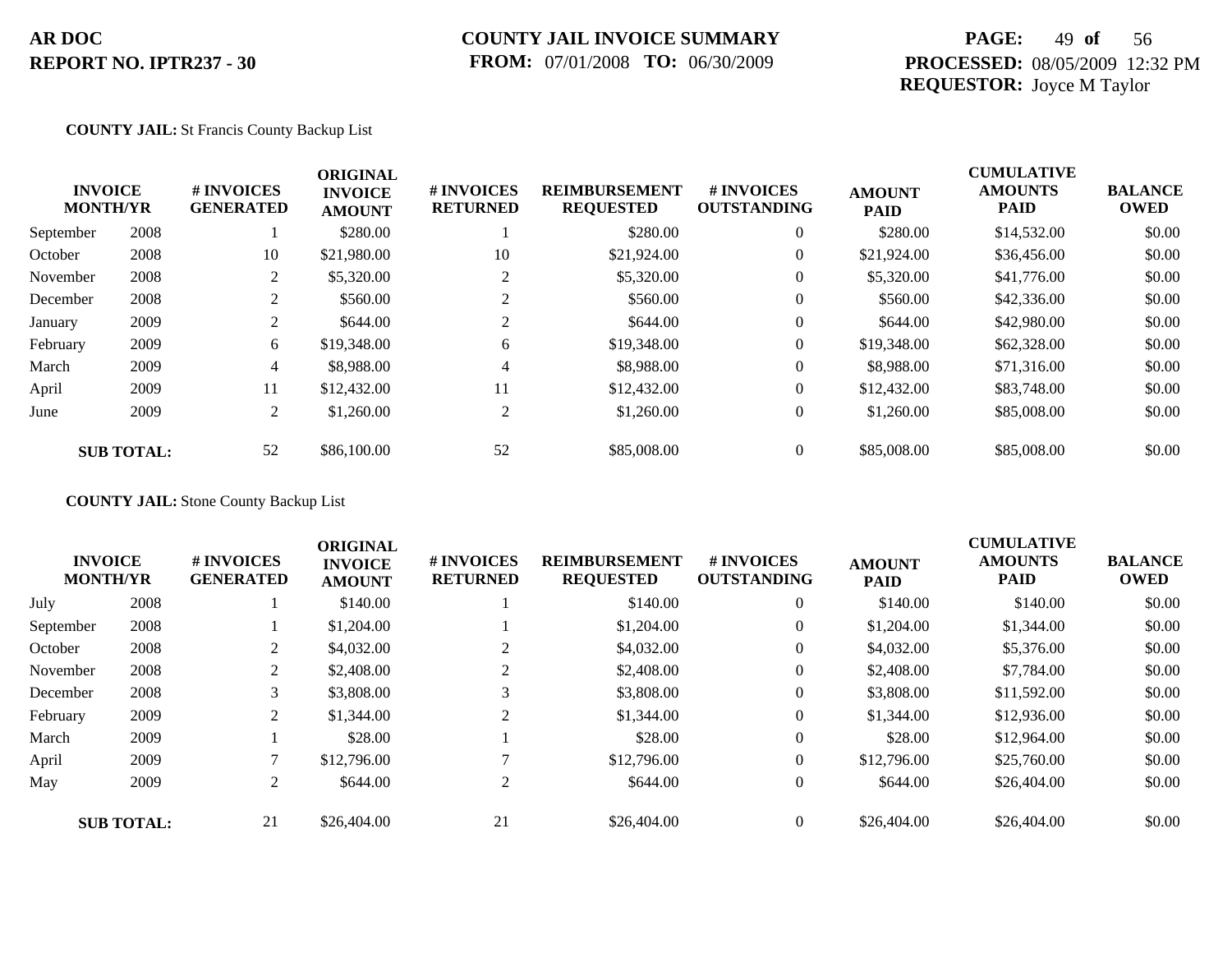## **PAGE:** 50 **of** 56 **PROCESSED:** 08/05/2009 12:32 PM **REQUESTOR:** Joyce M Taylor

**COUNTY JAIL:** Tucker - Construct

| <b>INVOICE</b><br><b>MONTH/YR</b> | # INVOICES<br><b>GENERATED</b> | <b>ORIGINAL</b><br><b>INVOICE</b><br><b>AMOUNT</b> | # INVOICES<br><b>RETURNED</b> | <b>REIMBURSEMENT</b><br><b>REQUESTED</b> | # INVOICES<br><b>OUTSTANDING</b> | <b>AMOUNT</b><br><b>PAID</b> | <b>CUMULATIVE</b><br><b>AMOUNTS</b><br>PAID | <b>BALANCE</b><br>OWED |
|-----------------------------------|--------------------------------|----------------------------------------------------|-------------------------------|------------------------------------------|----------------------------------|------------------------------|---------------------------------------------|------------------------|
| 2009<br>January                   |                                | \$5,320.00                                         |                               | \$0.00                                   |                                  | \$0.00                       | \$0.00                                      | \$0.00                 |
| <b>SUB TOTAL:</b>                 |                                | \$5,320.00                                         |                               | \$0.00                                   |                                  | \$0.00                       | \$0.00                                      | \$0.00                 |

**COUNTY JAIL:** Tucker Therap. Com.

|          | <b>INVOICE</b><br><b>MONTH/YR</b> | <b># INVOICES</b><br><b>GENERATED</b> | <b>ORIGINAL</b><br><b>INVOICE</b><br><b>AMOUNT</b> | <b># INVOICES</b><br><b>RETURNED</b> | <b>REIMBURSEMENT</b><br><b>REOUESTED</b> | <b>#INVOICES</b><br><b>OUTSTANDING</b> | <b>AMOUNT</b><br><b>PAID</b> | <b>CUMULATIVE</b><br><b>AMOUNTS</b><br><b>PAID</b> | <b>BALANCE</b><br><b>OWED</b> |
|----------|-----------------------------------|---------------------------------------|----------------------------------------------------|--------------------------------------|------------------------------------------|----------------------------------------|------------------------------|----------------------------------------------------|-------------------------------|
| January  | 2009                              |                                       | \$7,756.00                                         |                                      | \$0.00                                   |                                        | \$0.00                       | \$0.00                                             | \$0.00                        |
| February | 2009                              |                                       | \$25,144.00                                        |                                      | \$0.00                                   |                                        | \$0.00                       | \$0.00                                             | \$0.00                        |
|          | <b>SUB TOTAL:</b>                 |                                       | \$32,900.00                                        |                                      | \$0.00                                   |                                        | \$0.00                       | \$0.00                                             | \$0.00                        |

**COUNTY JAIL:** Tucker Unit

| <b>INVOICE</b><br><b>MONTH/YR</b> |                   | # INVOICES<br><b>GENERATED</b> | <b>ORIGINAL</b><br><b>INVOICE</b><br><b>AMOUNT</b> | <b>#INVOICES</b><br><b>RETURNED</b> | <b>REIMBURSEMENT</b><br><b>REQUESTED</b> | <b>#INVOICES</b><br><b>OUTSTANDING</b> | <b>AMOUNT</b><br><b>PAID</b> | <b>CUMULATIVE</b><br><b>AMOUNTS</b><br><b>PAID</b> | <b>BALANCE</b><br><b>OWED</b> |
|-----------------------------------|-------------------|--------------------------------|----------------------------------------------------|-------------------------------------|------------------------------------------|----------------------------------------|------------------------------|----------------------------------------------------|-------------------------------|
| December                          | 2008              |                                | \$6,664.00                                         | $\overline{0}$                      | \$0.00                                   |                                        | \$0.00                       | \$0.00                                             | \$0.00                        |
| January                           | 2009              |                                | \$79,576.00                                        |                                     | \$0.00                                   |                                        | \$0.00                       | \$0.00                                             | \$0.00                        |
| February                          | 2009              |                                | \$38,808.00                                        |                                     | \$0.00                                   |                                        | \$0.00                       | \$0.00                                             | \$0.00                        |
| May                               | 2009              |                                | \$13,804.00                                        |                                     | \$0.00                                   |                                        | \$0.00                       | \$0.00                                             | \$0.00                        |
|                                   | <b>SUB TOTAL:</b> |                                | \$138,852.00                                       |                                     | \$0.00                                   |                                        | \$0.00                       | \$0.00                                             | \$0.00                        |

**COUNTY JAIL:** Union County Backup List

|      |                                   |                                | ORIGINAL                        |                               |                                          |                                  |                              | <b>CUMULATIVE</b>      |                        |
|------|-----------------------------------|--------------------------------|---------------------------------|-------------------------------|------------------------------------------|----------------------------------|------------------------------|------------------------|------------------------|
|      | <b>INVOICE</b><br><b>MONTH/YR</b> | # INVOICES<br><b>GENERATED</b> | <b>INVOICE</b><br><b>AMOUNT</b> | # INVOICES<br><b>RETURNED</b> | <b>REIMBURSEMENT</b><br><b>REQUESTED</b> | # INVOICES<br><b>OUTSTANDING</b> | <b>AMOUNT</b><br><b>PAID</b> | <b>AMOUNTS</b><br>PAID | <b>BALANCE</b><br>OWED |
| Julv | 2008                              | ∠∠                             | \$50,624.00                     | 22<br>∠∠                      | \$50.624.00                              |                                  | \$50,624.00                  | \$50,624.00            | \$0.00                 |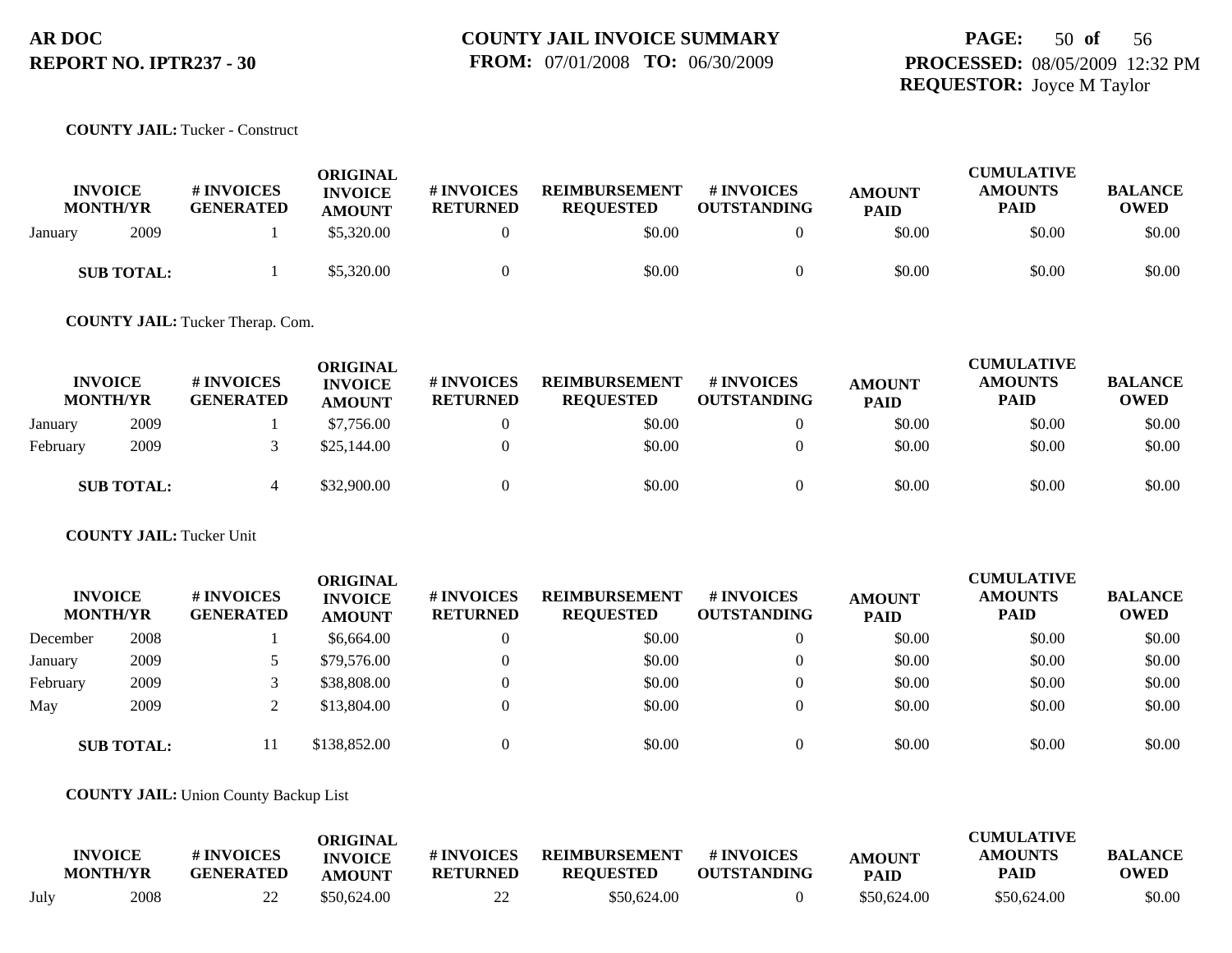### **COUNTY JAIL INVOICE SUMMARY FROM:** 07/01/2008 **TO:** 06/30/2009

## **PAGE:** 51 **of** 56 **PROCESSED:** 08/05/2009 12:32 PM **REQUESTOR:** Joyce M Taylor

#### **COUNTY JAIL:** Union County Backup List

|           |                                   |                                | <b>ORIGINAL</b>                 |                               |                                          |                                  |                              | <b>CUMULATIVE</b>             |                               |
|-----------|-----------------------------------|--------------------------------|---------------------------------|-------------------------------|------------------------------------------|----------------------------------|------------------------------|-------------------------------|-------------------------------|
|           | <b>INVOICE</b><br><b>MONTH/YR</b> | # INVOICES<br><b>GENERATED</b> | <b>INVOICE</b><br><b>AMOUNT</b> | # INVOICES<br><b>RETURNED</b> | <b>REIMBURSEMENT</b><br><b>REQUESTED</b> | # INVOICES<br><b>OUTSTANDING</b> | <b>AMOUNT</b><br><b>PAID</b> | <b>AMOUNTS</b><br><b>PAID</b> | <b>BALANCE</b><br><b>OWED</b> |
| August    | 2008                              | 18                             | \$41,804.00                     | 18                            | \$36,652.00                              | $\overline{0}$                   | \$36,652.00                  | \$87,276.00                   | \$0.00                        |
| September | 2008                              | 6                              | \$8,820.00                      | 6                             | \$8,820.00                               | $\overline{0}$                   | \$8,820.00                   | \$96,096.00                   | \$0.00                        |
| October   | 2008                              | 26                             | \$44,548.00                     | 26                            | \$44,548.00                              | $\overline{0}$                   | \$44,548.00                  | \$140,644.00                  | \$0.00                        |
| November  | 2008                              | 11                             | \$26,404.00                     | 11                            | \$26,404.00                              | $\overline{0}$                   | \$26,404.00                  | \$167,048.00                  | \$0.00                        |
| December  | 2008                              | $\overline{4}$                 | \$924.00                        | 4                             | \$924.00                                 | $\overline{0}$                   | \$924.00                     | \$167,972.00                  | \$0.00                        |
| January   | 2009                              | 13                             | \$98,532.00                     | 13                            | \$39,928.00                              | $\overline{0}$                   | \$39,928.00                  | \$207,900.00                  | \$0.00                        |
| February  | 2009                              | 9                              | \$17,164.00                     | 9                             | \$17,164.00                              | $\overline{0}$                   | \$17,164.00                  | \$225,064.00                  | \$0.00                        |
| March     | 2009                              | 13                             | \$27,692.00                     | 13                            | \$23,576.00                              | $\overline{0}$                   | \$23,576.00                  | \$248,640.00                  | \$0.00                        |
| April     | 2009                              | 18                             | \$37,884.00                     | 18                            | \$32,032.00                              | $\overline{0}$                   | \$32,032.00                  | \$280,672.00                  | \$0.00                        |
| May       | 2009                              | 13                             | \$40,404.00                     | 13                            | \$26,684.00                              | $\overline{0}$                   | \$26,684.00                  | \$307,356.00                  | \$0.00                        |
| June      | 2009                              | 11                             | \$26,376.00                     | 11                            | \$23,408.00                              | $\overline{0}$                   | \$23,408.00                  | \$330,764.00                  | \$0.00                        |
|           | <b>SUB TOTAL:</b>                 | 164                            | \$421,176.00                    | 164                           | \$330,764.00                             | $\overline{0}$                   | \$330,764.00                 | \$330,764.00                  | \$0.00                        |

### **COUNTY JAIL:** Van Buren County Backup List

|          | <b>INVOICE</b><br><b>MONTH/YR</b> | # INVOICES<br><b>GENERATED</b> | <b>ORIGINAL</b><br><b>INVOICE</b><br><b>AMOUNT</b> | # INVOICES<br><b>RETURNED</b> | <b>REIMBURSEMENT</b><br><b>REQUESTED</b> | # INVOICES<br><b>OUTSTANDING</b> | <b>AMOUNT</b><br><b>PAID</b> | <b>CUMULATIVE</b><br><b>AMOUNTS</b><br><b>PAID</b> | <b>BALANCE</b><br><b>OWED</b> |
|----------|-----------------------------------|--------------------------------|----------------------------------------------------|-------------------------------|------------------------------------------|----------------------------------|------------------------------|----------------------------------------------------|-------------------------------|
| July     | 2008                              | 2                              | \$2,296.00                                         | 2                             | \$56.00                                  | $\Omega$                         | \$56.00                      | \$56.00                                            | \$0.00                        |
| October  | 2008                              |                                | \$3,080.00                                         | 3                             | \$3,080.00                               | $\theta$                         | \$3,080.00                   | \$3,136.00                                         | \$0.00                        |
| December | 2008                              | 4                              | \$4,256.00                                         | $\overline{4}$                | \$4,004.00                               | $\overline{0}$                   | \$4,004.00                   | \$7,140.00                                         | \$0.00                        |
| January  | 2009                              |                                | \$1,372.00                                         |                               | \$0.00                                   | $\theta$                         | \$0.00                       | \$7,140.00                                         | \$0.00                        |
| February | 2009                              |                                | \$5,460.00                                         | 3                             | \$5,460.00                               | $\theta$                         | \$5,460.00                   | \$12,600.00                                        | \$0.00                        |
| March    | 2009                              | 2                              | \$168.00                                           | 2                             | \$168.00                                 | $\theta$                         | \$168.00                     | \$12,768.00                                        | \$0.00                        |
| April    | 2009                              | 6                              | \$37,016.00                                        | 6                             | \$10,332.00                              | $\theta$                         | \$10,332.00                  | \$23,100.00                                        | \$0.00                        |
| May      | 2009                              |                                | \$8,372.00                                         | 5                             | \$8,008.00                               | $\theta$                         | \$8,008.00                   | \$31,108.00                                        | \$0.00                        |
| June     | 2009                              | 2                              | \$4,032.00                                         | 2                             | \$4,032.00                               | $\theta$                         | \$4,032.00                   | \$35,140.00                                        | \$0.00                        |
|          | <b>SUB TOTAL:</b>                 | 28                             | \$66,052.00                                        | 28                            | \$35,140.00                              | $\Omega$                         | \$35,140.00                  | \$35,140.00                                        | \$0.00                        |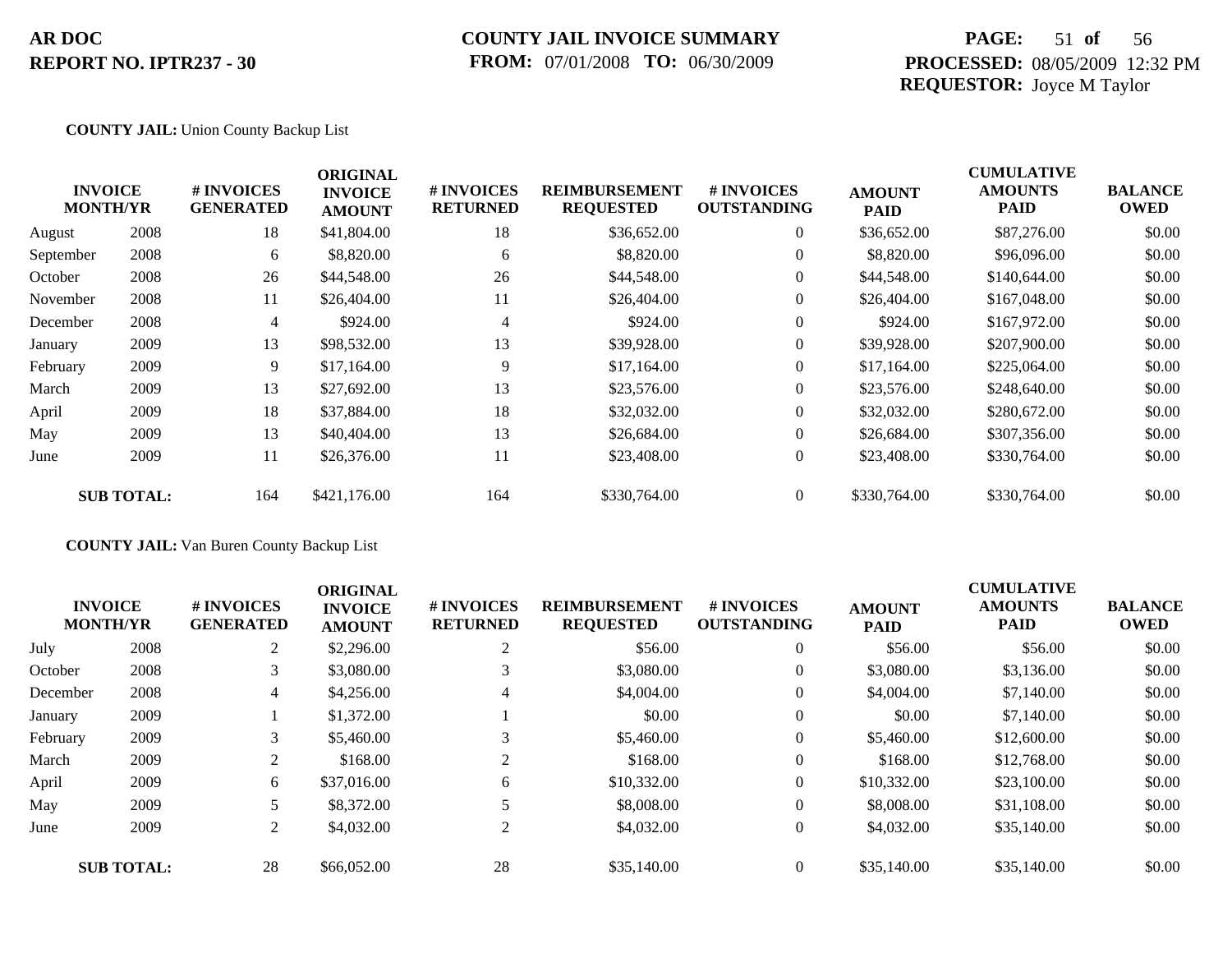## **PAGE:** 52 **of** 56 **PROCESSED:** 08/05/2009 12:32 PM **REQUESTOR:** Joyce M Taylor

#### **COUNTY JAIL:** Varner Super Max

| <b>INVOICE</b> | <b>MONTH/YR</b>   | <b># INVOICES</b><br><b>GENERATED</b> | <b>ORIGINAL</b><br><b>INVOICE</b><br><b>AMOUNT</b> | # INVOICES<br><b>RETURNED</b> | <b>REIMBURSEMENT</b><br><b>REOUESTED</b> | # INVOICES<br><b>OUTSTANDING</b> | <b>AMOUNT</b><br><b>PAID</b> | <b>CUMULATIVE</b><br><b>AMOUNTS</b><br>PAID | <b>BALANCE</b><br><b>OWED</b> |
|----------------|-------------------|---------------------------------------|----------------------------------------------------|-------------------------------|------------------------------------------|----------------------------------|------------------------------|---------------------------------------------|-------------------------------|
| January        | 2009              |                                       | \$30,100.00                                        |                               | \$0.00                                   | $\Omega$                         | \$0.00                       | \$0.00                                      | \$0.00                        |
| February       | 2009              |                                       | \$1,736.00                                         |                               | \$0.00                                   | $\theta$                         | \$0.00                       | \$0.00                                      | \$0.00                        |
|                | <b>SUB TOTAL:</b> |                                       | \$31,836.00                                        |                               | \$0.00                                   | 0                                | \$0.00                       | \$0.00                                      | \$0.00                        |

**COUNTY JAIL:** Varner Unit

| <b>INVOICE</b><br><b>MONTH/YR</b> |                   | # INVOICES<br><b>GENERATED</b> | ORIGINAL<br><b>INVOICE</b><br><b>AMOUNT</b> | # INVOICES<br><b>RETURNED</b> | <b>REIMBURSEMENT</b><br><b>REQUESTED</b> | # INVOICES<br><b>OUTSTANDING</b> | <b>AMOUNT</b><br><b>PAID</b> | <b>CUMULATIVE</b><br><b>AMOUNTS</b><br><b>PAID</b> | <b>BALANCE</b><br><b>OWED</b> |
|-----------------------------------|-------------------|--------------------------------|---------------------------------------------|-------------------------------|------------------------------------------|----------------------------------|------------------------------|----------------------------------------------------|-------------------------------|
| December                          | 2008              |                                | \$9,324.00                                  | 0                             | \$0.00                                   | $\theta$                         | \$0.00                       | \$0.00                                             | \$0.00                        |
| January                           | 2009              |                                | \$121,688.00                                | $\Omega$                      | \$0.00                                   | $\theta$                         | \$0.00                       | \$0.00                                             | \$0.00                        |
| February                          | 2009              | 10                             | \$81,032.00                                 |                               | \$0.00                                   | $\theta$                         | \$0.00                       | \$0.00                                             | \$0.00                        |
| May                               | 2009              |                                | \$6,888.00                                  | $\Omega$                      | \$0.00                                   | $\theta$                         | \$0.00                       | \$0.00                                             | \$0.00                        |
|                                   | <b>SUB TOTAL:</b> | 25                             | \$218,932.00                                |                               | \$0.00                                   | $\Omega$                         | \$0.00                       | \$0.00                                             | \$0.00                        |

**COUNTY JAIL:** Washington County Backup List

| <b>INVOICE</b><br><b>MONTH/YR</b> | # INVOICES<br><b>GENERATED</b> | <b>ORIGINAL</b><br><b>INVOICE</b><br><b>AMOUNT</b> | # INVOICES<br><b>RETURNED</b> | <b>REIMBURSEMENT</b><br><b>REQUESTED</b> | # INVOICES<br><b>OUTSTANDING</b> | <b>AMOUNT</b><br><b>PAID</b> | <b>CUMULATIVE</b><br><b>AMOUNTS</b><br><b>PAID</b> | <b>BALANCE</b><br><b>OWED</b> |
|-----------------------------------|--------------------------------|----------------------------------------------------|-------------------------------|------------------------------------------|----------------------------------|------------------------------|----------------------------------------------------|-------------------------------|
| 2008                              | 52                             | \$177,884.00                                       | 52                            | \$129,984.00                             | $\theta$                         | \$129,984.00                 | \$129,984.00                                       | \$0.00                        |
| 2008                              | 63                             | \$187,348.00                                       | 63                            | \$137,844.00                             | $\theta$                         | \$137,844.00                 | \$267,828.00                                       | \$0.00                        |
| 2008                              | 35                             | \$91,392.00                                        | 35                            | \$87,696.00                              | $\theta$                         | \$87,696.00                  | \$355,524.00                                       | \$0.00                        |
| 2008                              | 49                             | \$116,312.00                                       | 49                            | \$102,676.00                             | $\theta$                         | \$102,676.00                 | \$458,200.00                                       | \$0.00                        |
| 2008                              | 42                             | \$93,912.00                                        | 42                            | \$81,004.00                              | $\theta$                         | \$81,004.00                  | \$539,204.00                                       | \$0.00                        |
| 2008                              | 27                             | \$83,832.00                                        | 27                            | \$79,548.00                              | $\overline{0}$                   | \$79,548.00                  | \$618,752.00                                       | \$0.00                        |
| 2009                              | 57                             | \$161,672.00                                       | 57                            | \$144,312.00                             | $\theta$                         | \$144,312.00                 | \$763,064.00                                       | \$0.00                        |
| 2009                              | 47                             | \$138,628.00                                       | 47                            | \$118,216.00                             | $\theta$                         | \$118,216.00                 | \$881,280.00                                       | \$0.00                        |
| 2009                              | 12                             | \$30,828.00                                        | 12                            | \$13,888.00                              | $\overline{0}$                   | \$13,888.00                  | \$895,168.00                                       | \$0.00                        |
| 2009                              | 90                             | \$367,696.00                                       | 90                            | \$256,900.00                             | $\theta$                         | \$256,900.00                 | \$1,152,068.00                                     | \$0.00                        |
|                                   |                                |                                                    |                               |                                          |                                  |                              |                                                    |                               |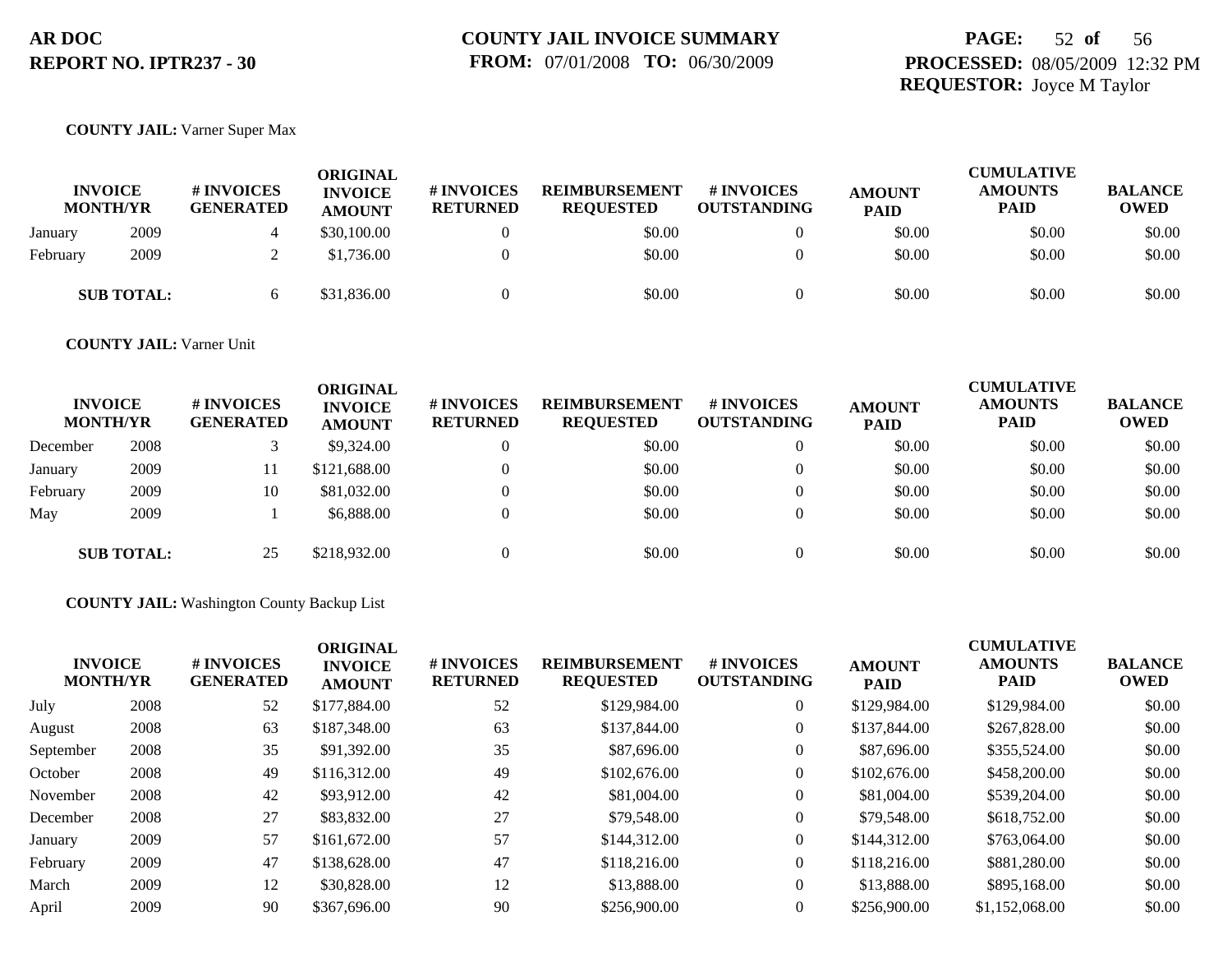#### **COUNTY JAIL:** Washington County Backup List

|      | <b>INVOICE</b><br><b>MONTH/YR</b> | <b># INVOICES</b><br><b>GENERATED</b> | <b>ORIGINAL</b><br><b>INVOICE</b><br><b>AMOUNT</b> | <b>#INVOICES</b><br><b>RETURNED</b> | <b>REIMBURSEMENT</b><br><b>REQUESTED</b> | # INVOICES<br><b>OUTSTANDING</b> | <b>AMOUNT</b><br><b>PAID</b> | <b>CUMULATIVE</b><br><b>AMOUNTS</b><br><b>PAID</b> | <b>BALANCE</b><br>OWED |
|------|-----------------------------------|---------------------------------------|----------------------------------------------------|-------------------------------------|------------------------------------------|----------------------------------|------------------------------|----------------------------------------------------|------------------------|
| May  | 2009                              | 61                                    | \$159,796.00                                       | 61                                  | \$139,244.00                             |                                  | \$139,244.00                 | \$1,291,312.00                                     | \$0.00                 |
| June | 2009                              | 29                                    | \$86,352.00                                        | 29                                  | \$45,080.00                              |                                  | \$45,080.00                  | \$1,336,392.00                                     | \$0.00                 |
|      | <b>SUB TOTAL:</b>                 | 564                                   | \$1,695,652.00                                     | 564                                 | \$1,336,392.00                           |                                  | \$1,336,392.00               | \$1,336,392.00                                     | \$0.00                 |

**COUNTY JAIL:** West Memphis

| <b>INVOICE</b><br><b>MONTH/YR</b> | # INVOICES<br><b>GENERATED</b> | ORIGINAL<br><b>INVOICE</b><br><b>AMOUNT</b> | <b>#INVOICES</b><br><b>RETURNED</b> | <b>REIMBURSEMENT</b><br><b>REQUESTED</b> | # INVOICES<br><b>OUTSTANDING</b> | <b>AMOUNT</b><br><b>PAID</b> | <b>CUMULATIVE</b><br><b>AMOUNTS</b><br>PAID | <b>BALANCE</b><br><b>OWED</b> |
|-----------------------------------|--------------------------------|---------------------------------------------|-------------------------------------|------------------------------------------|----------------------------------|------------------------------|---------------------------------------------|-------------------------------|
| 2009<br>January                   |                                | \$8,400.00                                  |                                     | \$0.00                                   |                                  | \$0.00                       | \$0.00                                      | \$0.00                        |
| <b>SUB TOTAL:</b>                 |                                | \$8,400.00                                  |                                     | \$0.00                                   |                                  | \$0.00                       | \$0.00                                      | \$0.00                        |

**COUNTY JAIL:** White County Backup List

| <b>INVOICE</b><br><b>MONTH/YR</b> |      | # INVOICES<br><b>GENERATED</b> | <b>ORIGINAL</b><br><b>INVOICE</b><br><b>AMOUNT</b> | # INVOICES<br><b>RETURNED</b> | <b>REIMBURSEMENT</b><br><b>REQUESTED</b> | # INVOICES<br><b>OUTSTANDING</b> | <b>AMOUNT</b><br><b>PAID</b> | <b>CUMULATIVE</b><br><b>AMOUNTS</b><br>PAID | <b>BALANCE</b><br><b>OWED</b> |
|-----------------------------------|------|--------------------------------|----------------------------------------------------|-------------------------------|------------------------------------------|----------------------------------|------------------------------|---------------------------------------------|-------------------------------|
| July                              | 2008 | 11                             | \$17,836.00                                        | 11                            | \$17,752.00                              | $\overline{0}$                   | \$17,752.00                  | \$17,752.00                                 | \$0.00                        |
| August                            | 2008 | 25                             | \$40,880.00                                        | 25                            | \$35,000.00                              | $\overline{0}$                   | \$35,000.00                  | \$52,752.00                                 | \$0.00                        |
| September                         | 2008 | 11                             | \$13,692.00                                        | 11                            | \$13,692.00                              | $\overline{0}$                   | \$13,692.00                  | \$66,444.00                                 | \$0.00                        |
| October                           | 2008 | 19                             | \$27,720.00                                        | 19                            | \$27,720.00                              | $\overline{0}$                   | \$27,720.00                  | \$94,164.00                                 | \$0.00                        |
| November                          | 2008 | 15                             | \$23,436.00                                        | 15                            | \$23,436.00                              | $\overline{0}$                   | \$23,436.00                  | \$117,600.00                                | \$0.00                        |
| December                          | 2008 | 2                              | \$1,260.00                                         | 2                             | \$1,260.00                               | $\overline{0}$                   | \$1,260.00                   | \$118,860.00                                | \$0.00                        |
| January                           | 2009 | 11                             | \$18,928.00                                        | 11                            | \$18,928.00                              | $\Omega$                         | \$18,928.00                  | \$137,788.00                                | \$0.00                        |
| February                          | 2009 | 14                             | \$19,180.00                                        | 14                            | \$19,180.00                              | $\overline{0}$                   | \$19,180.00                  | \$156,968.00                                | \$0.00                        |
| March                             | 2009 | 6                              | \$2,520.00                                         | 6                             | \$2,520.00                               | $\overline{0}$                   | \$2,520.00                   | \$159,488.00                                | \$0.00                        |
| April                             | 2009 | 16                             | \$31,444.00                                        | 16                            | \$31,444.00                              | $\overline{0}$                   | \$31,444.00                  | \$190,932.00                                | \$0.00                        |
| May                               | 2009 | 11                             | \$26,880.00                                        | 11                            | \$26,880.00                              | $\overline{0}$                   | \$26,880.00                  | \$217,812.00                                | \$0.00                        |
| June                              | 2009 | 23                             | \$66,696.00                                        | 23                            | \$44,072.00                              | $\theta$                         | \$44,072.00                  | \$261,884.00                                | \$0.00                        |
|                                   |      |                                |                                                    |                               |                                          |                                  |                              |                                             |                               |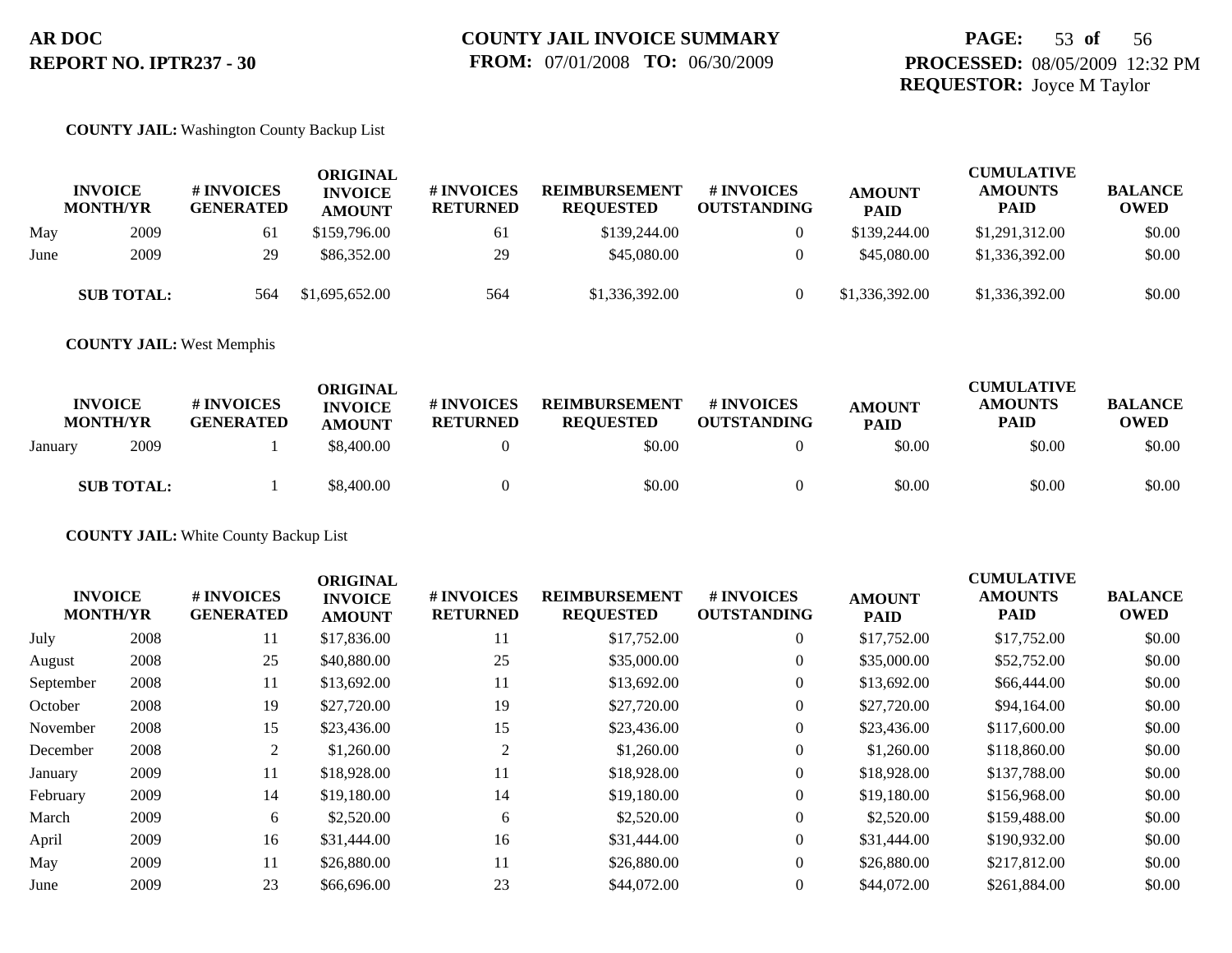#### **COUNTY JAIL:** White County Backup List

| <b>INVOICE</b><br><b>MONTH/YR</b> | <b># INVOICES</b><br><b>GENERATED</b> | ORIGINAL<br><b>INVOICE</b><br><b>AMOUNT</b> | # INVOICES<br><b>RETURNED</b> | <b>REIMBURSEMENT</b><br><b>REQUESTED</b> | # INVOICES<br><b>OUTSTANDING</b> | <b>AMOUNT</b><br><b>PAID</b> | <b>CUMULATIVE</b><br><b>AMOUNTS</b><br>PAID | <b>BALANCE</b><br>OWED |
|-----------------------------------|---------------------------------------|---------------------------------------------|-------------------------------|------------------------------------------|----------------------------------|------------------------------|---------------------------------------------|------------------------|
| <b>SUB TOTAL:</b>                 | 164                                   | \$290,472.00                                | 164                           | \$261,884.00                             |                                  | \$261,884,00                 | \$261,884.00                                | \$0.00                 |

#### **COUNTY JAIL:** Woodruff County Backup List

| <b>INVOICE</b><br><b>MONTH/YR</b> |                   | <b># INVOICES</b><br><b>GENERATED</b> | ORIGINAL<br><b>INVOICE</b><br><b>AMOUNT</b> | <b># INVOICES</b><br><b>RETURNED</b> | <b>REIMBURSEMENT</b><br><b>REQUESTED</b> | <b>#INVOICES</b><br><b>OUTSTANDING</b> | <b>AMOUNT</b><br><b>PAID</b> | <b>CUMULATIVE</b><br><b>AMOUNTS</b><br><b>PAID</b> | <b>BALANCE</b><br><b>OWED</b> |
|-----------------------------------|-------------------|---------------------------------------|---------------------------------------------|--------------------------------------|------------------------------------------|----------------------------------------|------------------------------|----------------------------------------------------|-------------------------------|
| November                          | 2008              |                                       | \$112.00                                    |                                      | \$112.00                                 | $\theta$                               | \$112.00                     | \$112.00                                           | \$0.00                        |
| April                             | 2009              |                                       | \$4,956.00                                  |                                      | \$4,956.00                               | 0                                      | \$4,956.00                   | \$5,068,00                                         | \$0.00                        |
|                                   | <b>SUB TOTAL:</b> |                                       | \$5,068.00                                  |                                      | \$5,068.00                               | $\Omega$                               | \$5,068.00                   | \$5,068.00                                         | \$0.00                        |

**COUNTY JAIL:** Wrightsville Boot Camp

|           | <b>INVOICE</b><br><b>MONTH/YR</b> | # INVOICES<br><b>GENERATED</b> | <b>ORIGINAL</b><br><b>INVOICE</b><br><b>AMOUNT</b> | # INVOICES<br><b>RETURNED</b> | <b>REIMBURSEMENT</b><br><b>REQUESTED</b> | # INVOICES<br><b>OUTSTANDING</b> | <b>AMOUNT</b><br><b>PAID</b> | <b>CUMULATIVE</b><br><b>AMOUNTS</b><br>PAID | <b>BALANCE</b><br><b>OWED</b> |
|-----------|-----------------------------------|--------------------------------|----------------------------------------------------|-------------------------------|------------------------------------------|----------------------------------|------------------------------|---------------------------------------------|-------------------------------|
| July      | 2008                              |                                | \$28.00                                            | $\theta$                      | \$0.00                                   | $\overline{0}$                   | \$0.00                       | \$0.00                                      | \$0.00                        |
| September | 2008                              |                                | \$3,836.00                                         | $\theta$                      | \$0.00                                   | $\mathbf{0}$                     | \$0.00                       | \$0.00                                      | \$0.00                        |
| October   | 2008                              |                                | \$84.00                                            | $\theta$                      | \$0.00                                   | $\mathbf{0}$                     | \$0.00                       | \$0.00                                      | \$0.00                        |
| December  | 2008                              |                                | \$616.00                                           | $\Omega$                      | \$0.00                                   | $\mathbf{0}$                     | \$0.00                       | \$0.00                                      | \$0.00                        |
| January   | 2009                              |                                | \$18,312.00                                        | $\theta$                      | \$0.00                                   | $\mathbf{0}$                     | \$0.00                       | \$0.00                                      | \$0.00                        |
| February  | 2009                              |                                | \$11,172.00                                        | $\Omega$                      | \$0.00                                   | $\Omega$                         | \$0.00                       | \$0.00                                      | \$0.00                        |
| May       | 2009                              |                                | \$14,280.00                                        | $\theta$                      | \$0.00                                   | $\mathbf{0}$                     | \$0.00                       | \$0.00                                      | \$0.00                        |
|           | <b>SUB TOTAL:</b>                 | 16                             | \$48,328.00                                        | $\Omega$                      | \$0.00                                   | $\theta$                         | \$0.00                       | \$0.00                                      | \$0.00                        |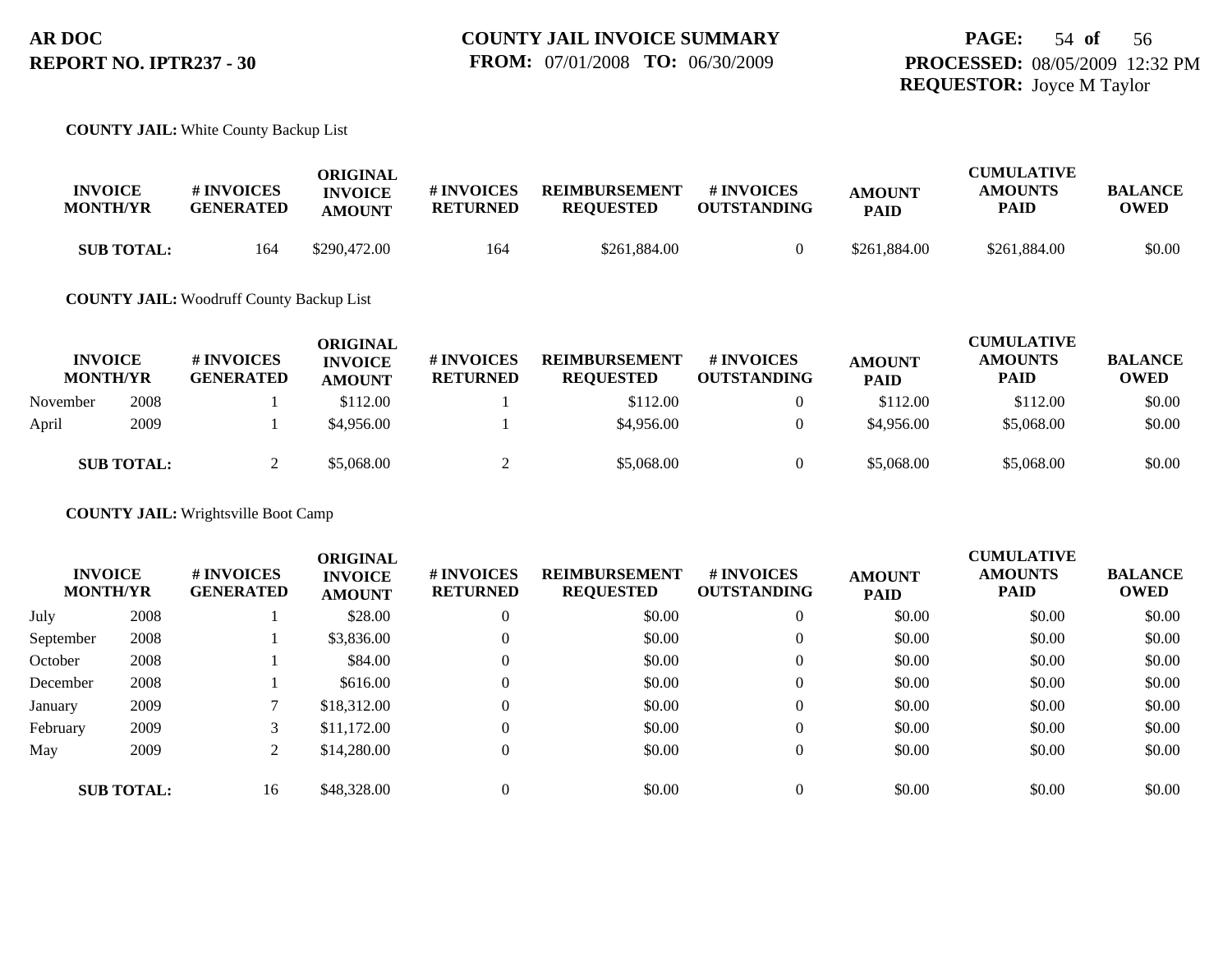## **PAGE:** 55 **of** 56 **PROCESSED:** 08/05/2009 12:32 PM **REQUESTOR:** Joyce M Taylor

#### **COUNTY JAIL:** Wrightsville Hawkins Center

|                   | <b>INVOICE</b><br><b>MONTH/YR</b> | # INVOICES<br><b>GENERATED</b><br>4 | <b>ORIGINAL</b><br><b>INVOICE</b><br><b>AMOUNT</b> | # INVOICES<br><b>RETURNED</b> | <b>REIMBURSEMENT</b><br><b>REQUESTED</b> | <b># INVOICES</b><br><b>OUTSTANDING</b> | <b>AMOUNT</b><br><b>PAID</b> | <b>CUMULATIVE</b><br><b>AMOUNTS</b><br><b>PAID</b> | <b>BALANCE</b><br><b>OWED</b> |
|-------------------|-----------------------------------|-------------------------------------|----------------------------------------------------|-------------------------------|------------------------------------------|-----------------------------------------|------------------------------|----------------------------------------------------|-------------------------------|
| August            | 2008                              |                                     | \$33,796.00                                        | $\Omega$                      | \$0.00                                   | $\overline{0}$                          | \$0.00                       | \$0.00                                             | \$0.00                        |
| September         | 2008                              |                                     | \$784.00                                           | $\Omega$                      | \$0.00                                   | $\overline{0}$                          | \$0.00                       | \$0.00                                             | \$0.00                        |
| October           | 2008                              |                                     | \$7,784.00                                         |                               | \$0.00                                   | $\overline{0}$                          | \$0.00                       | \$0.00                                             | \$0.00                        |
| December          | 2008                              |                                     | \$33,712.00                                        |                               | \$0.00                                   | $\overline{0}$                          | \$0.00                       | \$0.00                                             | \$0.00                        |
| January           | 2009                              |                                     | \$37,016.00                                        |                               | \$0.00                                   | $\overline{0}$                          | \$0.00                       | \$0.00                                             | \$0.00                        |
| June              | 2009                              | ◠<br>∠                              | \$43,372.00                                        | $\Omega$                      | \$0.00                                   | $\overline{0}$                          | \$0.00                       | \$0.00                                             | \$0.00                        |
| <b>SUB TOTAL:</b> |                                   | 13                                  | \$156,464.00                                       |                               | \$0.00                                   | $\Omega$                                | \$0.00                       | \$0.00                                             | \$0.00                        |

**COUNTY JAIL:** Wrightsville Hawkins Special Program Unit

| <b>INVOICE</b><br><b>MONTH/YR</b> |                   | <b># INVOICES</b><br><b>GENERATED</b> | ORIGINAL<br><b>INVOICE</b><br><b>AMOUNT</b> | # INVOICES<br><b>RETURNED</b> | <b>REIMBURSEMENT</b><br><b>REQUESTED</b> | <b>#INVOICES</b><br><b>OUTSTANDING</b> | <b>AMOUNT</b><br><b>PAID</b> | <b>CUMULATIVE</b><br><b>AMOUNTS</b><br><b>PAID</b> | <b>BALANCE</b><br><b>OWED</b> |
|-----------------------------------|-------------------|---------------------------------------|---------------------------------------------|-------------------------------|------------------------------------------|----------------------------------------|------------------------------|----------------------------------------------------|-------------------------------|
| September                         | 2008              |                                       | \$84.00                                     |                               | \$0.00                                   |                                        | \$0.00                       | \$0.00                                             | \$0.00                        |
|                                   | <b>SUB TOTAL:</b> |                                       | \$84.00                                     |                               | \$0.00                                   |                                        | \$0.00                       | \$0.00                                             | \$0.00                        |

#### **COUNTY JAIL:** Wrightsville Unit

| <b>MONTH/YR</b> | <b>INVOICE</b> | # INVOICES<br><b>GENERATED</b> | ORIGINAL<br><b>INVOICE</b><br><b>AMOUNT</b> | <b>#INVOICES</b><br><b>RETURNED</b> | <b>REIMBURSEMENT</b><br><b>REQUESTED</b> | # INVOICES<br><b>OUTSTANDING</b> | <b>AMOUNT</b><br><b>PAID</b> | <b>CUMULATIVE</b><br><b>AMOUNTS</b><br><b>PAID</b> | <b>BALANCE</b><br><b>OWED</b> |
|-----------------|----------------|--------------------------------|---------------------------------------------|-------------------------------------|------------------------------------------|----------------------------------|------------------------------|----------------------------------------------------|-------------------------------|
| July            | 2008           |                                | \$448.00                                    | $\theta$                            | \$0.00                                   | 0                                | \$0.00                       | \$0.00                                             | \$0.00                        |
| August          | 2008           |                                | \$28.00                                     | $\Omega$                            | \$0.00                                   | 0                                | \$0.00                       | \$0.00                                             | \$0.00                        |
| December        | 2008           |                                | \$5,600.00                                  | $\theta$                            | \$0.00                                   | $\Omega$                         | \$0.00                       | \$0.00                                             | \$0.00                        |
| January         | 2009           | 13                             | \$111,552.00                                | $\Omega$                            | \$0.00                                   | $\Omega$                         | \$0.00                       | \$0.00                                             | \$0.00                        |
| February        | 2009           | 4                              | \$40,572.00                                 | $\Omega$                            | \$0.00                                   | 0                                | \$0.00                       | \$0.00                                             | \$0.00                        |
| March           | 2009           |                                | \$12,908.00                                 | $\theta$                            | \$0.00                                   | 0                                | \$0.00                       | \$0.00                                             | \$0.00                        |
| May             | 2009           |                                | \$18,144.00                                 | $\Omega$                            | \$0.00                                   | 0                                | \$0.00                       | \$0.00                                             | \$0.00                        |